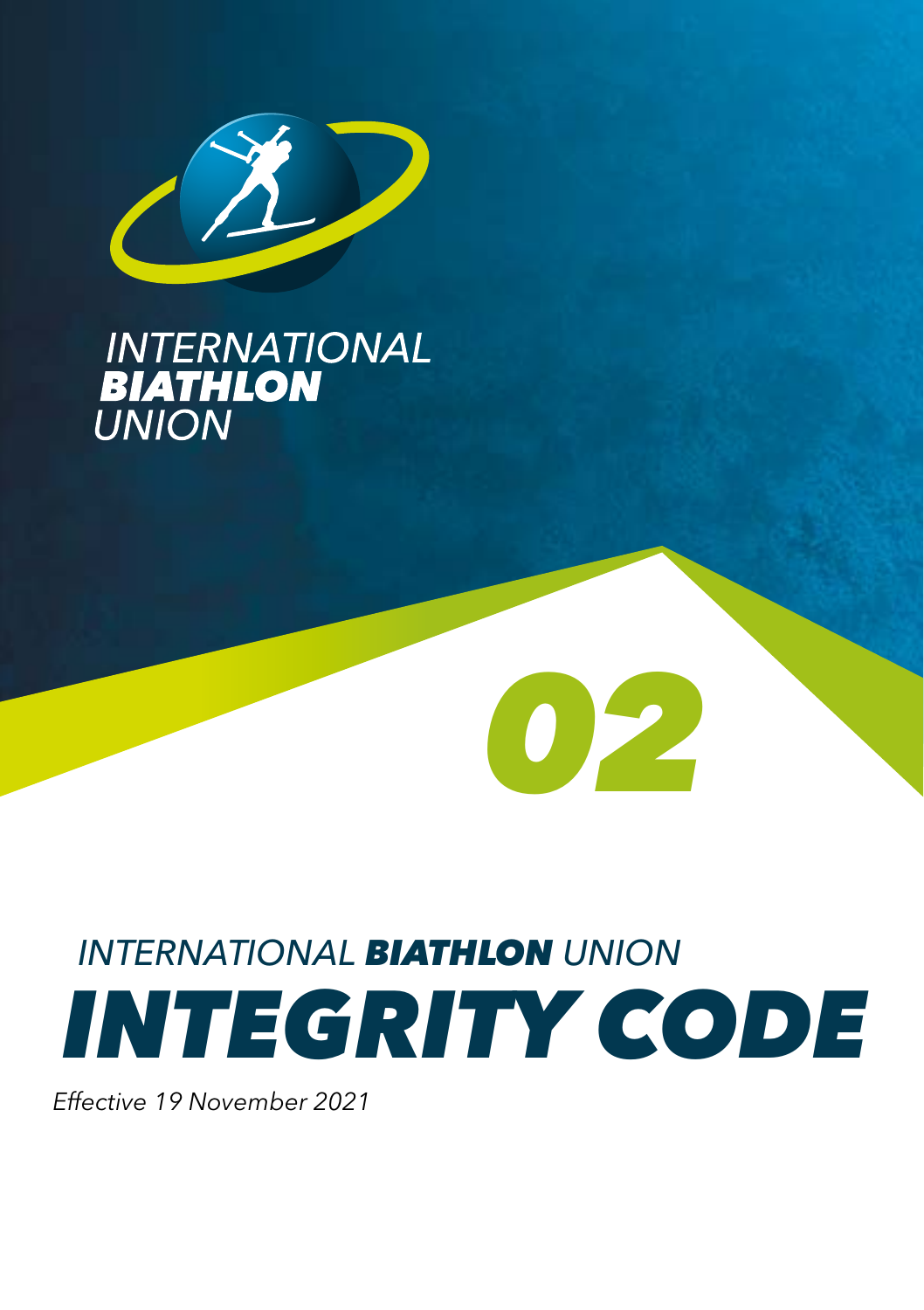# *TABLE OF CONTENTS*

#### *CHAPTER A INTRODUCTION*

| 1. Overview                                  | 4 |
|----------------------------------------------|---|
| 2. Defined terms and rules of interpretation |   |
| 3. Persons bound by this Integrity Code      |   |
| 4. Miscellaneous provisions                  |   |

# *CHAPTER B IBU CODE OF CONDUCT*

| 1. | General obligations of good conduct, honesty and integrity                                | 8  |
|----|-------------------------------------------------------------------------------------------|----|
| 2. | Safeguarding the health and well-being of participants<br>in the sport of Biathlon        | 8  |
| 3. | Duty of loyalty                                                                           | 9  |
| 4. | Protecting the integrity of the governance and<br>administration of the sport of Biathlon | 10 |
| 5. | <b>Confidentiality</b>                                                                    | 11 |
| 6. | <b>Candidacies</b>                                                                        | 11 |
| 7. | <b>Biddina</b>                                                                            | 11 |
| 8. | <b>Reporting and cooperation</b>                                                          | 12 |
| 9. | Other requirements set out in the Constitution or in other Rules                          | 13 |

#### *CHAPTER C PREVENTING THE MANIPULATION OF BIATHLON COMPETITIONS*

| 1. Obligations to prevent the manipulation of Biathlon Competitions | 14 |
|---------------------------------------------------------------------|----|
| 2. Definitions                                                      |    |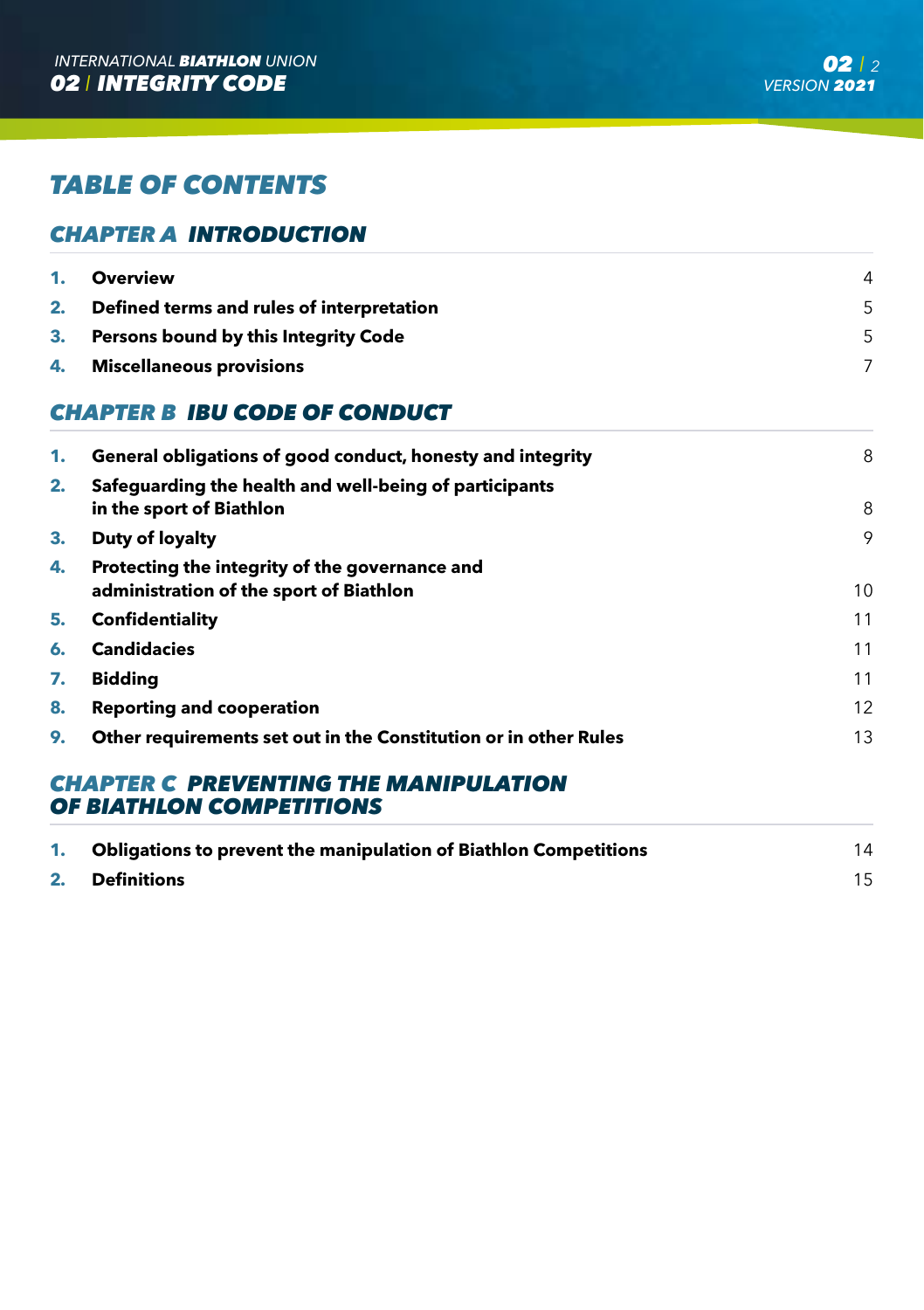# *CHAPTER D IBU ANTI-DOPING RULES*

| 1. | <b>Introduction</b>                                        | 16 |
|----|------------------------------------------------------------|----|
| 2. | Anti-doping rule violations                                | 22 |
| 3. | Proof of doping                                            | 26 |
| 4. | <b>The Prohibited List</b>                                 | 28 |
| 5. | <b>Testing and investigations</b>                          | 32 |
| 6. | <b>Analysis of Samples</b>                                 | 35 |
| 7. | <b>Results Management rules and responsibility</b>         | 38 |
| 8. | Results Management: hearing and notice of hearing decision | 41 |
| 9. | <b>Automatic Disqualification of individual results</b>    | 43 |
|    | 10. Further sanctions for individuals                      | 43 |
|    | 11. Consequences to teams                                  | 54 |
|    | 12. Sanctions against NF Members and other sporting bodies | 55 |
|    | 13. Results Management: appeals                            | 57 |
|    | 14. Confidentiality and reporting                          | 60 |
|    | 15. Implementation of decisions                            | 64 |
|    | <b>16. Statute of limitations</b>                          | 66 |
|    | 17. Compliance reports                                     | 66 |
|    | 18. Education                                              | 66 |
|    | 19. Interpretation of the World Anti-Doping Code           | 66 |
|    | 20. Definitions                                            | 67 |

## **CHAPTER E PROCEDURES FOR THE INVESTIGATION AND** *PROSECUTION OF VIOLATIONS OF THE IBU INTEGRITY CODE*

| 1. | <b>Introduction</b>                            | 76 |
|----|------------------------------------------------|----|
| 2. | <b>Gathering and sharing intelligence</b>      | 76 |
| 3. | <b>Investigations</b>                          | 76 |
| 4. | Conduct of prosecutions by the BIU             | 79 |
| 5. | <b>Notice of charge</b>                        | 79 |
| 6. | <b>Provisional suspension</b>                  | 80 |
| 7. | Resolution of charges without a hearing        | 81 |
| 8. | <b>Request for a hearing</b>                   | 82 |
| 9. | <b>Sanctions</b>                               | 82 |
|    | 10. Decisions                                  | 83 |
|    | 11. Appeals                                    | 84 |
|    | 12. Alternative procedure for minor violations | 84 |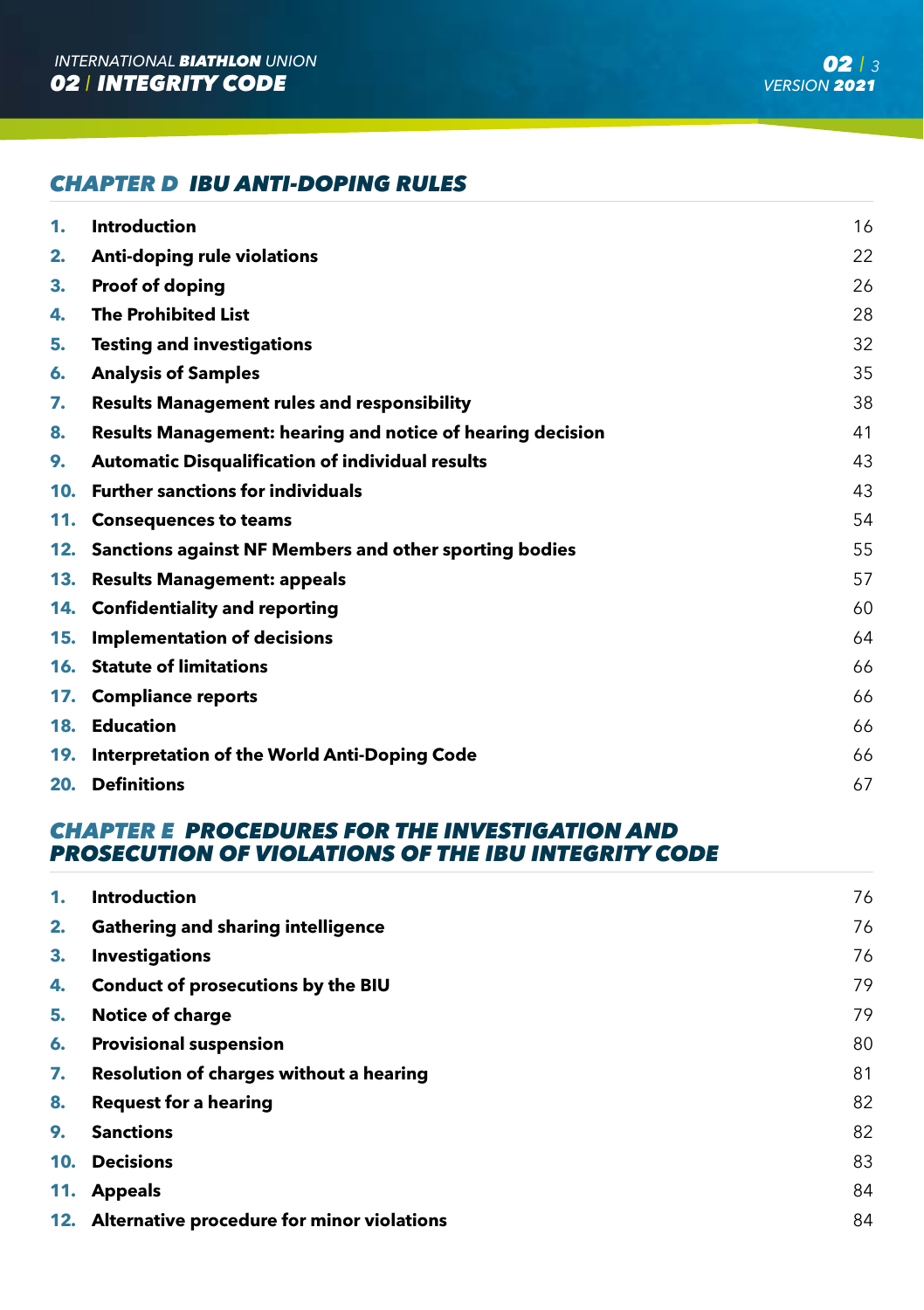# *CHAPTER A INTRODUCTION*

#### **1. Overview**

**1.1** Further to Articles 2.1.5 and 2.3 of the Constitution, the IBU is committed to (inter alia):

**1.1.1** protecting the integrity of the sport of Biathlon by implementing the highest standards of good governance and by developing and enforcing a comprehensive and broadly applicable integrity code;

**1.1.2** rejecting all forms of harassment and abuse, whether of a physical, mental or sexual nature, and provide protection and assistance to those affected;

**1.1.3** rejecting any unlawful discrimination on the grounds of race, skin colour, national or social origin, gender, sex, sexual orientation, language, political or other opinion, religion or other beliefs, circumstances of birth, or other improper ground;

**1.1.4** promoting clean sport and fair play; and

**1.1.5** working to protect the safety and well-being of participants in Biathlon, including in particular children and young adults.

**1.2** This Integrity Code is adopted by Congress pursuant to Article 29.1 of the Constitution, in furtherance of the commitments referenced above. It is organised as follows:

**1.2.1** Chapter B sets out a general Code of Conduct, incorporating (inter alia) general obligations of good conduct and safeguarding rules.

**1.2.2** Chapter C sets out rules preventing the manipulation of Biathlon Competitions.

**1.2.3** Chapter D sets out the IBU Anti-Doping Rules.

**1.2.4** Chapter E sets out procedural rules for the investigation and prosecution of violations of the Integrity Code by the Biathlon Integrity Unit (BIU) on behalf of the IBU.

**1.3** Subject to Article 1.4 of Chapter C of this Integrity Code, this Integrity Code will come into effect as from 01 January 2021 (the Effective Date). It replaces and supersedes the IBU Code of Ethics and the anti-doping rules and any other IBU rules in force prior to the Effective Date that cover the same subject-matter as the IBU Integrity Code (the Former Rules). It may be amended by the Executive Board from time to time, on the recommendation of the BIU Board, and subject to the ultimate authority of Congress. Such amendments will come into effect on the date specified by the Executive Board.

**1.4** Transitional provisions:

Subject to Article 1.4 of Chapter C of this Integrity Code:

**1.4.1** This Integrity Code will apply in full to all cases where the violation occurs after the Effective Date.

**1.4.2** Any case pending prior to the Effective Date, or brought after the Effective Date but based on a violation that occurred prior to the Effective Date, will be governed by the Former Rules in force at the time the violation occurred, save that:

**1.4.2.1** the procedural rules set out in Chapter D or Chapter E (as applicable) of this Integrity Code will apply in place of the procedural rules in force at the time the violation occurred; and

**1.4.2.2** the Disciplinary Tribunal and/or the CAS may decide to apply substantive provisions of this Integrity Code to the case where doing so benefits the Participant charged with the violation, based on the doctrine of lex mitior; and

**1.4.2.3** all such cases will be handled as from the Effective Date by the BIU on behalf of the IBU, in accordance with the foregoing provisions.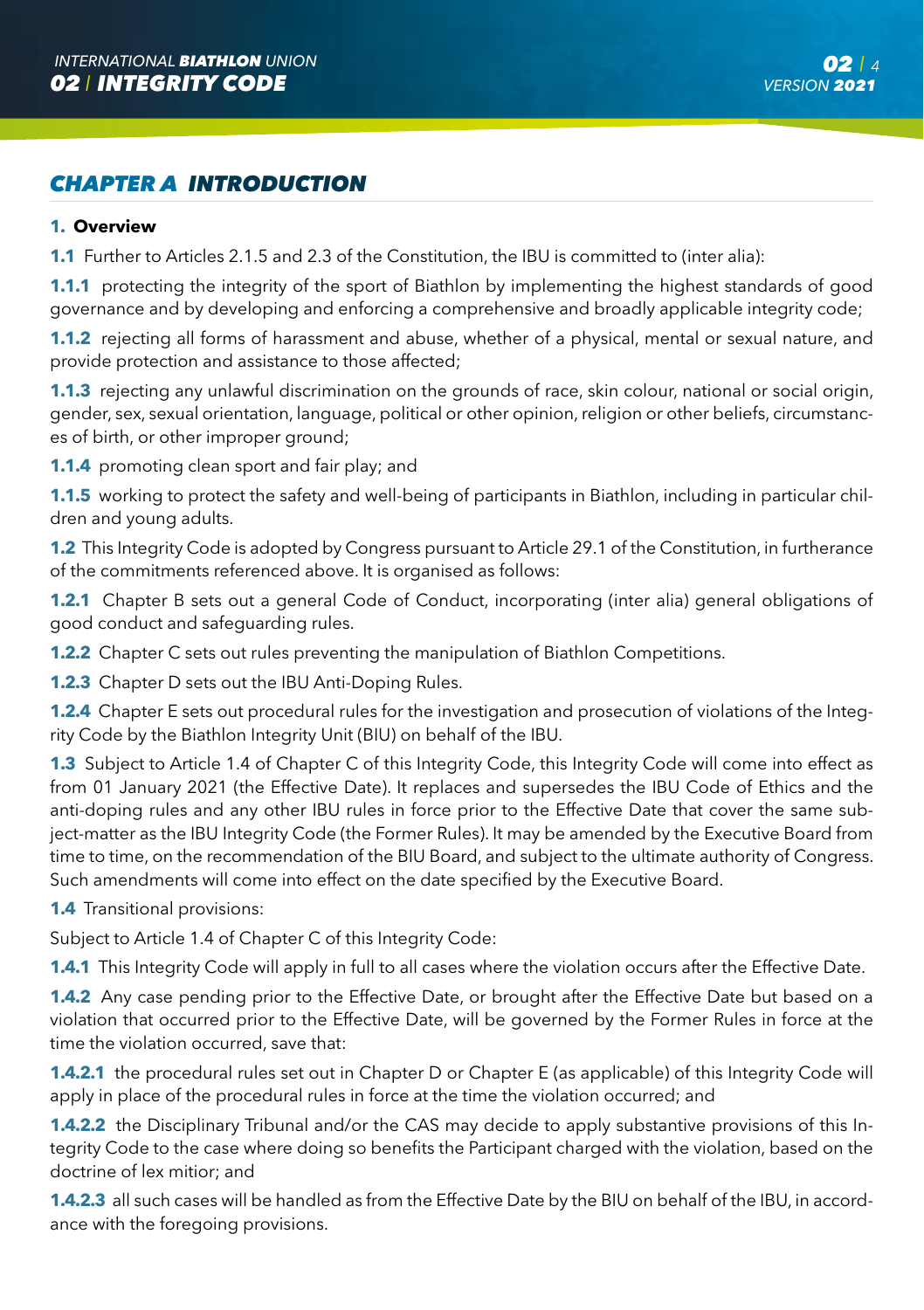**1.4.3** In any matter that concerns an alleged violation of both this Integrity Code and the Former Rules arising out of the same incident or set of facts, or where there is a clear link between separate incidents, the BIU will decide whether to pursue the alleged violations under this Integrity Code and/or under the Former Rules. Either way, all such alleged violations will be governed by the procedural rules of this Integrity Code, with any charges to be heard and decided by the Disciplinary Tribunal as if such charges arose solely and exclusively under this Integrity Code.

**1.4.4** Violations occurring prior to the Effective Date will count as prior offences for purposes of determining sanctions under this Integrity Code.

**1.4.5** The IBU Ethics Commission will be disbanded as from the Effective Date and will cease to have jurisdiction and authority to act, either under the Former Rules or otherwise.

#### **2. Defined terms and rules of interpretation**

**2.1** Unless otherwise stated below, this Integrity Code is governed by and will be interpreted in accordance with the laws of Austria and the rules of interpretation set out in Appendix 1 of the Constitution.

**2.2** Unless otherwise stated below, defined words and terms used in this Integrity Code (denoted by italics) have the meaning given to them in the Constitution, and references to Articles are to Articles of the Chapter in which the reference appears.

#### **3. Persons bound by this Integrity Code**

**3.1** In accordance with Article 29.1 of the Constitution, this Integrity Code applies automatically to the following Persons (Participants):

**3.1.1** persons who are, or are seeking to become (whether by election or appointment or otherwise), IBU Officials;

**3.1.2** IBU Members, including NF Members;

**3.1.3** office-holders and staff of NF Members and/or members of organising committees of Biathlon Competitions, in respect of their dealings with the IBU;

**3.1.4** persons who are bidding to host or are hosting a Congress or an International Competition, and anyone working for such persons;

**3.1.5** persons participating in Biathlon Competitions, including Athletes, Athlete Support Personnel, referees and others involved in officiating and/or judging at Biathlon Competitions, starting from the date that the person is first selected or entered or appointed to participate in a Biathlon Competition; and

**3.1.6** any other persons who agree to be bound by this Integrity Code.

**3.2** If any part of this Integrity Code is stated to apply only to particular types or categories of Participant (e.g., only IBU Officials, or only Athletes), then it will not apply to other types or categories of Participant. If any part of this Integrity Code is not stated to be limited in application in this way, then it applies to all Participants.

**3.3** Office-holders and staff of NF Members are required to comply with this Integrity Code whenever they are dealing or interacting in any way with the IBU. Others Participants are required to comply with this Integrity Code: (a) whenever they are acting in their capacity as such; and (b) at any other time where their conduct at such times reflects upon the IBU and/or the sport of Biathlon.

**3.4** Participants agree, by undertaking the activity that makes them a Participant:

**3.4.1** to be bound by and to comply at all relevant times with the requirements of this Integrity Code that are applicable to them, as a condition of their participation or other involvement in the sport of Biathlon;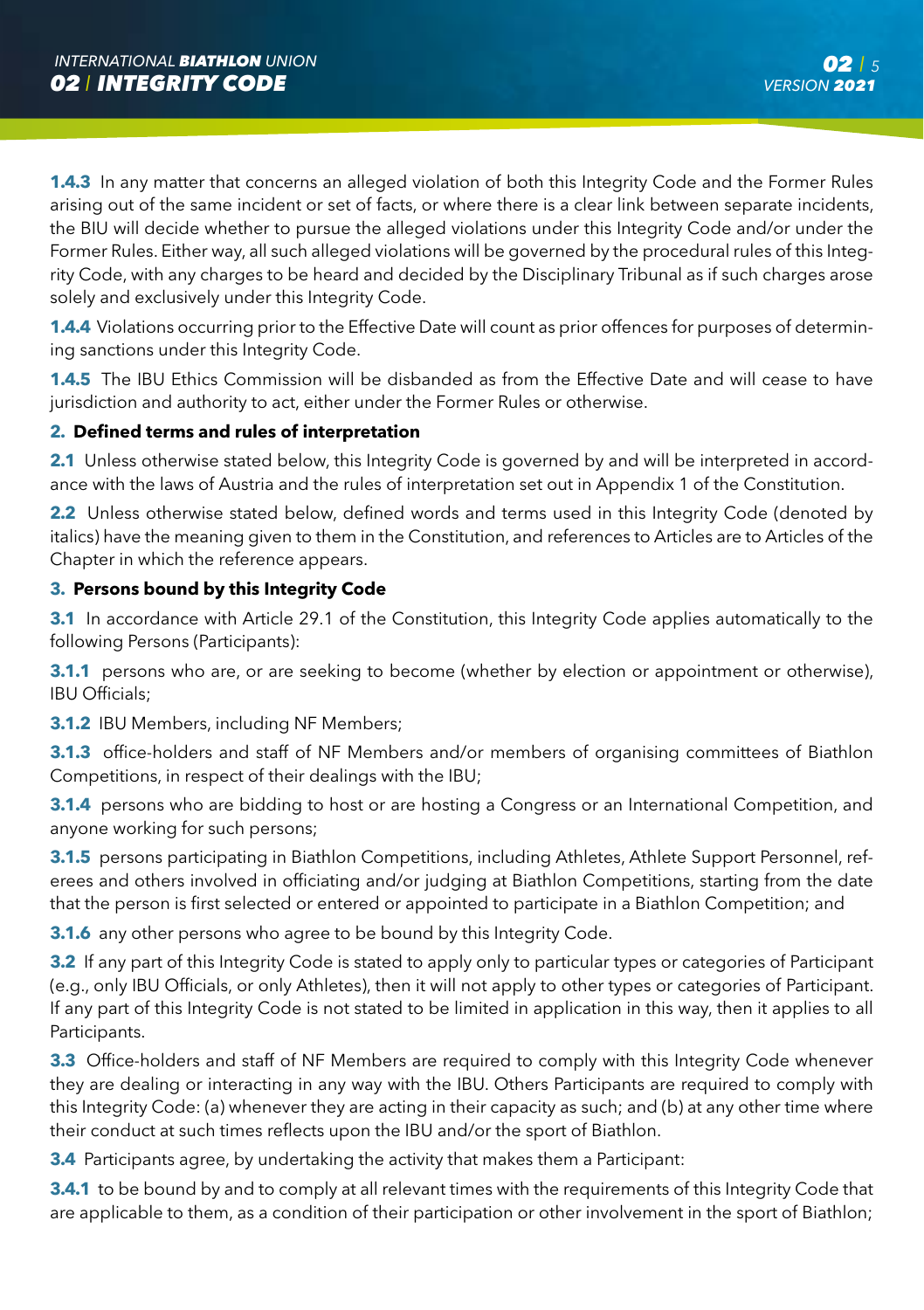**3.4.2** that they have a personal and non-delegable responsibility (a) to familiarise themselves with all of the requirements of this Integrity Code that are applicable to them; and (b) to comply with those requirements. Ignorance of the Integrity Code will be no defence to proceedings for violation of the Integrity Code;

**3.4.3** that they will violate this Integrity Code:

**3.4.3.1** if they fail to comply with any requirement of this Integrity Code that is applicable to them;

**3.4.3.2** if they attempt, or agree with another Person, to act in a manner that would constitute or culminate in a violation of this Integrity Code, whether or not such attempt or agreement actually results in a violation. However, there will be no violation if the Participant renounces the attempt or the (not yet performed) agreement prior to it being discovered by a third party not involved in the attempt or agreement: or

**3.4.3.3** if they assist, encourage, aid, abet, conspire, cover up or engage in any other type of intentional complicity in respect of any violation or attempted violation of this Integrity Code;

**3.4.4** to submit to the investigative and prosecutorial jurisdiction of the BIU and to the adjudicative jurisdiction of the Disciplinary Tribunal and the CAS arising under this Integrity Code, and that they may not bring any proceedings in any court or other forum that are inconsistent with that submission; and

**3.4.5** that they remain bound by this Integrity Code and subject to the jurisdiction of the BIU, the Disciplinary Tribunal, and the CAS under this Integrity Code, even after the date that they cease to be or cease to seek to become a Participant (the Retirement Date), in respect of: (a) any confidentiality obligations set out in this Integrity Code or elsewhere in the Rules; and (b) enforcement of the Integrity Code in respect of any matter occurring prior to the Retirement Date.

**3.5** Conduct that violates this Integrity Code may also amount to:

**3.5.1** a breach of the Constitution and/or of other Rules. Nothing in this Integrity Code will limit or prejudice in any way any right arising under the Constitution or those other Rules to sanction a Participant for breach of the obligations that the Participant owes to the IBU;

**3.5.2** a criminal offence and/or a breach of other applicable laws or regulations. This Integrity Code is intended not to replace but rather to supplement such laws and regulations with further rules of conduct for those involved in the sport of Biathlon. It should not be interpreted or applied to prejudice or undermine in any way the application of such laws or regulations. Where it deems it appropriate, the BIU may stay its own investigations or proceedings under this Integrity Code pending the outcome of investigations or proceedings being conducted by other relevant authorities or bodies. However, the mere existence of another investigation or proceeding does not entitle the subject thereof to a stay of investigations or proceedings being carried out by the BIU under this Integrity Code;

**3.5.3** a breach by IBU Staff of the terms of their employment or engagement by the IBU. Where substantive provisions of this Integrity Code are incorporated as part of the employment contract or terms of engagement, the IBU may enforce them by enforcement of the employment contract or terms of engagement;

**3.5.4** a breach of the rules of an NF Member or other sporting organisation. This Integrity Code is not intended to limit the responsibilities of Participants under such rules, but nothing in such rules will be effective to limit the application of this Integrity Code or to remove, supersede or amend in any way the jurisdiction of the BIU, the Disciplinary Tribunal and the CAS arising under this Integrity Code.

**3.6** In accordance with Article 8.1.8 of the Constitution, each NF Member will recognise and enforce within its Country all decisions of the BIU, a Disciplinary Tribunal, and the CAS made under this Integrity Code, including periods of ineligibility and other disciplinary sanctions imposed under this Integrity Code.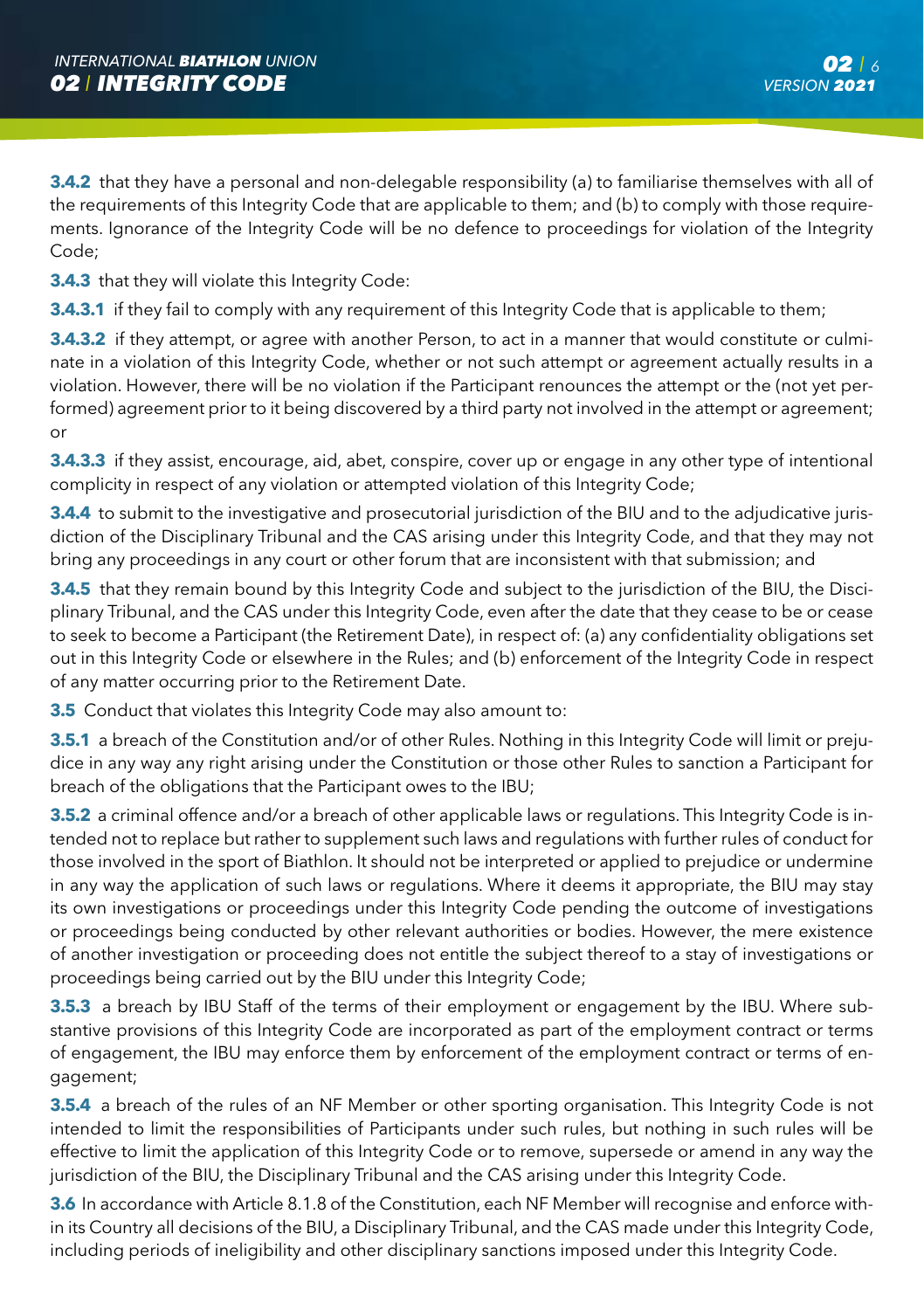#### **4. Miscellaneous provisions**

**4.1** The BIU will take appropriate measures to prevent and deter violations of this Integrity Code. In particular, the BIU may introduce education programmes and monitoring mechanisms.

**4.2** If any part of this Integrity Code is ruled to be invalid, unenforceable, or illegal for any reason, that part will be deemed deleted, and the rest of this Integrity Code will remain in full force and effect.

**4.3** Save to the extent that disclosure and/or publication is provided for in this Integrity Code, or is otherwise in accordance with the law, all matters considered under this Integrity Code will, so far as practicable, be regarded as confidential and used only for the purposes of application and enforcement of this Integrity Code.

**4.4** Notices and time-limits:

**4.4.1** Any notice to be given under this Integrity Code by a person (Notifying Party) will be deemed to have been given sufficiently to the party to whom the notice is required to be sent (Receiving Party) if it is given in writing and delivered by one of the following means to the Receiving Party:

**4.4.1.1** by post to the last known address of the Receiving Party;

**4.4.1.2** by personal delivery (including by courier) to the published physical address of the Receiving Party;

**4.4.1.3** by electronic mail or other electronic means of communication, to the published email or other electronic address of the Receiving Party; or

**4.4.1.4** by facsimile to the published facsimile number of the Receiving Party.

**4.4.2** Alternatively, where the Receiving Party is a member of or affiliated to an NF Member, notification may be accomplished by delivery of the notice by one of the foregoing means to the Secretary-General (or equivalent) of the NF Member. It will be the responsibility of the NF Member to without delay (i) forward the notice to the Receiving Party, and (ii) inform the BIU of such notification.

**4.4.3** Any time-limits stated in this Integrity Code will begin on the working day after the day on which the Notifying Party sends the notification that triggers the time-limit. Official holidays and non-working days are included in the calculation of time-limits, save that if the last day of the time-limit falls on an official holiday or non-working day in the country where the party who is subject to the time-limit resides, then the last day of the time-limit will be deemed to be the next working day. A time-limit will be deemed to have been met if the notification is received before midnight Central European Standard Time on the last day of the specified time limit.

**4.5** In the event that any matter arises that is not provided for in this Integrity Code, the BIU may take such action as it considers appropriate in the circumstances, taking into account the specific circumstances of the case at hand and the principles of natural justice and procedural fairness.

**4.6** Minor technical irregularities will not invalidate the procedures or any decisions or findings made under this Integrity Code, so long as the principles of natural justice and procedural fairness are not infringed.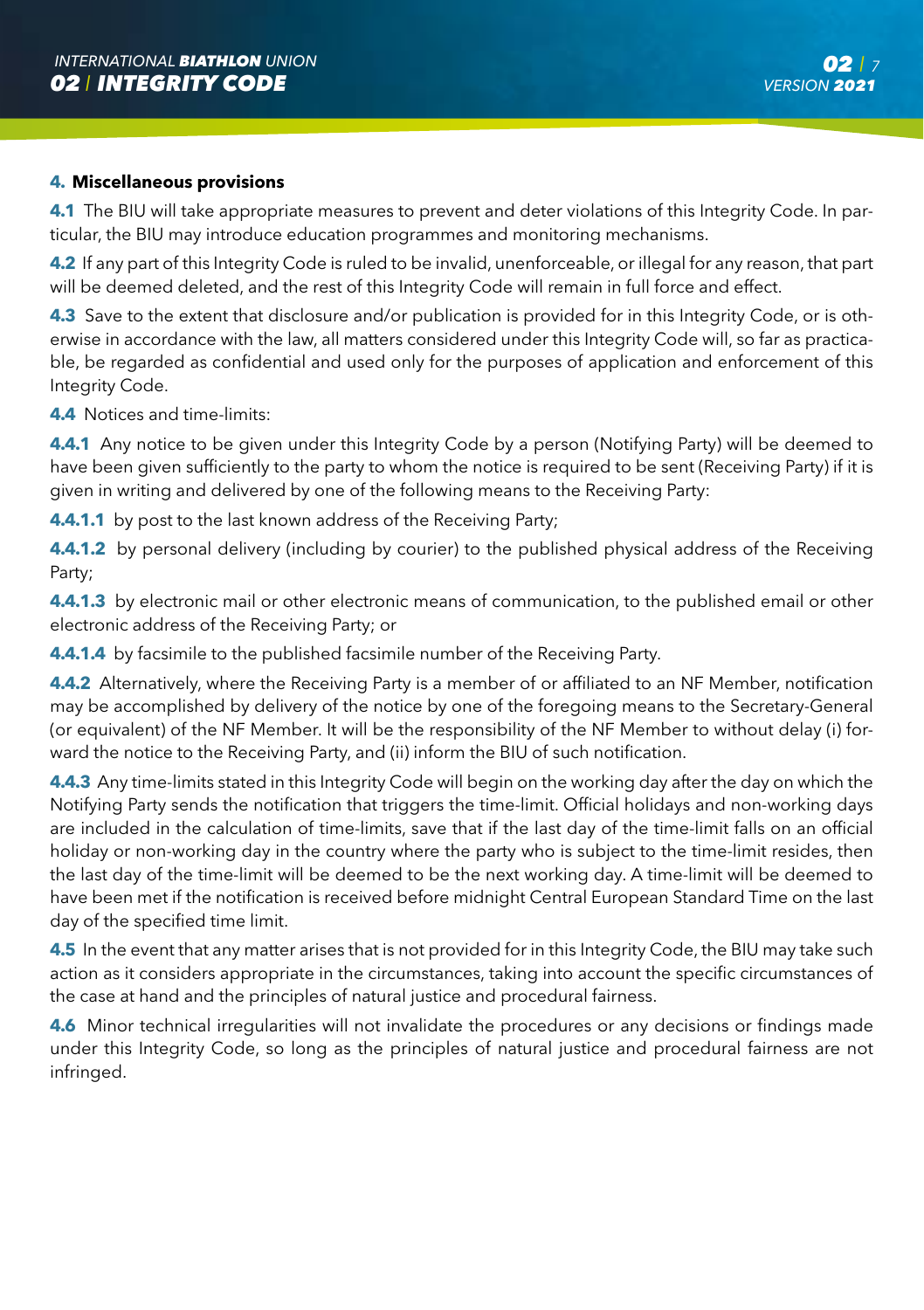# *CHAPTER B IBU CODE OF CONDUCT*

#### **1. General obligations of good conduct, honesty and integrity**

**1.1** In respect of all of their activities in the sport of Biathlon, Participants must:

**1.1.1** comply with all applicable laws, rules and regulations;

**1.1.2** act in accordance with the highest standards of honesty and integrity;

**1.1.3** conduct themselves in a professional and courteous manner;

**1.1.4** uphold the principles of fair play and good sportsmanship;

**1.1.5** respect the Olympic principles of autonomy from government interference and political neutrality in their dealings with government institutions and national and international organisations, associations or groupings;

**1.1.6** not act contrary to the Purposes of the IBU; and

**1.1.7** not discriminate unlawfully on the grounds of race, skin colour, national or social origin, sex, gender, sexual orientation, language, political or other opinion, religion or other beliefs, circumstances of birth, or other improper ground.

**1.2** Participants must refrain at all times from any fraudulent or corrupt act and from any act that risks bringing the IBU and/or the sport of Biathlon into disrepute.

#### **2. Safeguarding the health and well-being of participants in the sport of Biathlon**

**2.1** Participants must not at any time:

**2.1.1** commit any form of harassment or abuse of any person, whether of a physical, mental or sexual nature;

**2.1.2** do anything (by act or omission) that harms or risks harming the physical and/or mental well-being and/or safety of anyone involved in the sport of Biathlon, including in particular children and young adults;

**2.1.2.**1 In this context, 'harm' means ill-treatment or the impairment of health or development. In considering the 'risk' of harm, it is not necessary for conduct, or attempted or threatened conduct, to take place in the context of a Biathlon Competition.

*[Comment: For example, in the event that a Participant is arrested, cautioned, charged, or convicted in respect of an offence that concerns harm to another person outside the context of Biathlon, that may be deemed to give rise to a risk of harm to persons involved in the sport of Biathlon, and so to amount to a violation of Article 2.1.2. For the avoidance of doubt, conduct that took place prior to the Effective Date may give rise to a risk of harm within the meaning of Article 2.1.2.]* 

**2.1.2.2** Abusive behaviour is always harmful, including:

- (a) physical abuse, which may involve hitting, shaking, throwing, poisoning, burning or scalding, biting, suffocating, or otherwise causing physical harm;
- (b) emotional abuse, i.e., persistent emotional ill-treatment such as to cause severe and persistent adverse effects on another's emotional development or state, which may involve bullying someone, or causing them to feel frightened, embarrassed or in danger, or otherwise causing emotional harm; and
- (c) sexual abuse, i.e. forcing or inappropriately enticing someone to become involved in sexual activities against their will. The BIU may issue guidance on what is and is not appropriate in this context.

**2.1.2.3** The Participant's safeguarding duties are greater when dealing with children and young adults. Their status as children or young adults may make conduct inappropriate that might be appropriate if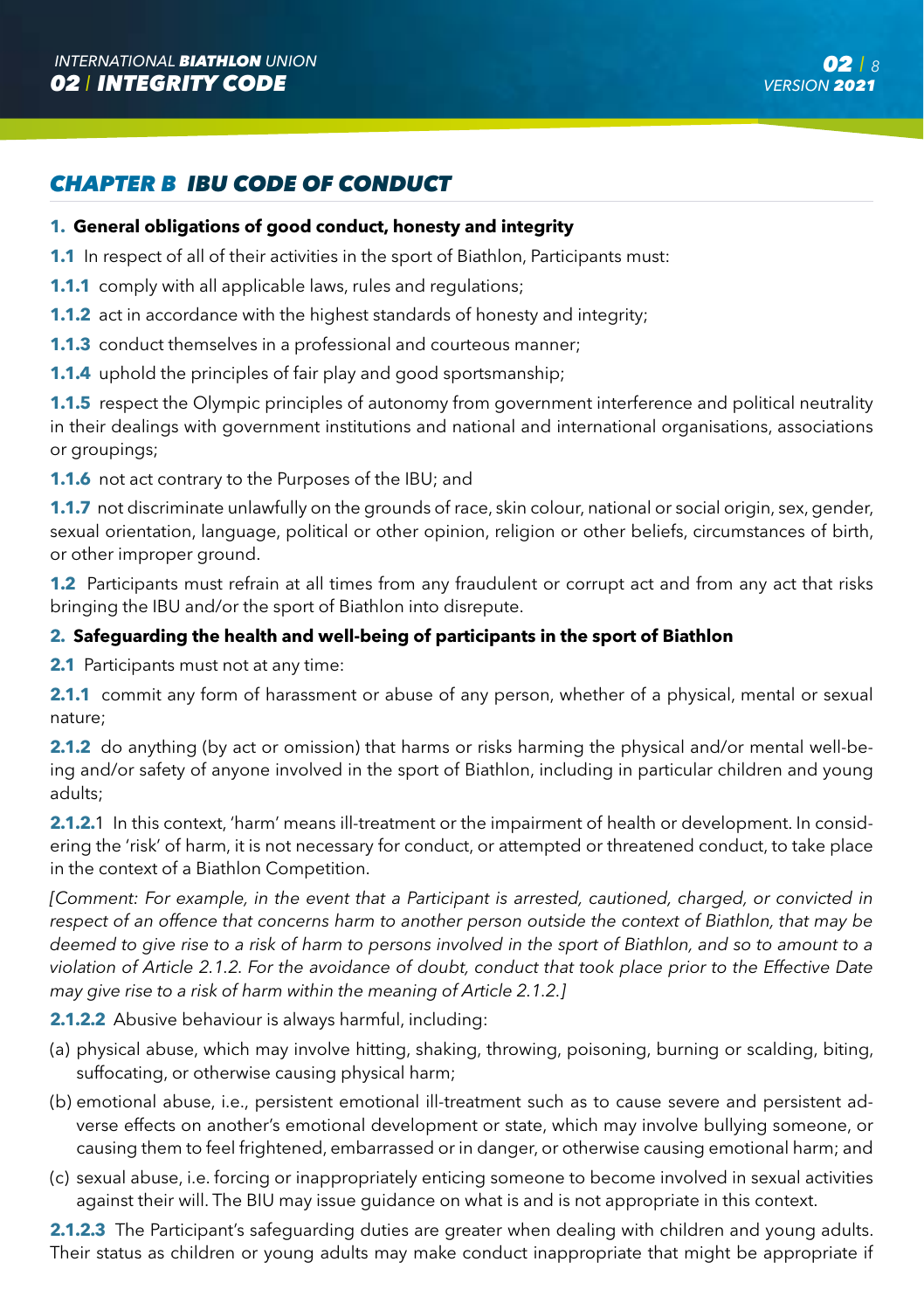undertaken with mature adults. Their status as children or young adults is also likely to be treated as an aggravating factor when determining sanctions for any proven violation of these duties. The BIU may issue guidance on what is and is not appropriate in this context.

#### **3. Duty of loyalty**

**3.1** IBU Officials owe a duty of undivided loyalty to the IBU. They must make decisions (including as to how to vote on a specific motion) based solely on their independent and objective judgement, made in good faith, of what is in the best interests of the IBU and the IBU Members and the sport of Biathlon as a whole. They must not allow themselves to be influenced by and they must not seek to advance any conflicting interests.

**3.2** Where there is an actual, apparent, or potential conflict between the interests of the IBU and the personal interests of an IBU Official or of the relatives, friends or acquaintances of an IBU Official, the IBU Official must disclose all relevant information about that conflict promptly, accurately, and fully to the Head of the BIU.

**3.2.1** Each IBU Official will file a biennial disclosure statement with the Head of the BIU in the form prescribed by the Head of the BIU, listing any actual, apparent or potential conflicts known to the IBU Official at that time. Each IBU Official will be under a continuing duty to update that statement in writing as and when changes or additions are required to ensure the disclosure remains accurate and complete. The Head of the BIU will maintain a register of such disclosures.

**3.2.2** If a conflict arises during a meeting, the IBU Official concerned must disclose the conflict to the Head of the BIU or the chair of the relevant meeting (even if it has already been declared in a disclosure statement). The Head of the BIU or the chair of the relevant meeting will: (a) advise the meeting of the conflict; and (b) cause the conflict to be recorded in the register maintained by the Head of the BIU (and, where applicable, in the minutes of the relevant meeting) if it has not been recorded there already.

**3.2.3** In every case, unless otherwise specified by the Head of the BIU or the chair of the meeting, the IBU Official who is the subject of the conflict must:

**3.2.3.1** excuse themselves from any discussions relating to the conflict;

**3.2.3.2** abstain from voting and/or from seeking to influence the vote on any matter impacted by the conflict; and

**3.2.3.3** refrain from taking any other part in the handling of the conflict or of the matter impacted by the conflict.

**3.2.4** Any of the requirements set out in this Article 3.2 may be waived where the Head of the BIU (or their delegate) or the chair of the relevant meeting deems it appropriate, save that no waiver may be granted where the IBU Official has a personal financial interest in the outcome of the matter being considered. Any waiver must be recorded in the register maintained by the Head of the BIU and, where applicable, in the minutes of the relevant meeting.

**3.3** IBU Officials must also disclose in the same manner any 'institutional' conflicts of interest, i.e. actual, apparent or potential conflicts between the interests of the IBU and the interests of an NF Member or other body with which the IBU Official is associated (whether by virtue of employment or otherwise). Such conflicts may not be waived. IBU Officials:

**3.3.1** may present the perspective of a particular stakeholder (such as an NF Member) or of any third party, where they consider it relevant to the matter at hand, but they must not pursue the interests of that stakeholder or third party in a manner that would conflict with their overriding duty to act in the best interests of the IBU and the IBU Members and the sport of Biathlon as a whole;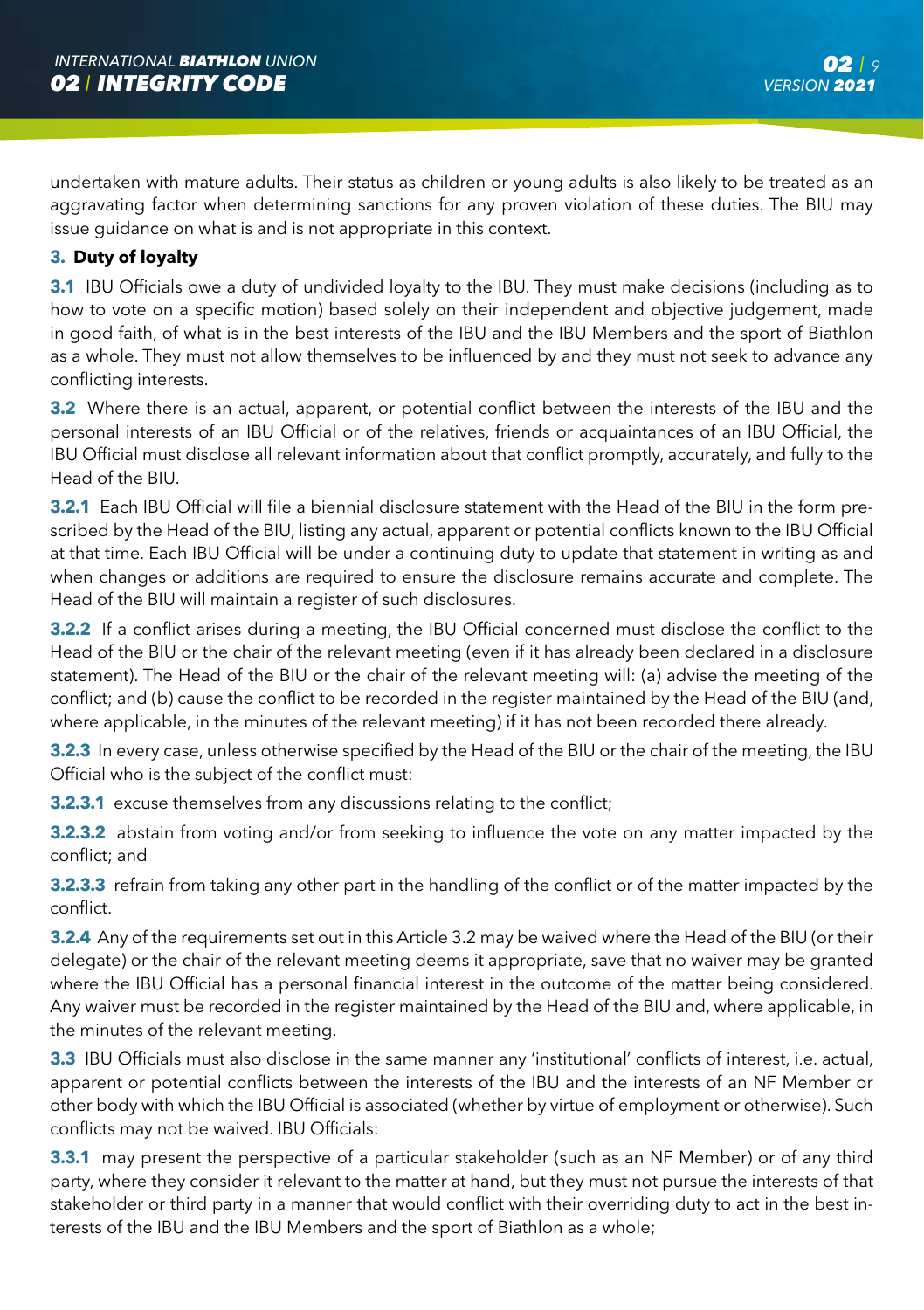**3.3.2** must not agree to act or allow themselves to be influenced to act in a manner that conflicts with their duty of undivided loyalty to the IBU (e.g. by agreeing to vote in a particular manner in respect of a particular issue); and

**3.3.3** must disclose to the Head of the BIU any matter that may reasonably be construed as impacting or potentially impacting upon their decision-making (e.g., side-agreements between NF Members, or financial support or loans given by one NF Member to another), and must provide such further information in relation thereto as the Head of the BIU may request, so that there is full transparency and its effects are understood. The IBU Official will then comply with the decision of the Head of the BIU as to how to address the matter.

**3.4** Office-holders and staff of an NF Member, in their dealings with the IBU, including when representing the NF Member at Congress and/or otherwise deciding how to exercise the rights of the NF Member as an IBU Member, must act with undivided loyalty to the NF Member. They must not allow themselves to be influenced by and they must not seek to advance any conflicting interests, including the interests of any contractual partner of the IBU and/or of the NF Member.

#### **4. Protecting the integrity of the governance and administration of the sport of Biathlon**

**4.1** IBU Officials (including, for these purposes, members of Competition Juries and members of Juries of Appeal) must:

**4.1.1** not directly or indirectly solicit or accept from anyone, or offer to anyone, any form of undue remuneration or commission, or any concealed benefit or service of any nature, connected in any way with their activities as IBU Officials;

**4.1.2** not misuse their position as an IBU Official (including any information provided to them in their capacity as an IBU Official) in any way, especially for private aims or objectives;

**4.1.3** use the resources and assets of the IBU only for lawful purposes and within the authority granted to them;

**4.1.4** only claim reimbursement from the IBU for expenses properly and reasonably incurred in the course of their IBU activities;

**4.1.5** not directly or indirectly offer or accept any bribe, payment, commission, gift, donation, kick-back, facilitation payment, or other inducement or incentive (whether monetary or otherwise) in order to influence any matter involving the IBU or any affiliate or subsidiary company of the IBU; and

**4.1.6** (without prejudice to Article 4.1.5) not offer or accept:

**4.1.6.1** any cash gift in their capacity as IBU Officials;

**4.1.6.2** any gift, hospitality or other benefit in their capacity as IBU Officials that is given secretly, not openly;

**4.1.6.3** any gift, hospitality or other benefit that creates an actual or apparent or potential conflict of interest for the recipient or that is intended or may reasonably be construed as being intended to influence the recipient improperly in their official activities (such as gifts offered by suppliers, other commercial partners and interested parties to influence decisions relating to the awarding of commercial rights and/ or event hosting rights, and gifts offered by Candidates to influence decisions relating to their Candidacy); or

**4.1.6.4** any other gift, hospitality or other benefit (whether of a monetary value or otherwise) in circumstances that give rise to an appearance of impropriety or lead to the recipient's impartiality or integrity being called into question or to the IBU and/or the sport of Biathlon being brought into disrepute;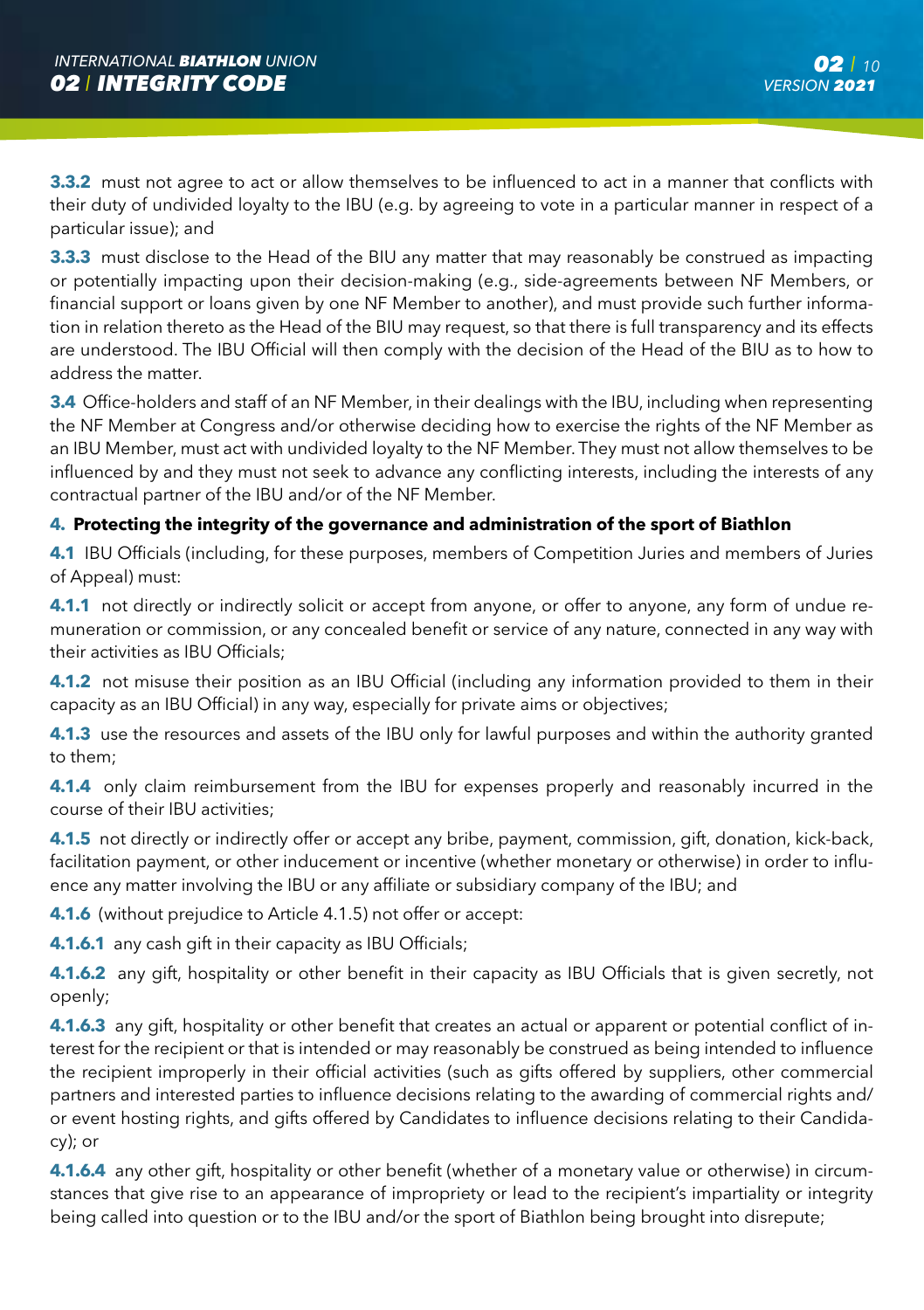**4.2** Without prejudice to Article 4.1.5, in their capacity as IBU Officials, IBU Officials may offer and accept:

**4.2.1** tokens of consideration or friendship of nominal value, in accordance with prevailing local customs; and

**4.2.2** reasonable, proportionate, and bona fide corporate gifts and hospitality (including event accreditations or tickets), solely as a mark of respect or friendship;

provided that any such token, gift, or hospitality that is worth more than 250 euros (or the equivalent in any other currency) must be disclosed to the Head of the BIU, and if it is not approved by the Head of the BIU it must be withdrawn or returned (as applicable).

**4.3** Office-holders and staff of an NF Member and members of organising committee of Biathlon Competitions, in their dealings with the IBU, including when representing the NF Member at Congress and/or otherwise deciding how to exercise the rights of the NF Member as an IBU Member, must not directly or indirectly solicit or accept from anyone, or offer to anyone, any form of undue remuneration or commission, or any concealed benefit or service of any nature, connected in any way with their official activities.

#### **5. Confidentiality**

**5.1** IBU Officials must not disclose to any third party (whether for personal gain or otherwise) any information disclosed to them or otherwise learned by them in confidence in their capacity as IBU Officials or otherwise as a result of their IBU activities, unless (a) such disclosure is required by law; or (b) the IBU agrees to such disclosure in writing; or (c) that information is already in the public domain (other than by reason of the IBU Official's violation of this Article).

**5.2** IBU Officials remain bound by this Article 5 even once they are no longer IBU Officials.

#### **6. Candidacies**

**6.1** This Article applies to any process by which Participants put themselves forward for election or appointment to the Executive Board (including as President or Vice President), to the BIU Board, or to any Committee or other body. Each such process is referred to in this Integrity Code as a Candidacy, and each such person is referred to as a Candidate.

**6.2** Once they have decided to become a Candidate, whether or not they have officially declared their Candidacy, Candidates must abide by any rules issued or approved by Congress or the Executive Board in respect of such Candidacies.

**6.3** IBU Officials who are not Candidates must:

**6.3.1** respect the integrity of the Candidacy process, allowing equal conditions and opportunities for each Candidate and potential Candidate, treating each Candidate and potential Candidate in a fair and equal manner, and avoiding any risk of conflict of interest;

**6.3.2** not accept gifts or hospitality from any Candidate:

**6.3.3** not directly or indirectly solicit or accept any form of advantage from the process;

**6.3.4** not use the resources of the IBU to back any Candidate; and

**6.3.5** be neutral in respect of all Candidates, including refraining from making any public declaration appearing to give an opinion on one or more Candidates.

#### **7. Bidding**

**7.1** This Article applies to any process by which Participants represent or otherwise support a bid for the grant by the IBU of hosting rights, commercial rights, and/or other rights in respect of a Congress or one or more International Events. Each such process is referred to herein as a Bid, and each such person is referred to herein as a Bidder.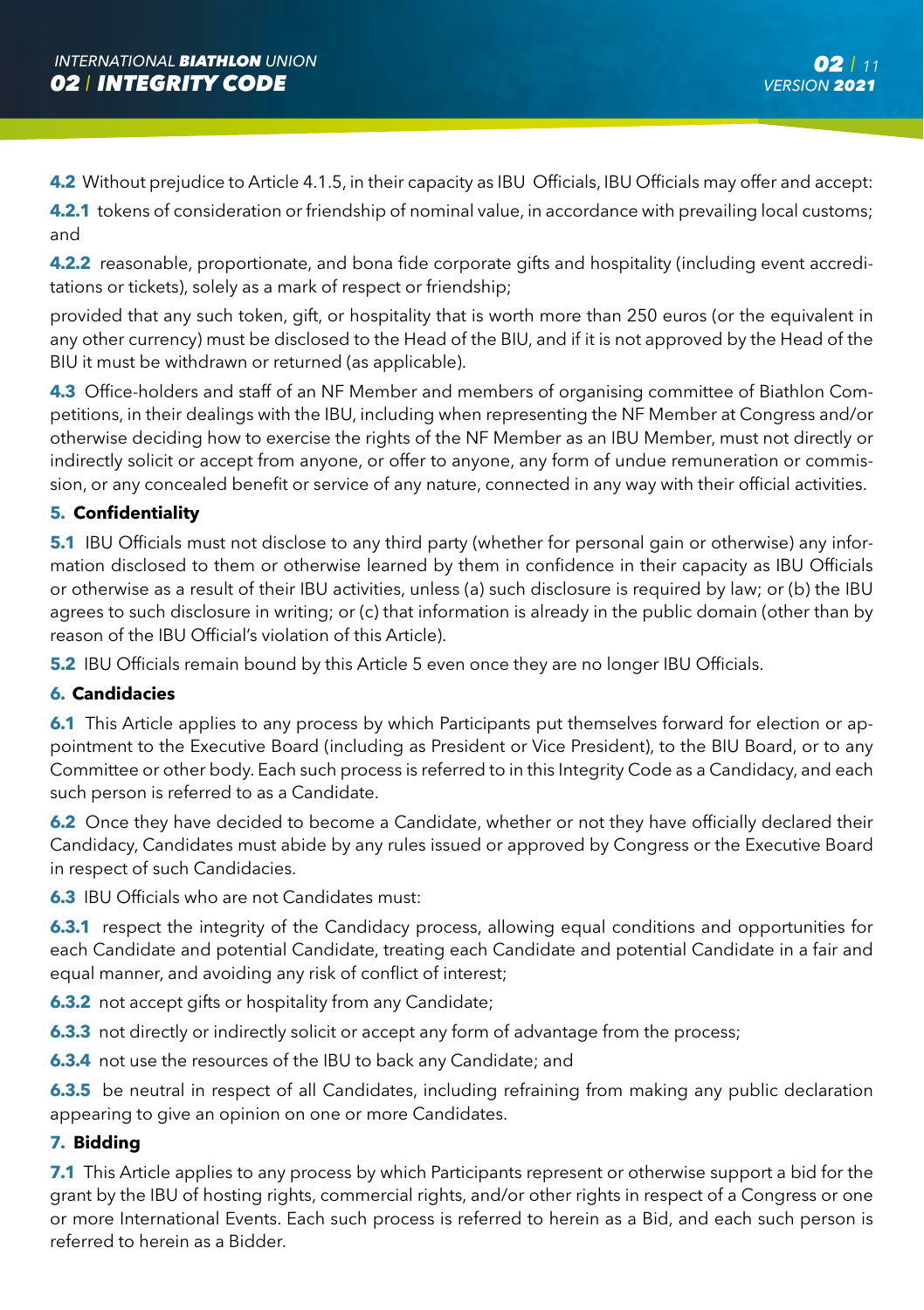**7.2** Bidders must abide by any bidding rules issued or approved by Congress or the Executive Board in respect of such Bid.

**7.3** IBU Officials who are not Bidders must:

**7.3.1** respect the integrity of the Bid process, allowing equal conditions and opportunities for each Bidder and potential Bidder, treating each Bidder and potential Bidder in a fair and equal manner, and avoiding any risk of conflict of interest;

**7.3.2** not accept gifts or hospitality from any Bidder;

**7.3.3** not directly or indirectly solicit or accept any form of advantage from the process;

**7.3.4** not use the resources of the IBU to back any Bidder; and

**7.3.5** be neutral in respect of Bids for the grant of hosting rights, commercial rights and/or other rights in respect of Congress meetings or one or more International Events, including refraining from making any public declaration appearing to give an opinion on one or more bidders.

#### **8. Reporting and cooperation**

**8.1** Participants must:

**8.1.1** report to the BIU promptly, truthfully, completely and in good faith any information they possess that a reasonable person would consider might evidence or otherwise reflect:

**8.1.1.1** any approach or invitation received by any Participant (including themselves) to engage in conduct that might amount to a violation of this Integrity Code; and

**8.1.1.2** any incident, fact, or matter that may indicate a potential violation of this Integrity Code by any Participant (including themselves);

*[Comment 1 to Article 8.1.1.2: It will not be a breach of this Rule for Executive Board members or Committee members not to report to the BIU minor breaches of confidentiality and/or similar transgressions that they consider in good faith are more appropriately dealt with under their own policies and procedures. Save in exceptional circumstances, the BIU will not interfere with such resolution of the matter.]*

*[Comment 2 to Article 8.1.1.2: All reports should be made or confirmed in such form as may be decided by the BIU from time to time. Reports should be signed and dated by the person lodging the report and should include all available evidence.]* 

**8.1.2** cooperate promptly, truthfully, completely and in good faith with all investigations carried out by the BIU in relation to possible violations of this Integrity Code by the Participant and/or by others, including by answering any questions and providing access to any information, data and/or documentation requested as part of that investigation in accordance with Article 8.1.3, below;

**8.1.2.1** Participants waive and forfeit any rights, defences and privileges arising under any law in any jurisdiction to withhold or refuse to provide information requested by the BIU pursuant to any investigation under this Integrity Code.

**8.1.2.2** By carrying out the activity that qualifies them as Participants, Participants agree, for the purposes of applicable data protection laws and other laws, and for all other purposes, to the collection, processing, disclosure and any other use authorised under this Integrity Code of any and all information relating to the Participant's activities, including telephone records, bank statements, internet service records, and other personal information. A Participant must confirm such agreement in writing upon request.

**8.1.3** cooperate promptly, truthfully, completely and in good faith with any proceedings brought by the BIU against any Participant for violation of this Integrity Code, including providing a witness statement(s) in respect of information in the possession of the Participant and/or attending, for the purposes of pro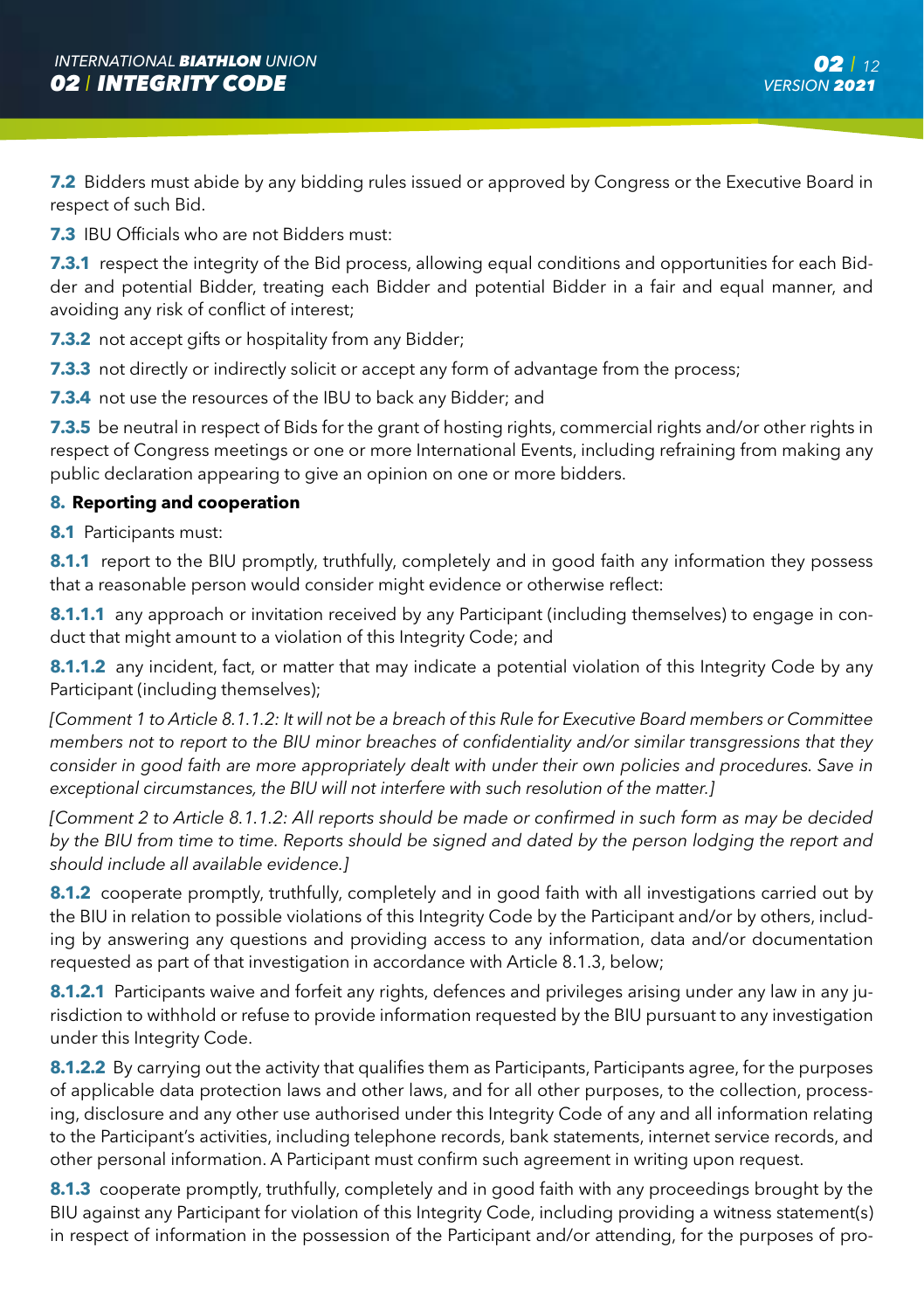viding truthful oral evidence, any hearing convened before a Disciplinary Tribunal or the CAS or other hearing panel, upon the request of the BIU;

**8.1.4** not do anything (by act or omission) that has the object or effect of obstructing, preventing, delaying or otherwise interfering with or frustrating any such investigation or proceeding, including interfering with any potential witness and/or concealing, tampering with, or destroying any documentation or other information that may be relevant to the investigation or proceeding (whether or not such documentation or other information has yet been formally requested by the BIU);

**8.1.5** not make a report to the BIU in bad faith, with malicious intent, or for any other improper purpose; and

**8.1.6** not retaliate against or penalise or subject another party to any detriment on the ground or belief that that party has reported a concern or matter to the BIU and/or assisted the BIU in any manner in relation to any investigation or proceedings brought under this Integrity Code.

#### **9. Other requirements set out in the Constitution or in other Rules**

Participants must comply with any requirements of the Constitution and of any Rules that apply to them. Without prejudice to any other rights or remedies that may arise under the Constitution or the Rules, a violation of any of those requirements by a Participant will constitute a violation of this Integrity Code by that Participant.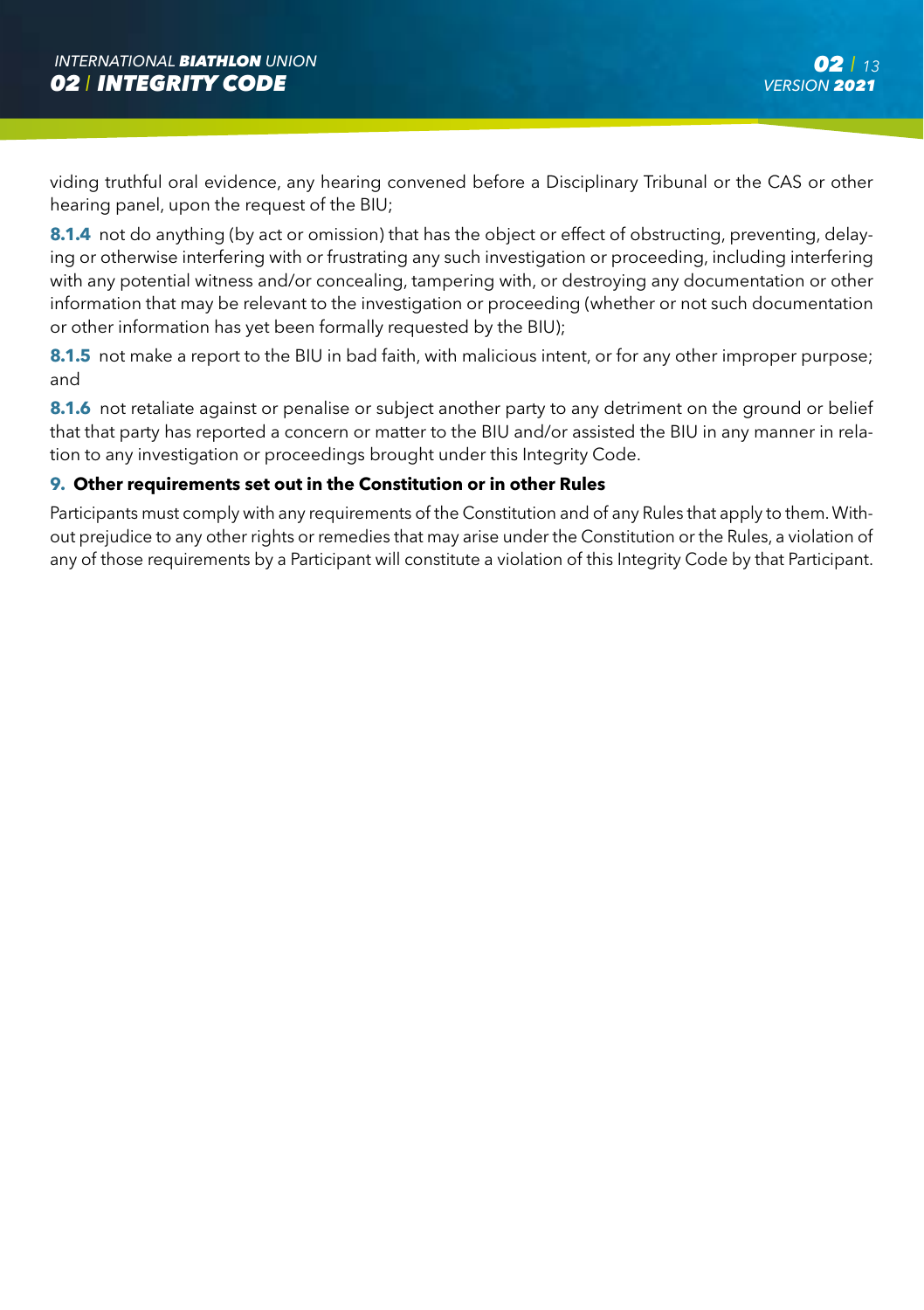### *CHAPTER C PREVENTING THE MANIPULATION OF BIATHLON COMPETITIONS*

#### **1. Obligations to prevent the manipulation of Biathlon Competitions**

**1.1** In order to maintain public confidence in the authenticity and integrity of Biathlon Competitions, Participants must not, whether for their own Benefit or for the Benefit of others (unless otherwise stated below):

**1.1.1** fix or contrive in any way or otherwise influence improperly the result, progress, outcome, conduct or any other aspect of any Biathlon Competition;

**1.1.2** seek, accept, offer, or agree to accept or offer, any bribe or other Benefit to fix or contrive in any way or otherwise to influence improperly the result, progress, outcome, conduct or any other aspect of any Biathlon Competition (whether or not such bribe or other Benefit is in fact given or received);

**1.1.3** (if an Athlete) fail to perform to the best of their abilities in a Biathlon Competition, for Benefit or the expectation of Benefit (whether or not such Benefit is in fact given or received) or further to an agreement with another party;

**1.1.4** ensure the occurrence of a particular incident in a Biathlon Competition, which occurrence is to their knowledge the subject of a Bet and for which the Participant or another party expects to receive or has received any Benefit;

**1.1.5** place, accept, lay or otherwise enter into any Bet, or participate directly or indirectly in any other form of Betting, in relation to the result, progress, outcome, conduct or any other aspect of a Biathlon Competition;

**1.1.6** solicit, induce, entice, instruct, persuade, encourage, facilitate or authorise another party to place, lay or otherwise enter into any Bet, or to participate in any other form of Betting, in relation to the result, progress, outcome, conduct or any other aspect of a Biathlon Competition, in circumstances that risk undermining public confidence in the integrity of a Biathlon Competition or the sport of Biathlon;

**1.1.7** use Inside Information for Betting purposes or otherwise in relation to Betting;

**1.1.8** disclose Inside Information to any party where the Participant knew or should have known that it might be used for Betting purposes or otherwise in relation to Betting, or to exert improper influence over any aspect of a Biathlon Competition, or for any other improper purpose;

**1.1.9** provide, offer, give, request or receive any gift or Benefit in circumstances that risk undermining public confidence in the integrity of a Biathlon Competition or the sport of Biathlon (whether or not such gift or Benefit is in fact given or received); or

**1.1.10** commit any other act that risks undermining public confidence in the integrity of a Biathlon Competition or the sport of Biathlon.

**1.2** The following matters are not relevant to the determination of a violation of Article 1.1:

**1.2.1** whether or not the Participant actually participated, or was assisting someone who participated, in the Biathlon Competition in question;

**1.2.2** the nature or outcome of any Bet in issue;

**1.2.3** the outcome of the Biathlon Competition on which any Bet was made;

**1.2.4** whether or not the Participant's efforts or performance (if any) in any Biathlon Competition were (or might reasonably be expected to have been) affected by the violation in question; and

**1.2.5** whether or not the result or any other aspect of the Biathlon Competition in issue was (or might reasonably be expected to have been) affected by the violation in question.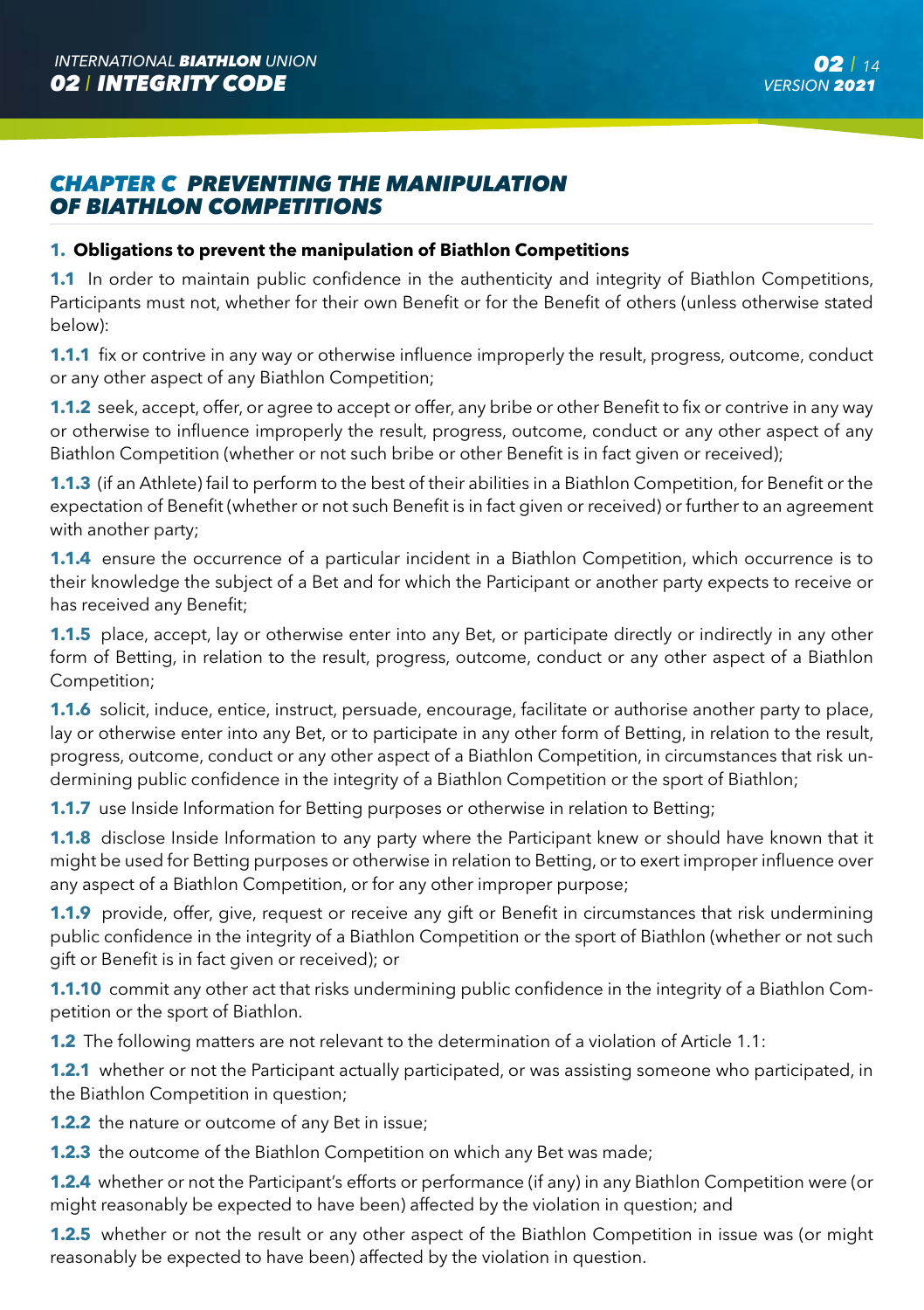#### **2. Definitions**

**2.1** The following words and terms have the following meanings:

**2.1.1 Benefit** means the direct or indirect receipt or provision of any bribe, payment, commission, gift, donation, kick-back, or other inducement or incentive (whether monetary or otherwise), including winnings and or potential winnings as a result of a Bet (but excluding prize money and/or payments to be made under endorsement, sponsorship or other contracts).

**2.1.2 Bet** means a bet, wager, or other form of financial speculation, pursuant to which some amount or object is to change hands according to the occurrence or non-occurrence of some fact.

**2.1.3 Betting** means making, accepting, or laying a Bet, including fixed and running odds, totalisator/ toto games, live betting, betting exchanges, spread betting, and other games offered by sports betting operators.

**2.1.4 Inside Information** means any information relating to any aspect of a Biathlon Competition that a Participant possesses by virtue of their position within or in relation to the sport of Biathlon, including factual information regarding the competitors, the conditions, and tactical considerations. Inside Information does not include any information that is already published or a matter of public record, or that is readily accessible by an interested member of the public, or that is disclosed in accordance with the rules of the relevant Biathlon Competition.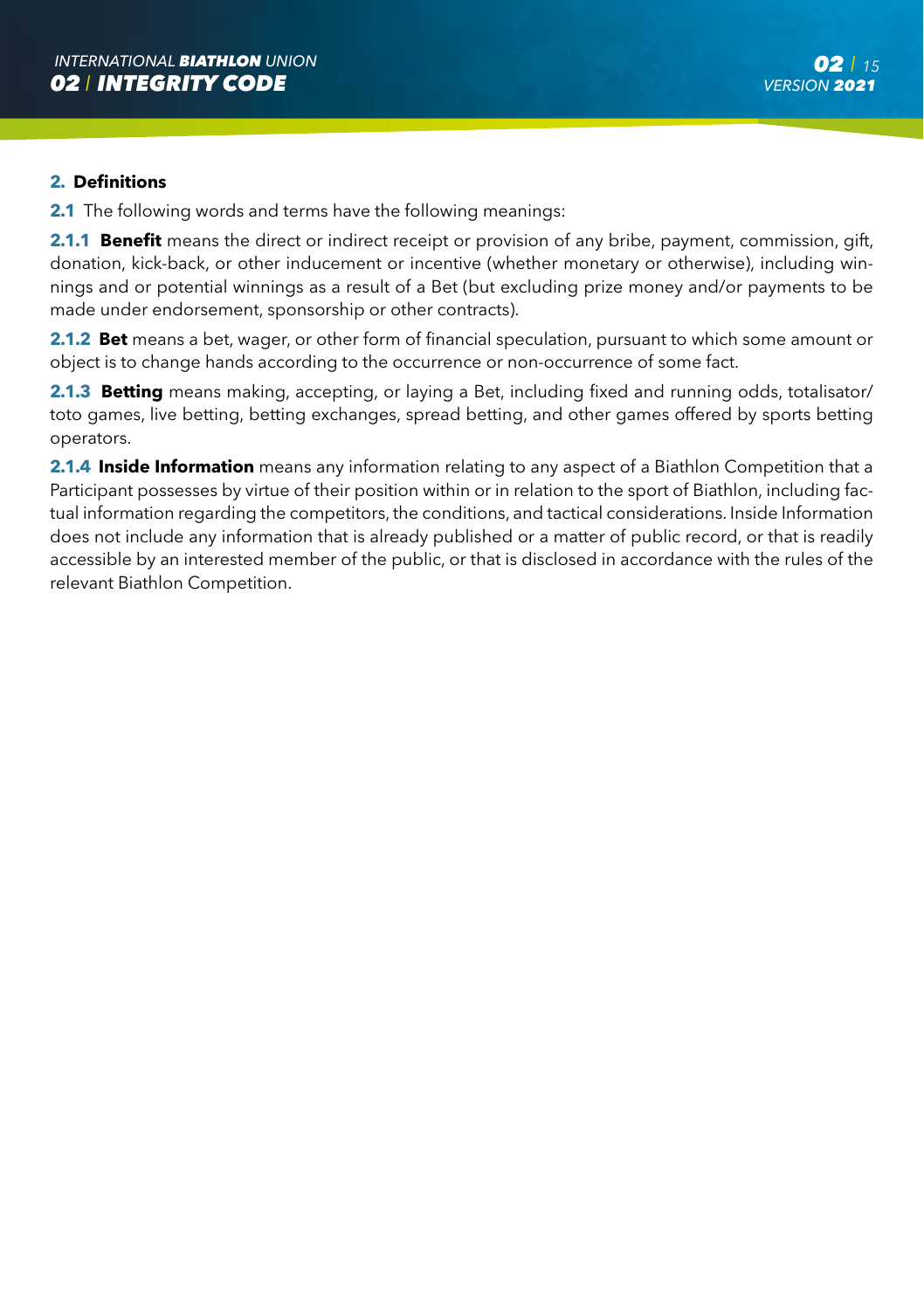# *CHAPTER D IBU ANTI-DOPING RULES*

#### **1. Introduction**

#### **1.1 Implementation of the 2021 World Anti-Doping Code:**

**1.1.1** The IBU is a Signatory to the World Anti-Doping Code and cooperates with WADA to apply and implement the World Anti-Doping Code in the sport of Biathlon.

**1.1.2** These 2021 IBU Anti-Doping Rules have been adopted and will be implemented to comply with the IBU's obligations as a Signatory to the World Anti-Doping Code, and to further the IBU's continuing efforts to eradicate doping in the sport of Biathlon. They are intended to implement the requirements of the 2021 version of the World Anti-Doping Code in the sport of Biathlon, and will be interpreted and applied in a manner that is consistent with the World Anti-Doping Code and the International Standards. The World Anti-Doping Code and the International Standards (each as amended from time to time) are integral parts of these IBU Anti-Doping Rules and will prevail over these IBU Anti-Doping Rules in case of conflict. These IBU Anti-Doping Rules must be interpreted as an independent and autonomous text and not by reference to the existing law or statutes of any Signatory or government. The comments annotating various provisions of these IBU Anti-Doping Rules, the World Anti-Doping Code, and the International Standards will be used as an aid to interpretation of these IBU Anti-Doping Rules.

**1.1.3** In the case of conflict between the provisions of these IBU Anti-Doping Rules and the provisions of any other part of this Integrity Code or of any other Rules, the provisions of these IBU Anti-Doping Rules will prevail.

**1.1.4** Unless otherwise stated, defined words and terms in these IBU Anti-Doping Rules (denoted by italics) bear the meaning given to them in Article 20. If they are not defined in Article 20 or elsewhere in these IBU Anti-Doping Rules, they bear the meaning given to them in the IBU Constitution. Unless otherwise specified, references to Articles are to Articles of these IBU Anti-Doping Rules.

**1.1.5** The Biathlon Integrity Unit (BIU) is an operational unit of the IBU that has been established to help the IBU to (inter alia) comply with its obligations as a Signatory to the World Anti-Doping Code, including by exercising the powers of the IBU under these IBU Anti-Doping Rules. The IBU has delegated the implementation of these IBU Anti-Doping Rules to the BIU, including test distribution planning, Testing, collection of whereabouts information, administration of TUEs, investigations, Results Management, and pursuit of alleged anti-doping rule violations, including first instance hearings and appeals. As such, references in these IBU Anti-Doping Rules to the BIU will, where applicable, be references to the BIU acting on behalf of the IBU. For the avoidance of doubt, while the BIU may act on the IBU's behalf, the IBU will be considered as the party asserting anti-doping rule violations and for the purposes of any actions taken within the results management process, as the responding party in the appeals, and as the party in any other matter under these IBU Anti-Doping Rules where that role would appropriately fall to a Signatory under the World Anti-Doping Code.

**1.1.6** The BIU may delegate any aspect of Doping Control or Education to a Delegated Third Party. However, the BIU will require the Delegated Third Party to perform such aspects in compliance with the World Anti-Doping Code, International Standards, and these IBU Anti-Doping Rules, and remains responsible for such compliance. Any relevant reference to the BIU in these IBU Anti-Doping Rules encompasses any such Delegated Third Party, where applicable and within the context of the aforementioned delegation.

#### **1.2 Scope of application:**

**1.2.1** These IBU Anti-Doping Rules apply to:

**1.2.1.1** the IBU, including its board members, directors, officers, and any IBU employees who are involved in any aspect of Doping Control on behalf of the IBU/BIU;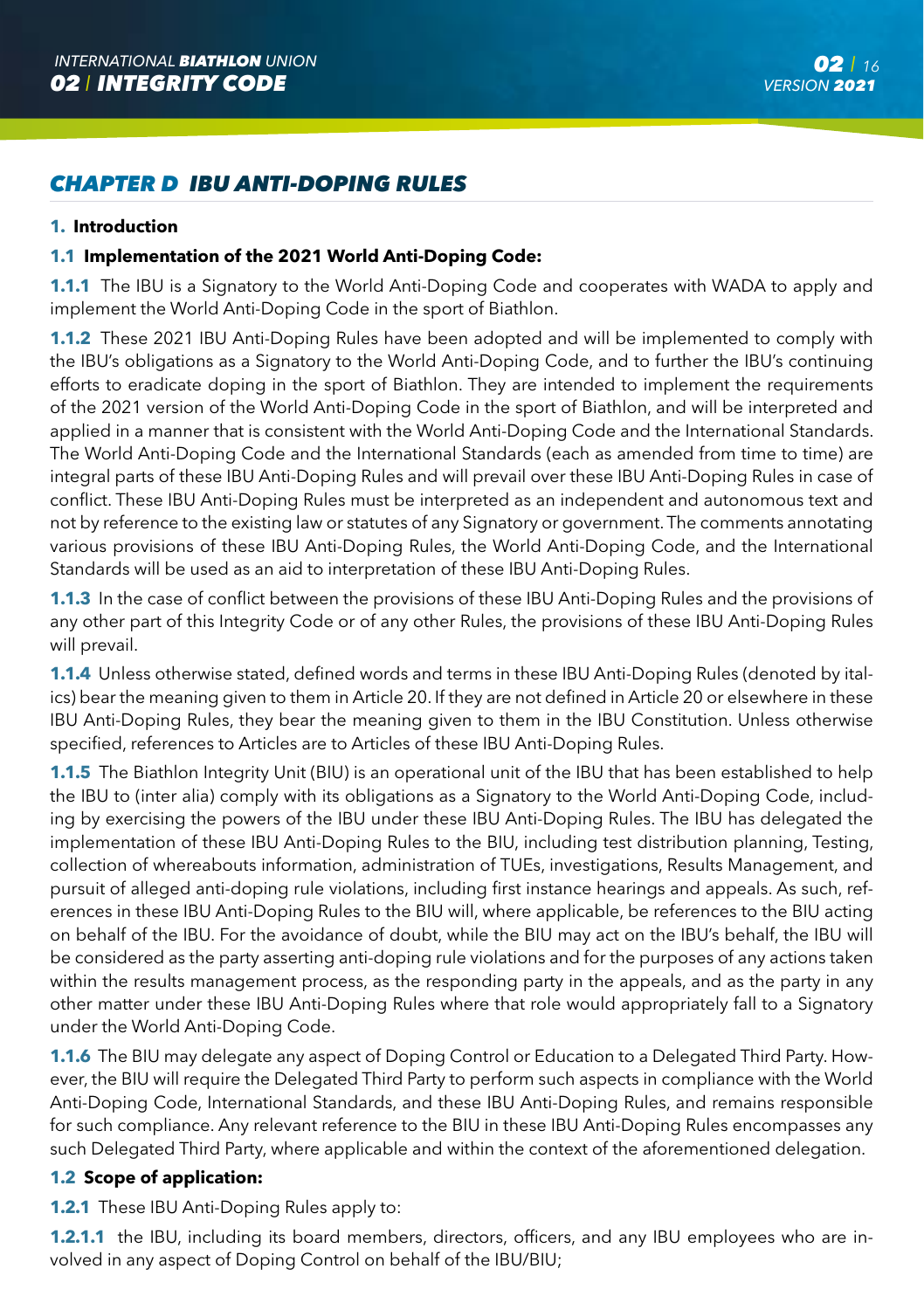**1.2.1.2** the BIU, including its board and staff members;

**1.2.1.3** Delegated Third Parties (and their employees) who are involved in any aspect of Doping Control on behalf of the IBU/BIU;

**1.2.1.4** each of the IBU's NF Members, including its board members, directors, officers, and any NF Member employees and Delegated Third Parties (and their employees) who are involved in any aspect of Doping Control on behalf of any NF Member; and

**1.2.1.5** the following Athletes, Athlete Support Personnel, and other Persons:

- (i) all Athletes and Athlete Support Personnel who are members of (or registered with) the IBU, any NF Member, or any member or affiliate organisation of any NF Member (including any clubs, teams, associations or leagues);
- (ii) all Athletes participating in such capacity in Events, Competitions and/or other activities organised, convened, authorised or recognised by the IBU or any NF Member or any member or affiliate organisation of any NF Member (including any clubs, teams, associations or leagues), wherever held, and all Athlete Support Personnel supporting such Athletes' participation; and
- (iii) any other Athlete or Athlete Support Personnel or other Person who, whether by virtue of an accreditation, a licence or other contractual arrangement, or otherwise, is subject to the authority of the IBU, or of any NF Member, or of any member or affiliate organisation of any NF Member (including any clubs, teams, associations or leagues), for purposes of anti-doping; and
- (iv) Athletes who are not regular members of the IBU or of one of its NF Members, but who want to be eligible to compete in a particular International Event, and all Athlete Support Personnel supporting such Athletes' participation in the relevant International Event(s).

**1.2.2** Each of the Persons covered by Article 1.2.1 is deemed, as a condition of their membership, accreditation, participation and/or involvement in the sport, to have agreed to be bound by these IBU Anti-Doping Rules, and to have submitted to the authority of the BIU to enforce these IBU Anti-Doping Rules on behalf of the IBU, including any Consequences for breach thereof, and to the jurisdiction of the hearing panels identified below to hear and determine cases and appeals brought under these IBU Anti-Doping Rules.

*[Comment to Article 1.2.2: Where a Person other than an Athlete or Athlete Support Person is bound by these IBU Anti-Doping Rules, such Person will of course not be subject to Sample collection or Testing,*  and will not be charged with an anti-doping rule violation under these IBU Anti-Doping Rules for Use or *Possession of a Prohibited Substance or Prohibited Method. Rather, such Person would only be subject to discipline for a violation of Articles 2.5 (Tampering), 2.7 (Trafficking), 2.8 (Administration), 2.9 (Complicity), 2.10 (Prohibited Association), and 2.11 (Retaliation). Furthermore, such Person would be subject to the additional roles and responsibilities according to Article 1.3.3. Also, the obligation to require an employee to be bound by IBU Anti-Doping Rules is subject to applicable law.* 

*The IBU/BIU will ensure that any arrangements with board members, directors, officers, employees, and Delegated Third Parties and their employees – whether employment, contractual or otherwise – have explicit provisions incorporated according to which such Persons are bound by, agree to comply with these IBU Anti-Doping Rules, and agree on the BIU's authority to resolve the anti-doping cases.]*

**1.2.3** All Athletes who participate in an International Competition as defined in the IBU Constitution will be considered to be International-Level Athletes for purposes of these IBU Anti-Doping Rules, and therefore the specific provisions in these IBU Anti-Doping Rules that are applicable to International-Level Athletes (as regards Testing, TUEs, whereabouts information, Results Management, and appeals) will apply to them.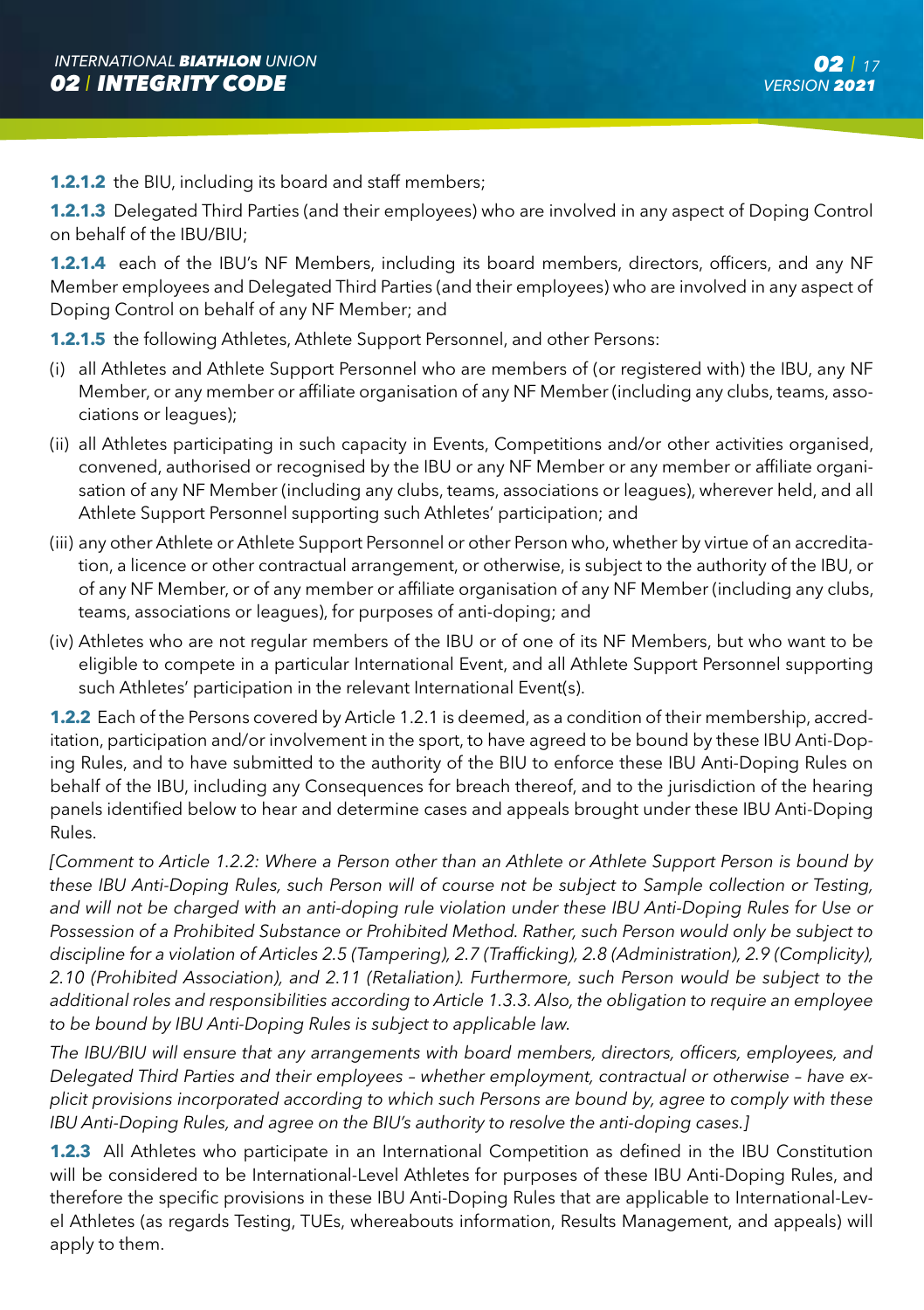*[Comment to Article 1.2.3: As per the definition of 'International Competition' in the IBU Constitution, the Competitions covered by Article 1.2.3 include '(a) the Biathlon programme of the Olympic Winter Games;*  and (b) the Biathlon World Championships, Youth/Junior World Championships, IBU World Cup events, *IBU Cup events, continental championships, continental cups, regional cups, and all other competitions (winter or summer) that are now or in the future organised by or on behalf of the IBU between Athletes or teams of Athletes representing different Countries'.]*

**1.2.4** Subject always to Article 5.6 and Article 7.7, each Athlete will continue to be bound by and required to comply with these IBU Anti-Doping Rules as an Athlete in full:

**1.2.4.1** (in the case of Athletes who are International-Level Athletes) unless and until they give written notice of their retirement to the IBU and BIU; or

**1.2.4.2** (in the case of Athletes who are not International-Level Athletes, excluding those covered by Article 1.2.1.5(iv)) unless and until they give written notice of their retirement to their National Federation and their NADO; or

**1.2.4.3** (in the case of Athletes who fall under Article 1.2.1.5(iv)) until after their last participation in an International Event.

In each case, the Athlete will be deemed to have retired (and to be no longer subject to these IBU Anti-Doping Rules as an Athlete) with effect from the date given in the written notice of retirement or the date the notice is received (whichever is later).

**1.2.5** Subject always to Article 7.7, each Athlete Support Person and other Person who is not an Athlete will continue to be bound by and required to comply with these IBU Anti-Doping Rules in full unless and until they no longer carry out the activity (or are no longer bound by the arrangement) that brought them within Article 1.2.1 in the first place. This includes Athletes who have retired as Athletes under Article 1.2.4 but who fall under Article 1.2.1 as Athlete Support Personnel or other Persons and therefore remain subject to these IBU Anti-Doping Rules as Athlete Support Personnel or other Persons.

#### **1.3 Responsibilities of Athletes, Athlete Support Personnel, other Persons, and NF Members**

**1.3.1** Athletes must:

**1.3.1.1** be knowledgeable of and comply with these IBU Anti-Doping Rules at all times;

**1.3.1.2** know what constitutes an anti-doping rule violation and the substances and methods that have been included on the WADA Prohibited List;

**1.3.1.3** be available for Sample collection at all times;

*[Comment to Article 1.3.1.3: With due regard to an Athlete's human rights and privacy, legitimate anti-doping considerations sometimes require Sample collection late at night or early in the morning. For example, it is known that some Athletes use low doses of EPO during these hours so that it will be undetectable in the morning.]*

**1.3.1.4** take responsibility, in the context of anti-doping, for what they ingest and Use;

**1.3.1.5** carry out research regarding any products or substances that they intend to Use (prior to such Use) to ensure that Using them will not constitute or result in an anti-doping rule violation. Such research must, at a minimum, include a reasonable internet search of:

(a) the name of the product or substance;

- (b) the ingredients/substances listed on the product or substance label; and
- (c) other related information revealed through research of points (a) and (b);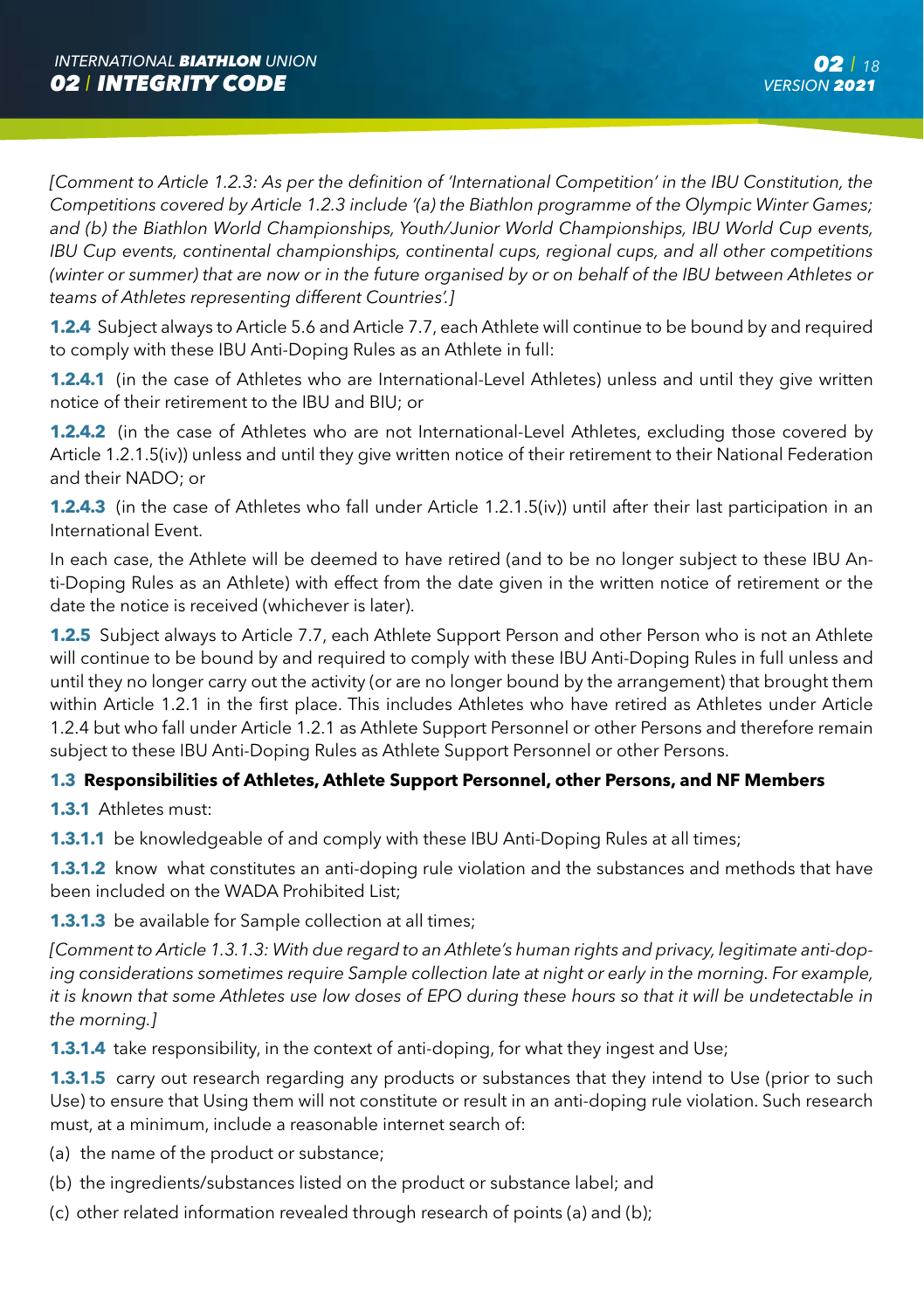**1.3.1.6** inform medical personnel of their obligation not to Use Prohibited Substances and Prohibited Methods, and make sure that any medical treatment they receive does not violate these IBU Anti-Doping Rules;

**1.3.1.7** disclose to their National Anti-Doping Organisation and to the BIU any decision (whether by a Signatory or a non-Signatory) that they committed an anti-doping rule violation within the previous ten years;

**1.3.1.8** cooperate fully with the BIU and any other Anti-Doping Organisations investigating possible anti-doping rule violations. Failure by an Athlete to cooperate in full with the BIU and/or other Anti-Doping Organisations investigating anti-doping rule violations will constitute a violation of Article 8 of Chapter B of this Integrity Code; and

**1.3.1.9** disclose the identity of their Athlete Support Personnel upon request by the BIU, an NF Member, and/or any other Anti-Doping Organisation with authority over the Athlete.

- **1.3.2** Athlete Support Personnel must:
- **1.3.2.1** be knowledgeable of and comply with these IBU Anti-Doping Rules at all times;
- **1.3.2.2** cooperate with Testing;

**1.3.2.3** use their influence on Athlete values and behaviour to foster anti-doping attitudes;

**1.3.2.4** disclose to their National Anti-Doping Organisation and to the BIU any decision (whether by a Signatory or by a non-Signatory) finding that they committed an anti-doping rule violation within the previous ten years;

**1.3.2.5** cooperate fully with the BIU and any other Anti-Doping Organisations investigating possible anti-doping rule violations. Failure by any Athlete Support Person to cooperate in full with the BIU and/ or other Anti-Doping Organisations investigating anti-doping rule violations will constitute a violation of Article 8 of Chapter B of this Integrity Code; and

**1.3.2.6** not Use or possess any Prohibited Substance or Prohibited Method without valid justification. Use or Possession of a Prohibited Substance or Prohibited Method by an Athlete Support Person without valid justification will constitute a violation of Article 9 of Chapter B this Integrity Code.

**1.3.3** Other Persons subject to these IBU Anti-Doping Rules must:

**1.3.3.1** be knowledgeable of and comply with these IBU Anti-Doping Rules at all times;

**1.3.3.2** disclose to the BIU (and, if applicable, their National Anti-Doping Organisation) any decision (whether by a Signatory or by a non-Signatory) finding that they committed an anti-doping rule violation within the previous ten years; and

**1.3.3.3** cooperate fully with the BIU and any other Anti-Doping Organisations investigating possible anti-doping rule violations. Failure by any other Person to cooperate in full with the BIU and/or other Anti-Doping Organisations investigating anti-doping rule violations will constitute a violation of Article 8 of Chapter B of this Integrity Code.

**1.3.4** Offensive conduct by an Athlete, Athlete Support Person, or other Person towards a Doping Control official or other Person involved in Doping Control that does not otherwise constitute Tampering is a violation of this Integrity Code and may be prosecuted as such under Article 9 of Chapter B of this Integrity Code.

**1.3.5** In relation to NF Members:

**1.3.5.1** NF Members and their members and affiliates must comply with these IBU Anti-Doping Rules, the World Anti-Doping Code, and the International Standards.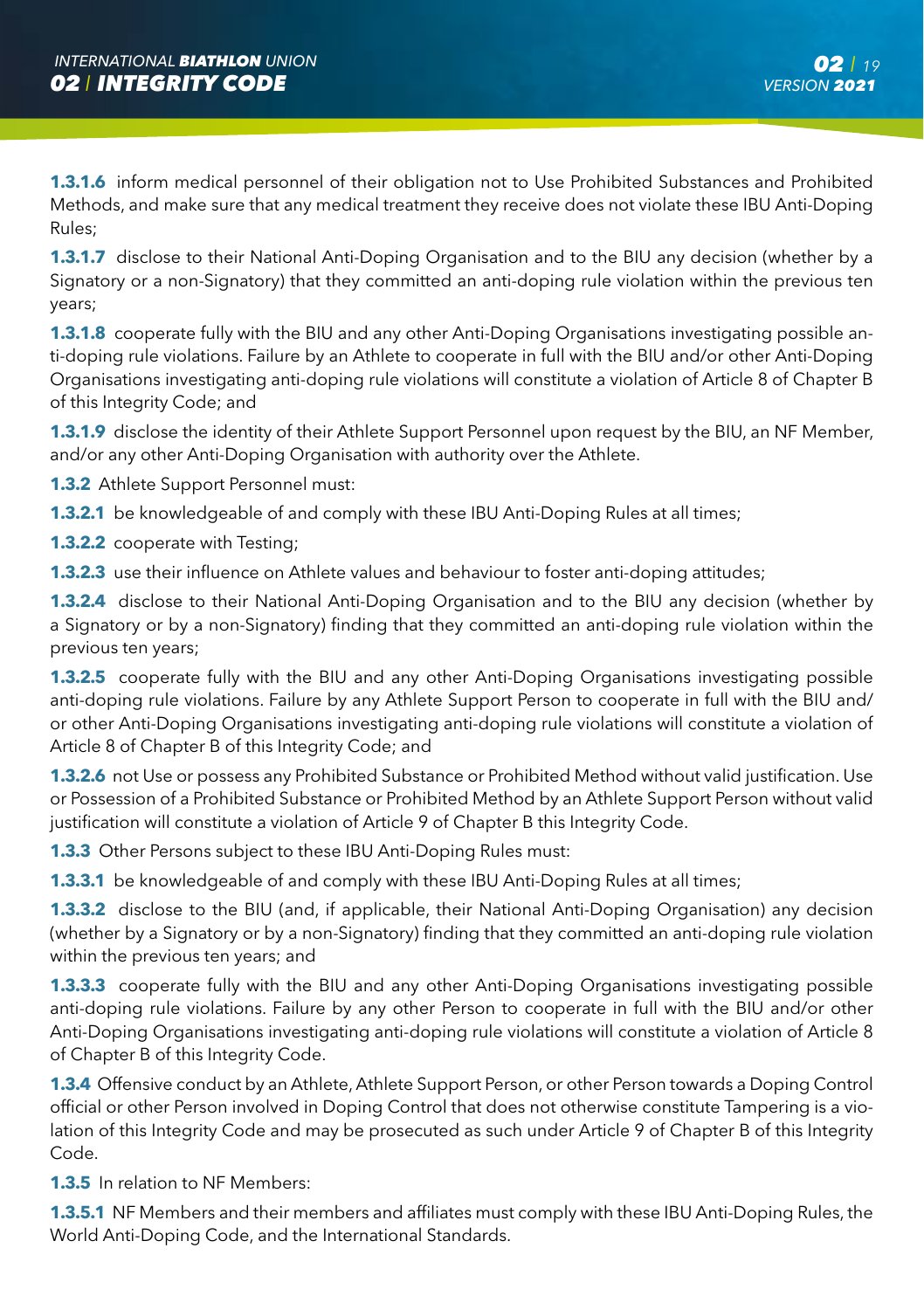**1.3.5.2** NF Members must include in their rules the provisions necessary to ensure that the BIU may enforce these IBU Anti-Doping Rules (including carrying out Testing) directly against Athletes coming under their anti-doping jurisdiction (including National-Level Athletes) and other Persons under their anti-doping jurisdiction.

**1.3.5.3** NF Members must incorporate these IBU Anti-Doping Rules either directly or by reference into their rules so that they and/or their respective National Anti-Doping Organisations may enforce them against Athletes coming under their jurisdiction (including National-Level Athletes) and other Persons under their anti-doping jurisdiction.

**1.3.5.4** By adopting these IBU Anti-Doping Rules, and incorporating them into their rules, NF Members must cooperate with and support the IBU/BIU in that function. They must also recognise, abide by, and implement the decisions made pursuant to these IBU Anti-Doping Rules, including the decisions imposing sanctions on Persons under their jurisdiction.

**1.3.5.5** All NF Members must take appropriate action to enforce compliance with these IBU Anti-Doping Rules, the World Anti-Doping Code, and the International Standards by (among other things):

- (a) conducting Testing only under the documented authority of the BIU/IBU and using their National Anti-Doping Organisation or other Sample collection authority to collect Samples in compliance with the International Standard for Testing and Investigations;
- (b) recognising the authority of the National Anti-Doping Organisation in their country in accordance with Article 5.2.1 of the World Anti-Doping Code and assisting as appropriate with the National Anti-Doping Organisation's implementation of the national Testing program for their sport;
- (c) analysing all Samples collected using a WADA-accredited or WADA-approved laboratory in accordance with Article 6.1; and
- (d) ensuring that any anti-doping rule violation cases they discover are adjudicated by an Operationally Independent hearing panel in accordance with Article 8.1 and the International Standard for Results Management.

**1.3.5.6** NF Members must establish rules requiring all Athletes under their jurisdiction, including those preparing for and/or participating in a competition or activity authorised or organised by the NF Member or by one of its members or affiliates, and all Athlete Support Personnel associated with such Athletes, to agree as a condition of participation or involvement to be bound by these IBU Anti-Doping Rules and to submit to the Results Management authority of the BIU (or other Anti-Doping Organisation responsible under the World Anti-Doping Code).

**1.3.5.7** Subject to Article 5 of these IBU Anti-Doping Rules, as a general rule, the BIU will conduct Testing and carry out Results Management for International-Level Athletes and other Persons under its jurisdiction, whereas the NF Members and National Anti-Doping Organisations will carry out Testing and conduct Results Management for National-Level Athletes and other Persons under their jurisdiction. Testing conducted by the NF Member when delegated by the BIU and/or National Anti-Doping Organisation must be done in accordance with Article 1.3.5.5. Where Testing by an NF Member results in an Adverse Analytical Finding, or other evidence of an anti-doping rule violation is uncovered by an NF Member (whether as a result of such Testing or otherwise), unless the BIU decides to exercise Results Management authority itself or the National Anti-Doping Organisation exercises Results Management, the BIU will delegate Results Management in respect thereof to the NF Member.

**1.3.5.8** Subject to applicable law, as a condition of such position or involvement, each NF Member must require all of its board members, directors, and officers, and all of its employees and Delegated Third Parties (and their employees) who are involved in any aspect of Doping Control, to agree to be bound by these IBU Anti-Doping Rules as Persons.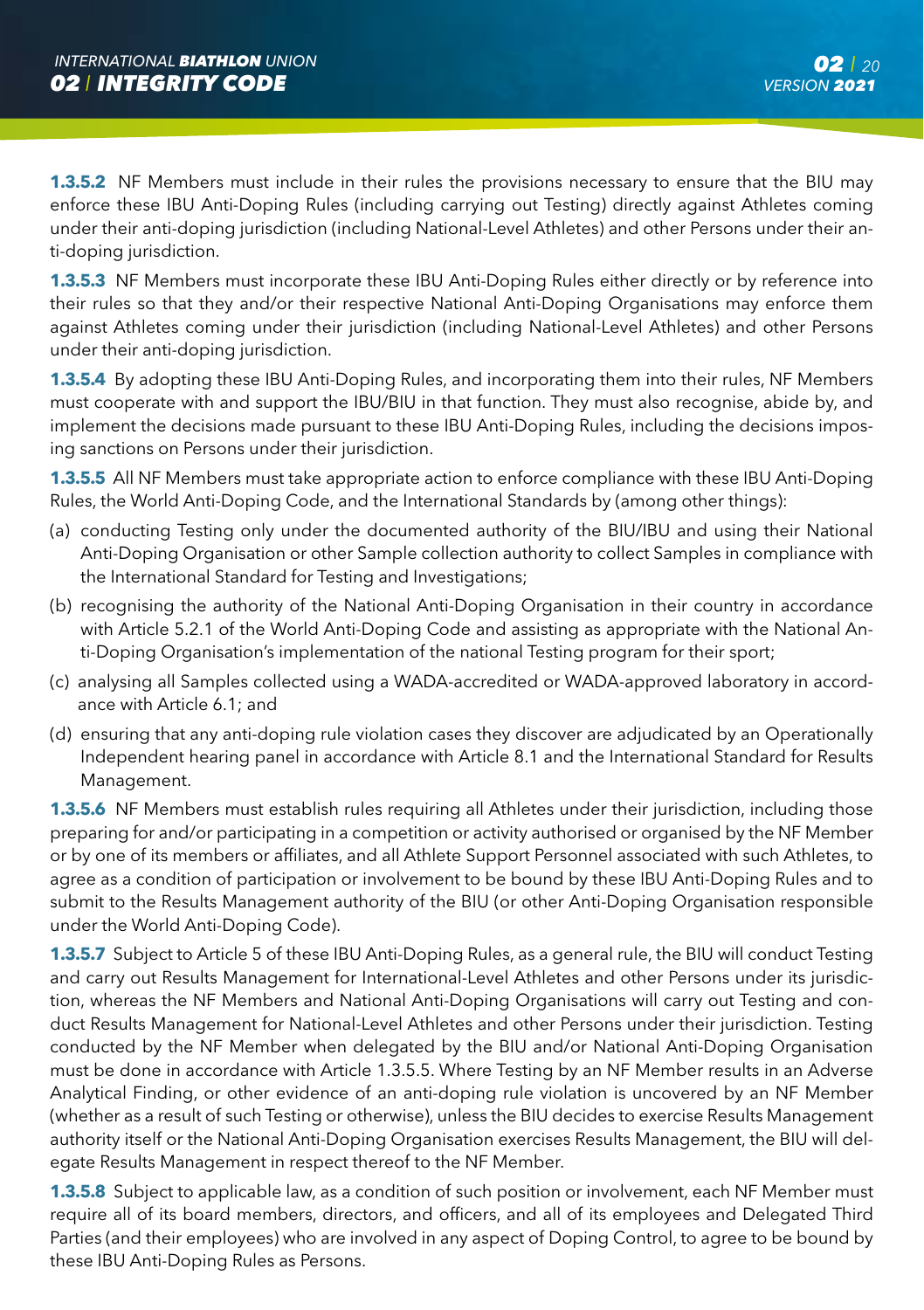**1.3.5.9** Subject to applicable law, NF Members must not knowingly employ a Person in any position involving Doping Control (other than authorised anti-doping Education or rehabilitation programs) who has been Provisionally Suspended or is serving a period of Ineligibility under these IBU Anti-Doping Rules (or the World Anti-Doping Code) or, if a Person was not subject to the World Anti-Doping Code, who has directly and intentionally engaged in conduct within the previous six years that would have constituted a violation of anti-doping rules if World Anti-Doping Code-compliant rules had been applicable to such Person.

**1.3.5.10** NF Members must report any information suggesting or relating to an anti-doping rule violation to the BIU and to their National Anti-Doping Organisations, and must cooperate with investigations conducted by the BIU and/or by any Anti-Doping Organisation with authority to conduct the investigation.

**1.3.5.11** NF Members must have disciplinary rules in place to prevent Athlete Support Personnel who are using Prohibited Substances or Prohibited Methods without valid justification from providing support to Athletes under the authority of the IBU/BIU or the NF Member.

**1.3.5.12** NF Members must conduct anti-doping Education in coordination with the BIU and their National Anti-Doping Organisations and otherwise as required under these IBU Anti-Doping Rules.

#### **1.4 Effective Date:**

**1.4.1** These 2021 IBU Anti-Doping Rules come into full force and effect on 1 January 2022 (the ADR Effective Date), replacing the IBU Anti-Doping Rules effective 1 January 2021 that were in force prior to the ADR Effective Date.

**1.4.2** These IBU Anti-Doping Rules do not apply retroactively to matters pending before the ADR Effective Date, save that:

**1.4.2.1** Anti-doping rule violations taking place prior to the ADR Effective Date count as 'first violations' or 'second violations' for purposes of determining the Consequences under Article 10.9 for anti-doping rule violations taking place after the ADR Effective Date.

**1.4.2.2** With respect to any anti-doping rule violation case that is pending as of the ADR Effective Date and any anti-doping rule violation case brought after the ADR Effective Date based on an anti-doping rule violation that occurred prior to the ADR Effective Date, the substantive aspects of the case will be governed by the anti-doping rules in effect at the time the alleged anti-doping rule violation occurred, and not by the substantive anti-doping rules set out in these IBU Anti-Doping Rules (unless the hearing panel determines that the principle of lex mitior appropriately applies under the circumstances of the case), while the procedural aspects of the case will be governed by these IBU Anti-Doping Rules. For this purpose, the retrospective periods in which prior violations can be considered for purposes of multiple violations under Article 10.9.4 and the statute of limitations set out in Article 16 are procedural rules, not substantive rules, and should be applied retroactively, along with all the other procedural rules in these IBU Anti-Doping Rules (provided however that Article 16 will only be applied retroactively if the statute of limitations period – whether the original one or as extended by subsequent rules – has not already expired by the ADR Effective Date).

**1.4.2.3** Any Article 2.4 whereabouts failure (whether a filing failure or a missed test) that took place prior to the ADR Effective Date may be relied upon as one of the requisite elements of an Article 2.4 anti-doping rule violation under these IBU Anti-Doping Rules until 12 months after it took place.

**1.4.2.4** With respect to cases where a final decision finding an anti-doping rule violation has been rendered prior to the ADR Effective Date, but the Athlete or other Person is still serving the period of Ineligibility as of the ADR Effective Date, the Athlete or other Person may apply to the BIU or other Anti-Doping Organisation that had Results Management responsibility for the anti-doping rule violation to consider a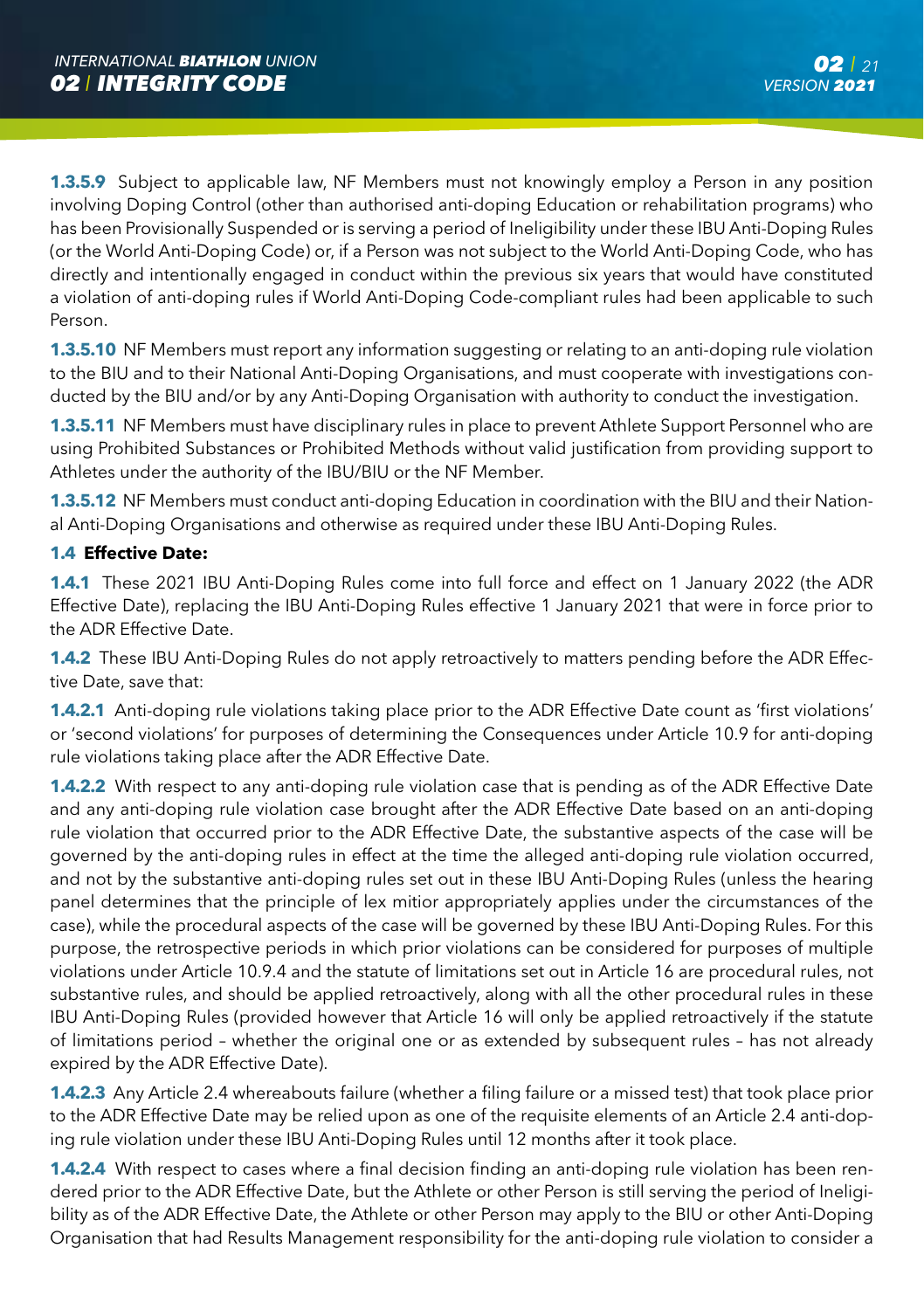reduction in the period of Ineligibility in light of these IBU Anti-Doping Rules. Such application must be made before the period of Ineligibility has expired. The decision rendered may be appealed pursuant to Article 13.2. These IBU Anti-Doping Rules will have no application to any case where a final decision finding an anti-doping rule violation has been rendered and the period of Ineligibility has expired.

**1.4.2.5** For purposes of assessing the period of Ineligibility for a second violation under Article 10.9.1, where the sanction for the first violation was determined based on rules in force prior to the ADR Effective Date, the period of Ineligibility that would have been assessed for that first violation, had these IBU Anti-Doping Rules been applicable at that time, will be applied.

*[Comment to Article 1.4.2.5: Other than the situation described in Article 1.4.2.5, where a final decision finding an anti-doping rule violation has been rendered prior to the Effective Date and the period of Ineligibility imposed has been completely served, these IBU Anti-Doping Rules may not be used to re-characterise the prior violation.]*

**1.4.3** These IBU Anti-Doping Rules may be amended from time to time by the IBU Executive Board on the recommendation of the BIU, subject to the ultimate authority of Congress. However, for the avoidance of doubt, amendments by WADA to the World Anti-Doping Code, the Prohibited List, and any International Standard will come into effect automatically in the manner set out in the World Anti-Doping Code, and such amendments will be binding upon all Athletes and other Persons without further formality.

**1.4.4** Changes to the Prohibited List and/or to Technical Documents relating to substances or methods on the Prohibited List will not be applied retroactively unless they specifically so provide. However, where the effect of the change is to remove a Prohibited Substance or Prohibited Method from the Prohibited List, an Athlete or other Person who is serving a period of Ineligibility on account of that (former) Prohibited Substance or Prohibited Method may apply to the BIU or other Anti-Doping Organisation that had Results Management responsibility for the anti-doping rule violation to consider a reduction in the period of Ineligibility in light of its removal from the Prohibited List.

#### **2. Anti-doping rule violations**

Each of the following constitutes a violation of these IBU Anti-Doping Rules:

#### **2.1 The presence of a Prohibited Substance or its Metabolites or Markers in an Athlete's Sample.**

**2.1.1** It is each Athlete's personal duty to ensure that no Prohibited Substance enters their body. Athletes are responsible for any Prohibited Substance or its Metabolites or Markers found to be present in their Samples. Accordingly, it is not necessary to demonstrate intent, Fault, negligence or knowing Use on the Athlete's part in order to establish an Article 2.1 anti-doping rule violation.

*[Comment to Article 2.1.1: An anti-doping rule violation is committed under this Article without regard to*  an Athlete's Fault. This rule has been referred to in various CAS decisions as 'Strict Liability'. An Athlete's *Fault is taken into consideration in determining the Consequences of this anti-doping rule violation under Article 10. This principle has consistently been upheld by CAS.]*

**2.1.2** Sufficient proof of an anti-doping rule violation under Article 2.1 is established by any of the following: (i) the presence of a Prohibited Substance or its Metabolites or Markers in the Athlete's A Sample where the Athlete waives analysis of the B Sample and the B Sample is not analysed; (ii) where the analysis of the Athlete's B Sample confirms the presence of the Prohibited Substance or its Metabolites or Markers found in the Athlete's A Sample; or (iii) where the Athlete's A or B Sample is split into two parts and the analysis of the confirmation part of the split Sample confirms the presence of the Prohibited Substance or its Metabolites or Markers found in the first part of the split Sample or the Athlete waives analysis of the confirmation part of the split Sample.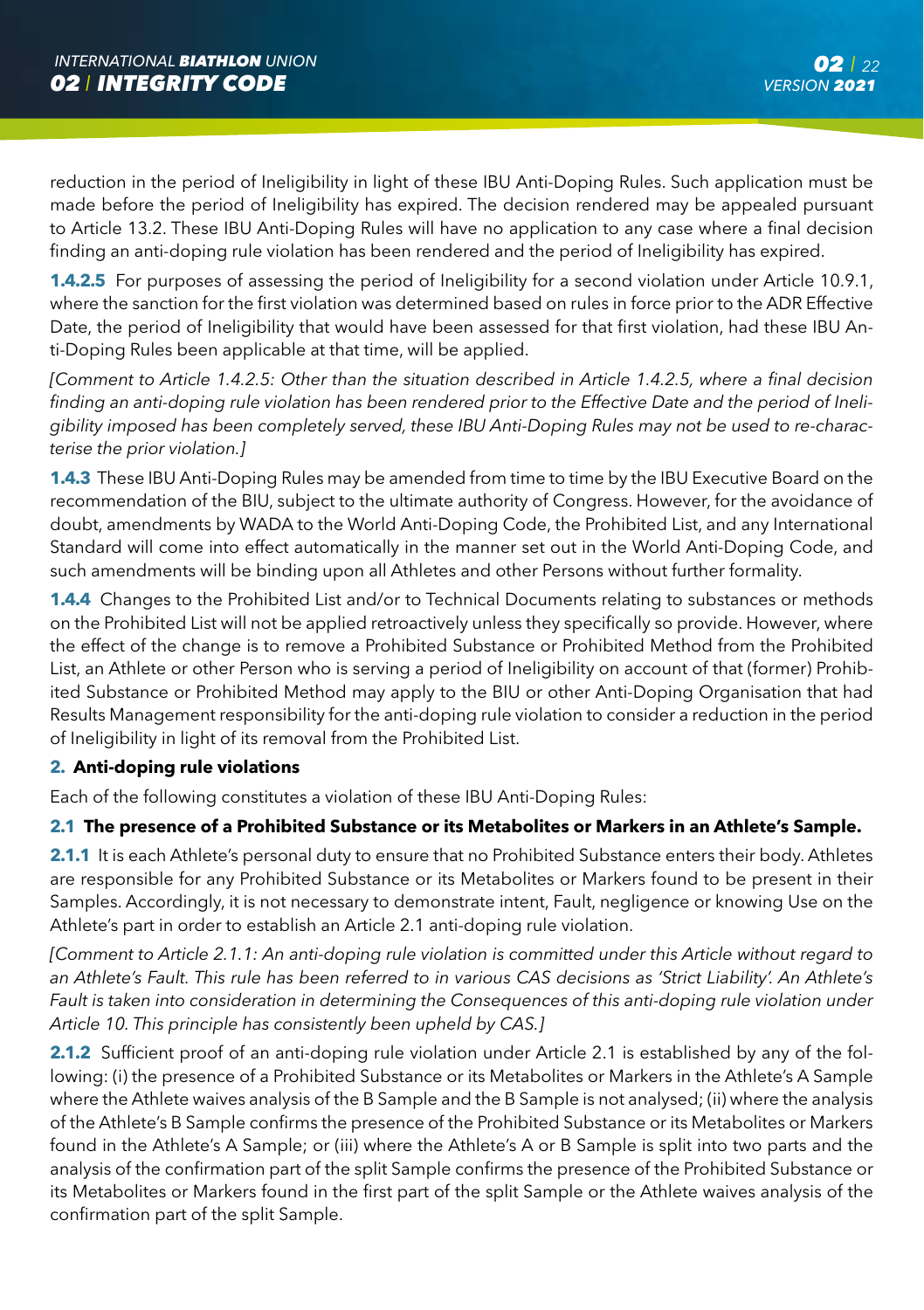*[Comment to Article 2.1.2: The BIU or other Anti-Doping Organisation with Results Management responsibility may at its discretion choose to have the B Sample analysed even if the Athlete does not request the analysis of the B Sample.]*

**2.1.3** Excepting those substances for which a Decision Limit is specifically identified in the Prohibited List or a Technical Document, the presence of any reported quantity of a Prohibited Substance or its Metabolites or Markers in an Athlete's Sample will constitute an anti-doping rule violation.

2.1.4 As an exception to the general rule of Article 2.1, the Prohibited List, International Standards or Technical Documents may establish special criteria for reporting or the evaluation of certain Prohibited Substances.

#### **2.2 Use or Attempted Use by an Athlete of a Prohibited Substance or a Prohibited Method.**

**2.2.1** It is the Athlete's personal duty to ensure that no Prohibited Substance enters their body and that no Prohibited Method is Used. Accordingly, it is not necessary to demonstrate intent, Fault, negligence or knowing Use on the Athlete's part in order to establish an anti-doping rule violation for Use of a Prohibited Substance or a Prohibited Method.

**2.2.2** Demonstrating the Attempted Use of a Prohibited Substance or a Prohibited Method requires proof of intent on the Athlete's part.

*[Comment to Article 2.2.2: The fact that intent may be required to prove Attempted Use does not undermine the strict liability principle established for violations of Article 2.1 and violations of Article 2.2 in respect of Use of a Prohibited Substance or Prohibited Method.*

**2.2.3** The success or failure of the Use of a Prohibited Substance or Prohibited Method is not material. It is sufficient that the Prohibited Substance or Prohibited Method was Used or Attempted to be Used for an anti-doping rule violation to be committed.

*[Comment to Article 2.2.3: An Athlete's Use of a Prohibited Substance constitutes an anti-doping rule violation unless such Prohibited Substance is not prohibited Out-of-Competition and the Athlete's Use takes place Out-of-Competition. However, the presence of a Prohibited Substance or its Metabolites or Markers in a Sample collected In-Competition will be a violation of Article 2.1, regardless of when that Prohibited Substance might have been Administered.]*

*[Comment to Article 2.2: It has always been the case that Use or Attempted Use of a Prohibited Substance or Prohibited Method may be established by any reliable means. As noted in the Comment to Article 3.2, unlike the proof required to establish an anti-doping rule violation under Article 2.1, Use or Attempted Use may also be established by other reliable means such as admissions by the Athlete, witness statements, documentary evidence, conclusions drawn from longitudinal profiling, including data collected as part of the Athlete Biological Passport, or other analytical information that does not otherwise satisfy all the requirements to establish the presence of a Prohibited Substance under Article 2.1. For example, Use may be established based upon reliable analytical data from the analysis of an A Sample (without confirmation from an analysis of a B Sample) or from the analysis of a B Sample alone where the Anti-Doping Organisation provides a satisfactory explanation for the lack of confirmation in the other Sample.]*

#### **2.3 An Athlete evading, or refusing or failing to submit to, Sample collection.**

Evading Sample collection; or refusing or failing to submit to Sample collection without compelling justification after notification by a duly authorised Person.

*[Comment to Article 2.3: For example, it would be an anti-doping rule violation of 'evading Sample collection' if it were established that an Athlete was deliberately avoiding a Doping Control official to evade notification or Testing. A violation of 'failing to submit to Sample collection' may be based on either inten-*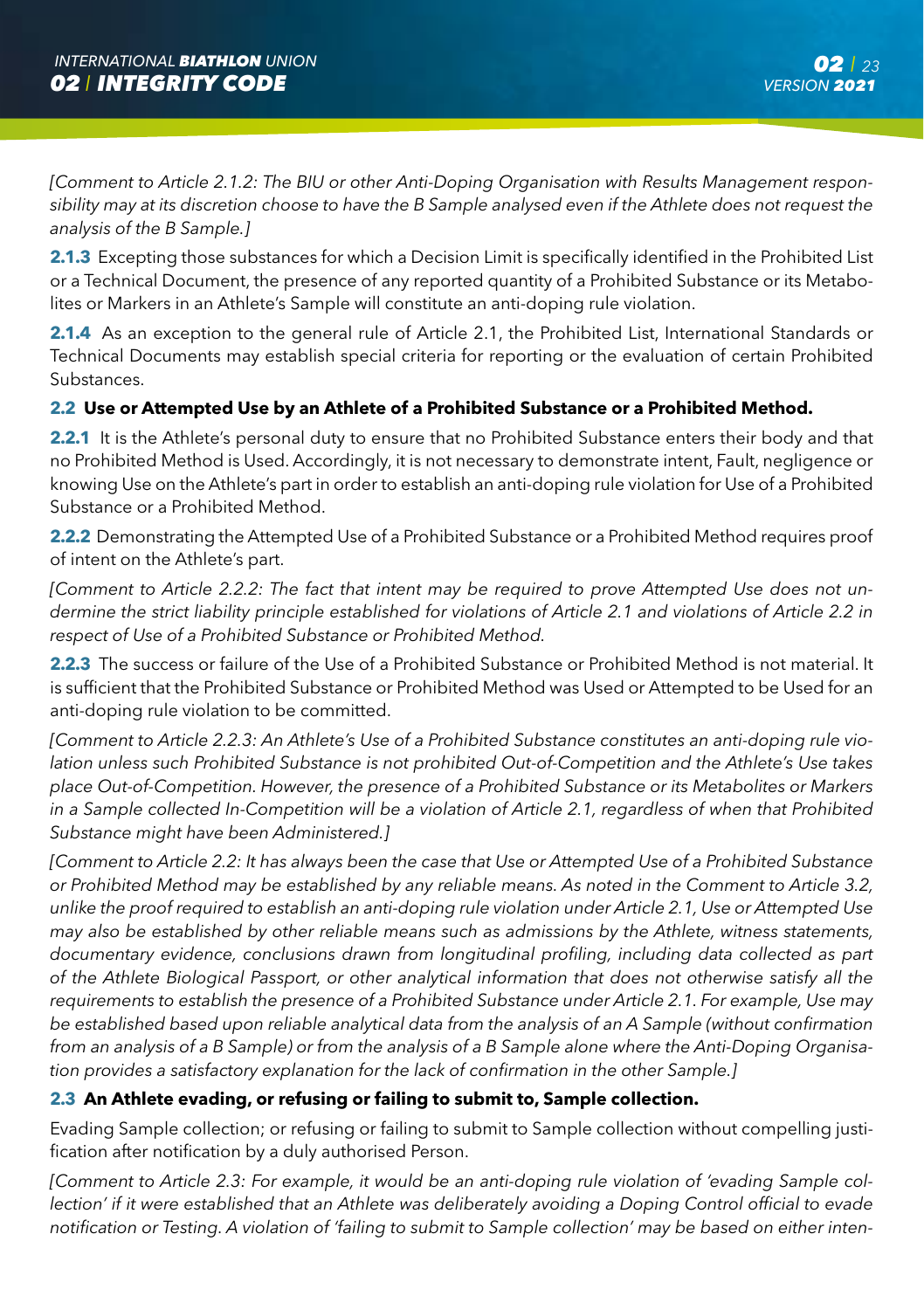*tional or negligent conduct of the Athlete, while 'evading' or 'refusing' Sample collection contemplates intentional conduct by the Athlete.]*

#### **2.4 Whereabouts failures by an Athlete in a Registered Testing Pool.**

Any combination of three missed tests and/or filing failures, as defined in the International Standard for Results Management, within a 12-month period by an Athlete in a Registered Testing Pool.

#### **2.5 Tampering or Attempted Tampering with any part of Doping Control by an Athlete or other Person.**

#### **2.6 Possession of a Prohibited Substance or a Prohibited Method by an Athlete or Athlete Support Person.**

**2.6.1** Possession by an Athlete In-Competition of any Prohibited Method or any Prohibited Substance, or Possession by an Athlete Out-of-Competition of any Prohibited Method or any Prohibited Substance that is prohibited Out-of-Competition, unless the Athlete establishes that the Possession is consistent with a TUE granted in accordance with Article 4.3 or other acceptable justification.

**2.6.2** Possession by Athlete Support Person In-Competition of any Prohibited Substance or any Prohibited Method, or Possession by Athlete Support Person Out-of-Competition of any Prohibited Substance or any Prohibited Method that is prohibited Out-of-Competition, in connection with an Athlete, Competition or training, unless the Athlete Support Person establishes that the Possession is consistent with a TUE granted to an Athlete in accordance with Article 4.3 or other acceptable justification.

*[Comment to Articles 2.6.1 and 2.6.2: Acceptable justification may include, for example, (a) an Athlete or a team doctor carrying Prohibited Substances or Prohibited Methods for dealing with acute and emergency situations (e.g., an epinephrine auto-injector), or (b) an Athlete Possessing a Prohibited Substance or Prohibited Method for therapeutic reasons shortly prior to applying for and receiving a determination on a TUE. Acceptable justification would not include, for example, buying or Possessing a Prohibited Substance*  for purposes of giving it to a friend or relative, except under justifiable medical circumstances where that *Person had a physician's prescription, e.g., buying insulin for a diabetic child.]*

**2.7 Trafficking or Attempted Trafficking in any Prohibited Substance or Prohibited Method by an Athlete or other Person.**

**2.8 Administration or Attempted Administration by an Athlete or other Person either to (1) any Athlete In-Competition of any Prohibited Method or Prohibited Substance, or (2) any Athlete Out-of-Competition of any Prohibited Method or any Prohibited Substance that is prohibited Out-of-Competition.**

#### **2.9 Complicity or Attempted Complicity by an Athlete or other Person.**

Assisting, encouraging, aiding, abetting, conspiring, covering up, or any other type of intentional complicity or Attempted complicity involving an anti-doping rule violation, an Attempted anti-doping rule violation, or violation of Article 10.14.1 by another Person.

*[Comment to Article 2.9: Complicity or Attempted Complicity may include either physical or psychological assistance.]* 

#### **2.10 Prohibited association by an Athlete or other Person.**

**2.10.1** Association by an Athlete or other Person subject to the authority of an Anti-Doping Organisation in a professional or sport-related capacity with any Athlete Support Person who:

**2.10.1.1** if subject to the authority of an Anti-Doping Organisation, is serving a period of Ineligibility; or

**2.10.1.2** if not subject to the authority of an Anti-Doping Organisation and where Ineligibility has not been addressed in a Results Management process pursuant to the World Anti-Doping Code, has been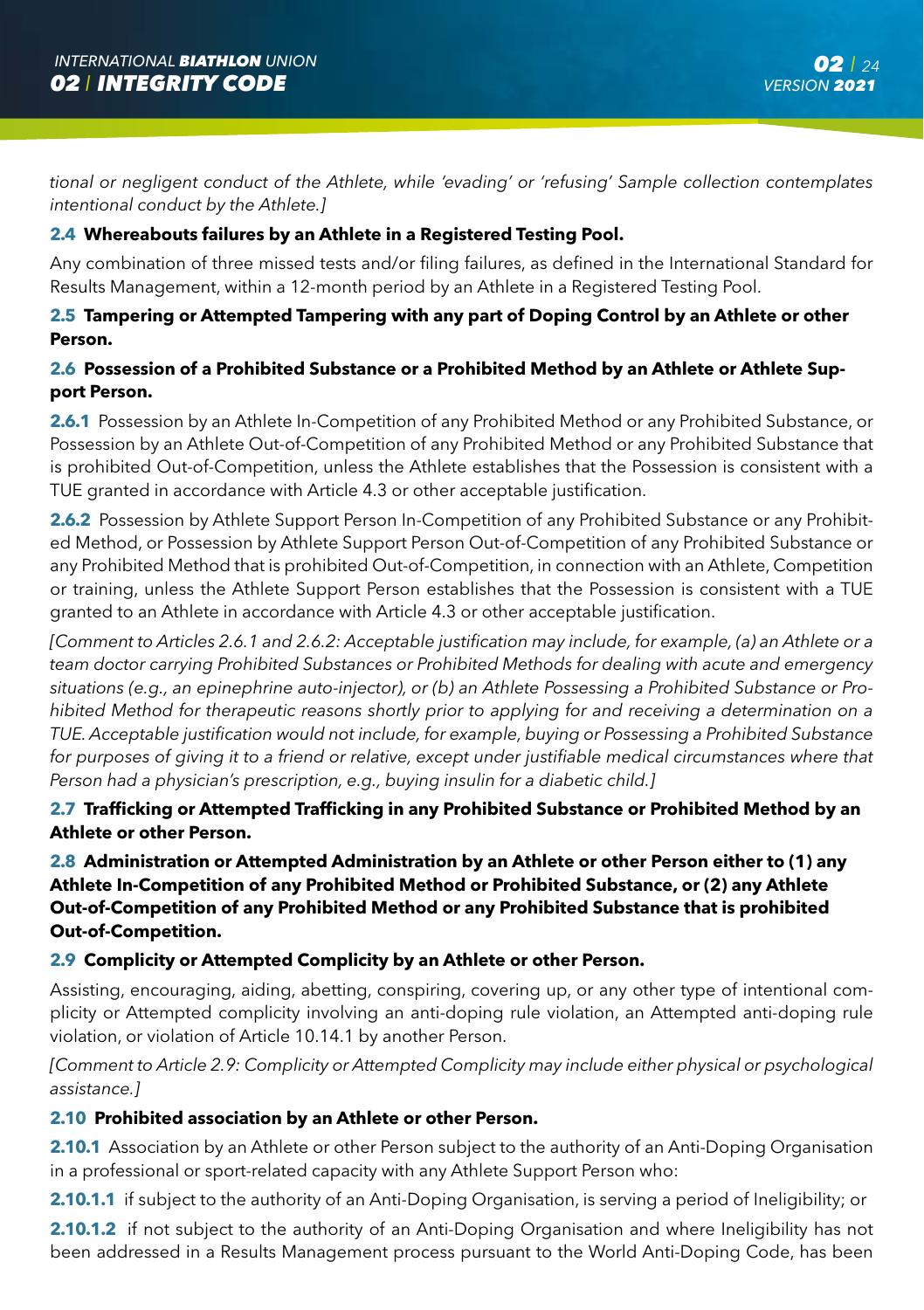convicted or found in a criminal, disciplinary or professional proceeding to have engaged in conduct that would have constituted a violation of anti-doping rules if rules compliant with the World Anti-Doping Code had been applicable to such Person. The disqualifying status of such Person will be in force for the longer of (i) six years from the criminal, professional or disciplinary decision or (ii) the duration of the criminal, disciplinary or professional sanction imposed; or

**2.10.1.3** is serving as a front or intermediary for an individual described in Article 2.10.1.1 or 2.10.1.2.

**2.10.2** To prove an Article 2.10 anti-doping violation, the BIU or other Anti-Doping Organisation must establish that the Athlete or other Person knew of the Athlete Support Person's disqualifying status.

The burden will be on the Athlete or other Person to establish that any association with an Athlete Support Person described in Article 2.10.1.1 and 2.10.1.2 is not in a professional or sport-related capacity and/or that such association could not have been reasonably avoided.

If the BIU (or other Anti-Doping Organisation) becomes aware of any Athlete Support Person who meets the criteria described in Article 2.10.1.1, 2.10.1.2, or 2.10.1.3, it must submit that information to WADA.

*[Comment to Article 2.10: Athletes and other Persons must not work with coaches, trainers, physicians or other Athlete Support Personnel who are Ineligible on account of an anti-doping rule violation or who have been criminally convicted or professionally disciplined in relation to doping. This also prohibits association with any other Athlete who is acting as a coach or Athlete Support Person while serving a period of Ineligibility. Some examples of the types of association that are prohibited include: obtaining training, strategy,*  technique, nutrition or medical advice; obtaining therapy, treatment or prescriptions; providing any bodily *products for analysis; or allowing the Athlete Support Person to serve as an agent or representative. Prohibited association need not involve any form of compensation. While Article 2.10 does not require the BIU or other Anti-Doping Organisation to notify the Athlete or other Person about the Athlete Support Person's disqualifying status, such notice, if provided, would be important evidence to establish that the Athlete or other Person knew about the disqualifying status of the Athlete Support Person. If the Athlete or other Person discharges the burden on them under Article 2.10.2, that will be a complete defence to the charge that the Athlete or other Person has committed an Article 2.10 anti-doping rule violation.]* 

#### **2.11 Acts by an Athlete or other Person to discourage or retaliate against reporting to authorities.**

Where such conduct does not otherwise constitute a violation of Article 2.5:

**2.11.1** Any act that threatens or seeks to intimidate another Person with the intent of discouraging the Person from the good-faith reporting of information that relates to an alleged anti-doping rule violation or alleged non-compliance with these IBU Anti-Doping Rules or the World Anti-Doping Code to WADA, the BIU, another Anti-Doping Organisation, a law enforcement, regulatory or professional disciplinary body, a hearing body, or a Person conducting an investigation for WADA or the BIU or another Anti-Doping Organisation.

**2.11.2** Retaliation against a Person who has provided evidence or information in good faith that relates to an alleged anti-doping rule violation or alleged non-compliance with these IBU Anti-Doping Rules or the World Anti-Doping Code to WADA, the BIU, another Anti-Doping Organisation, a law enforcement, regulatory or professional disciplinary body, a hearing body, or a Person conducting an investigation for WADA or the BIU or another Anti-Doping Organisation.

*[Comment to Article 2.11.2: This Article is intended to protect Persons who make good faith reports, and does not protect Persons who knowingly make false reports.]*

**2.11.3** For purposes of Article 2.11, retaliation, threatening, and intimidation include an act taken against such Person either because the act lacks a good faith basis or is a disproportionate response.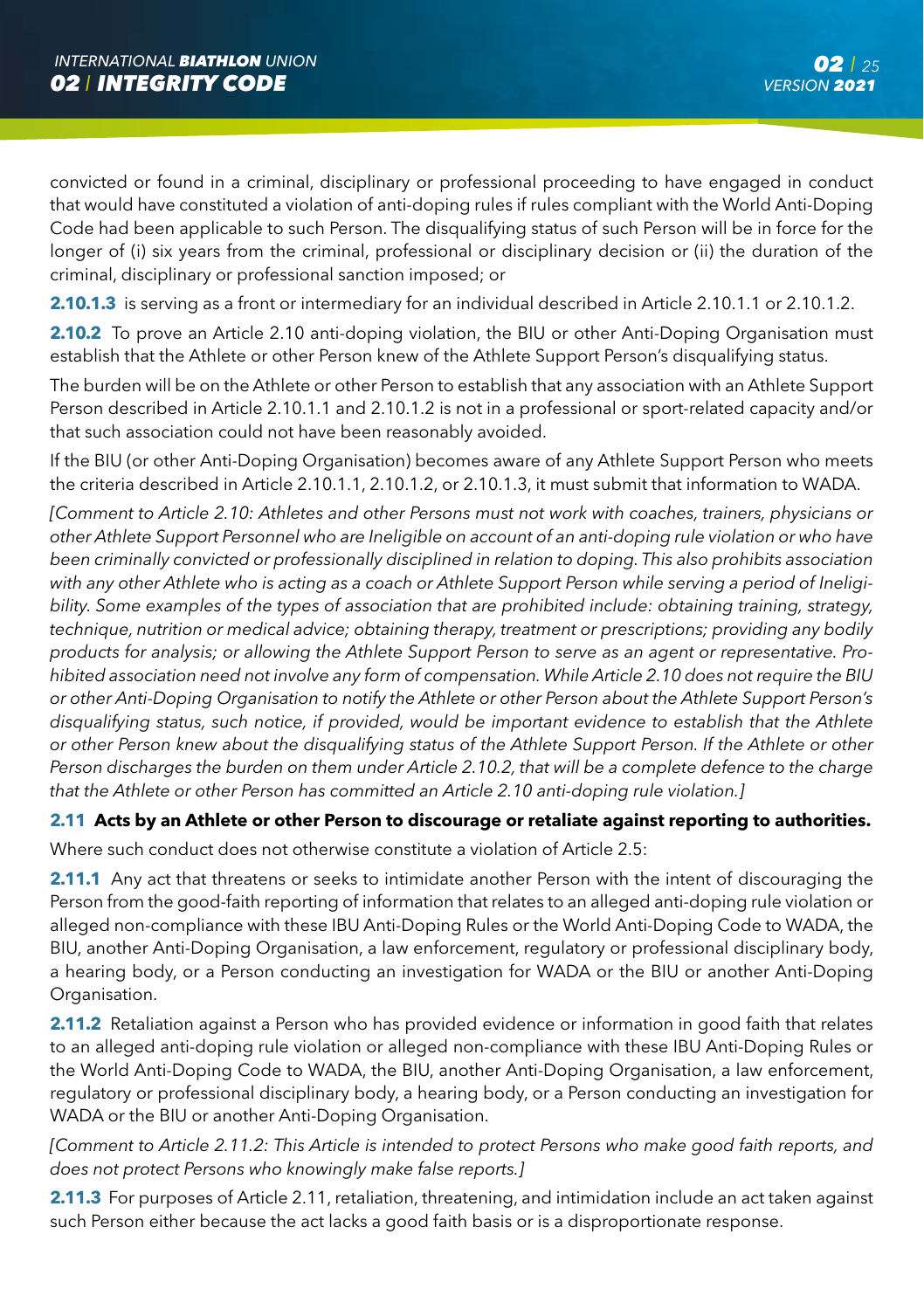*[Comment to Article 2.11.3: Retaliation would include, for example, actions that threaten the physical or mental well-being or economic interests of the reporting Persons, their families or associates. Retaliation would not include an Anti-Doping Organisation asserting in good faith an anti-doping rule violation*  against the reporting Person. For purposes of Article 2.11, a report is not made in good faith where the *Person making the report knows the report to be false.]*

#### **3. Proof of doping**

#### **3.1 Burdens and standards of proof**

The BIU will have the burden of establishing that an anti-doping rule violation has occurred. The standard of proof will be whether the BIU has established an anti-doping rule violation to the comfortable satisfaction of the hearing panel, bearing in mind the seriousness of the allegation that has been made. This standard of proof in all cases is greater than a mere balance of probability but less than proof beyond a reasonable doubt. Where these IBU Anti-Doping Rules place the burden of proof upon the Athlete or other Person alleged to have committed an anti-doping rule violation to rebut a presumption or establish specified facts or circumstances, except as provided in Articles 3.2.4 and 3.2.5, the standard of proof will be by a balance of probability.

*[Comment to Article 3.1: This standard of proof required to be met by the BIU is comparable to the stand*ard that is applied in most countries to cases involving professional misconduct. In a case arising under *Article 10.14.3, the BIU will have the burden of establishing that the Athlete or other Person has violated the prohibition against participation during Ineligibility or Provisional Suspension, to the same standard as is set out at Article 3.1.]*

#### **3.2 Methods of establishing facts and presumptions:**

The following rules of proof will be applicable in doping cases:

**3.2.1** Facts related to anti-doping rule violations may be established by any reliable means, including admissions.

*[Comment to Article 3.2.1: For example, the BIU may establish an anti-doping rule violation under Article 2.2 (Use of a Prohibited Substance or Prohibited Method) based on the Athlete's admissions, the credible testimony of third Persons, reliable documentary evidence, reliable analytical data from either an A or B Sample as provided in the comments to Article 2.2, or conclusions drawn from the profile of a series of the Athlete's blood or urine Samples, such as data from the Athlete's Biological Passport.]*

**3.2.2** Analytical methods or Decision Limits that have been approved by WADA after consultation within the relevant scientific community or that have been the subject of peer review are presumed to be scientifically valid. Any Athlete or other Person seeking to challenge whether the conditions for such presumption have been met or to rebut this presumption of scientific validity will, as a condition precedent to any such challenge, first notify WADA of the challenge and the basis of the challenge. The initial hearing body, appellate body or CAS may also (on its own initiative) inform WADA of any such challenge. Within ten days of WADA's receipt of such notice and the case file related to such challenge, WADA will also have the right to intervene as a party, appear as amicus curiae or otherwise provide evidence in such proceeding. In cases before CAS, at WADA's request, the CAS panel will appoint an appropriate scientific expert to assist the panel in its evaluation of the challenge.

*[Comment to Article 3.2.2: For certain Prohibited Substances, WADA may instruct WADA-accredited laboratories not to report Samples as an Adverse Analytical Finding if the estimated concentration of the Prohibited Substance or its Metabolites or Markers is below a Minimum Reporting Level. WADA's decision in determining that Minimum Reporting Level or in determining which Prohibited Substances should be subject to Minimum Reporting Levels is not subject to challenge. Further, the laboratory's estimated*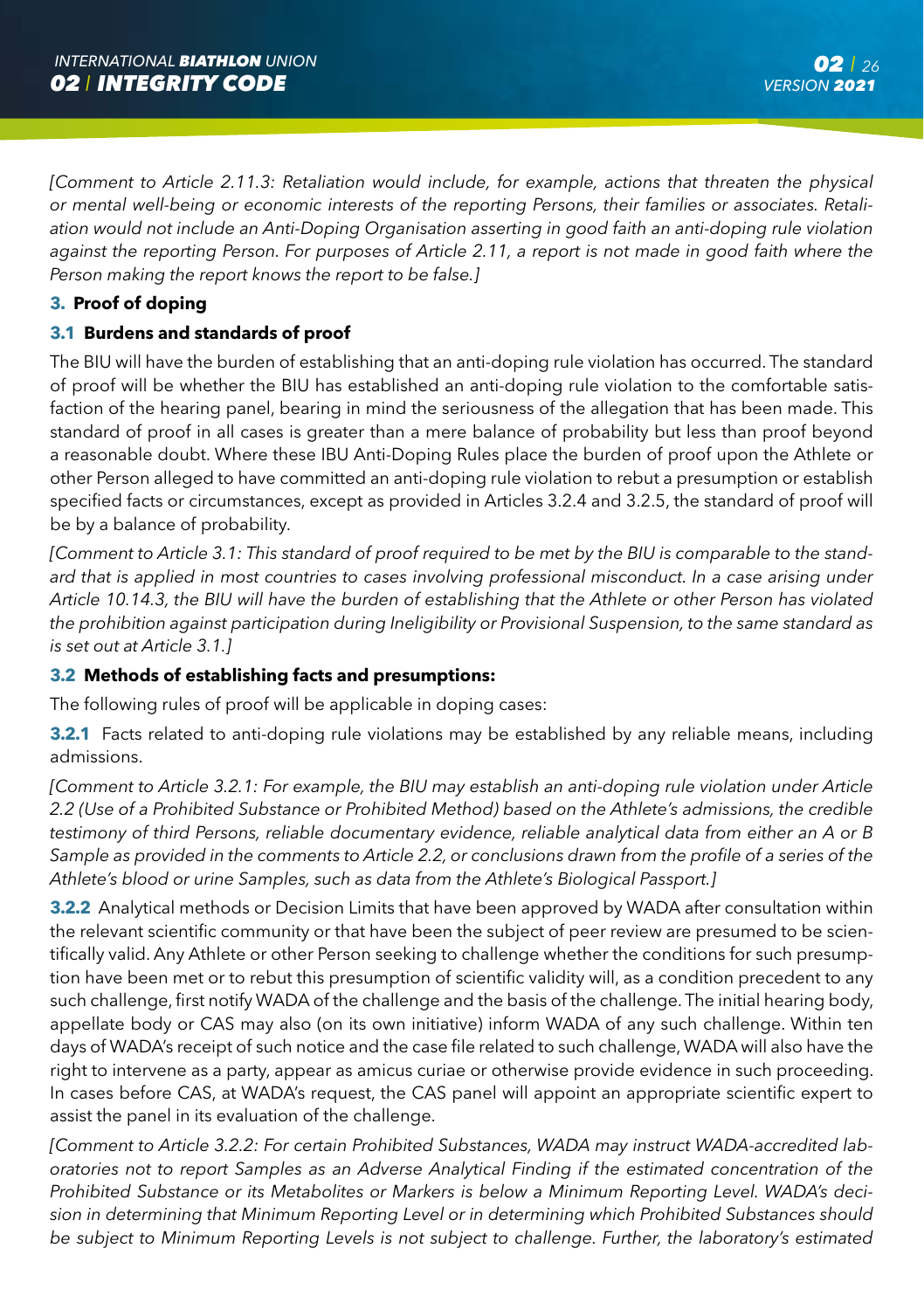*concentration of such Prohibited Substance in a Sample may only be an estimate. In no event will the possibility that the exact concentration of the Prohibited Substance in the Sample may be below the Minimum Reporting Level constitute a defence to an anti-doping rule violation based on the presence of that Prohibited Substance in the Sample.]*

**3.2.3** Compliance with an International Standard (as opposed to an alternative standard, practice or procedure) will be sufficient to conclude that the procedures addressed by the International Standard were performed properly.

**3.2.4** WADA-accredited laboratories and other laboratories approved by WADA are presumed to have conducted Sample analysis and custodial procedures in accordance with the International Standard for Laboratories. The Athlete or other Person may rebut this presumption by establishing that a departure from the International Standard for Laboratories occurred that could reasonably have caused the Adverse Analytical Finding. If the Athlete or other Person rebuts the preceding presumption by showing that a departure from the International Standard for Laboratories occurred that could reasonably have caused the Adverse Analytical Finding, then the BIU will have the burden of establishing that such departure did not cause the Adverse Analytical Finding.

*[Comment to Article 3.2.4: The burden is on the Athlete or other Person to establish, by a balance of probability, a departure from the International Standard for Laboratories that could reasonably have caused the Adverse Analytical Finding. Thus, once the Athlete or other Person establishes the departure by a balance of probability, the Athlete's or other Person's burden on causation is the somewhat lower standard of proof – 'could reasonably have caused'. If the Athlete or other Person satisfies these standards, the burden shifts to the BIU to prove to the comfortable satisfaction of the hearing panel that the departure did not cause the Adverse Analytical Finding.]*

**3.2.5** Departures from any other International Standard or other anti-doping rule or policy set forth in the World Anti-Doping Code or in these IBU Anti-Doping Rules will not invalidate analytical results or other evidence of an anti-doping rule violation and will not constitute a defence to an anti-doping rule violation; provided, however, if the Athlete or other Person establishes that a departure from one of the specific International Standard provisions listed below could reasonably have caused an anti-doping rule violation based on an Adverse Analytical Finding or whereabouts failure, then the BIU will have the burden of establishing that such a departure did not cause the Adverse Analytical Finding or the whereabouts failure:

**3.2.5.1** a departure from the International Standard for Testing and Investigations relating to Sample collection or Sample handling that could reasonably have caused an anti-doping rule violation based on an Adverse Analytical Finding , in which case the BIU will have the burden to establish that such departure did not cause the Adverse Analytical Finding;

**3.2.5.2** a departure from the International Standard for Results Management or International Standard for Testing and Investigations relating to an Adverse Passport Finding that could reasonably have caused an anti-doping rule violation, in which case the BIU will have the burden to establish that such departure did not cause the anti-doping rule violation;

**3.2.5.3** a departure from the International Standard for Results Management relating to the requirement to provide notice to the Athlete of the B Sample opening that could reasonably have caused an anti-doping rule violation based on an Adverse Analytical Finding, in which case the BIU will have the burden to establish that such departure did not cause the Adverse Analytical Finding; or

*[Comment to Article 3.2.5.3: The BIU would meet its burden to establish that such departure did not cause the Adverse Analytical Finding by showing that, for example, the B Sample opening and analysis were observed by an independent witness and no irregularities were observed.]*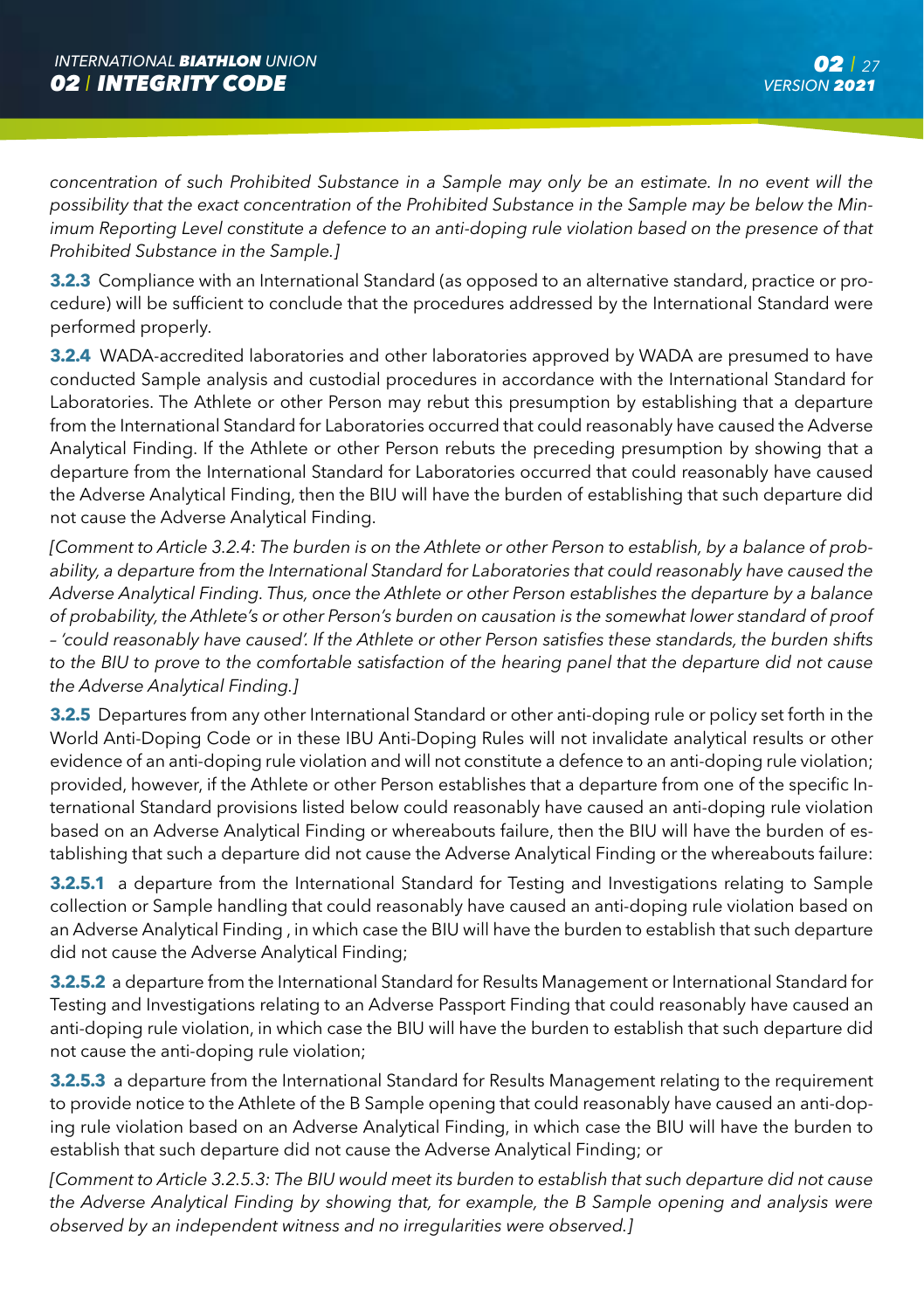**3.2.5.4** a departure from the International Standard for Results Management relating to Athlete notification that could reasonably have caused an anti-doping rule violation based on a whereabouts failure, in which case the BIU will have the burden to establish that such departure did not cause the whereabouts failure.

*[Comment to Article 3.2.5: Departures from an International Standard or other rule unrelated to Sample collection or handling, Adverse Passport Finding, or Athlete notification relating to whereabouts failure or B Sample opening – e.g., the International Standard for Education, International Standard for the Protection of Privacy and Personal Information or International Standard for Therapeutic Use Exemptions – may result in compliance proceedings by WADA but are not a defence in an anti-doping rule violation proceeding and are not relevant on the issue of whether the Athlete committed an anti-doping rule violation. Similarly, a violation of the Athlete's Anti-Doping Rights Act by the BIU (or other relevant body) will not constitute a defence to an anti-doping rule violation.]* 

**3.2.6** The facts established by a decision of a court or professional disciplinary tribunal of competent jurisdiction that is not the subject of a pending appeal will be irrefutable evidence against the Athlete or other Person to whom the decision pertained of those facts, unless the Athlete or other Person establishes that the decision violated principles of natural justice.

**3.2.7** The hearing panel in a hearing on an anti-doping rule violation may draw an inference adverse to the Athlete or other Person who is asserted to have committed an anti-doping rule violation based on the Athlete's or other Person's refusal, after a request made in a reasonable time in advance of the hearing, to appear at the hearing (either in person or by telephone as directed by the hearing panel) and to answer questions either from the hearing panel or from the BIU or other Anti-Doping Organisation asserting the anti-doping rule violation.

*[Comment to Article 3.2.7: an adverse inference may also be drawn where an Athlete or other Person refuses to respond to a demand or other questions put to them during an IBU INTEGRITY CODE – Chapter D: IBU Anti-Doping Rules investigation. The hearing panel may also draw such an adverse inference in cases involving Athletes or other Persons who have violated the prohibition against participation during Ineligibility or Provisional Suspension (Article 10.14.3).]*

#### **4. The Prohibited List**

#### **4.1 Incorporation of the Prohibited List**

**4.1.1** These IBU Anti-Doping Rules incorporate the Prohibited List, which is published and revised by WADA as described in Article 4.1 of the World Anti-Doping Code.

**4.1.2** Unless provided otherwise in the Prohibited List and/or a revision, the Prohibited List and revisions will come into effect under these IBU Anti-Doping Rules three months after publication of the Prohibited List or revision by WADA automatically, i.e., without requiring any further action by the IBU. All Athletes and other Persons will be bound by the Prohibited List and any revisions thereto from the date they come into effect, without further formality. It is the responsibility of all Athletes and other Persons to familiarise themselves with the most up-to-date version of the Prohibited List and all revisions thereto.

**4.1.3** The BIU will take appropriate steps to distribute the Prohibited List to NF Members. Each NF Member must in turn take appropriate steps to distribute the Prohibited List to its members and constituents.

*[Comment to Article 4.1: The current Prohibited List is available on WADA's website at https://www. wada-ama.org. The Prohibited List will be revised and published on an expedited basis whenever the need arises. However, for the sake of predictability, a new Prohibited List will be published every year whether or not changes have been made.]*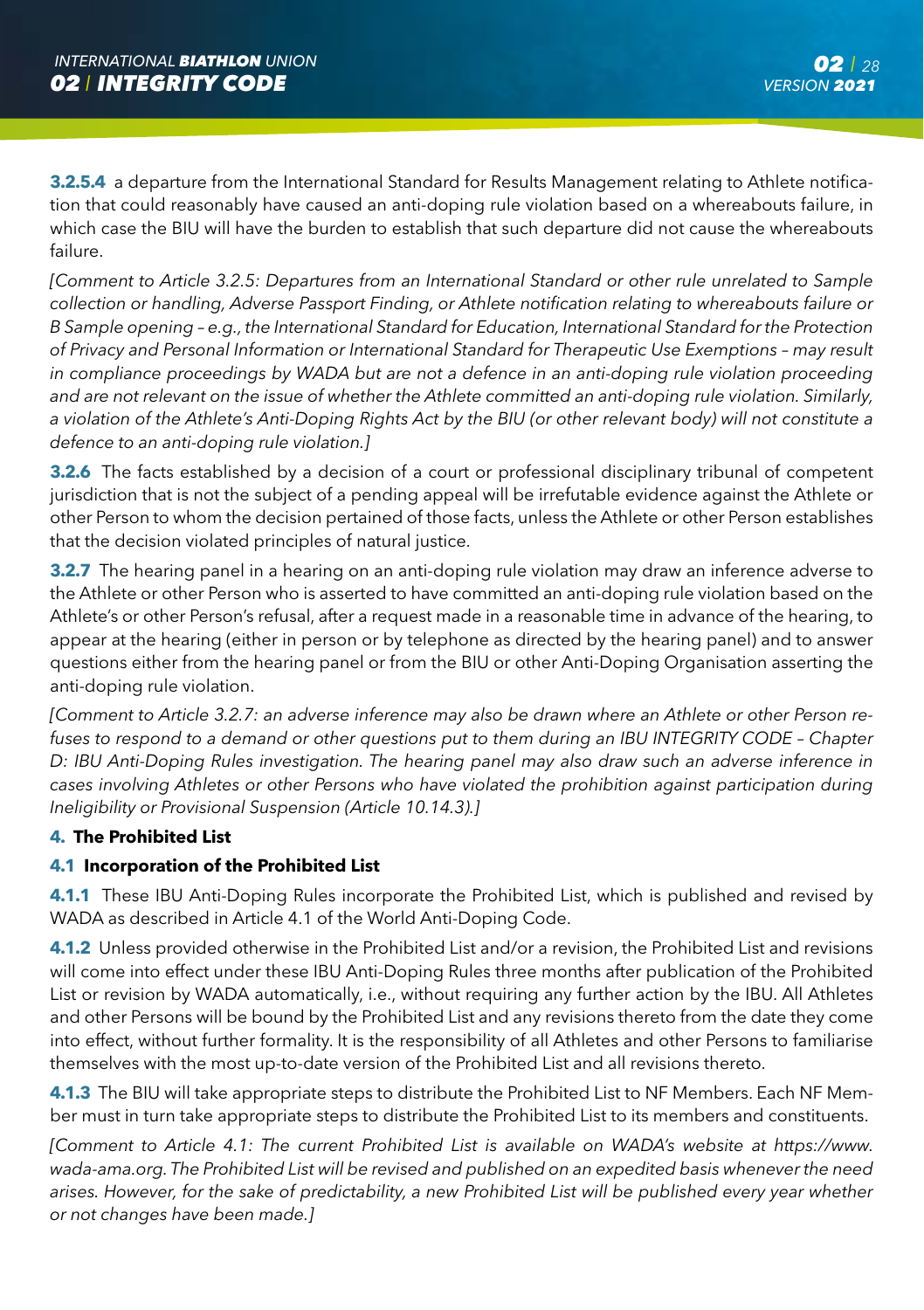#### **4.2 Prohibited Substances and Prohibited Methods identified on the Prohibited List**

**4.2.1** Prohibited Substances and Prohibited Methods

**4.2.1.1** The Prohibited List identifies those substances and methods that are prohibited as doping at all times (i.e., both In-Competition and Out-of-Competition) and those substances and methods that are prohibited only In-Competition. Prohibited Substances and Prohibited Methods may be included in the Prohibited List by general category (e.g., anabolic agents) or by specific reference to a particular substance or method.

**4.2.1.2** As described in Article 4.2.1 of the World Anti-Doping Code, WADA may expand the Prohibited List for the sport of Biathlon.

**4.2.1.3** WADA may also include additional substances or methods that have the potential for abuse in the sport of Biathlon, in the monitoring program described in Article 4.5 of the World Anti-Doping Code.

*[Comment to Article 4.2.1: Out-of-Competition Use of a substance that is only prohibited In-Competition is not an anti-doping rule violation unless an Adverse Analytical Finding for the substance or its Metabolites or Markers is reported for a Sample collected In-Competition.]*

#### **4.2.2** Specified Substances or Specified Methods

For purposes of the application of Article 10, all Prohibited Substances will be deemed to be 'Specified Substances' except as identified on the Prohibited List. A Prohibited Method will not be considered to be a 'Specified Method' unless it is specifically identified as a Specified Method on the Prohibited List.

[Comment to Article 4.2.2: The Specified Substances and Specified Methods identified in Article 4.2.2 should not in any way be considered less important or less dangerous than other doping substances or methods. Rather, they are simply substances that are more likely to have been consumed by an Athlete for a purpose other than the enhancement of sport performance.]

#### **4.2.3** Substances of Abuse

For purposes of the application of Article 10, certain Prohibited Substances are specifically classified on the Prohibited List as 'Substances of Abuse' because they are frequently abused in society outside of the context of sport.

#### **4.3 WADA's determination of the Prohibited List**

WADA's determination of the Prohibited Substances and Prohibited Methods that are (or will be) included on the Prohibited List, the classification of substances into categories on the Prohibited List, the classification of a substance as prohibited at all times or In-Competition only, and the classification of a substance or method as a Specified Substance, Specified Method or Substance of Abuse, is final and not be subject to any challenge by an Athlete or other Person, including (without limitation) any challenge based on an argument that the substance or method is not a masking agent or does not have the potential to enhance performance, represent a health risk, or violate the spirit of sport.

#### **4.4 TUEs:**

**4.4.1** The presence of a Prohibited Substance or its Metabolites or Markers (Article 2.1), and/or Use or Attempted Use of a Prohibited Substance or a Prohibited Method (Article 2.2), Possession of a Prohibited Substance or a Prohibited Method (Article 2.6), or Administration or Attempted Administration of a Prohibited Substance or Prohibited Method (Article 2.8), will not be considered an anti-doping rule violation if it is consistent with the provisions of a TUE granted in accordance with the International Standard for Therapeutic Use Exemptions.

**4.4.2** TUE applications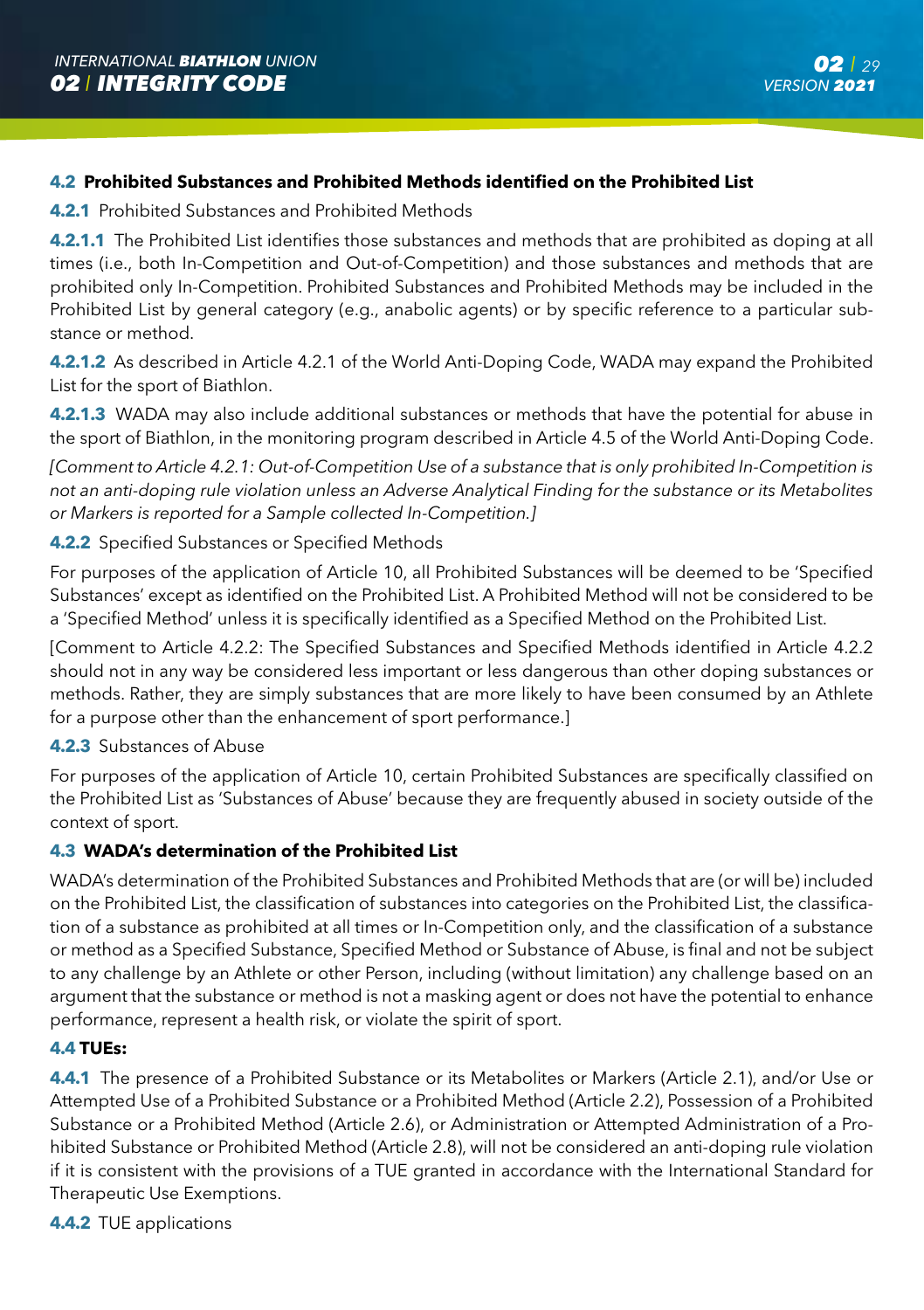**4.4.2.1** Athletes who are not International-Level Athletes must apply to their National Anti-Doping Organisation for a TUE. If the National Anti-Doping Organisation denies the application, the Athlete may appeal exclusively to the national-level appeal body described in Article 13.2.

**4.4.2.2** Athletes who are International-Level Athletes must apply to the BIU for a TUE.

#### **4.4.3** TUE recognition

**4.4.3.1** Where the Athlete already has a TUE granted by their National Anti-Doping Organisation pursuant to Article 4.4 of the World Anti-Doping Code for the substance or method in question, and if that TUE meets the criteria set out in the International Standard for Therapeutic Use Exemptions, the BIU will recognise it for purposes of International Events. If the BIU considers that the TUE does not meet those criteria and so refuses to recognise it, the BIU will notify the Athlete and the Athlete's National Anti-Doping Organisation promptly with reasons. The Athlete or the National Anti-Doping Organisation will have 21 days from such notification to refer the matter to WADA for review in accordance with Article 4.4.8. If the matter is referred to WADA for review, the TUE granted by the National Anti-Doping Organisation is not valid for International Events but remains valid for national-level Competition and Out-of-Competition Testing pending WADA's decision. If the matter is not referred to WADA for review, within the 21-day deadline, the Athlete's National Anti-Doping Organisation must determine whether the original TUE granted by that National Anti-Doping Organisation should nevertheless remain valid for national-level Competition and Out-of-Competition Testing (provided that the Athlete ceases to be an International-Level Athlete and does not participate in international-level Competition). Pending the National Anti-Doping Organisation's decision, the TUE remains valid for national-level Competition and Out-of-Competition Testing (but is not valid for international-level Competition Testing).

*[Comment to Article 4.4.3.1: Further to Articles 5.7 and 7.1 of the International Standard for Therapeutic*  Use Exemptions, the BIU will publish and keep updated a notice on its website and/or the IBU website *(www.biathlonintegrity.com / www.biathlonworld.com) that sets out clearly (1) which Athletes under its authority are required to apply to it for a TUE, (2) which TUE decisions it will automatically recognise in lieu of such application (if any), and (3) which TUE decisions of other Anti-Doping Organisations will have to be submitted to it for recognition.]*

**4.4.3.2** If the BIU chooses to test an Athlete who is not an International-Level Athlete, the BIU will recognise a TUE granted to that Athlete by their National Anti-Doping Organisation.

*[Comment to Article 4.4.3: If the BIU refuses to recognise a TUE granted by a National Anti-Doping Organisation only because medical records or other information are missing that are needed to demonstrate satisfaction with the criteria in the International Standard for Therapeutic Use Exemptions, the matter should not be referred to WADA. Instead, the file should be completed and re-submitted to the BIU. The BIU may agree with a National Anti-Doping Organisation that the National Anti-Doping Organisation will consider TUE applications on behalf of the BIU.]*

#### **4.4.4** TUE application process

**4.4.4.1** If the Athlete does not already have a TUE granted by their National Anti-Doping Organisation for the substance or method in question, the Athlete must apply directly to the BIU for a TUE in accordance with the process set out in the International Standard for Therapeutic Use Exemptions using the form posted on the BIU website and/or the IBU's website (www.biathlonintegrity.com / www.biathlonworld. com).

**4.4.4.2** An application to the BIU for grant or recognition of a TUE must be made as soon as possible (save where Articles 4.1 or 4.3 of the International Standard for Therapeutic Use Exemptions applies) and in any event at least 30 days before the Athlete's next Competition.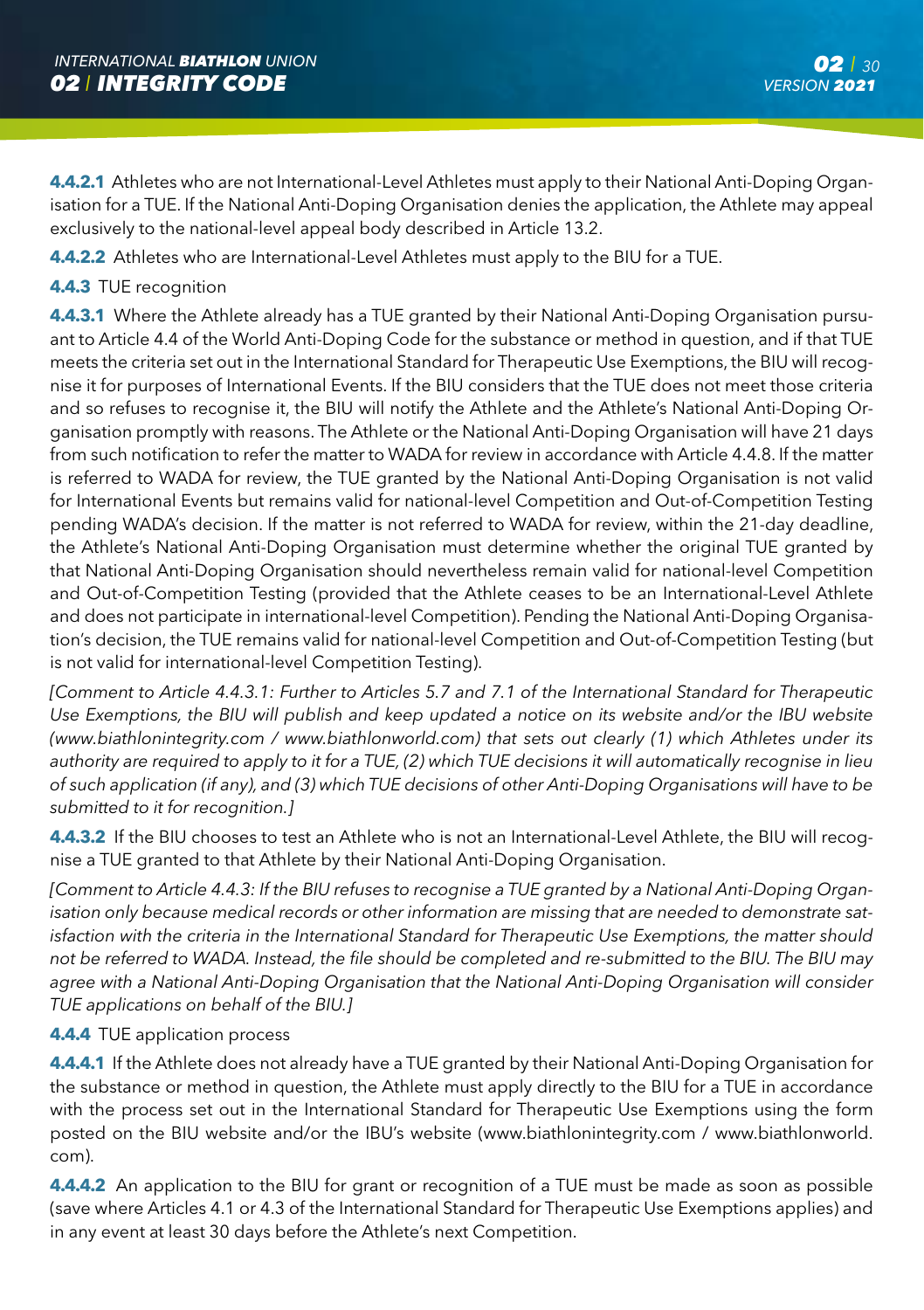**4.4.4.3** The BIU will appoint a panel to consider applications for the grant or recognition of TUEs (the TUE Committee).

**4.4.4.4** The TUE Committee will promptly evaluate and decide upon the application in accordance with the relevant provisions of the International Standard for Therapeutic Use Exemptions and any specific BIU protocols posted on the BIU and/or IBU website, and usually (i.e., unless exceptional circumstances apply) within no more than 21 days of receipt of a complete application. Where the application is made in a reasonable time prior to a Competition, the TUE Committee will use its best endeavours to issue its decision before the start of the Competition.

**4.4.4.5** The decision of the TUE Committee will be the final decision of the BIU and may be appealed in accordance with Article 4.4.7. The TUE Committee decision will be notified in writing to the Athlete, and to WADA and other relevant Anti-Doping Organisations, including the Athlete's National Anti-Doping Organisation in accordance with the International Standard for Therapeutic Use Exemptions. It will also promptly be reported into ADAMS.

**4.4.4.6** If the BIU (or the National Anti-Doping Organisation, where it has agreed to consider the application on behalf of the BIU) denies the Athlete's application, it must notify the Athlete promptly, with reasons. If the BIU grants the Athlete's application, it must notify not only the Athlete but also their National Anti-Doping Organisation. If the National Anti-Doping Organisation considers that the TUE granted by the BIU does not meet the criteria set out in the International Standard for Therapeutic Use Exemptions, it has 21 days from such notification to refer the matter to WADA for review in accordance with Article 4.4.7.1.

**4.4.4.7** If the National Anti-Doping Organisation refers the matter to WADA for review, the TUE granted by the BIU remains valid for international-level Competition and Out-of-Competition Testing but is not valid for national-level Competition testing pending WADA's decision. If the National Anti-Doping Organisation does not refer the matter to WADA for review, the TUE granted by the BIU becomes valid for national-level Competition testing as well when the 21-day review deadline expires.

*[Comment to Article 4.4.4: Submitting to the TUE Committee or BIU falsified documents or false or misleadingly incomplete information in support of a TUE application (including but not limited to the failure to advise of the unsuccessful outcome of a prior application to another Anti-Doping Organisation for such a TUE), offering or accepting a bribe to/from a Person to perform or fail to perform an act, procuring false testimony from any witness, or committing any other fraudulent act or any other similar intentional interference or Attempted interference with any aspect of the TUE process will result in a charge of Tampering or Attempted Tampering under Article 2.5.*

*An Athlete should not assume that their application for grant or recognition of a TUE (or for renewal of a TUE) will be granted. Any Use or Possession or Administration of a Prohibited Substance or Prohibited Method before an application has been granted is entirely at the Athlete's own risk.]* 

**4.4.5** Retroactive TUE applications

**4.4.5.1** Subject to Article 4.4.5.2, an Athlete may apply for a retroactive TUE on the grounds set out in Articles 4.1 and 4.3 of the International Standard for Therapeutic Use Exemptions.

**4.4.5.2** If the BIU chooses to test an Athlete who is not an International-Level Athlete or a National-Level Athlete, the BIU will permit that Athlete to apply for a retroactive TUE for any Prohibited Substance or Prohibited Method that the Athlete is Using for therapeutic reasons.

**4.4.6** Expiration, cancellation, withdrawal or reversal of a TUE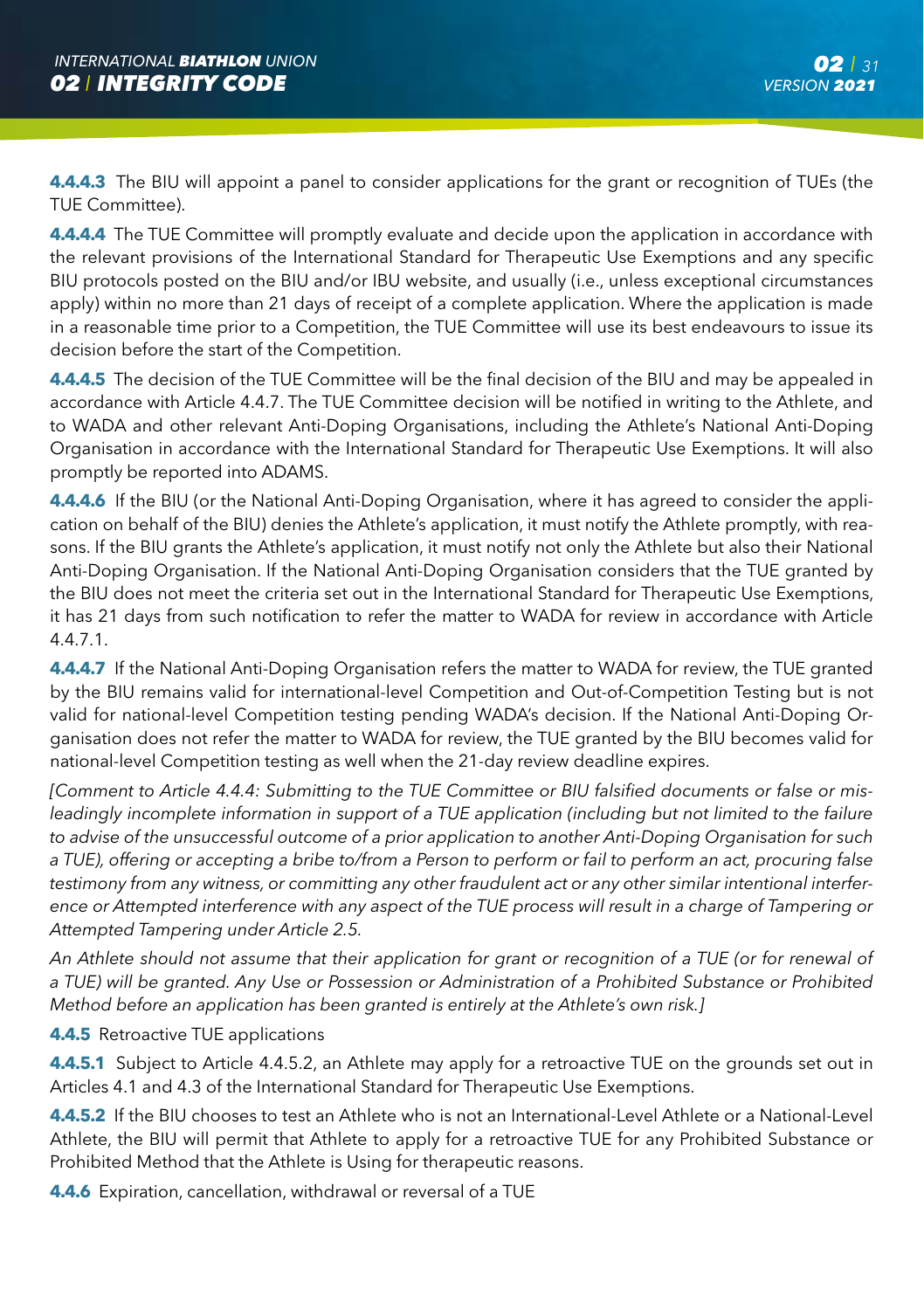**4.4.6.1** A TUE granted pursuant to these IBU Anti-Doping Rules:

- (a) will expire automatically at the end of any period for which it was granted, without the need for any further notice or other formality;
- (b) will be cancelled if the Athlete does not promptly comply with any requirements or conditions imposed by the TUE Committee upon grant of the TUE;
- (c) may be withdrawn by the TUE Committee if it is subsequently determined that the criteria for grant of a TUE are not in fact met; or
- (d) may be reversed on review by WADA or on appeal.

**4.4.6.2** The Athlete will not be subject to any Consequences based on their Use or Possession or Administration of the Prohibited Substance or Prohibited Method in question in accordance with the TUE prior to the effective date of expiry, cancellation, withdrawal or reversal of the TUE. The review pursuant to Article 5.1.1.1 of the International Standard for Results Management of an Adverse Analytical Finding, reported shortly after the TUE expiry, cancellation, withdrawal or reversal, will include consideration of whether such finding is consistent with Use of the Prohibited Substance or Prohibited Method prior to that date, in which event no anti-doping rule violation will be asserted.

#### **4.4.7** Reviews and appeals of TUE decisions

**4.4.7.1** WADA must review any decision by the BIU not to recognise a TUE granted by the National Anti-Doping Organisation that is referred to WADA by the Athlete or the Athlete's National Anti-Doping Organisation. In addition, WADA must review any decision by the BIU to grant a TUE that is referred to WADA by the Athlete's National Anti-Doping Organisation. WADA may review any other TUE decisions at any time, whether upon request by those affected or on its own initiative. If the TUE decision being reviewed meets the criteria set out in the International Standard for Therapeutic Use Exemptions, WADA will not interfere with it. If the TUE decision does not meet those criteria, WADA will reverse it.

*[Comment to Article 4.4.7.1: WADA may charge a fee to cover the costs of: (a) any review it is required to conduct in accordance with Article 4.4.7; and (b) any review it chooses to conduct, where the decision being reviewed is reversed.]*

**4.4.7.2** Any TUE decision by the BIU (or by a National Anti-Doping Organisation where it has agreed to consider the application on behalf of the IBU/BIU) that is not reviewed by WADA, or that is reviewed by WADA but is not reversed upon review, may be appealed by the Athlete and/or the Athlete's National Anti-Doping Organisation, exclusively to CAS.

*[Comment to Article 4.4.7.2: In such cases, the decision being appealed is the decision of the TUE Committee, not WADA's decision not to review the TUE Committee decision or (having reviewed it) not to reverse the TUE Committee decision. However, the deadline to appeal the TUE Committee decision does not begin to run until the date that WADA communicates its decision. In any event, whether the decision has been reviewed by WADA or not, WADA must be given notice of the appeal so that it may participate if it sees fit.]*

**4.4.7.3** A decision by WADA to reverse a TUE decision may be appealed by the Athlete, the National Anti-Doping Organisation and/or the BIU on behalf of the IBU exclusively to CAS.

**4.4.7.4** A failure to render a decision within a reasonable time on a properly submitted application for grant or recognition of a TUE or for review of a TUE decision will be considered a denial of the application thus triggering the applicable rights of review/appeal.

**4.4.7.5** Until such time as a TUE decision pursuant to these IBU Anti-Doping Rules has been reversed upon review by WADA or upon appeal, that TUE decision will remain in full force and effect.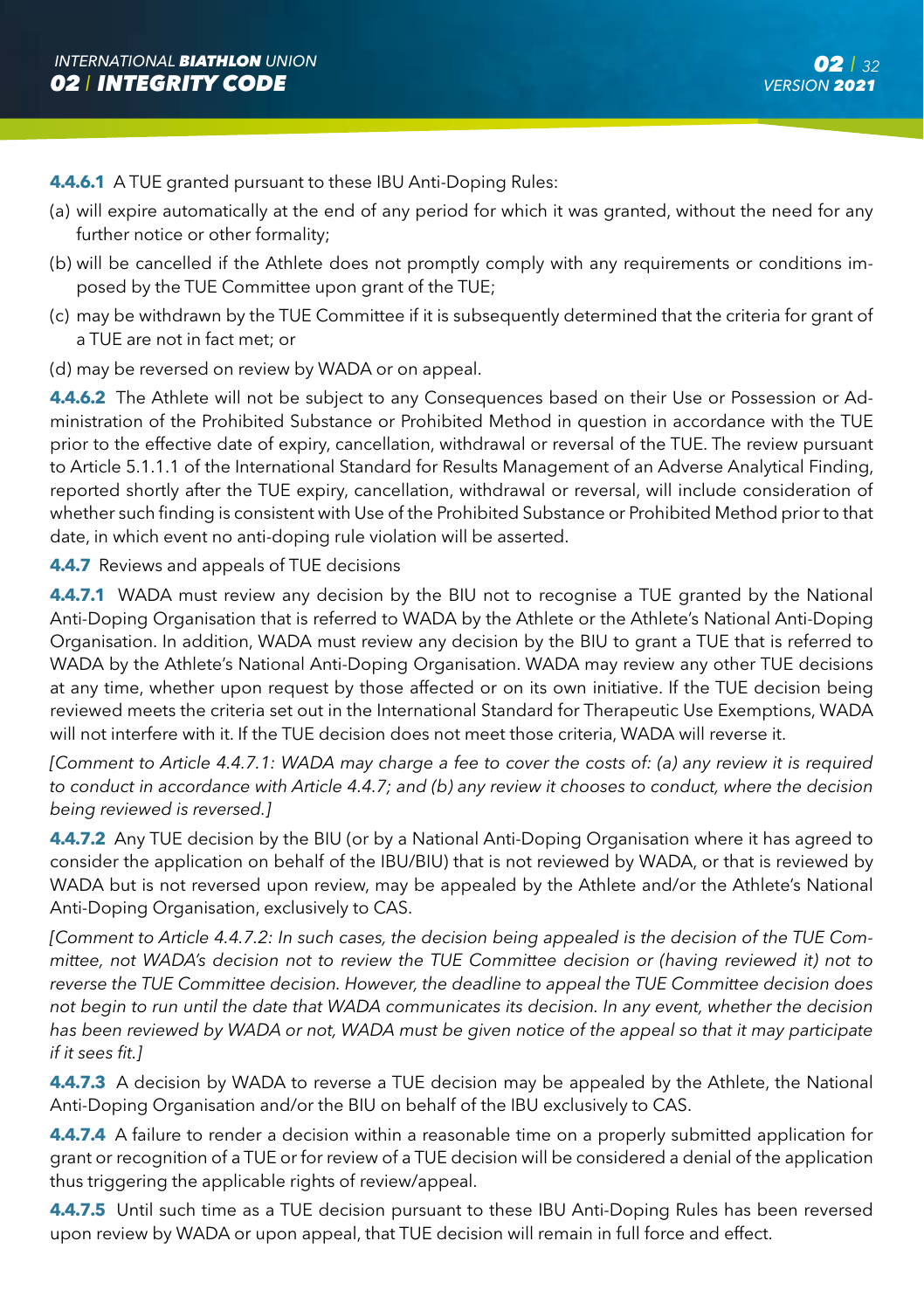#### **5. Testing and investigations**

#### **5.1 Purpose of Testing and investigations**

**5.1.1** Testing and investigations may be undertaken under these IBU Anti-Doping Rules for any anti-doping purpose. They will be conducted in conformity with the provisions of the International Standard for Testing and Investigations and any specific protocols of the BIU supplementing that International Standard.

**5.1.2** Testing will be undertaken to obtain analytical evidence as to whether the Athlete has violated Article 2.1 (Presence of a Prohibited Substance or its Metabolites or Markers in an Athlete's Sample) or Article 2.2 (Use or Attempted Use by an Athlete of a Prohibited Substance or a Prohibited Method).

#### **5.2 Authority to test**

**5.2.1** Subject to the limitations for Event Testing set out in Article 5.3, the BIU on behalf of the IBU will have In-Competition and Out-of-Competition Testing authority over all of the Athletes specified in Article 1.2 of these IBU Anti-Doping Rules.

**5.2.2** The BIU may require any Athlete over whom it has Testing authority (including any Athlete serving a period of Ineligibility) to provide a Sample at any time and at any place.

*[Comment to Article 5.2.2: The BIU may obtain additional authority to conduct Testing by means of bilateral or multilateral agreements with Code Signatories. Unless the Athlete has identified a 60-minute Testing window between the hours of 11:00 p.m. and 6:00 a.m., or has otherwise consented to Testing during that period, the BIU will not test an Athlete during that period unless it has a serious and specific suspicion that the Athlete may be engaged in doping. A challenge to whether the BIU had sufficient suspicion for Testing during this time period shall not be a defence to an anti-doping rule violation based on such test or attempted test.]*

**5.2.3** WADA will have In-Competition and Out-of-Competition Testing authority as set out in Article 20.7.10 of the World Anti-Doping Code.

**5.2.4** If the BIU delegates or contracts any part of Testing to a National Anti-Doping Organisation directly or through an NF Member, that National Anti-Doping Organisation may collect additional Samples or direct the laboratory to perform additional types of analysis at the National Anti-Doping Organisation's expense. If additional Samples are collected or additional types of analyses are performed, the BIU must be notified.

#### **5.3 Event Testing**

**5.3.1** Except as otherwise provided below, only a single organisation will have authority to conduct Testing at Event Venues during an Event Period. At International Events, the BIU (or other international organisation that is the ruling body for the Event, if not the IBU) will have authority to conduct Testing. At National Events, the National Anti-Doping Organisation of the country in which the Event is staged will have authority to conduct Testing. At the request of the BIU on behalf of the IBU (or other international organisation that is the ruling body for an Event), any Testing during the Event Period outside of the Event Venues must be coordinated with the BIU on behalf of the IBU (or the relevant ruling body of the Event).

**5.3.2** If an Anti-Doping Organisation that would otherwise have Testing authority but is not responsible for initiating and directing Testing at an Event desires to conduct Testing of Athletes at the Event Venue(s) during the Event Period, the Anti-Doping Organisation must first confer with the BIU on behalf of the IBU (or other international organisation that is the ruling body of the Event) to obtain permission to conduct and coordinate such Testing. If the Anti-Doping Organisation is not satisfied with the response from the BIU (or other international organisation that is the ruling body of the Event), in accordance with the procedures described in the International Standard for Testing and Investigations the Anti-Doping Organisa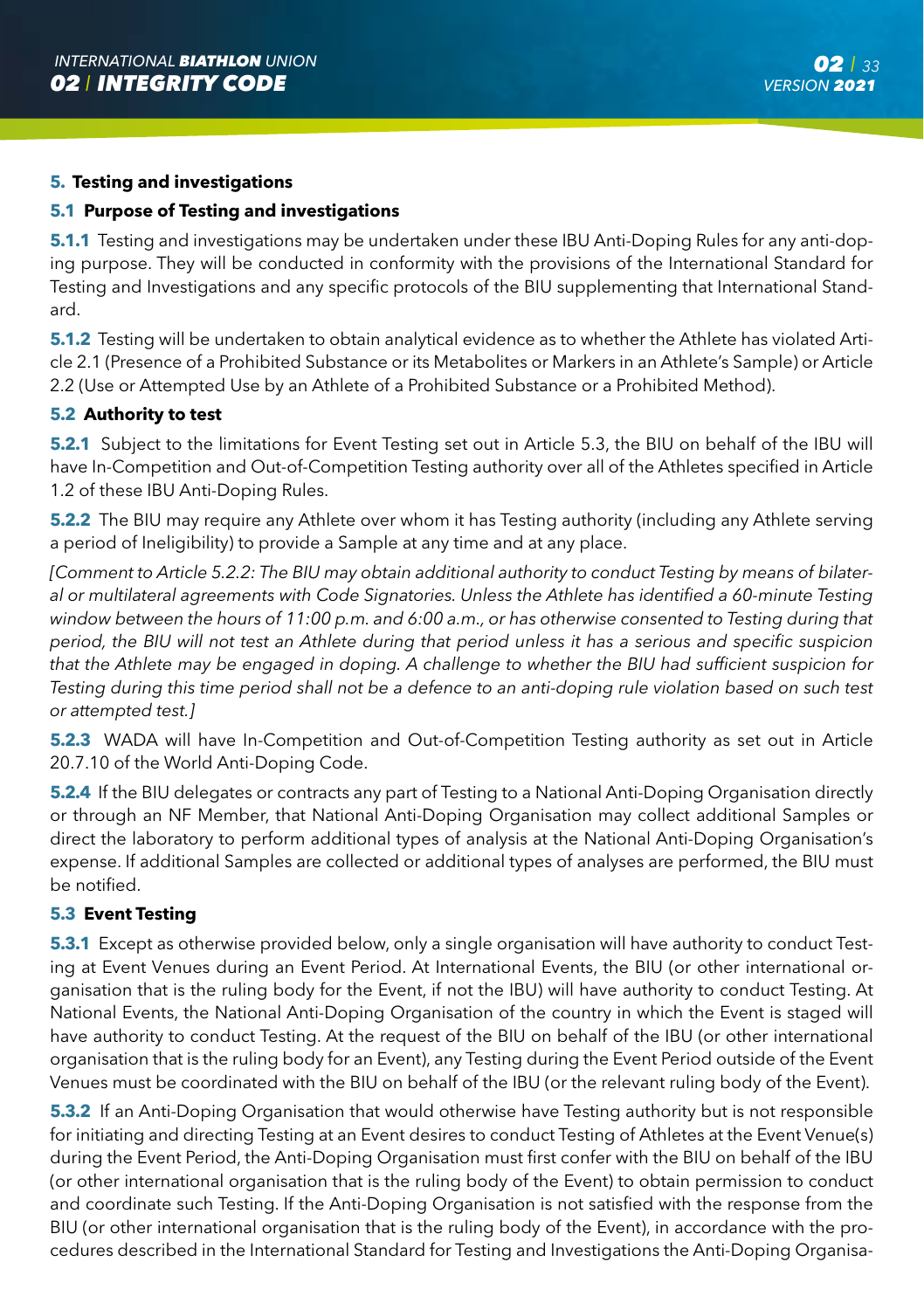tion may ask WADA for permission to conduct Testing and to determine how to coordinate such Testing. WADA will not grant approval for such Testing before consulting with and informing the BIU on behalf of the IBU (or other international organisation that is the ruling body for the Event). WADA's decision will be final and not subject to appeal. Unless otherwise provided in the authorisation to conduct Testing, such tests will be considered Out-of-Competition tests. Results Management for any such test will be the responsibility of the Anti-Doping Organisation initiating the test unless provided otherwise in the rules of the ruling body of the Event.

#### **5.4 Testing requirements**

**5.4.1** The BIU will conduct test distribution planning and Testing as required by the International Standard for Testing and Investigations.

**5.4.2** Where reasonably feasible, Testing will be coordinated by the BIU and other Anti-Doping Organisations through ADAMS in order to maximise the effectiveness of the combined Testing effort and to avoid unnecessary repetitive Testing.

#### **5.5 Athlete whereabouts requirements**

#### **5.5.1** IBU Registered Testing Pool

A minimum of 30 male and 30 female Athletes designated by the BIU will comprise the IBU Registered Testing Pool (IBU RTP). Athletes in the IBU RTP are required to comply with the whereabouts requirements specified in the International Standard for Testing and Investigations, including:

**5.5.1.1** advising the BIU of their whereabouts on a quarterly basis by 15 December, March, June, and September, respectively;

**5.5.1.2** updating that information as necessary, so that it remains accurate and complete at all times; and

**5.5.1.3** making themselves available for Testing at such whereabouts.

**5.5.2** For purposes of Article 2.4, failure by an Athlete in the IBU RTP to comply with the requirements of the International Standard for Testing and Investigations will be deemed a filing failure or a missed test where the conditions set out in Annex B of the International Standard for Results Management for declaring a filing failure or missed test are met.

**5.5.3** Without prejudice to Article 5.5.2 and pursuing the matter as a potential anti-doping rule violation under Article 2.4, to ensure that Athletes take their whereabouts responsibilities seriously, and to limit the burden that non-compliant Athletes place on the BIU's limited anti-doping resources, an Athlete and their National Federation will be jointly and severally liable to pay the BIU €500 for each filing failure or missed test declared against that Athlete as a contribution towards the costs incurred by the BIU in processing that filing failure or missed test. As the only exception to this rule, no charge will be made for a filing failure or missed test if it is the Athlete's first whereabouts failure and if it is not disputed by the Athlete.

**5.5.4** The BIU will make available through ADAMS a list that identifies by name those Athletes included in the IBU RTP. The BIU will review and update as necessary its criteria for including Athletes in the IBU RTP, and will revise the membership of the IBU RTP from time to time as appropriate in accordance with the set criteria. In particular, Athletes may be added to the IBU RTP in the following circumstances:

- **5.5.4.1** by virtue of their placing in the top 20 of any IBU World Cup ranking competition;
- **5.5.4.2** when they have a significant change in performance or haematological and/or steroidal profile;
- **5.5.4.3** when they are serving a period of Ineligibility;
- **5.5.4.4** if they are transferring into Biathlon from other sports; and/or
- **5.5.4.5** for any other valid reason.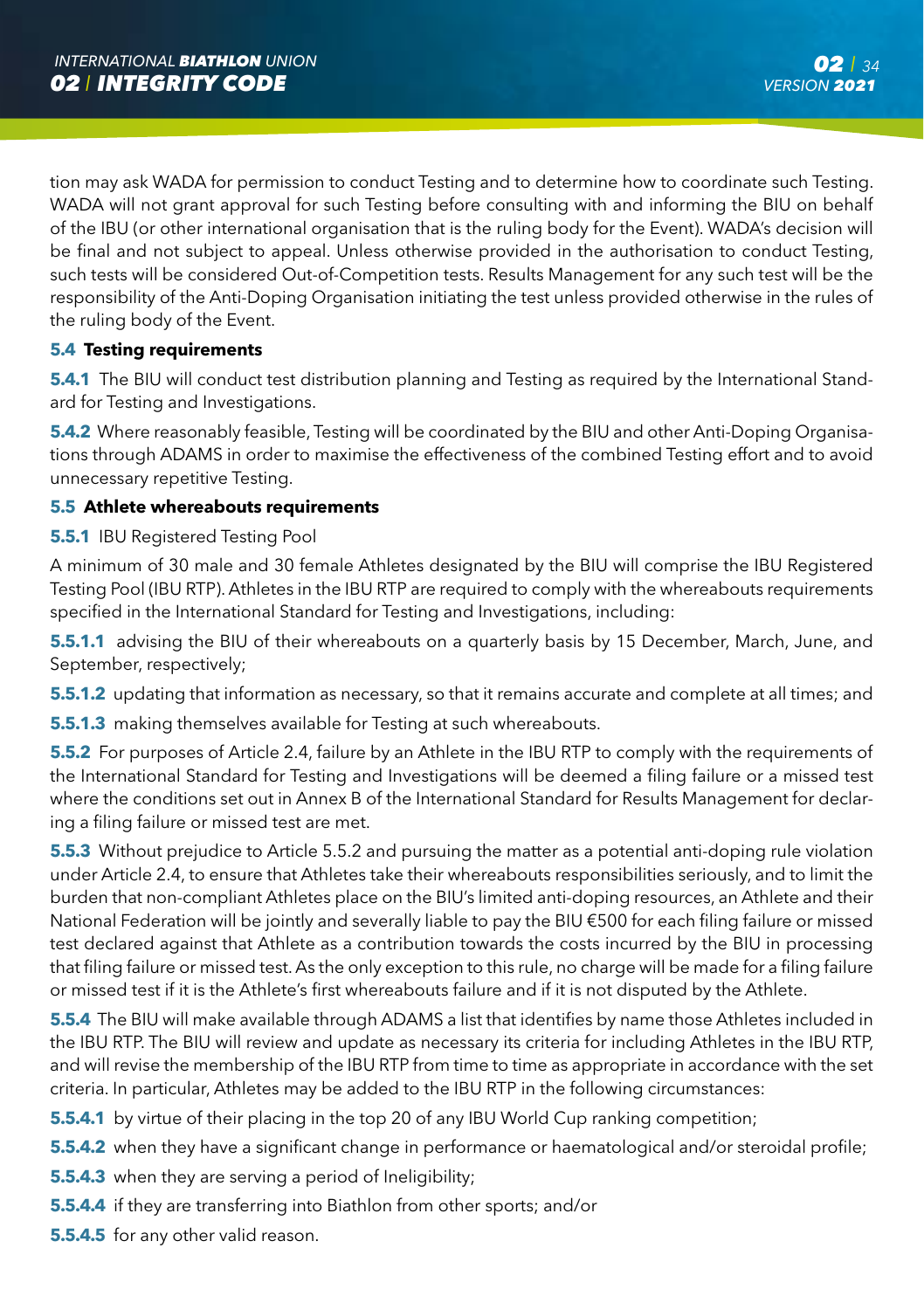**5.5.5** Athletes will be notified before they are included in the IBU RTP and when they are removed from that pool. The notification will contain the information set out in the International Standard for Testing and Investigations.

**5.5.6** An Athlete in the IBU RTP will continue to be subject to the obligation to comply with the whereabouts requirements set out in the International Standard for Testing and Investigations unless and until (a) the Athlete gives written notice to the IBU/BIU of their retirement; or (b) the BIU has informed the Athlete that they are no longer in the IBU RTP.

**5.5.7** The BIU will coordinate with National Anti-Doping Organisations to identify the Athletes in the IBU RTP and to collect their whereabouts information. Where an Athlete is included in the IBU RTP and in a national registered testing pool by their National Anti-Doping Organisation, the National Anti-Doping Organisation and the BIU will agree which of them will accept that Athlete's whereabouts filings. In no case will an Athlete be required to make whereabouts filings to more than one of them.

**5.5.8** Whereabouts information relating to an Athlete will be shared (through ADAMS) with WADA and other Anti-Doping Organisations having authority to test that Athlete, will be maintained in strict confidence at all times, will be used exclusively for the purposes set out in Article 5.5 of the World Anti-Doping Code, and will be destroyed in accordance with the International Standard for the Protection of Privacy and Personal Information once it is no longer relevant for these purposes.

**5.5.9** The BIU may, in accordance with the International Standard for Testing and Investigations, collect whereabouts information from Athletes who are not included in the IBU RTP. If it chooses to do so, an Athlete's failure to provide complete and accurate whereabouts information on or before the date required by the BIU may result in the BIU elevating the Athlete to the IBU RTP.

#### **5.6 Retired Athletes returning to Competition**

**5.6.1** Athletes in the IBU RTP who have given notice of retirement to the IBU/BIU may not resume competing in International Events or National Events until they have given the IBU/BIU and their National Anti-Doping Organisation written notice of their intent to resume competing and have made themselves available for Testing for a period of six months before returning to competition, including (if requested) complying with the whereabouts requirements of Annex I to the International Standard for Testing and Investigations. WADA, in consultation with the BIU and the Athlete's National Anti-Doping Organisation, may grant an exemption to the six-month written notice rule where the strict application of that rule would be unfair to an Athlete. WADA's decision to grant or not to grant such exemption may be appealed under Article 13. Any competitive results obtained in violation of this Article 5.6.1 will be Disqualified, unless the Athlete can establish that they could not have reasonably known that they participated in an International Event or a National Event.

**5.6.2** If an Athlete retires from sport while subject to a period of Ineligibility, the Athlete must notify the IBU/BIU (and, if the period of Ineligibility was not imposed under the IBU Anti-Doping Rules, the Anti-Doping Organisation that imposed the period of Ineligibility) in writing of such retirement. The Athlete may not resume competing in International Events or National Events until the Athlete has given six months prior written notice (or notice equivalent to the period of Ineligibility remaining as of the date the Athlete retired, if that period was longer than six months) to the IBU/BIU and to the Athlete's National Anti-Doping Organisation of their intent to resume competing and has made themselves available for Testing for that notice period, including (if requested) complying with the whereabouts requirements of Annex I to the International Standard for Testing and Investigations.

**5.6.3** An Athlete who is not in the IBU RTP who has given notice of retirement to the IBU/BIU may not resume competing unless they notify the IBU/BIU and their National Anti-Doping Organisation at least six months before they wish to return to Competition and make themselves available for unannounced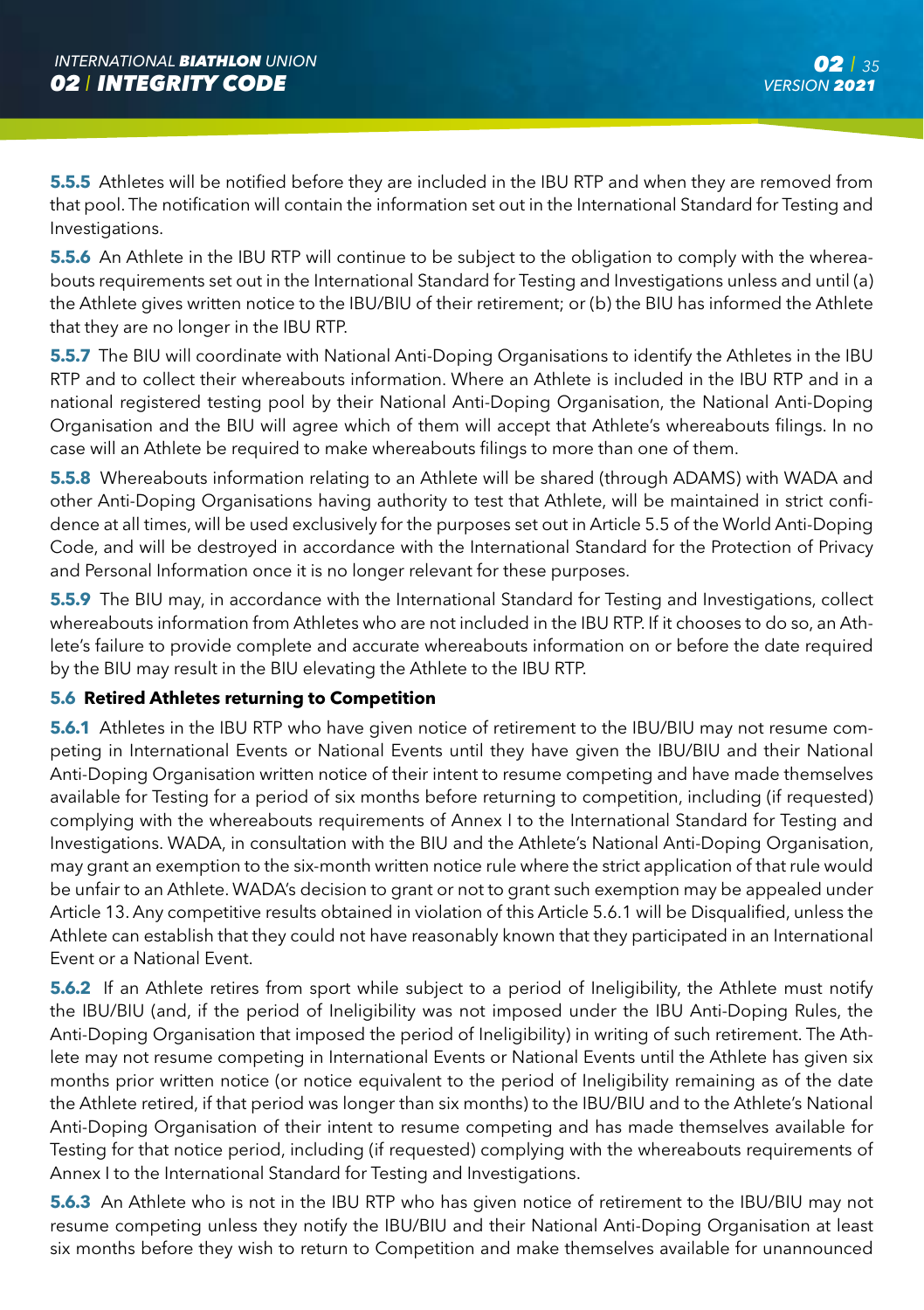Out-of-Competition Testing, including (if requested) complying with the whereabouts requirements of Annex I to the International Standard for Testing and Investigations, during the period before actual return to Competition.

#### **5.7 Independent Observer Program**

The IBU and the organising committees for International Events, as well as the NF Members and the organising committees for National Events, will authorise and facilitate the Independent Observer Program at such events where so requested by WADA.

#### **5.8 Investigations and intelligence gathering**

The BIU will conduct investigations and gather intelligence as required by the International Standard for Testing and Investigations.

#### **6. Analysis of Samples**

Samples will be analysed in accordance with the following principles:

#### **6.1 Use of accredited/approved laboratories and other laboratories**

**6.1.1** For purposes of directly establishing an Adverse Analytical Finding under Article 2.1, Samples will be analysed only in WADA-accredited laboratories or laboratories otherwise approved by WADA. The choice of the WADA-accredited laboratory or WADA-approved laboratory used for the Sample analysis will be determined exclusively by the BIU.

**6.1.2** As provided in Article 3.2, facts related to anti-doping rule violations may be established by any reliable means. This would include, for example, reliable laboratory or other forensic testing conducted outside of WADA-accredited or approved laboratories.

**6.1.3** Any Adverse Analytical Finding, Atypical Finding, or Adverse Passport Finding reported by the laboratory in respect of a Sample collected under these IBU Anti-Doping Rules will be dealt with in accordance with the International Standard for Laboratories, International Standard for Results Management, and Article 7.

*[Comment to Article 6.1: Violations of Article 2.1 may be established only by Sample analysis performed by a laboratory accredited or otherwise approved by WADA. Violations of other Articles may be established using analytical results from other laboratories so long as the results are reliable.]*

#### **6.2 Purpose of analysis of Samples and data**

Samples and related analytical data or Doping Control information will be analysed to detect Prohibited Substances and Prohibited Methods identified on the Prohibited List and other substances as may be directed by WADA pursuant to the monitoring program described in Article 4.5 of the World Anti-Doping Code, or to assist the BIU in profiling relevant parameters in an Athlete's urine, blood or other matrix, including for DNA or genomic profiling or for any other legitimate anti-doping purposes.

*[Comment to Article 6.2: For example, relevant Doping Control-related information could be used to direct Target Testing or to support an anti-doping rule violation proceeding under Article 2.2 (Use of a Prohibited Substance), or both.]*

#### **6.3 Research on Samples and related data**

**6.3.1** Samples, related analytical data, and Doping Control information may be used for anti-doping research purposes, although no Sample may be used for such purposes without the Athlete's written consent. Samples and related analytical data or Doping Control information used for research purposes must first be processed in such a manner as to prevent Samples and related analytical data or Doping Control information being traced back to a particular Athlete. Any research involving Samples and related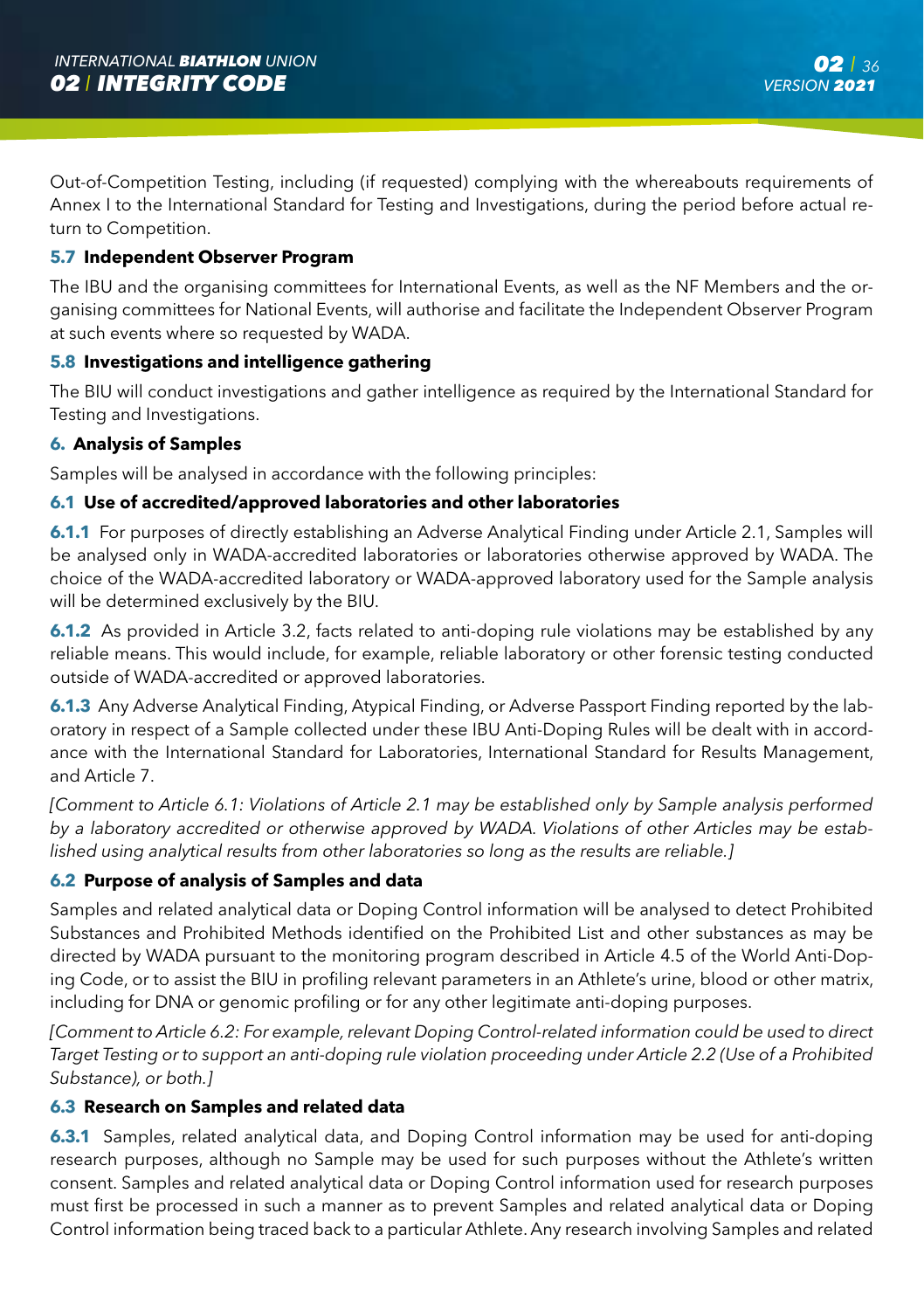analytical data or Doping Control information must adhere to the principles set out in Article 19 of the World Anti-Doping Code.

**6.3.2** Samples, related analytical data, and Doping Control information may also be used for non-research purposes, such as method development or to establish reference populations, provided that they are first processed in such a manner as to prevent them being traced back to the Athlete, having due regard to the principles set out in Article 19 of the World Anti-Doping Code, as well as the requirements of the International Standard for Laboratories and International Standard for the Protection of Privacy and Personal Information.

### **6.4 Standards for Sample analysis and reporting**

**6.4.1** Laboratories will analyse Samples in conformity with the International Standard for Laboratories and Article 4.7 of the International Standard for Testing and Investigations.

**6.4.2** Laboratories at their own initiative and expense may analyse Samples for Prohibited Substances or Prohibited Methods not included on the standard Sample analysis menu, or as requested by the BIU. Results from any such analyses will be reported to the BIU and have the same validity and Consequences as any other analytical result.

*[Comment to Article 6.4: The objective of this Article is to extend the principle of 'intelligent Testing' to the Sample analysis menu so as to most effectively and efficiently detect doping. It is recognised that the resources available to fight doping are limited and that increasing the Sample analysis menu may, in some sports and countries, reduce the number of Samples that can be analysed.]*

### **6.5 Further analysis of a Sample prior to or during Results Management**

There is no limitation on the authority of a laboratory to conduct repeat or additional analysis on a Sample prior to the time the BIU notifies an Athlete that the Sample is the basis of an Article 2.1 anti-doping rule violation charge. If after such notification the BIU wishes to conduct additional analyses on that Sample, it may do so with the consent of the Athlete or else with the approval of the panel hearing the case against the Athlete.

## **6.6 Further analysis of a Sample after it has been reported as negative or has otherwise not resulted in an anti-doping rule violation charge**

After a laboratory has reported a Sample as negative, or the Sample has not otherwise resulted in an anti-doping rule violation charge, it may be stored and subjected to further analyses for the purpose of Article 6.2 at any time exclusively at the direction of the BIU (if it initiated and directed Sample collection), the Anti-Doping Organisation that initiated and directed Sample collection (if not the BIU) or WADA. Any other Anti-Doping Organisation with authority to test the Athlete that wishes to conduct further analyses on a stored Sample may do so with the permission of the BIU (if it initiated and directed Sample collection), the Anti-Doping Organisation that initiated and directed Sample collection (if not the BIU) or WADA, and will be responsible for any follow-up Results Management. Any Sample storage or further analysis initiated by WADA, the BIU or another Anti-Doping Organisation will be at (respectively) WADA's, the BIU's or other organisation's expense. Further analysis of Samples must comply with the requirements of the International Standard for Laboratories.

## **6.7 Split of A or B Sample**

Where WADA, the BIU or other Anti-Doping Organisation with Results Management authority, and/or a WADA-accredited laboratory (with approval from WADA or the BIU or other Anti-Doping Organisation with Results Management authority) wishes to split an A or B Sample for the purpose of using the first part of the split Sample for an A Sample analysis and the second part of the split Sample for confirmation, then the procedures set forth in the International Standard for Laboratories must be followed.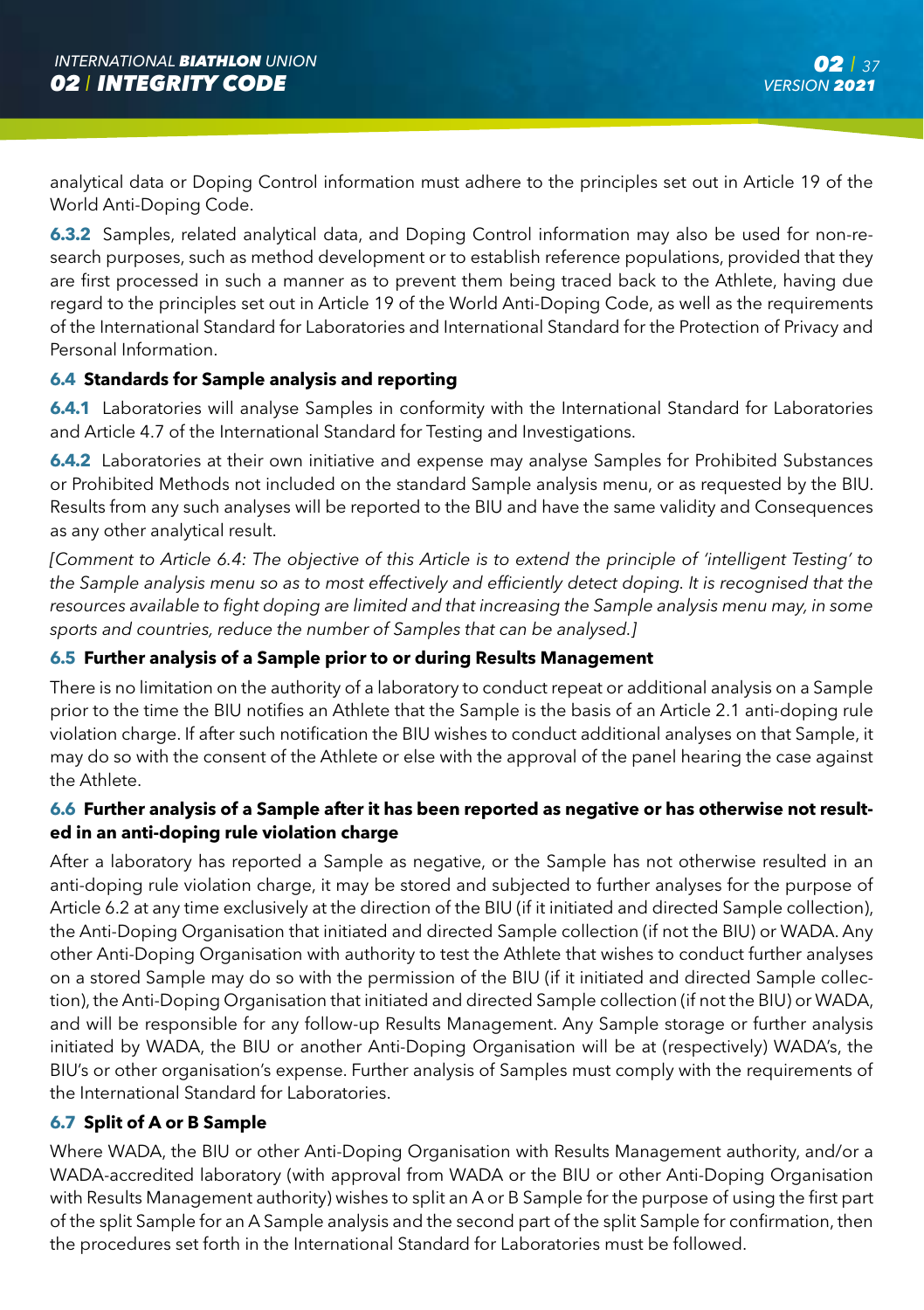#### **6.8 WADA's right to take possession of Samples and data**

**6.8.1** WADA may, in its sole discretion at any time, with or without prior notice, take physical possession of any Sample and related analytical data or information in the possession of a laboratory or Anti-Doping Organisation. Upon request by WADA, the laboratory or Anti-Doping Organisation in possession of the Sample or data will immediately grant access to and enable WADA to take physical possession of the Sample or data. If WADA has not provided prior notice to the laboratory or Anti-Doping Organisation before taking possession of a Sample or data, it will provide such notice to the laboratory and each Anti-Doping Organisation whose Samples or data have been taken by WADA within a reasonable time after taking possession.

**6.8.2** After analysis and any investigation of a seized Sample or data, WADA may direct another Anti-Doping Organisation with authority to test the Athlete to assume Results Management responsibility for the Sample or data if a potential anti-doping rule violation is discovered.

*[Comment to Article 6.8: Resistance or refusal to WADA taking physical possession of Samples may constitute Tampering, Complicity or an act of non-compliance as provided in the International Standard for Code Compliance by Signatories, and may also constitute a violation of the International Standard for Laboratories. Where necessary, the laboratory and/or the Anti-Doping Organisation must assist WADA in ensuring that the seized Sample and related data are not delayed in exiting the applicable country. WADA would not, of course, unilaterally take possession of Samples or analytical data without good cause related*  to a potential anti-doping rule violation, non-compliance by a Signatory or doping activities by another *Person. However, the decision as to whether good cause exists is for WADA to make in its discretion and is not subject to challenge. In particular, whether there is good cause or not shall not be a defence against an anti-doping rule violation or its Consequences.]*

### **7. Results Management: responsibility, initial review, notice, and Provisional Suspensions**

### **7.1 Results Management rules and responsibility**

**7.1.1** These IBU Anti-Doping Rules incorporate the International Standard for Results Management, as amended from time to time. The International Standard for Results Management is therefore binding on all Athletes and other Persons in the same way these IBU Anti-Doping Rules are binding on them.

**7.1.2** The circumstances in which the BIU will take responsibility for conducting results management in respect of anti-doping rule violations involving Athletes and other Persons will be determined by reference to and in accordance with Article 7 of the World Anti-Doping Code.

**7.1.3** Where an NF Member is delegated responsibility for Results Management, it must ensure that such Results Management is conducted in accordance with 7.1.3 Articles 1.3.5.5 and 1.3.5.7 and the International Standard for Results 7.1.3 Management. The results of all Testing must be reported to the BIU and to WADA within 14 days of the conclusion of the NF Member's process. Any apparent anti-doping rule violation by an Athlete who is affiliated to that NF Member must be promptly referred to an appropriate hearing panel established pursuant to the rules of the NF Member and in accordance with Article 20.3.2 of the World Anti-Doping Code.

#### **7.2 Review and notification regarding potential anti-doping rule violations**

**7.2.1** The BIU will carry out the review and notification of any potential anti-doping rule violation in accordance with the International Standard for Results Management.

**7.2.2** Before giving an Athlete or other Person notice of a potential anti-doping rule violation, the BIU will refer to ADAMS and contact WADA and other relevant Anti-Doping Organisations to determine whether any prior anti-doping rule violation exists.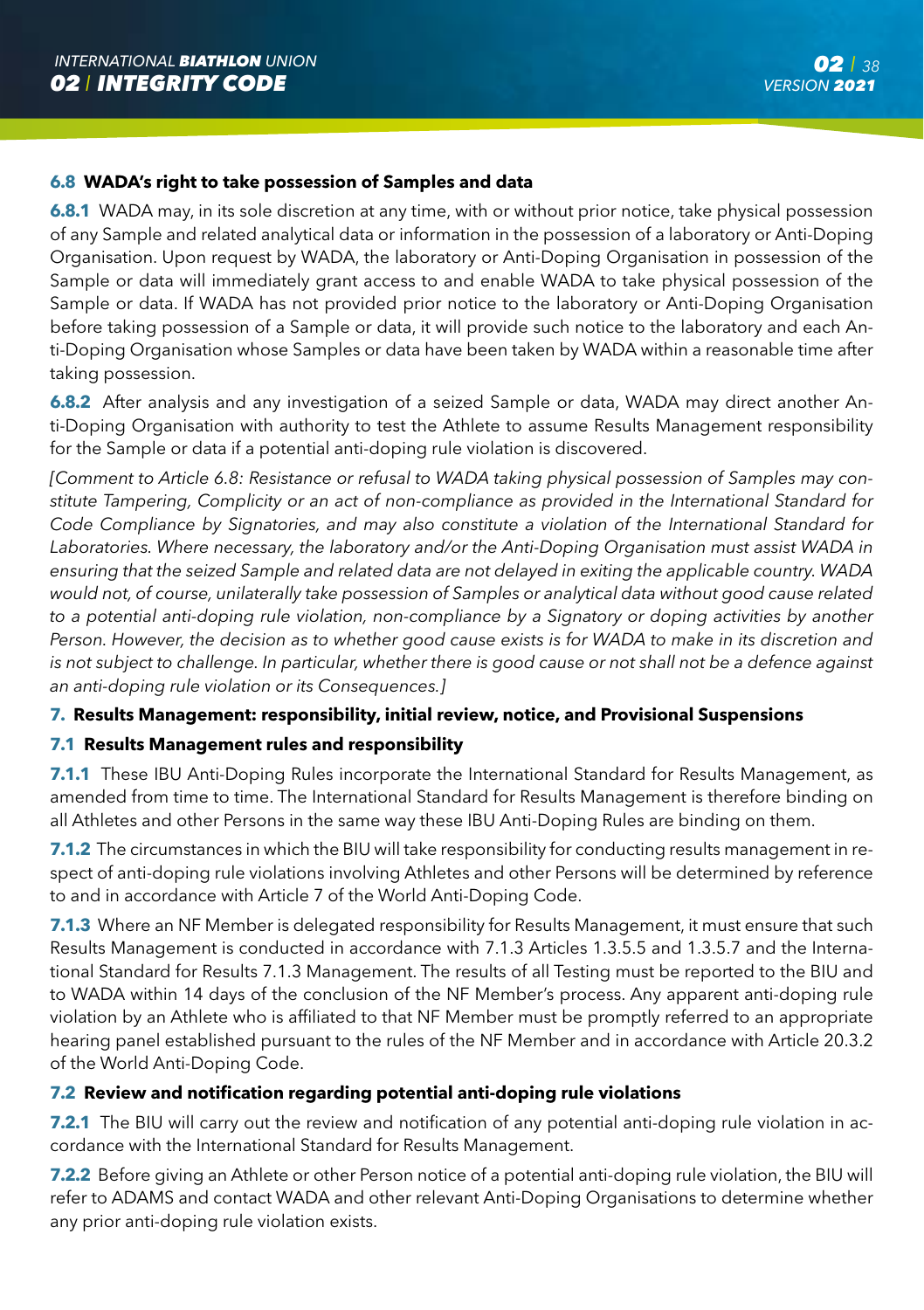### **7.3 Provisional Suspensions**

**7.3.1** Mandatory Provisional Suspension after an Adverse Analytical Finding or Adverse Passport Finding

If the BIU receives an Adverse Analytical Finding or an Adverse Passport Finding (upon completion of the Adverse Passport Finding review process) for a Prohibited Substance or a Prohibited Method that is not a Specified Substance or a Specified Method, it will impose a Provisional Suspension on the Athlete promptly upon or after the review and notification required by Article 7.2. The Provisional Suspension will come into effect automatically on the date specified by the BIU in the initial notice of a potential anti-doping rule violation or in further correspondence up to and including the Notice of Charge.

### **7.3.2** Optional Provisional Suspension

**7.3.2.1** The BIU may impose a Provisional Suspension on an Athlete or other Person for any asserted anti-doping rule violations not covered by Article 7.3.1 at any time prior to the analysis of the Athlete's B Sample or final hearing as described in Article 8. The Provisional Suspension will come into effect automatically on the date specified by the BIU in the initial notice of a potential anti-doping rule violation or in further correspondence up to and including the Notice of Charge.

**7.3.2.2** If the BIU does not impose a Provisional Suspension further to Article 7.3.2.1, no Provisional Suspension will come into effect prior to determination of the case unless (i) it is voluntarily accepted by the Athlete or other Person in accordance with Article 7.3.4; or (ii) it is so ordered by the Disciplinary Tribunal on application by the BIU, which application must be based on evidence that was not available to the BIU at the time the Notice of Charge was sent.

*[Comment to Articles 7.3.1 and 7.3.2: Before a Provisional Suspension may be unilaterally imposed by the BIU, the internal review specified in these IBU Anti-Doping Rules and the International Standard for Results Management must first be completed.]*

**7.3.3** Opportunity for hearing or appeal, and lifting of a Provisional Suspension

**7.3.3.1** Where a Provisional Suspension is imposed, whether pursuant to Article 7.3.1 or Article 7.3.2, in addition to having a right of appeal against the Provisional Suspension in accordance with Article 13.2 (but subject to Article 7.3.3.2(a)), the Athlete or other Person will be given either:

- (a) an opportunity for a Provisional Hearing either before or on a timely basis after imposition of the Provisional Suspension; or
- (b) an opportunity for an expedited final hearing in accordance with Article 8 on a timely basis after imposition of a Provisional Suspension.

**7.3.3.2** The Provisional Suspension may be lifted if the Athlete or other Person demonstrates to the satisfaction of the hearing panel that:

- (a) the violation asserted is likely to have involved a Contaminated Product. A hearing panel's decision not to lift a mandatory Provisional Suspension on account of the Athlete's assertion regarding a Contaminated Product will not be appealable;
- (b) the violation asserted involves a Substance of Abuse and the Athlete establishes entitlement to a reduced period of Ineligibility under Article 10.2.4.1;
- (c) the assertion of an anti-doping rule violation has no reasonable prospect of being upheld, e.g., because of a patent flaw in the case against the Athlete or other Person;
- (d) any period of Ineligibility that might otherwise be imposed for the violation(s) asserted is likely to be completely eliminated by application of Article 10.5 (No Fault or Negligence); and/or
- (e) other facts exist that make it clearly unfair, in all of the circumstances, for the Athlete or other Person to be subject to a Provisional Suspension prior to the final first instance decision on the merits (this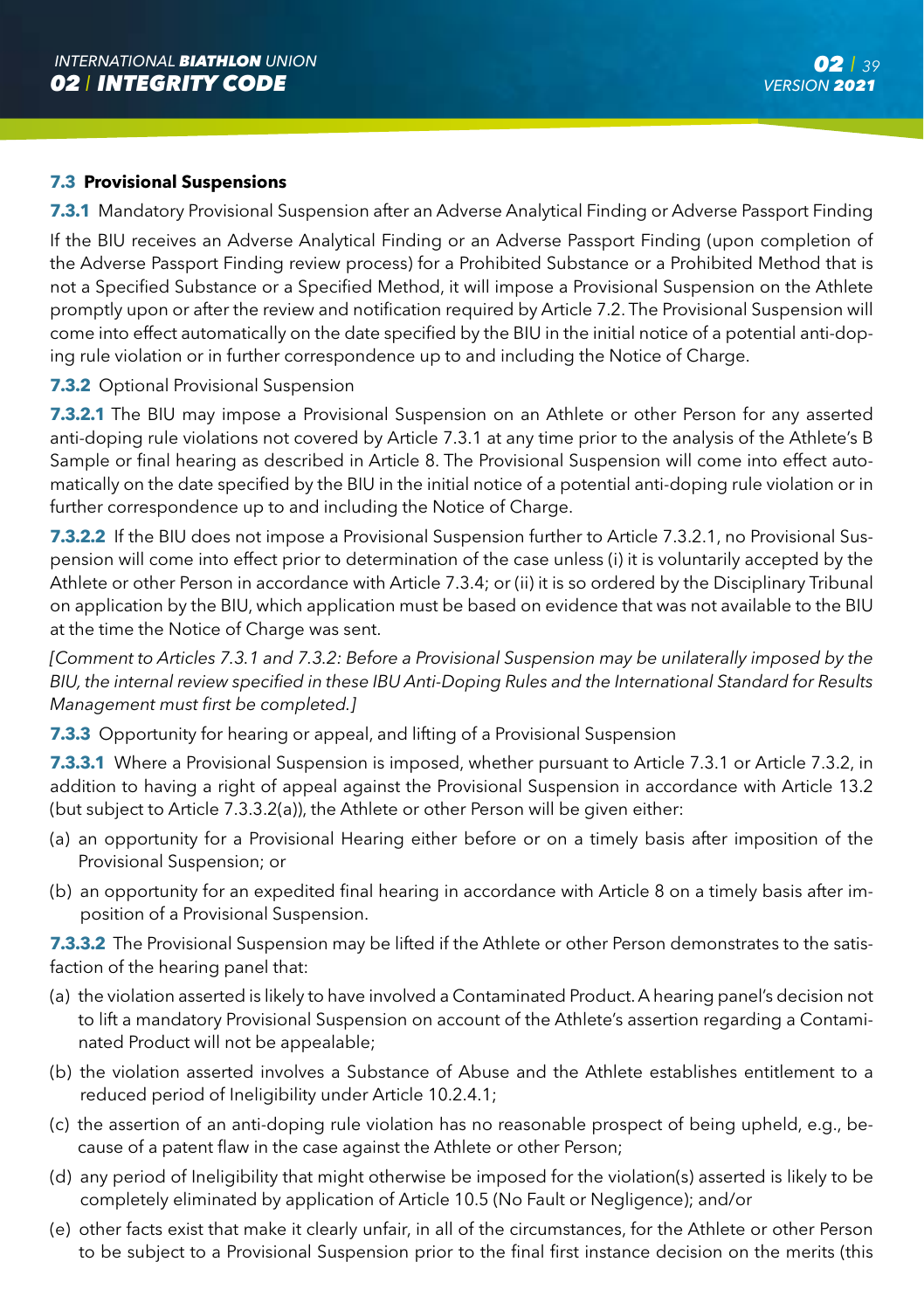ground is to be construed narrowly, and applied only in truly exceptional circumstances, e.g., the fact that the Provisional Suspension would prevent the Athlete or other Person participating in a particular Competition or Event will not qualify as exceptional circumstances for these purposes).

**7.3.3.3** If the application to have a Provisional Suspension lifted is not granted (including after any appeal in accordance with Article 13.2), a further application may not be made to lift the Provisional Suspension unless (i) it is based on material new evidence that the Athlete or other Person was not aware of and could not reasonably have been aware of at the time they made the original application; or (ii) there has been some other significant and material change in circumstances since the original application was decided. If an Athlete or other Person makes a further application that does not meet either of these requirements, costs may be awarded against them.

**7.3.3.4** If a Provisional Suspension is imposed based on an A Sample Adverse Analytical Finding and subsequent B Sample analysis (if requested by the Athlete or the BIU) does not confirm the A Sample analysis, then the Provisional Suspension will be lifted with immediate effect. In circumstances where the Athlete (or the Athlete's team) has been removed from a Competition based on a violation of Article 2.1 and subsequent B Sample analysis does not confirm the A Sample finding, then if it is still possible for the Athlete or team to be reinserted, without otherwise affecting the Event, the Athlete or team may continue to take part in the Event.

**7.3.4** Voluntary acceptance of Provisional Suspension

**7.3.4.1** An Athlete may voluntarily accept a Provisional Suspension, provided that they do so no later than the latest of the following dates: (i) ten days after waiver of the B Sample analysis or receipt of the results of the analysis of the B Sample (as applicable); (ii) ten days after receipt of an initial notice of a potential anti-doping rule violation other than under Article 2.1; or (iii) the date on which the Athlete would otherwise have first competed after such report or notice.

**7.3.4.2** Other Persons may voluntarily accept a Provisional Suspension within ten days from receipt of the initial notice of a potential anti-doping rule violation.

**7.3.4.3** A Provisional Suspension that is voluntarily accepted by the applicable deadline will have full effect and be treated in the same manner as if the Provisional Suspension had been imposed under Article 7.3.1 or 7.3.2.

**7.3.4.4** The Athlete or other Person may withdraw their acceptance of a voluntary Provisional Suspension at any time, but in that event they will not receive any credit for the Provisional Suspension served.

**7.3.5** During any period of Provisional Suspension (whether imposed or voluntarily accepted), the Athlete or other Person may not participate in any capacity (or, in the case of an Athlete Support Person or other Person, assist an Athlete who is participating in any capacity) in a Competition or activity (other than authorised anti-doping Education or rehabilitation programs) authorised or organised by any Signatory, Signatory's member organisation, or a club or other member organisation of a Signatory's member organisation, or in Competitions authorised or organised by any professional league or any international-level or national-level Event organisation or any elite or national-level sporting activity funded by a governmental agency.

## **7.4 Charge**

Where after receipt of the Athlete's or other Person's response to the BIU's initial notice of a potential anti-doping rule violation, or expiry of the deadline to receive such response, and after conducting such further investigation as it sees fit (if any), the BIU considers that the Athlete or other Person has committed one or more anti-doping rule violations, the BIU will promptly charge the Athlete or other Person with the relevant anti-doping rule violation(s) in accordance with the International Standard for Results Management Article 7.1 and Article 5 of Chapter E of this Integrity Code.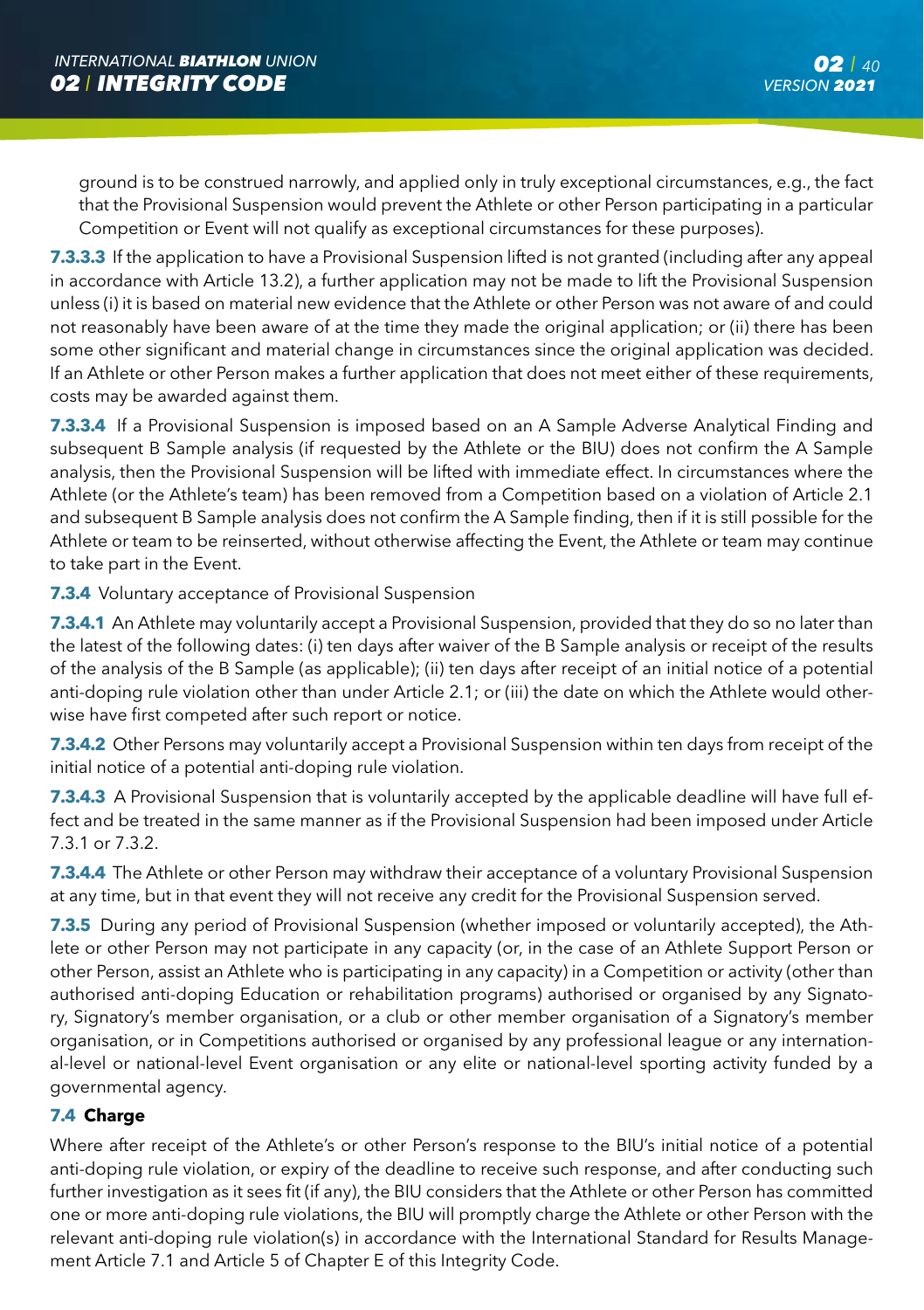## **7.5 Results Management decisions**

Results Management decisions or adjudications under these IBU Anti-Doping Rules (including Provisional Suspensions) must not purport to be limited to a particular geographic area or to Biathlon and will address and determine without limitation the following issues: (i) whether an anti-doping rule violation was committed or a Provisional Suspension should be imposed, the factual basis for such determination, and the specific Articles that have been violated, and (ii) all Consequences flowing from the anti-doping rule violation(s), including applicable Disqualifications under Articles 9 and 10.10, any forfeiture of medals, titles, points, prize money, or prizes, any period of Ineligibility (and the date it begins to run), and any Financial Consequences.

*[Comment to Article 7.5: Results Management decisions include Provisional Suspensions. Each decision by the BIU should address whether an anti-doping rule violation was committed and all Consequences flowing from the violation, including any Disqualifications other than Disqualification under Article 10.1 (which is left to the ruling body for an Event). Pursuant to Article 15, such decision and its imposition of Consequences will have automatic effect in every sport in every country. For example, for a determination that an Athlete committed an anti-doping rule violation based on an Adverse Analytical Finding for a Sample taken In-Competition, the Athlete's results obtained in the Competition would be Disqualified under Article 9 and all other competitive results obtained by the Athlete from the date the Sample was collected through the duration of the period of Ineligibility are also Disqualified under Article 10.10; if the Adverse Analytical Finding resulted from Testing at an Event, it would be the Major Event Organisation's responsibility to decide whether the Athlete's other individual results in the Event prior to Sample collection are also Disqualified under Article 10.1.]*

### **7.6 Notification of Results Management decisions**

The BIU will notify Athletes, other Persons, Signatories and WADA of Results Management decisions as provided in Article 14 and in the International Standard for Results Management.

### **7.7 Retirement from sport**

If an Athlete or other Person retires while the BIU's Results Management process is underway, the BIU retains authority to complete its Results Management process. If an Athlete or other Person retires before any Results Management process has begun, and the BIU would have had Results Management authority over the Athlete or other Person at the time the Athlete or other Person committed an anti-doping rule violation, the BIU has authority to conduct Results Management.

*[Comment to Article 7.7: Conduct by an Athlete or other Person before the Athlete or other Person was subject to the authority of any Anti-Doping Organisation would not constitute an anti-doping rule violation but could be a legitimate basis for denying the Athlete or other Person membership in a sports organisation.]*

## **8. Results Management: hearing and notice of hearing decision**

### **8.1 Fair hearing**

# **8.1.1** Fair, impartial and Operationally Independent hearing panel

The BIU has delegated its Article 8 responsibilities for first instance hearings and decisions to the CAS Anti-Doping Division. The procedural rules of the CAS Anti-Doping Division pertaining to first instance hearings shall apply. The CAS Anti-Doping Division must ensure that the Athlete or other Person is provided with a fair hearing within a reasonable time by a fair, impartial and Operationally Independent hearing panel, in compliance with the World Anti-Doping Code and the International Standard for Results Management.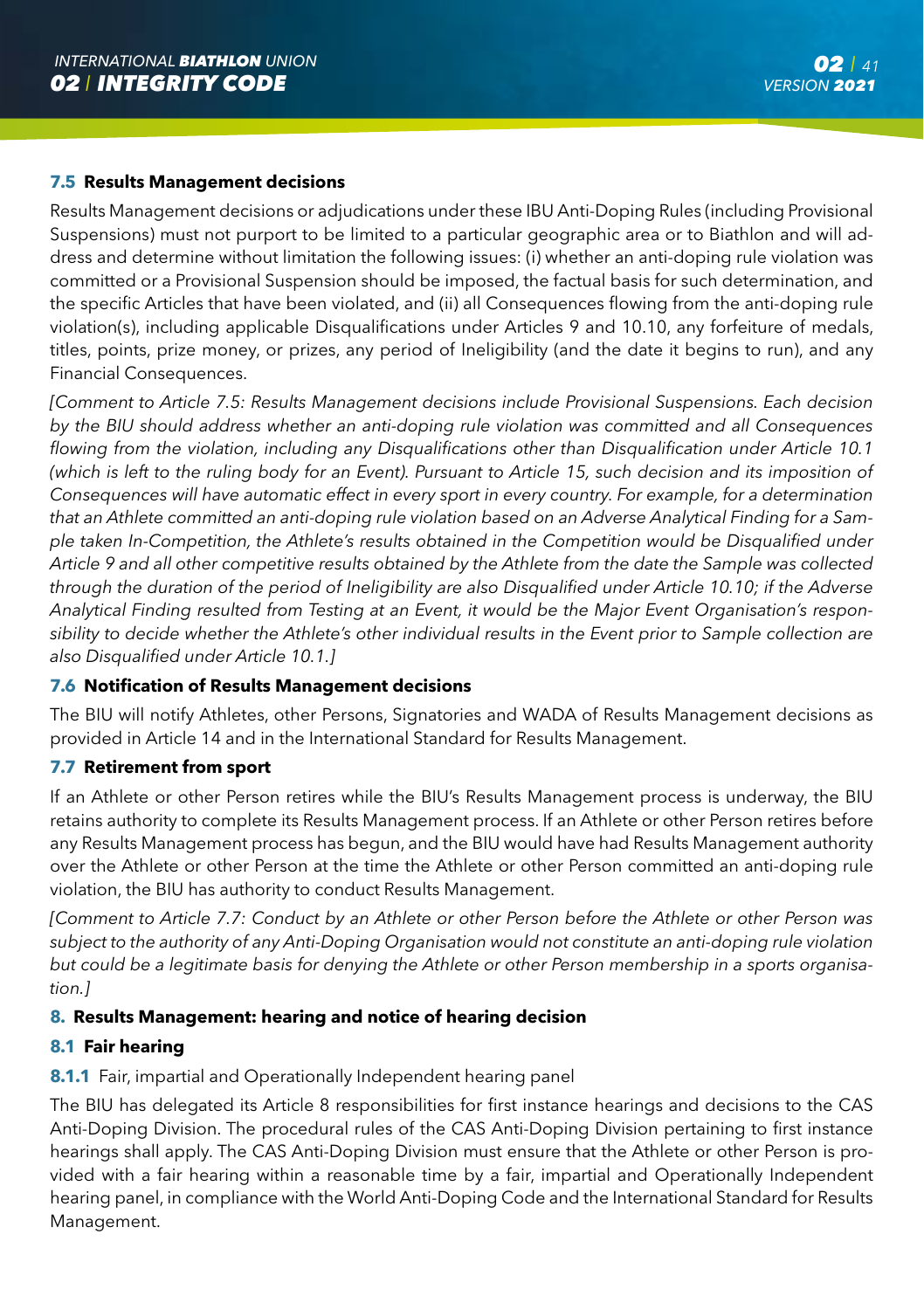#### **8.1.2** Hearing process

**8.1.2.1** Where the BIU charges an Athlete or other Person with an anti-doping rule violation, and the Athlete or other Person does not waive a hearing and agree with the Consequences proposed by the BIU, where the BIU charges an Athlete or other Person under Article 10.14.3 for violating the prohibition against participation during Ineligibility or Provisional Suspension and/or a proposed new period of Ineligibility or Provisional Suspension based on that violation, where there is an application to lift a Provisional Suspension, or where any other matter arises under these IBU Anti-Doping Rules that the BIU considers should be determined by the CAS Anti-Doping Division, the BIU will refer the case to the CAS Anti-Doping Division, which will appoint one or more CAS arbitrators to sit as the Disciplinary Tribunal that will hear and determine the case in accordance with these IBU Anti-Doping Rules, the International Standard for Results Management, the CAS Code of Sports-related Arbitration, and the Arbitration Rules for the CAS Anti-Doping Division.

**8.1.2.2** Each of WADA, the National Anti-Doping Organisation of the Athlete or other Person, and the NF Member of the Athlete or other Person may send a representative to attend the hearing as an observer. In any event, the BIU will keep WADA fully apprised as to the status of pending cases and the result of all hearings.

#### **8.2 Notice of decisions**

**8.2.1** At the end of the hearing, or on a timely basis thereafter, the CAS panel will issue a written decision that complies with Article 9 of the International Standard for Results Management and that includes the full reasons for the decision, the period of Ineligibility imposed, the Disqualification of results under Article 10.10 and, if applicable, a justification for why the greatest potential Consequences were not imposed.

**8.2.2** The BIU will notify that decision to the Athlete or other Person concerned and to other Anti-Doping Organisations with a right to appeal under Article 13, and will promptly report it in ADAMS. The decision may be appealed as provided in Article 13.

### **8.3 Waiver of hearing**

**8.3.1** An Athlete or other Person against whom an anti-doping rule violation is asserted may waive a hearing expressly and agree with the Consequences proposed by the BIU.

**8.3.2** If the Athlete or other Person against whom an anti-doping rule violation is asserted fails to dispute that assertion by the deadline specified in the notice sent by the BIU asserting the violation, then they shall be deemed to have waived a hearing, to have admitted the violation, and to have accepted the proposed Consequences.

**8.3.3** In cases where Article 8.3.1 or 8.3.2 applies, a hearing before the CAS Anti-Doping Division will not be required. Instead the BIU will promptly issue a written decision that complies with Article 9 of the International Standard for Results Management and that includes the full reasons for the decision, the period of Ineligibility imposed, the Disqualification of results under Article 10.10 and, if applicable, a justification for why the greatest potential Consequences were not imposed.

**8.3.4** The BIU will notify that decision to the Athlete or other Person concerned and to other Anti-Doping Organisations with a right to appeal under Article 13.2.3, and will promptly report it in ADAMS. The BIU will Publicly Disclose that decision in accordance with Article 14.3.2.

### **8.4 Single hearing before CAS**

Anti-doping rule violations asserted against International-Level Athletes, National-Level Athletes or other Persons may, with the consent of the Athlete or other Person concerned, the BIU (where it has Results Management responsibility in accordance with Article 7), and WADA, be heard in a single hearing (i.e., without any appeal from the resulting decision) by the CAS Anti-Doping Division.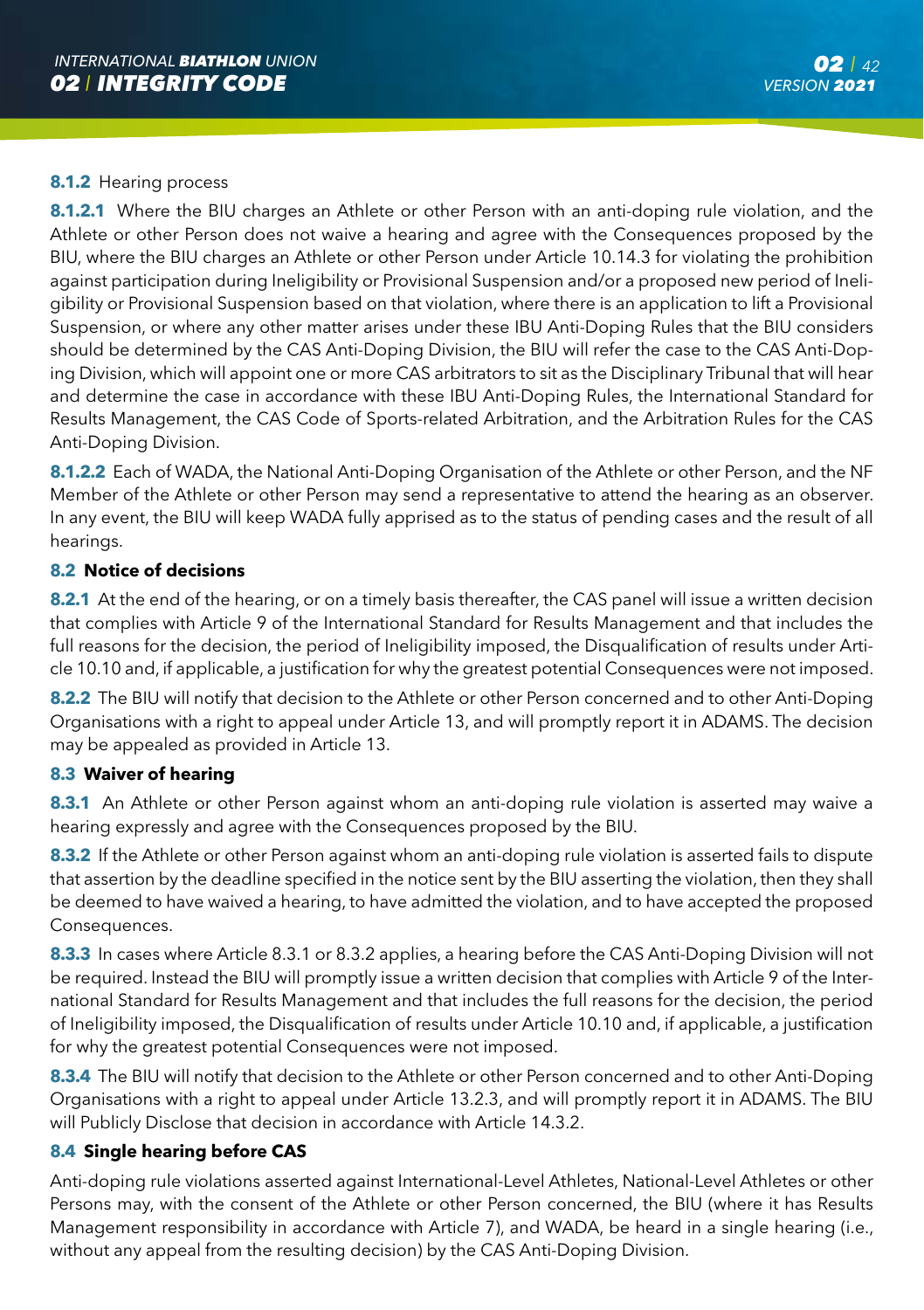*[Comment to Article 8.4: In some cases, the combined cost of holding a hearing in the first instance at the international or national level, then rehearing the case de novo before the CAS can be very substantial. Where all of the parties identified in this Article are satisfied that their interests will be adequately protected in a single hearing, there is no need for the Athlete or Anti-Doping Organisations to incur the extra expense of two hearings. An Anti-Doping Organisation may participate in the CAS hearing as an observer. Nothing set out in Article 8.4 precludes the Athlete or other Person and the BIU (where it has Results Management responsibility) agreeing to waive their respective rights to appeal. Such waiver, however, only binds the parties to such agreement and not any other entity with a right of appeal under the World Anti-Doping Code.]*

## **9. Automatic Disqualification of individual results**

An anti-doping rule violation in connection with In-Competition test automatically leads to Disqualification of the result obtained in that Competition with all resulting Consequences, including forfeiture of any medals, titles, points, prize money, and prizes.

## **10. Further sanctions on individuals**

## **10.1 Disqualification of results in the Event during or in connection with which an anti-doping rule violation occurs**

**10.1.1** An anti-doping rule violation occurring during or in connection with an Event may, upon the decision of the BIU (or other international organisation that is the ruling body of the Event, if not the IBU), lead to Disqualification of all of the Athlete's individual results obtained in that Event with all Consequences, including forfeiture of all medals, titles, points, prize money, and prizes, except as provided in Article 10.1.2. Factors to be included in considering whether to Disqualify other results in the Event might include, for example, the seriousness of the Athlete's anti-doping rule violation and whether the Athlete tested negative in the other competitions.

*[Comment to Article 10.1.1: Whereas Article 9 disqualifies the result in a single Competition in which the Athlete tested positive, this Article may lead to Disqualification of all results in all Competitions during the Event.]*

**10.1.2** If the Athlete establishes that they bear No Fault or Negligence for the violation, the Athlete's individual results in the other Competition will not be Disqualified unless the Athlete's results in the Competition other than the Competition in which the anti-doping rule violation occurred were likely to have been affected by the Athlete's anti-doping rule violation.

## **10.2 Ineligibility for presence, Use or Attempted Use, or Possession of a Prohibited Substance or Prohibited Method**

The period of Ineligibility for a violation of Article 2.1, Article 2.2 or Article 2.6 will be as follows, subject to potential elimination, reduction or suspension pursuant to Articles 10.5, 10.6 and/or 10.7:

**10.2.1** Save where Article 10.2.4 applies, the period of Ineligibility will be four years where:

**10.2.1.1** The anti-doping rule violation does not involve a Specified Substance or a Specified Method, unless the Athlete or other Person can establish that the anti-doping rule violation was not intentional.

*[Comment to Article 10.2.1.1: While it is theoretically possible for an Athlete or other Person to establish that the anti-doping rule violation was not intentional without showing how the Prohibited Substance entered their system, it is highly unlikely that in a doping case under Article 2.1 an Athlete will be successful in proving that the Athlete acted unintentionally without establishing the source of the Prohibited Substance.]* 

**10.2.1.2** The anti-doping rule violation involves a Specified Substance or a Specified Method and the BIU can establish that the anti-doping rule violation was intentional.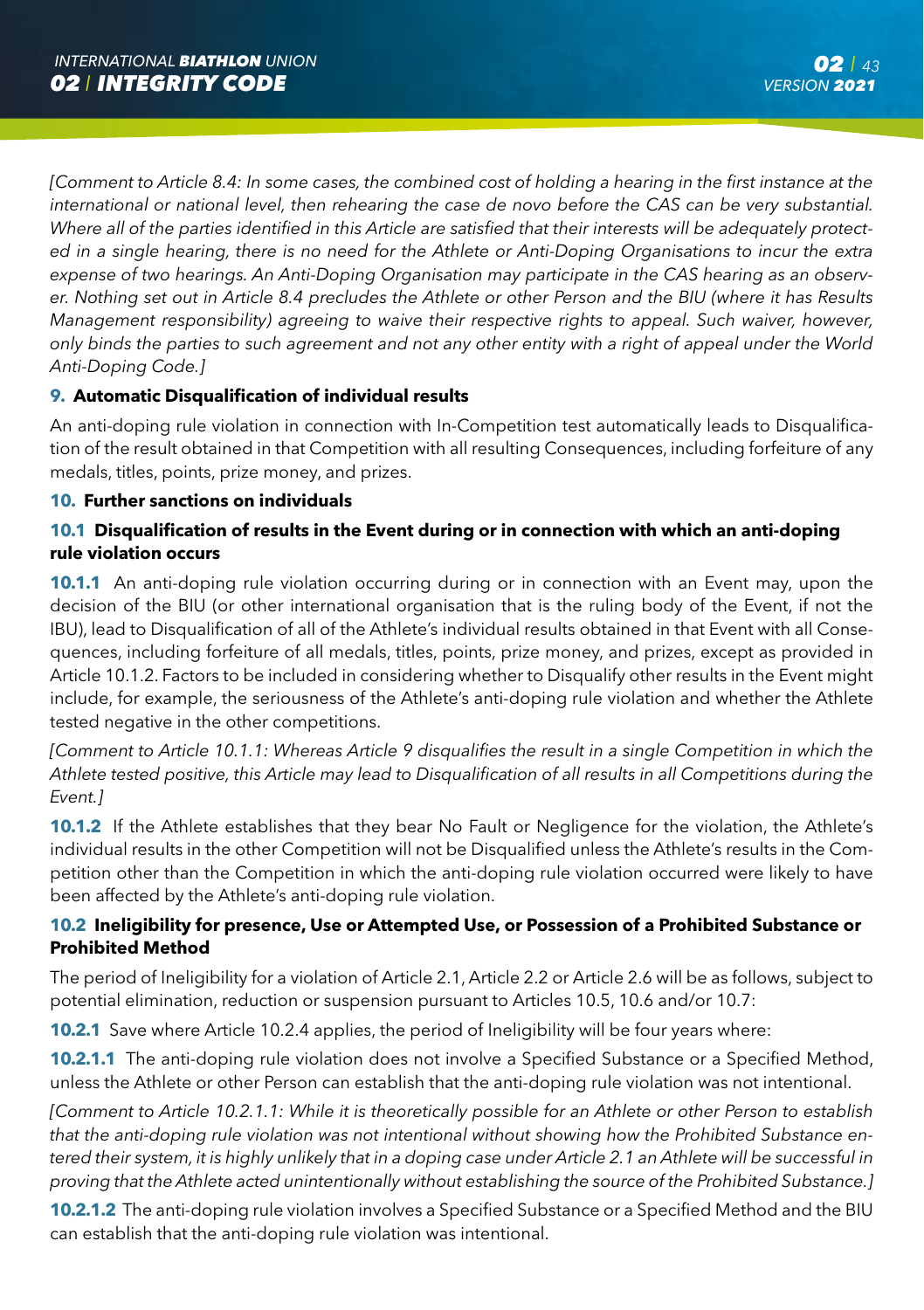**10.2.2** If Article 10.2.1 does not apply, then (subject to Article 10.2.4.1) the period of Ineligibility will be two years.

**10.2.3** As used in Article 10.2, the term 'intentional' is meant to identify those Athletes or other Persons who engage in conduct that they knew constituted an anti-doping rule violation or knew that there was a significant risk that the conduct might constitute or result in an anti-doping rule violation and manifestly disregarded that risk. An anti-doping rule violation resulting from an Adverse Analytical Finding for a substance that is only prohibited In-Competition will be rebuttably presumed to be not 'intentional' if the substance is a Specified Substance and the Athlete can establish that the Prohibited Substance was Used Out-of-Competition. An anti-doping rule violation resulting from an Adverse Analytical Finding for a substance that is only prohibited In-Competition will not be considered 'intentional' if the substance is not a Specified Substance and the Athlete can establish that the Prohibited Substance was Used Out-of-Competition in a context unrelated to sport performance.

*[Comment to Article 10.2.3: Article 10.2.3 provides a special definition of 'intentional' that is to be applied solely for purposes of Article 10.2. Outside Article 10.2, the term 'intentional' as used in these Rules means that the person intended to commit the act(s) based on which the Anti-Doping Rule Violation is asserted, regardless of whether the person knew that such act(s) constituted an Anti-Doping Rule Violation.]*

**10.2.4** Notwithstanding any other provision in Article 10.2, where the anti-doping rule violation involves a Substance of Abuse:

**10.2.4.1** If the Athlete can establish that any ingestion or Use occurred Out-of-Competition and was unrelated to sport performance, then the period of Ineligibility will be three months; provided that it may be further reduced to one month if the Athlete satisfactorily completes a Substance of Abuse treatment program approved by the BIU or other Anti-Doping Organisation with Results Management responsibility. The period of Ineligibility established in this Article 10.2.4.1 is not subject to any reduction based on any provision in Article 10.6.

*[Comment to Article 10.2.4.1: The determinations as to whether the treatment program is approved and whether the Athlete or other Person has satisfactorily completed the program will be made in the sole discretion of the BIU. This Article is intended to give the BIU the leeway to apply its own judgement to identify and approve legitimate and reputable, as opposed to 'sham', treatment programs. The characteristics of legitimate treatment programs may vary widely and change over time.]*

**10.2.4.2** If the ingestion, Use or Possession occurred In-Competition, and the Athlete can establish that the context of the ingestion, Use or Possession was unrelated to sport performance, then the ingestion, Use or Possession will not be considered intentional for purposes of Article 10.2.1 and will not provide a basis for a finding of Aggravating Circumstances under Article 10.4.

## **10.3 Ineligibility for other anti-doping rule violations**

The period of Ineligibility for anti-doping rule violations other than as provided in Article 10.2 will be as follows, unless Articles 10.6 or 10.7 are applicable:

**10.3.1** For violations of Article 2.3 or Article 2.5, the period of Ineligibility will be four years except: (i) in the case of failing to submit to Sample collection, if the Athlete can establish that the commission of the anti-doping rule violation was not intentional, the period of Ineligibility will be two years; (ii) in all other cases, if the Athlete or other Person can establish exceptional circumstances that justify a reduction of the period of Ineligibility, the period of Ineligibility will be in a range from two years to four years depending on the Athlete's or other Person's degree of Fault; or (iii) in a case involving a Protected Person or Recreational Athlete, the period of Ineligibility will be in a range between a maximum of two years and, at a minimum, a reprimand and no period of Ineligibility, depending on the Protected Person or Recreational Athlete's degree of Fault.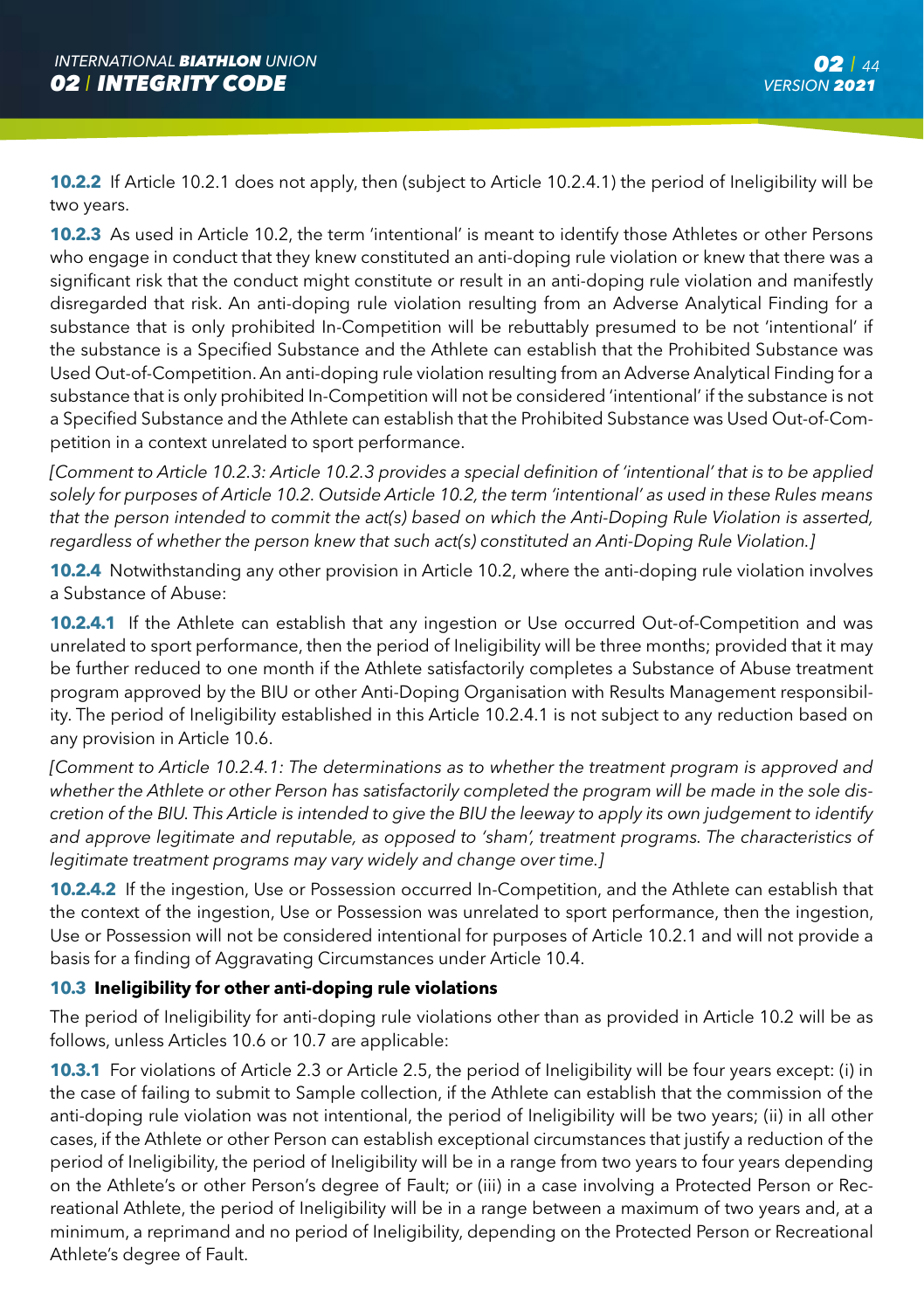**10.3.2** For violations of Article 2.4, the period of Ineligibility will be two years, subject to reduction down to a minimum of one year, depending on the Athlete's degree of Fault. The flexibility between two years and one year of Ineligibility in this Article is not available to Athletes where a pattern of last-minute whereabouts changes or other conduct raises a serious suspicion that the Athlete was trying to avoid being available for Testing.

**10.3.3** For violations of Article 2.7 or Article 2.8, the period of Ineligibility will be a minimum of four years up to lifetime Ineligibility, depending on the seriousness of the violation. An Article 2.7 or Article 2.8 violation involving a Protected Person will be considered a particularly serious violation and, if committed by Athlete Support Person for violations other than those involving Specified Substances, will result in lifetime Ineligibility for the Athlete Support Person. In addition, significant violations of Article 2.7 or Article 2.8 that may also violate non-sporting laws and regulations will be reported to the competent administrative, professional and/or judicial authorities.

*[Comment to Article 10.3.3: Those who are involved in doping Athletes or covering up doping should be subject to sanctions that are more severe than the Athletes who test positive. Since the authority of sport organisations is generally limited to Ineligibility for credentials, membership, and other sport benefits, reporting Athlete Support Personnel to competent authorities is an important step in the deterrence of doping.]*

**10.3.4** For violations of Article 2.9, the period of Ineligibility imposed will be a minimum of two years, up to lifetime Ineligibility, depending on the seriousness of the violation.

**10.3.5** For violations of Article 2.10, the period of Ineligibility will be two years, subject to reduction down to a minimum of one year, depending on the Athlete or other Person's degree of Fault and other circumstances of the case.

*[Comment to Article 10.3.5: Where the 'other Person' referenced in Article 2.10 is an entity and not an individual, that entity may be disciplined as provided in Article 12.]*

**10.3.6** For violations of Article 2.11, the period of Ineligibility will be a minimum of two years, up to lifetime Ineligibility, depending on the seriousness of the violation by the Athlete or other Person.

*[Comment to Article 10.3.6: Conduct that is found to violate both Article 2.5 (Tampering) and Article 2.11 (Acts by an Athlete or Other Person to Discourage or Retaliate Against Reporting to Authorities) will be sanctioned based on the violation that carries the more severe sanction.]*

## **10.4 Aggravating Circumstances that may increase the period of Ineligibility**

If the BIU establishes in an individual case involving an anti-doping rule violation other than violations under Article 2.7 (Trafficking or Attempted Trafficking), 2.8 (Administration or Attempted Administration), 2.9 (Complicity or Attempted Complicity) or 2.11 (Acts by an Athlete or other Person to discourage or retaliate against reporting) that Aggravating Circumstances are present which justify the imposition of a period of Ineligibility greater than the standard sanction, then the period of Ineligibility otherwise applicable will be increased by an additional period of Ineligibility of up to two years depending on the seriousness of the violation and the nature of the Aggravating Circumstances, unless the Athlete or other Person can establish that they did not knowingly commit the anti-doping rule violation.

*[Comment to Article 10.4: Violations under Articles 2.7, 2.8, 2.9, and 2.11 are not included in the application of Article 10.4 because the sanctions for these violations already build in sufficient discretion up to a lifetime ban to allow consideration of any Aggravating Circumstance.]*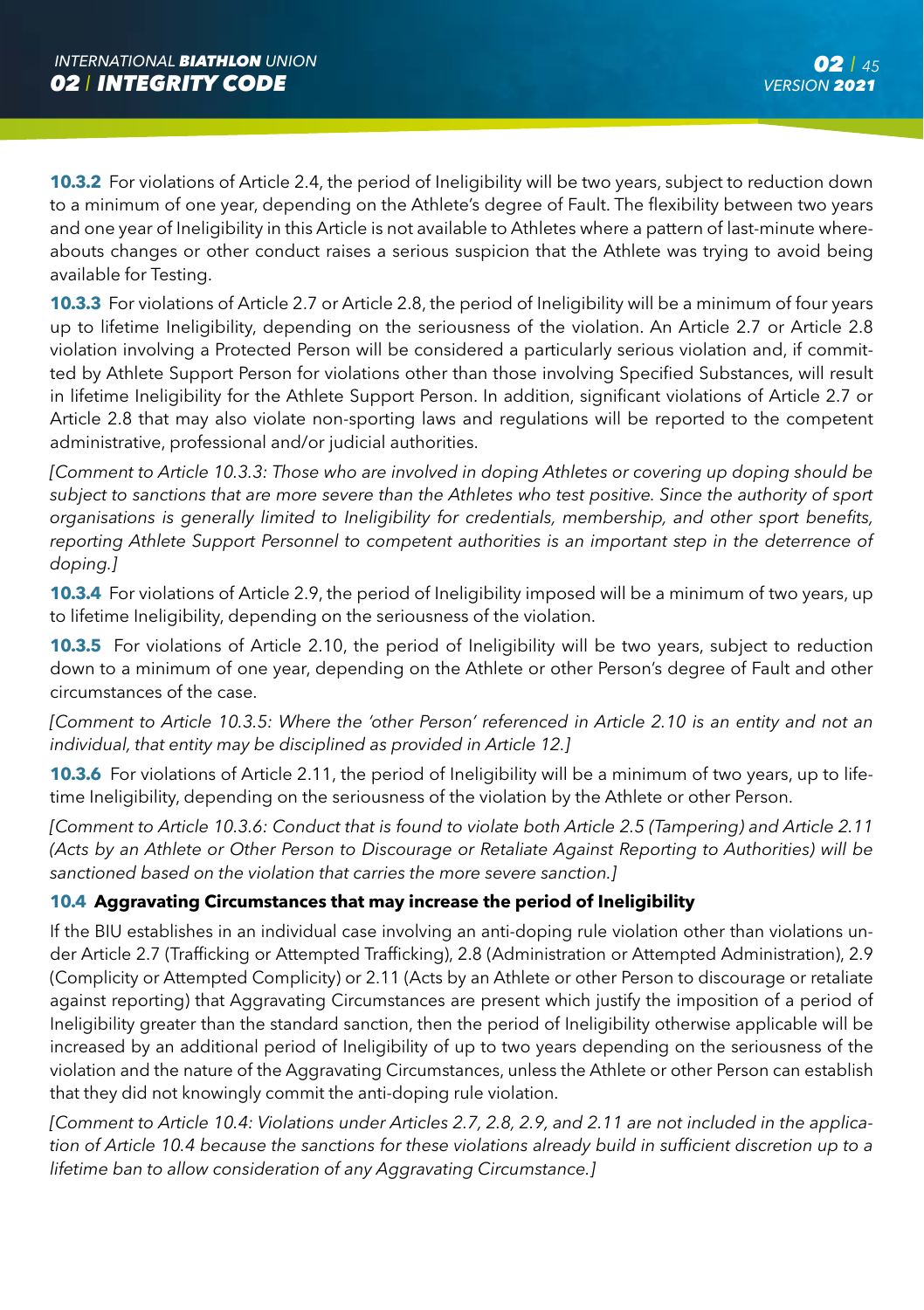### **10.5 Elimination of the period of Ineligibility where there is No Fault or Negligence**

If an Athlete or other Person establishes in an individual case that they bear No Fault or Negligence for the anti-doping rule violation(s) alleged against them, the otherwise applicable period of Ineligibility will be eliminated.

*[Comment to Article 10.5: This Article and Article 10.6.2 apply only to the imposition of sanctions; they are not applicable to the determination of whether an anti-doping rule violation has occurred. They will only*  apply in exceptional circumstances, for example, where an Athlete could prove that, despite all due care, *they were sabotaged by a competitor. Conversely, No Fault or Negligence would not apply in the following circumstances: (a) a positive test resulting from a mislabelled or contaminated vitamin or nutritional supplement (Athletes are responsible for what they ingest (Article 2.1) and have been warned against the possibility of supplement contamination); (b) the Administration of a Prohibited Substance by the Athlete's personal physician or trainer without disclosure to the Athlete (Athletes are responsible for their choice of medical personnel and for advising medical personnel that they cannot be given any Prohibited Substance); and (c) sabotage of the Athlete's food or drink by a spouse, coach or other Person within the Athlete's circle of associates (Athletes are responsible for what they ingest and for the conduct of those Persons to whom they entrust access to their food and drink). However, depending on the unique facts of a particular case, any of the referenced illustrations could result in a reduced sanction under Article 10.6 based on No Significant Fault or Negligence.]*

## **10.6 Reduction of the period of Ineligibility based on No Significant Fault or Negligence**

**10.6.1** Reduction of sanctions in particular circumstances for violations of Article 2.1, 2.2, or 2.6

All reductions under Article 10.6.1 are mutually exclusive and not cumulative.

### **10.6.1.1** Specified Substances or Specified Methods

Where the anti-doping rule violation involves a Specified Substance (other than a Substance of Abuse) or Specified Method, and the Athlete or other Person can establish that they bear No Significant Fault or Negligence for the anti-doping rule violation(s) alleged against them, then the period of Ineligibility will be, at a minimum, a reprimand and no period of Ineligibility, and at a maximum, two years of Ineligibility, depending on the Athlete's or other Person's degree of Fault.

#### **10.6.1.2** Contaminated Products

In cases where the Athlete or other Person can establish both No Significant Fault or Negligence for the anti-doping rule violation(s) alleged against them and that the Prohibited Substance (other than a Substance of Abuse) came from a Contaminated Product, then the period of Ineligibility will be, at a minimum, a reprimand and no period of Ineligibility, and at a maximum, two years Ineligibility, depending on the Athlete's or other Person's degree of Fault.

*[Comment to Article 10.6.1.2: In order to receive the benefit of this Article, the Athlete or other Person must establish that the detected Prohibited Substance came from a Contaminated Product, and must also separately establish No Significant Fault or Negligence. It should be further noted that Athletes are on notice that they take nutritional supplements at their own risk. The sanction reduction based on No Significant Fault or Negligence has rarely been applied in Contaminated Product cases unless the Athlete has exercised a high level of caution before taking the Contaminated Product. In assessing whether the Athlete can establish the source of the Prohibited Substance, it would, for example, be significant for purposes of establishing whether the Athlete actually Used the Contaminated Product, whether the Athlete had declared the product that was subsequently determined to be contaminated on the Doping Control form. This Article should not be extended beyond products that have gone through some process of manufacturing. Where an Adverse Analytical Finding results from environment contamination of a 'non-product'*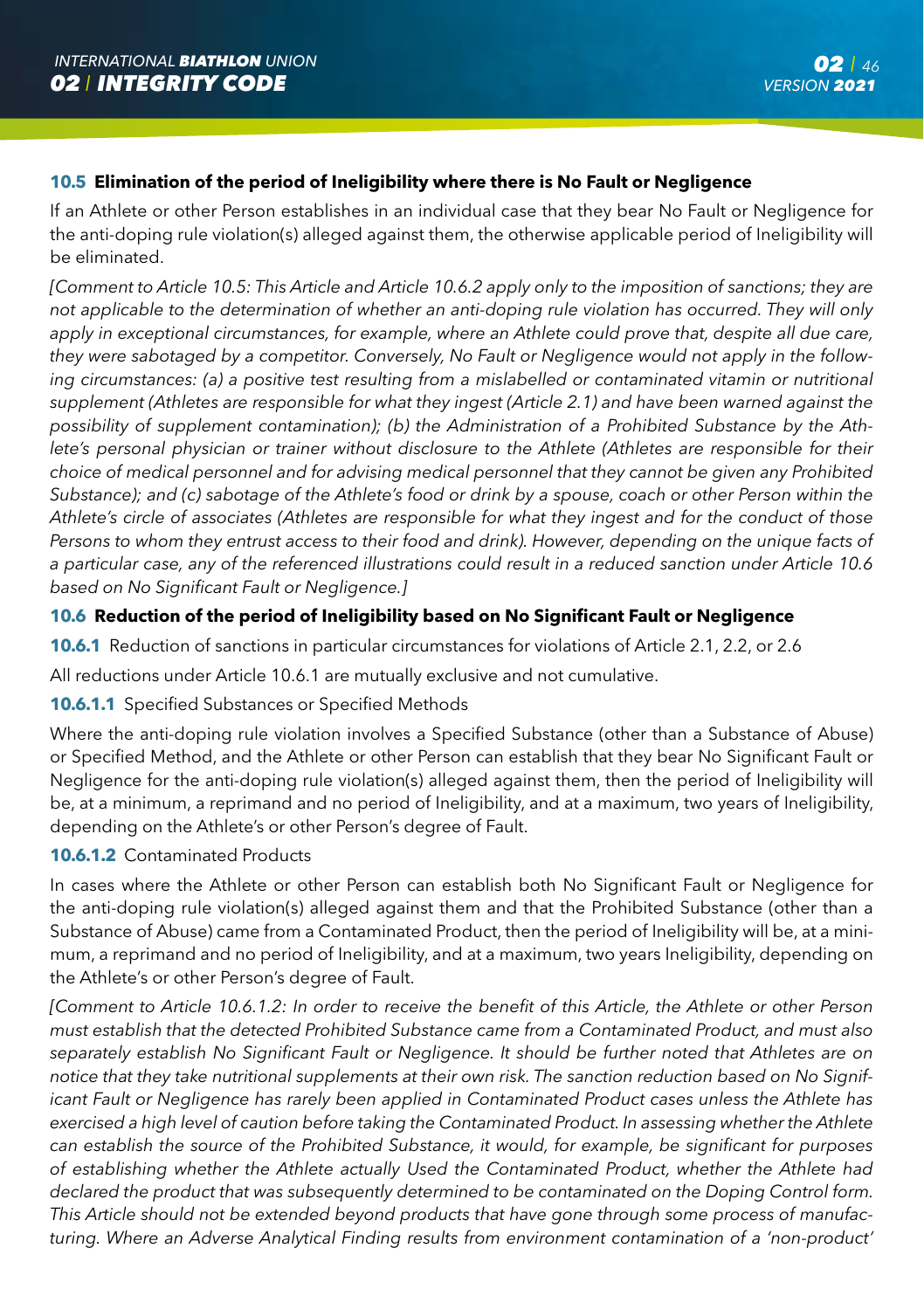*such as tap water or lake water in circumstances where no reasonable person would expect any risk of an anti-doping rule violation, typically there would be No Fault or Negligence under Article 10.5.]*

### **10.6.1.3** Protected Persons or Recreational Athletes

Where the anti-doping rule violation not involving a Substance of Abuse is committed by a Protected Person or Recreational Athlete, and the Protected Person or Recreational Athlete can establish No Significant Fault or Negligence for the anti-doping rule violation(s) alleged against him or her, then the period of Ineligibility will be, at a minimum, a reprimand and no period of Ineligibility, and at a maximum, two years' Ineligibility, depending on the Protected Person or Recreational Athlete's degree of Fault.

**10.6.2** Application of No Significant Fault or Negligence beyond the application of Article 10.6.1

If an Athlete or other Person establishes in an individual case where Article 10.6.1 is not applicable that they bear No Significant Fault or Negligence, then (subject to further reduction or elimination as provided in Article 10.7) the otherwise applicable period of Ineligibility may be reduced based on the Athlete or other Person's degree of Fault, but the reduced period of Ineligibility may not be less than one-half of the period of Ineligibility otherwise applicable. If the otherwise applicable period of Ineligibility is a lifetime, the reduced period under this Article may be no less than eight years.

*[Comment to Article 10.6.2: Article 10.6.2 may be applied to any anti-doping rule violation except those Articles where intent is an element of the anti-doping rule violation (e.g., Article 2.5, 2.7, 2.8 or 2.9, or 2.11) or an element of a particular sanction (e.g., Article 10.2.1) or a range of Ineligibility is already provided for in an Article based on the Athlete or other Person's degree of Fault.]*

## **10.7 Elimination, reduction, or suspension of period of Ineligibility or other Consequences for Reasons other than Fault**

### **10.7.1** Substantial Assistance in discovering or establishing Code violations

**10.7.1.1** Prior to an appellate decision under Article 13 or the expiration of the time to appeal, the BIU may suspend a part of the Consequences (other than Disqualification and mandatory Public Disclosure) imposed in an individual case where the Athlete or other Person has provided Substantial Assistance to an Anti-Doping Organisation, criminal authority or professional disciplinary body that results in: (i) the Anti-Doping Organisation discovering or bringing forward an anti-doping rule violation by another Person; or (ii) a criminal or disciplinary body discovering or bringing forward a criminal offence or the breach of professional rules committed by another Person and the information provided by the Person providing Substantial Assistance is made available to the BIU or other Anti-Doping Organisation with Results Management responsibility; or (iii) WADA initiating a proceeding against a Signatory, WADA-accredited laboratory, or Athlete passport management unit (as defined in the International Standard for Laboratories) for non-compliance with the World Anti-Doping Code, International Standards or Technical Documents; or (iv) a criminal or disciplinary body bringing forward a criminal offence or the breach of professional or sport rules arising out of a sport integrity violation other than doping (provided that, for this point iv to apply, the BIU must have first obtained WADA's approval). After an appellate decision under Article 13 or the expiration of time to appeal, the BIU may only suspend a part of the otherwise applicable Consequences with the approval of WADA.

The extent to which the otherwise applicable period of Ineligibility may be suspended will be based on the seriousness of the anti-doping rule violation committed by the Athlete or other Person and the significance of the Substantial Assistance provided by the Athlete or other Person to the effort to eliminate doping in sport, non-compliance with the World Anti-Doping Code, and/or sport integrity violations. No more than three-quarters of the otherwise applicable period of Ineligibility may be suspended. If the otherwise applicable period of Ineligibility is a lifetime, the non-suspended period under this Article must be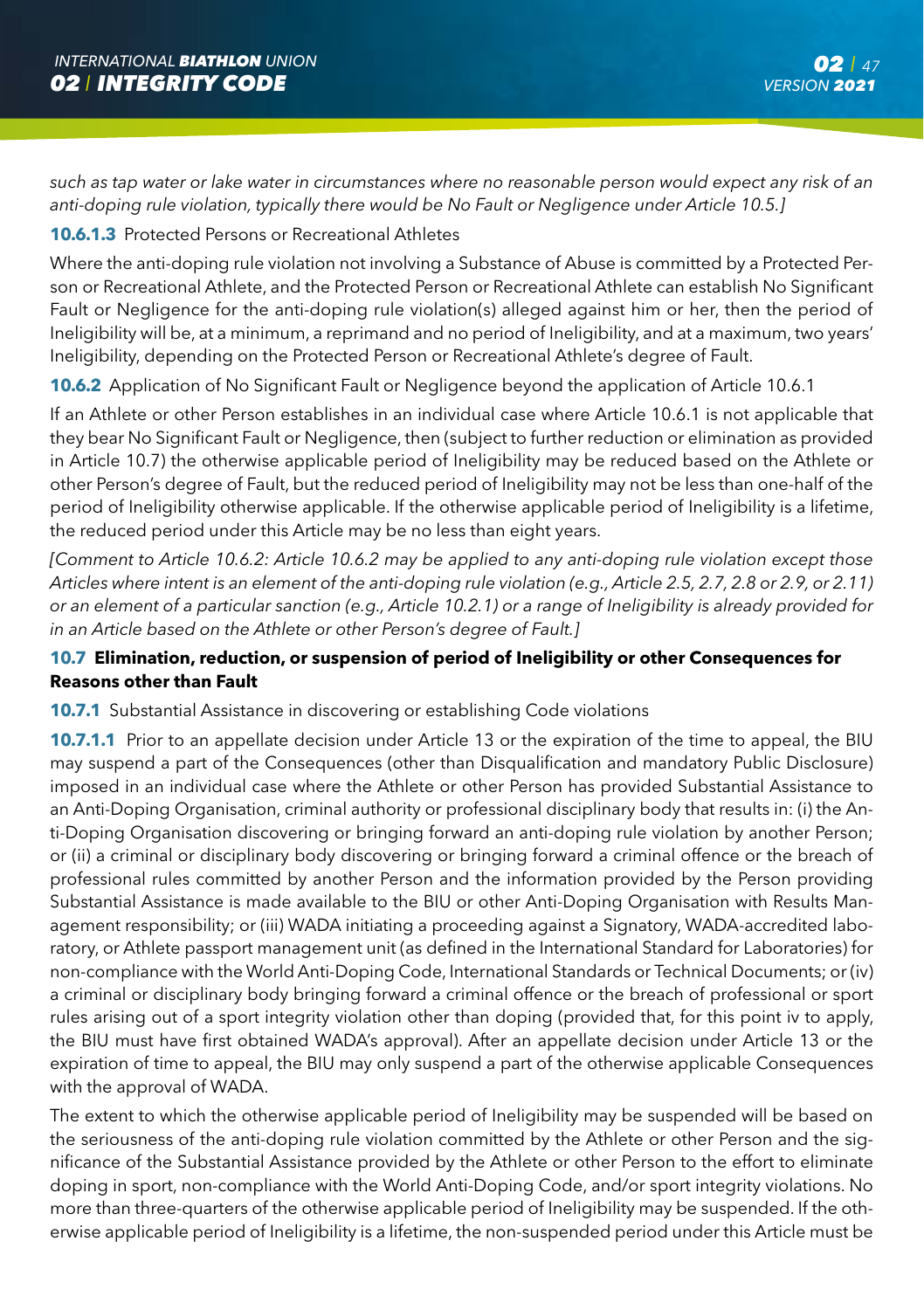no less than eight years. For purposes of this paragraph, the otherwise applicable period of Ineligibility will not include any period of Ineligibility that could be added under Article 10.9.3.2.

If so requested by an Athlete or other Person seeking to provide Substantial Assistance, the BIU will allow the Athlete or other Person to provide the information to it subject to a Without Prejudice Agreement.

If the Athlete or other Person fails to continue to cooperate and to provide the complete and credible Substantial Assistance upon which a suspension of Consequences was based, the BIU will reinstate the original Consequences. If the BIU decides to reinstate suspended Consequences, or decides not to reinstate suspended Consequences, that decision may be appealed by any Person entitled to appeal under Article 13.

**10.7.1.2** To further encourage Athletes and other Persons to provide Substantial Assistance, at the request of the BIU or at the request of the Athlete or other Person who has or has been asserted to have committed an anti-doping rule violation, or other violation of the World Anti-Doping Code, WADA may agree at any stage of the Results Management process, including after an appellate decision under Article 13, to what it considers to be an appropriate suspension of the otherwise-applicable period of Ineligibility and other Consequences. In exceptional circumstances, WADA may agree to suspensions of the period of Ineligibility and other Consequences for Substantial Assistance greater than those otherwise provided in this Article, or even no period of Ineligibility, no mandatory Public Disclosure, and/or no return of prize money or payment of fines or costs. WADA's approval will be subject to reinstatement of Consequences, as otherwise provided in this Article. Notwithstanding Article 13, WADA's decisions in the context of this Article 10.7.1.2 may not be appealed.

**10.7.1.3** If the BIU suspends any part of otherwise applicable Consequences because of Substantial Assistance, notice providing justification for the decision will be provided to the other Anti-Doping Organisations with a right to appeal under Article 13.2.3, as provided in Article 14. In unique circumstances where WADA determines that it would be in the best interest of anti-doping, WADA may authorise the IBU/BIU to enter into appropriate confidentiality agreements limiting or delaying the disclosure of the Substantial Assistance agreement or the nature of Substantial Assistance being provided.

*[Comment to Article 10.7.1: The cooperation of Athletes, Athlete Support Personnel and other Persons who acknowledge their mistakes and are willing to bring other anti-doping rule violations to light is important to clean sport. Where the BIU declines to exercise the discretion conferred on it by Article 10.7.1, and the matter comes before a hearing panel under Article 8 or an appeal panel under Article 13, the hearing*  panel/appeal panel (as applicable) may exercise such discretion if the conditions of Article 10.7.1.1 are *satisfied and the panel sees fit. Alternatively, the hearing panel/appeal panel may consider a submission that the BIU, in exercising its discretion under Article 10.7.1, should have suspended a greater part of the Consequences].*

**10.7.2** Admission of an anti-doping rule violation in the absence of other evidence

Where an Athlete or other Person voluntarily admits the commission of an anti-doping rule violation before having received notice of a Sample collection that could establish an anti-doping rule violation (or, in the case of an anti-doping rule violation other than Article 2.1, before receiving first notice of the admitted violation pursuant to Article 7) and that admission is the only reliable evidence of the violation at the time of admission, then the period of Ineligibility may be reduced, but not below one-half of the period of Ineligibility otherwise applicable.

*[Comment to Article 10.7.2: This Article is intended to apply when an Athlete or other Person comes forward and admits to an anti-doping rule violation in circumstances where no Anti-Doping Organisation is aware that an anti-doping rule violation might have been committed. It is not intended to apply to circumstances where the admission occurs after the Athlete or other Person believes they are about to be caught.*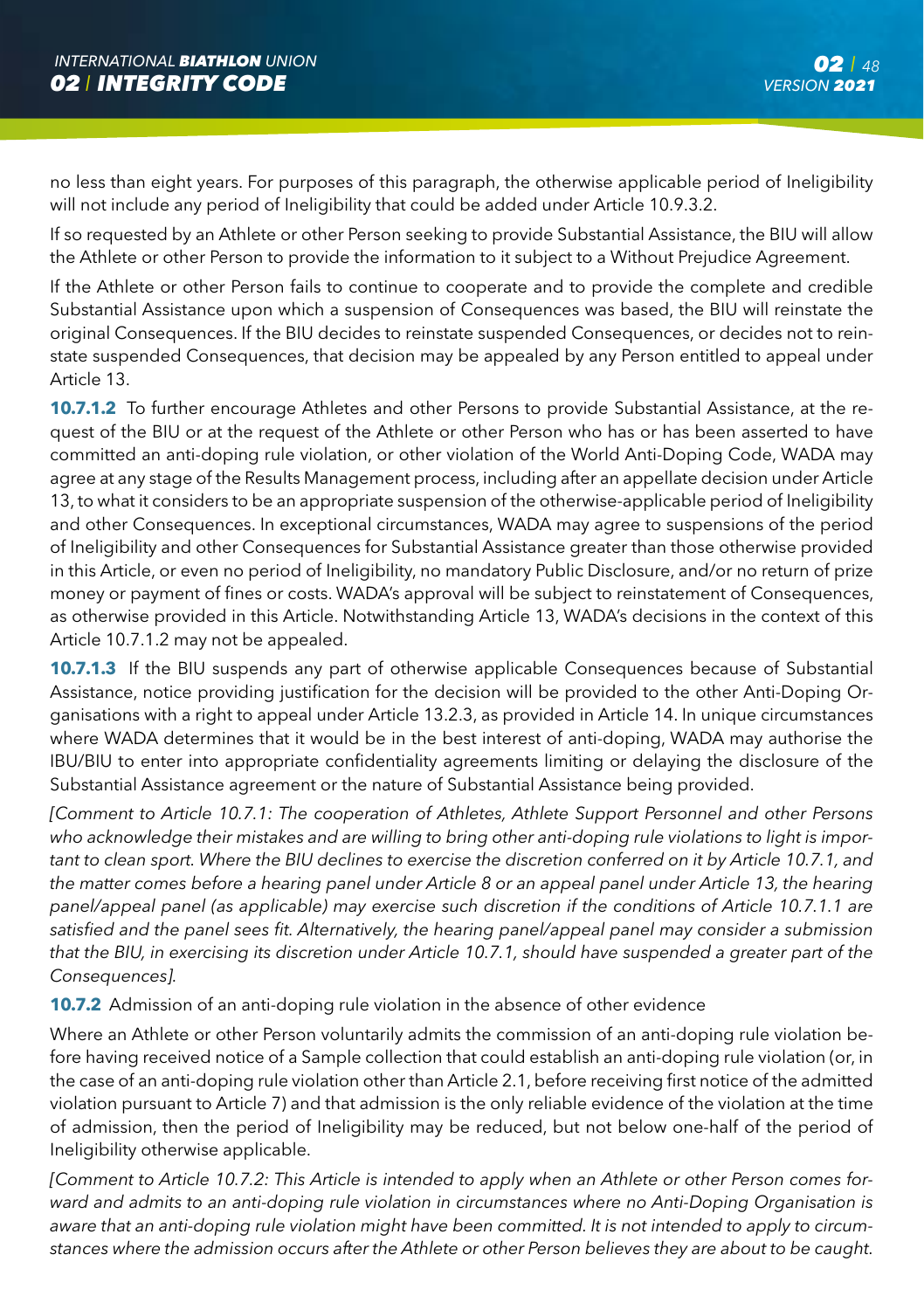*The amount by which the otherwise applicable period of Ineligibility is reduced should be based on the likelihood that the Athlete or other Person would have been caught had they not come forward voluntarily.]*

### **10.7.3** Application of multiple grounds for reduction of a sanction

Where an Athlete or other Person establishes entitlement to reduction in sanction under more than one provision of Article 10.6 or 10.7, before applying any reduction or suspension under Article 10.7 the otherwise applicable period of Ineligibility will be determined in accordance with Articles 10.2, 10.3, and 10.6. If the Athlete or other Person establishes entitlement to a reduction or suspension of the period of Ineligibility under Article 10.7, then the period of Ineligibility may be reduced or suspended, but not below one-fourth of the otherwise applicable period of Ineligibility.

#### **10.8** Results Management agreements

**10.8.1** One year reduction for certain anti-doping rule violations based on early admission and acceptance of sanction

Where the BIU notifies an Athlete or other Person of an anti-doping rule violation charge that carries an asserted period of Ineligibility of four or more years (including any period of Ineligibility asserted under Article 10.4), if the Athlete or other Person admits the violation and accepts the asserted period of Ineligibility no later than 20 days after receiving the notice of charge, the Athlete or other Person may receive a one year reduction in the period of Ineligibility asserted by the BIU. Where the Athlete or other Person receives the one year reduction in the asserted period of Ineligibility under this Article 10.8.1, no further reduction in the asserted period of Ineligibility will be allowed under any other Article.

*[Comment to Article 10.8.1: For example, if the BIU alleges that an Athlete has violated Article 2.1 for Use of an anabolic steroid and asserts the applicable period of Ineligibility is four years, then the Athlete may unilaterally reduce the period of Ineligibility to three years by admitting the violation and accepting the three year period of Ineligibility within the time specified in this Article, with no further reduction allowed. This resolves the case without any need for a hearing.]*

#### **10.8.2** Case resolution agreements

**10.8.2.1** Where the Athlete or other Person admits an anti-doping rule violation after being confronted with it by the BIU and agrees to Consequences acceptable to the BIU and WADA, at their sole discretion: (a) the Athlete or other Person may receive a reduction in the period of Ineligibility based on an assessment by the BIU and WADA of the application of Articles 10.1 through 10.7 to the asserted anti-doping rule violation, the seriousness of the violation, the Athlete or other Person's degree of Fault, and how promptly the Athlete or other Person admitted the violation; and (b) the period of Ineligibility may start as early as the date of Sample collection or the date on which another anti-doping rule violation last occurred.

**10.8.2.2** In each case, however, where this Article is applied, the Athlete or other Person must serve at least one-half of the agreed-upon period of Ineligibility going forward from the earlier of (i) the date the Athlete or other Person accepted the imposition of a period of Ineligibility; and (ii) the date the Athlete or other Person accepted a Provisional Suspension that was subsequently respected by the Athlete or other Person. The decision by WADA and the BIU to enter or not enter into a case resolution agreement, and the amount of the reduction to, and the starting date of the period of Ineligibility, are not matters for determination or review by a hearing body and are not subject to appeal under Article 13.

**10.8.2.3** If so requested by an Athlete or other Person seeking to enter into a case resolution agreement under this Article, the BIU will allow the Athlete or other Person to discuss an admission of the anti-doping rule violation with it subject to a Without Prejudice Agreement.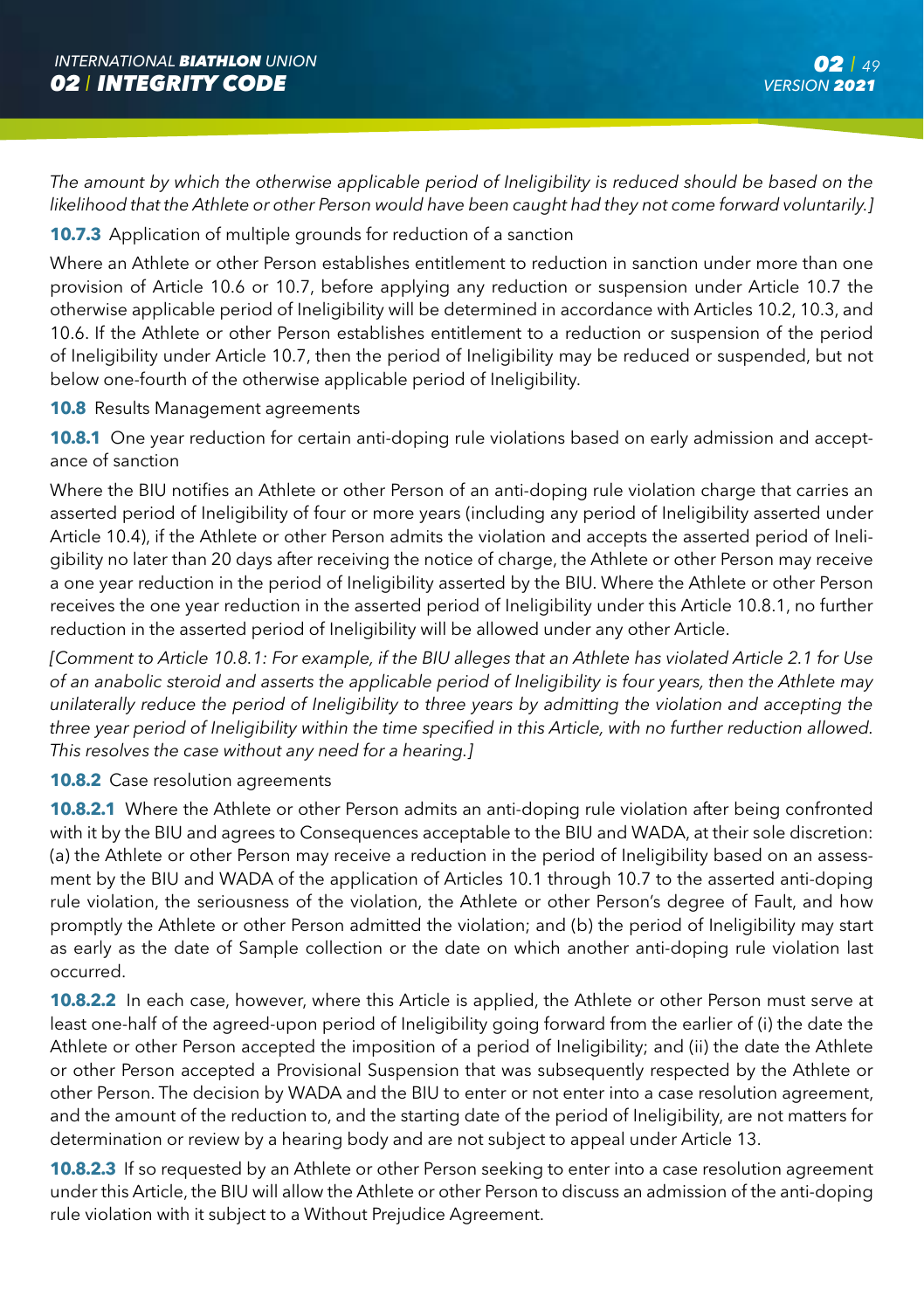*[Comment to Article 10.8.2: Any mitigating or aggravating factors set forth in this Article 10 must be considered in arriving at the Consequences set forth in the case resolution agreement, and will not be applicable beyond the terms of that agreement.]*

### **10.9 Multiple Violations**

**10.9.1** Second or third anti-doping rule violation:

**10.9.1.1** For an Athlete or other Person's second anti-doping rule violation, the period of Ineligibility will be the greater of:

- (a) a six month period of Ineligibility; or
- (b) a period of Ineligibility in the range between:
	- (i) the sum of the period of Ineligibility imposed for the first anti-doping rule violation plus the period of Ineligibility otherwise applicable to the second anti-doping rule violation treated as if it were a first violation; and
	- (ii) twice the period of Ineligibility otherwise applicable to the second anti-doping rule violation treated as if it were a first violation.

The period of Ineligibility within this range will be determined based on the entirety of the circumstances and the Athlete or other Person's degree of Fault with respect to the second violation.

**10.9.1.2** A third anti-doping rule violation will always result in a lifetime period of Ineligibility, except if the third violation fulfils the condition for reduction of the period of Ineligibility under Article 10.6, or involves a violation of Article 2.4. In these particular cases, the period of Ineligibility will range from eight years to lifetime Ineligibility.

**10.9.1.3** The period of Ineligibility established in Articles 10.9.1.1 and 10.9.1.2 may then be further reduced by the application of Article 10.7.

**10.9.2** An anti-doping rule violation for which an Athlete or other Person has established No Fault or Negligence will not be considered a violation for purposes of this Article 10.9. In addition, an anti-doping rule violation sanctioned under Article 10.2.4.1 will not be considered a violation for purposes of Article 10.9.

**10.9.3** Additional rules for certain potential multiple violations

**10.9.3.1** For purposes of imposing sanctions under Article 10.9, except as provided in Articles 10.9.3.2 and 10.9.3.3, an anti-doping rule violation will only be considered a second (or third, as applicable) violation if the BIU can establish that the Athlete or other Person committed the additional anti-doping rule violation after the Athlete or other Person received notice pursuant to Article 7, or after the BIU made reasonable efforts to give notice, of the first anti-doping rule violation. If the BIU cannot establish this, the violations will be considered together as one single first violation, and the sanction imposed will be based on the violation that carries the more severe sanction, including the application of Aggravating Circumstances. Results in all Competitions dating back to the earlier anti-doping rule violation will be Disqualified as provided in Article 10.10.

*[Comment to Article 10.9.3.1: The same rule applies where, after the imposition of a sanction, the BIU discovers facts involving an anti-doping rule violation that occurred prior to notification for a first anti-doping rule violation – e.g., the BIU will impose a sanction based on the sanction that could have been imposed if the two violations had been adjudicated at the same time, including the application of Aggravating Circumstances.]*

**10.9.3.2** If the BIU establishes that an Athlete or other Person committed an additional anti-doping rule violation prior to notification, and that the additional violation occurred 12 months or more before or after the first-noticed violation, then the period of Ineligibility for the additional violation will be calculated as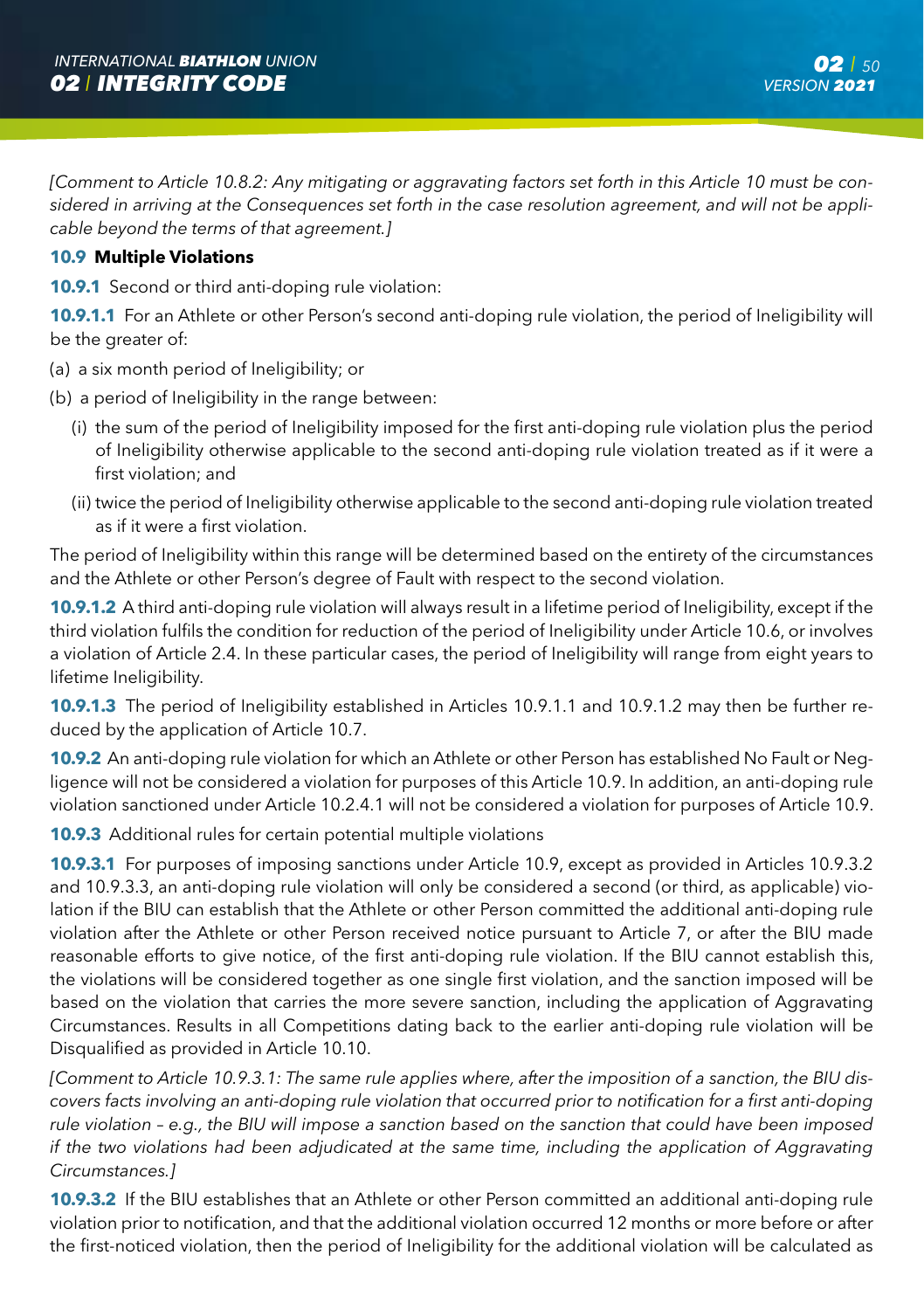if the additional violation were a stand-alone first violation and this period of Ineligibility must be served consecutively (rather than concurrently) with the period of Ineligibility imposed for the first-noticed violation. Where this Article 10.9.3.2 applies, the violations taken together will constitute a single violation for purposes of Article 10.9.1.

**10.9.3.3** If the BIU establishes that an Athlete or other Person committed a violation of Article 2.5 in connection with the Doping Control process for an underlying asserted anti-doping rule violation, the violation of Article 2.5 will be treated as a stand-alone first violation and the period of Ineligibility for such violation must be served consecutively (rather than concurrently) with the period of Ineligibility, if any, imposed for the underlying anti-doping rule violation. Where this Article 10.9.3.3 is applied, the violations taken together will constitute a single violation for purposes of Article 10.9.1.

**10.9.3.4** If the BIU establishes that an Athlete or other Person has committed a second or third anti-doping rule violation during a period of Ineligibility, the periods of Ineligibility for the multiple violations will run consecutively (rather than concurrently).

**10.9.4** Multiple anti-doping rule violations during ten-year period

For purposes of Article 10.9, each anti-doping rule violation must take place within the same ten year period in order to be considered multiple violations.

## **10.10 Disqualification of results in Competitions subsequent to Sample collection or commission of an anti-doping rule violation**

In addition to the automatic Disqualification of the results in the Competition that produced the positive Sample under Article 9, all other competitive results obtained by the Athlete from the date a positive Sample was collected (whether In-Competition or Out-of-Competition) or other anti-doping rule violation occurred through the commencement of any Provisional Suspension or Ineligibility period, will, unless fairness requires otherwise, be Disqualified with all of the resulting Consequences including forfeiture of any medals, titles, points, prize money, and prizes.

*[Comment to Article 10.10.: Nothing in these IBU Anti-Doping Rules precludes clean Athletes or other Persons who have been damaged by the actions of a Person who has committed an anti-doping rule violation from pursuing any right that they would otherwise have to seek damages from such Person.]*

### **10.11 Forfeited prize money**

**10.11.1** Where an Athlete's results are Disqualified, the Athlete forfeits any prize money that was awarded at the relevant Event based on those results. In addition, where those results have been combined with others to give the Athlete an overall ranking at the end of the season, and the Athlete has received prize money based on that ranking, the Athlete forfeits the portion of the prize money that they only received because of the Disqualified results.

**10.11.2** Where the results of an Athlete in any Competition are Disqualified under these IBU Anti-Doping Rules, the BIU may require that Athlete's NF Member to repay part or all of any contribution payment it received as a result of that Athlete's (Disqualified) results (if such contribution payment is owed, but not yet paid, the BIU may withhold part or all of such payment).

**10.11.3** If the BIU recovers prize money (or NF Member contribution payments) forfeited as a result of an anti-doping rule violation, it will take reasonable measures to allocate and distribute such prize money to the Athletes (or NF Members) that would have been entitled to it had the forfeiting Athlete not competed.

*[Comment to Article 10.11: This Article is not intended to impose an affirmative duty on the BIU to take any action to collect forfeited prize money or contribution payments. If the BIU elects not to take any action to collect forfeited prize money or contribution payments, it may assign its right to recover such money to the Athlete(s) or NF Member(s) who should have otherwise received the money. 'Reasonable measures to*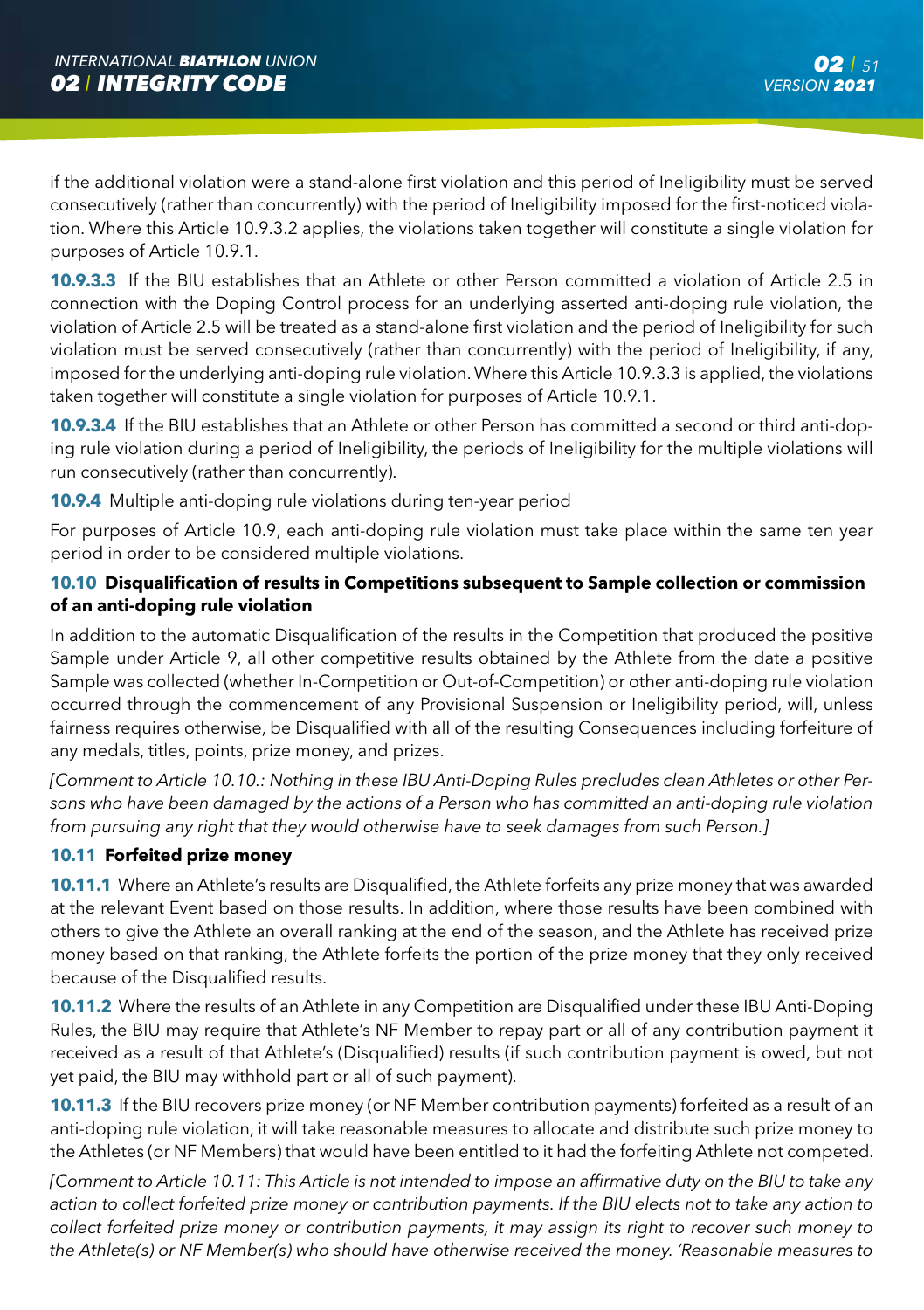*allocate and distribute this prize money' could include using collected forfeited prize money as agreed upon by the BIU and Athletes concerned, or using collected contribution payments as agreed upon by the BIU and NF Member(s) concerned.]*

### **10.12 Financial Consequences**

**10.12.1** Where an Athlete or other Person is found to have committed an anti-doping rule violation, the hearing panel (or, in cases where Article 8.3 applies, the BIU), taking into account the proportionality principle, will require the Athlete or other Person to reimburse the BIU for the costs that it has incurred in bringing the case, irrespective of any other Consequences that may or may not be imposed.

**10.12.2** Where an Athlete or other Person is found to have committed an anti-doping rule violation and the maximum period of Ineligibility applicable for that violation under these IBU Anti-Doping Rules has been imposed, the hearing panel (or, in cases where Article 8.3 applies, the BIU) may also fine the Athlete or other Person up to €200,000, where it considers the violation to be serious and to jeopardise or damage the interests or the reputation of the IBU, provided that the principle of proportionality is satisfied. The BIU will apply the fine to fund anti-doping education activities.

**10.12.3** Any costs order or imposition of a fine pursuant to this Article will not be considered a basis for reducing the Ineligibility or other Consequences that would otherwise be applicable under these IBU Anti-Doping Rules.

**10.12.4** Where fairness requires, the hearing panel (or, in cases where Article 8.3 applies, the BIU) may establish an instalment plan for repayment of any prize money forfeited pursuant to Article 9 or 10 and/or for the payment of any costs awarded pursuant to Article 10.12.1 and/or for the payment of any fine imposed pursuant to Article 10.12.2. The schedule of payments pursuant to such plan may extend beyond any period of Ineligibility imposed on the Athlete or other Person.

### **10.13 Commencement of Ineligibility period**

Where an Athlete is already serving a period of Ineligibility for an anti-doping rule violation, any new period of Ineligibility will commence on the first day after the current period of Ineligibility has been served. Otherwise, except as provided below, the period of Ineligibility will start on the date of the decision of the hearing panel providing for Ineligibility or, if the hearing is waived or there is no hearing, on the date Ineligibility is accepted or otherwise imposed.

**10.13.1** Delays not attributable to the Athlete or other Person

Where there have been substantial delays in the hearing process or other aspects of Doping Control, and the Athlete or other Person can establish that such delays are not attributable to him/her, the period of Ineligibility may be deemed to have started at an earlier date, commencing as early as the date of Sample collection or the date on which another anti-doping rule violation last occurred. All competitive results achieved during the period of Ineligibility, including retroactive Ineligibility, will be Disqualified.

*[Comment to Article 10.13.1: In cases of anti-doping rule violations other than under Article 2.1, the time required for an Anti-Doping Organisation to discover and develop facts sufficient to establish an anti-doping rule violation may be lengthy, particularly where the Athlete or other Person has taken affirmative action*  to avoid detection. In these circumstances, the flexibility provided in this Article to start the sanction at an *earlier date should not be used.]*

**10.13.2** Credit for Provisional Suspension or period of Ineligibility served:

**10.13.2.1** If a Provisional Suspension is respected by the Athlete or other Person, then the Athlete or other Person will receive a credit for such period of Provisional Suspension against any period of Ineligibility that may ultimately be imposed. If the Athlete or other Person does not respect a Provisional Suspension, they will receive no credit for any period of Provisional Suspension served. If a period of Ineligibility is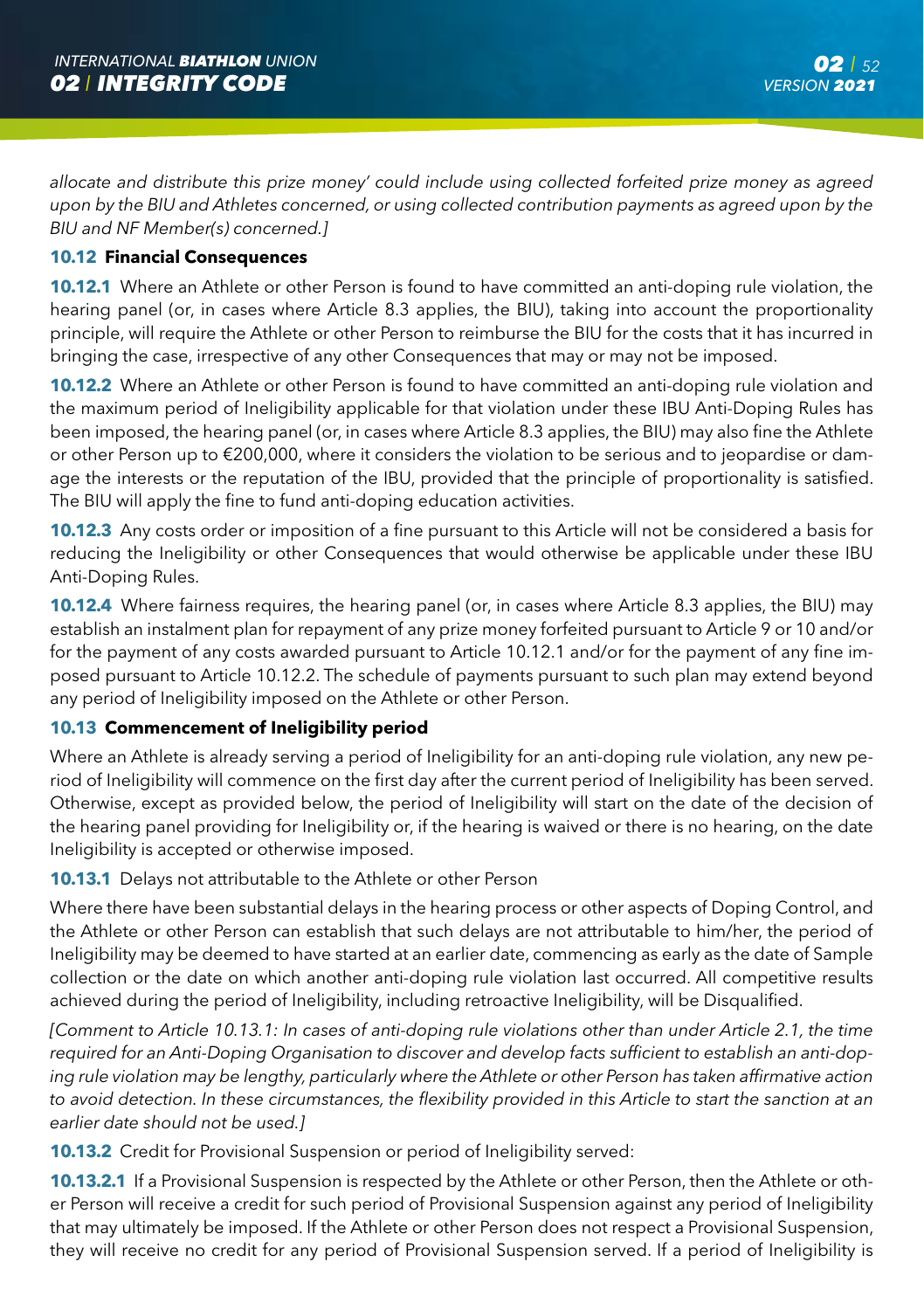served pursuant to a decision that is subsequently appealed, the Athlete or other Person will receive a credit for such period of Ineligibility served against any period of Ineligibility that may ultimately be imposed on appeal.

**10.13.2.2** If an Athlete or other Person voluntarily accepts a Provisional Suspension in writing from the BIU and thereafter respects the Provisional Suspension, the Athlete or other Person will receive a credit for such period of voluntary Provisional Suspension against any period of Ineligibility that may ultimately be imposed. A copy of the Athlete or other Person's voluntary acceptance of a Provisional Suspension will be provided promptly to each party entitled to receive notice of an asserted anti-doping rule violation under Article 14.1.

*[Comment to Article 10.13.2.2: An Athlete's voluntary acceptance of a Provisional Suspension is not an admission by the Athlete and may not be used in any way as to draw an adverse inference against the Athlete.]*

**10.13.2.3** No credit against a period of Ineligibility will be given for any time period before the effective date of the Provisional Suspension or voluntary Provisional Suspension, regardless of whether the Athlete elected not to compete or was suspended by a team.

## **10.14 Status during Ineligibility or Provisional Suspension**

**10.14.1** Prohibition against participation during Ineligibility or Provisional Suspension:

**10.14.1.1** No Athlete or other Person who has been declared Ineligible or is subject to a Provisional Suspension may, during a period of Ineligibility or Provisional Suspension, participate in any capacity in a Competition or activity (other than authorised anti-doping Education or rehabilitation programs) authorised or organised by any Signatory, Signatory's member organisation, or a club or other member organisation of a Signatory's member organisation, or in Competitions authorised or organised by any professional league or any international or national level event organisation or any elite or national-level sporting activity funded by a governmental agency.

*[Comment to Article 10.14.1.1: For example, subject to Article 10.14.2 below, Ineligible Athletes cannot participate in a training camp, exhibition or practice organised by their NF Member or a club that is a member of that NF Member or that is funded by a governmental agency. Further, an Ineligible Athlete may not compete in a non-Signatory professional league (e.g., the National Hockey League, the National Basketball Association, etc.), Events organised by a non-Signatory International Event organisation or a non-Signatory national-level Event organisation without triggering the Consequences set forth in Article 10.14.3. The term 'activity' also includes, for example, administrative activities, such as serving as an official, director, officer, employee, or volunteer of the organisation described in this Article. Ineligibility imposed in one sport must also be recognised by other sports (see Article 15.1, Automatic Binding Effect of Decisions). An Athlete or other Person serving a period of Ineligibility is prohibited from coaching or serving as an Athlete Support Person in any other capacity at any time during the period of Ineligibility, and doing so could also result in a violation of Article 2.10 by another Athlete. Any performance standard accomplished during a period of Ineligibility shall not be recognised by the BIU or its NF Members for any purpose.]*

**10.14.1.2** An Athlete or other Person subject to a period of Ineligibility longer than four years may, after serving four years of the period of Ineligibility, participate as an Athlete in local sport events not sanctioned or otherwise under authority of a Code Signatory or member of a Code Signatory, but only so long as the local sport event is not at a level that could otherwise qualify such Athlete or other Person directly or indirectly to compete in (or accumulate points toward) a national championship or International Event, and does not involve the Athlete or other Person working in any capacity with Protected Persons.

**10.14.1.3** While serving a period of Ineligibility or Provisional Suspension, an Athlete or other Person will remain subject to Testing and any requirement by the BIU to provide whereabouts information.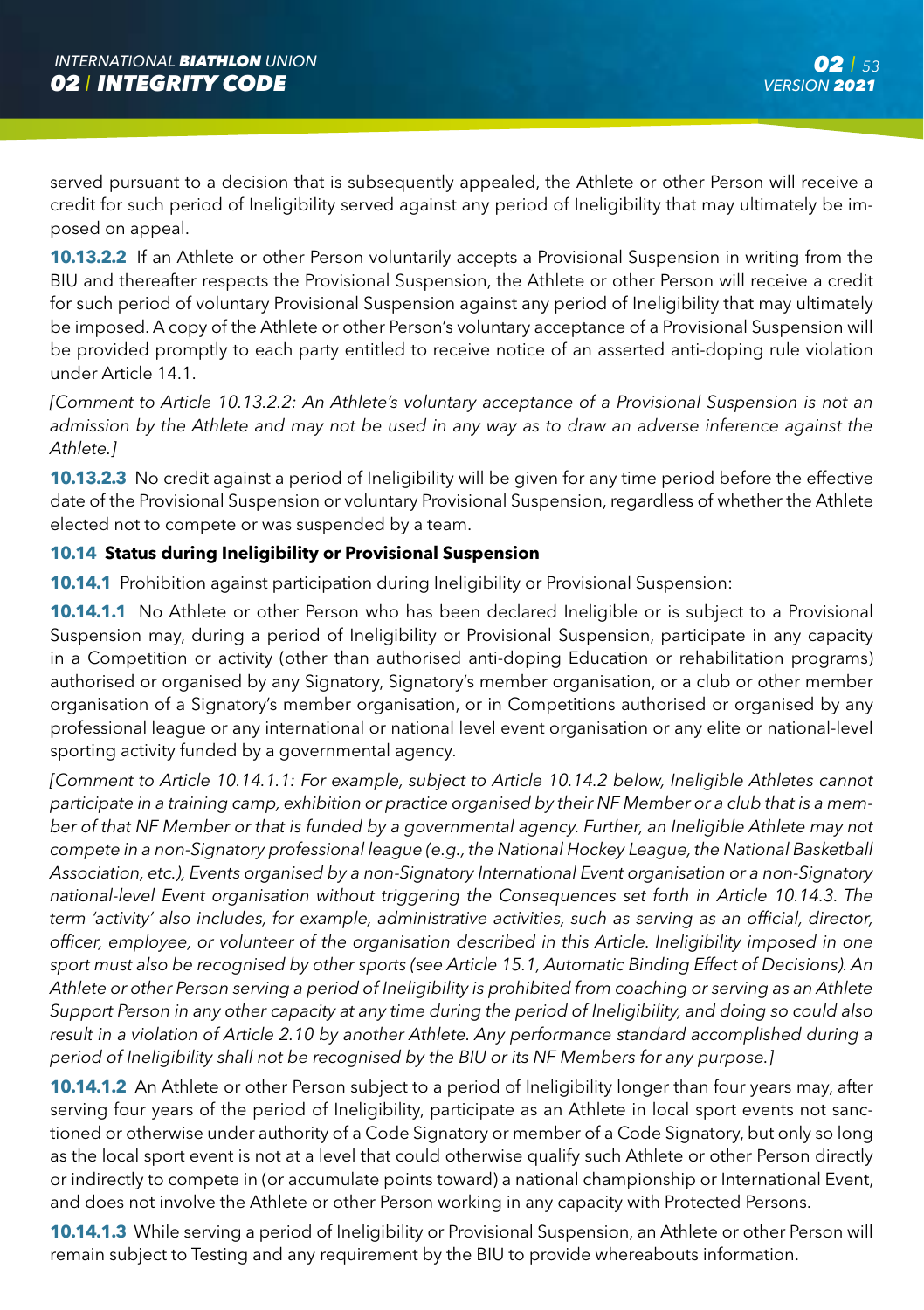#### **10.14.2** Return to training

As an exception to Article 10.14.1, an Athlete may return to train with a team or to use the facilities of a club or other member organisation of an NF Member or other Signatory's member organisation during the shorter of (i) the last two months, and (ii) the last quarter of the period of Ineligibility imposed.

*[Comment to Article 10.14.2: During the training period described in this Article, an Ineligible Athlete may not compete or engage in any activity described in Article 10.14.1 other than training.]*

**10.14.3** Violation of the prohibition of participation during Ineligibility or Provisional Suspension

Where an Athlete or other Person who has been declared Ineligible violates the prohibition against participation during Ineligibility described in Article 10.14.1, the results of such participation will be Disqualified and a new period of Ineligibility equal in length to the original period of Ineligibility will be added to the end of the original period of Ineligibility. The new period of Ineligibility, including a reprimand and no period of Ineligibility, may be adjusted based on the Athlete or other Person's degree of Fault and other circumstances of the case. The determination of whether an Athlete or other Person has violated the prohibition against participation, and whether an adjustment is appropriate, will be made by the BIU or the Anti-Doping Organisation whose Results Management led to the imposition of the initial period of Ineligibility, if not the BIU. This decision may be appealed under Article 13.

An Athlete or other Person who violates the prohibition against participation during a Provisional Suspension described in Article 10.14.1 will receive no credit for any period of Provisional Suspension served and the results of such participation will be Disqualified, with all resulting consequences, including forfeiture of all medals, titles, points, prize money, and prizes.

Where an Athlete Support Person or other Person assists a Person in violating the prohibition against participation during Ineligibility or Provisional Suspension, the BIU will pursue the matter as a potential Article 2.9 anti-doping rule violation.

### **10.14.4** Withholding of financial support during Ineligibility

In addition, for any anti-doping rule violation not involving a reduced sanction as described in Article 10.5 or 10.6, some or all sport-related financial support or other sport-related benefits received by such Person will be withheld by the IBU and its NF Members.

*[Comment to Article 10.14.3: If the Athlete or other Person does not accept the new period of Ineligibility (or, if applicable, reprimand) proposed by the BIU (or other Anti-Doping Organisation), the matter will proceed to a hearing in accordance with Article 11.1 of the International Standard for Results Management.]*

### **10.15 Automatic publication of sanction**

A mandatory part of each sanction will include automatic publication, as provided in Article 14.3.

#### **11. Consequences to teams**

### **11.1 Testing of teams**

Where one member of a relay team has been notified of an anti-doping rule violation under Article 7 in connection with an Event, the BIU (or other international organisation that is the ruling body for the Event, if not the IBU) will conduct appropriate Target Testing of the team during the Event Period.

#### **11.2 Consequences for teams**

**11.2.1** If a member of a relay team is found to have committed an anti-doping rule violation during or in connection with a Competition, the relay team will be Disqualified from that Competition with all Consequences, including forfeiture of all medals, titles, points, prize money, and prizes, in addition to any Consequences imposed upon the individual Athlete(s) committing the anti-doping rule violation(s).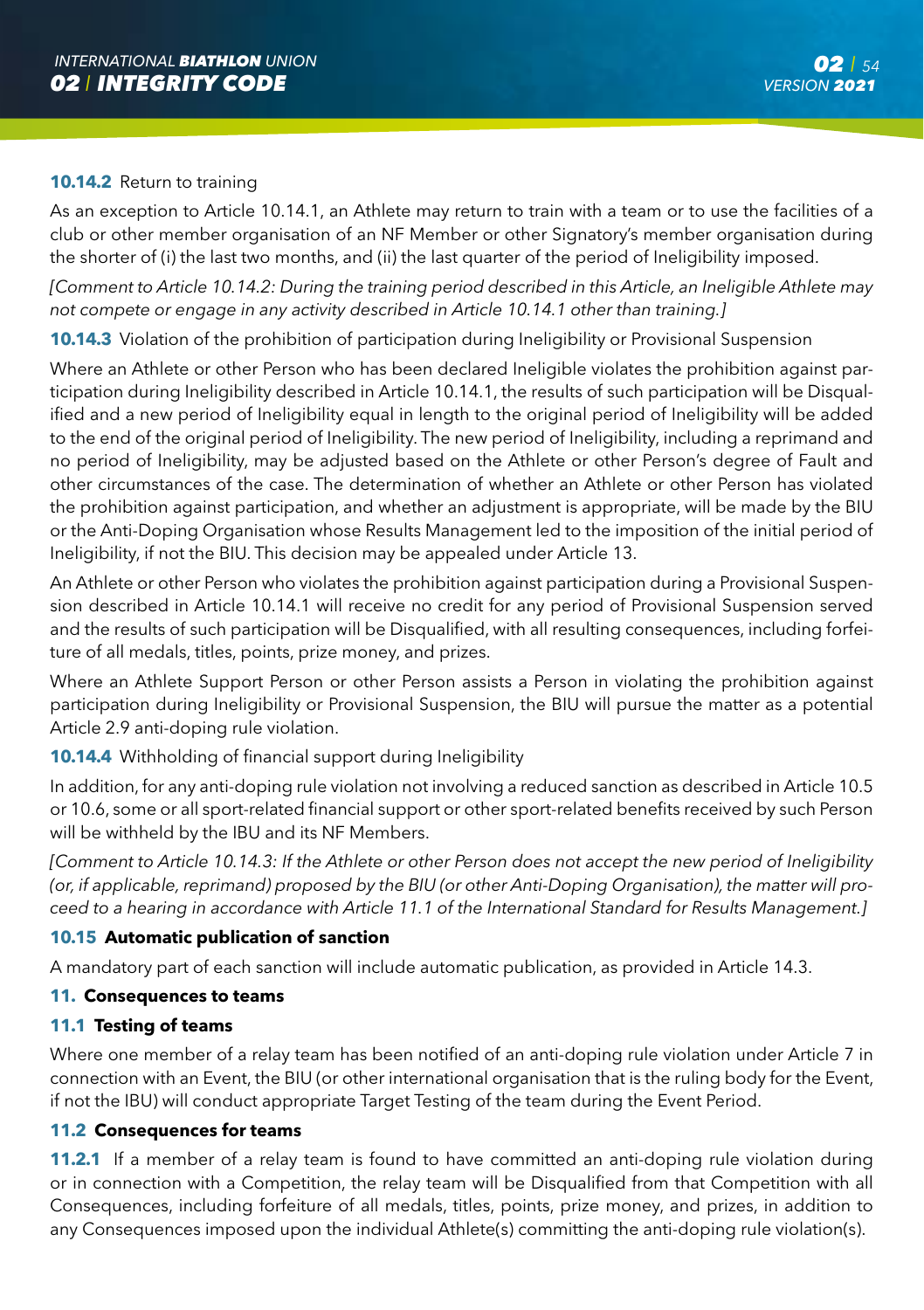**11.2.2** In addition to Article 11.2.1, if a member of a team is found to have committed an anti-doping rule violation during or in connection with an Event, the results obtained by any teams in which that member took part during the Event will be Disqualified, with all Consequences for such team(s) and its/their members, including forfeiture of all medals, titles, points, prize money, and prizes, unless (i) Article 10.1.2 is satisfied, or (ii) the relevant team results were not tainted by the Athlete's anti-doping rule violation (for example, if the Athlete establishes that they ingested a Prohibited Substance after the first relay team Competition, but before the next relay team Competition, then the first relay team Competition results would not be Disqualified).

## **12. Sanctions against NF Members and other sporting bodies**

**12.1** Where the BIU becomes aware that any NF Member or other sporting body over which it has authority has failed to comply with, implement, uphold, and/or enforce these IBU Anti-Doping Rules within that organisation's or body's area of competence, the BIU has the authority to (and may) take the following additional actions:

**12.1.1** exclude all, or some group of, members of that organisation or body from specified future Events or all Events conducted within a specified period of time;

**12.1.2** suspend or withdraw IBU recognition of such organisation or body;

**12.1.3** declare the members of such organisation or body ineligible to participate in IBU activities for a specified period of time;

**12.1.4** impose a fine;

**12.1.5** withhold some or all funding or other financial and non-financial support to that organisation or body; and/or

**12.1.6** oblige that organisation or body to reimburse the BIU for all costs incurred in pursuing the matter.

**12.2** Without limiting the generality of Article 12.1, in relation to NF Members specifically:

**12.2.1** An NF Member must reimburse the IBU/BIU for all costs (including but not limited to laboratory fees, hearing expenses and travel) related to an anti-doping rule violation committed by an Athlete or other Person affiliated with that NF Member that the BIU does not recover from the Athlete or other Person pursuant to Article 10.10.

**12.2.2** In the event that an NF Member fails to make diligent efforts to keep the BIU informed about the whereabouts of one or more Athletes affiliated to that NF Member for a particular period after receiving a request for that information from the BIU, the BIU may fine the NF Member an amount up to 1,000 euros per Athlete. The NF Member will also be required to pay all of the costs incurred by the BIU in Testing that NF Member's Athletes in that period.

**12.2.3** If three or more International-Level Athletes affiliated to the same NF Member commit intentional anti-doping rule violations within any rolling four-year period (excluding any violations that are uncovered by Testing conducted by the National Anti-Doping Organisation on its own behalf of that Athlete's Country, unless the Athlete is in the IBU RTP):

**12.2.3.1** Subject to paragraphs (d) and (e) below, the IBU will reduce the applicable start quota (including wild cards) of that NF Member by the number of such offending Athletes, as follows:

(a) One start quota will be removed for each offending Athlete for a period of 12 months, starting from the date of the final decision (i.e., following the expiry or exhaustion of any appeal rights) finding that the Athlete committed an intentional anti-doping rule violation, or else starting from such other date as the BIU deems appropriate in order for the reduction to be effective.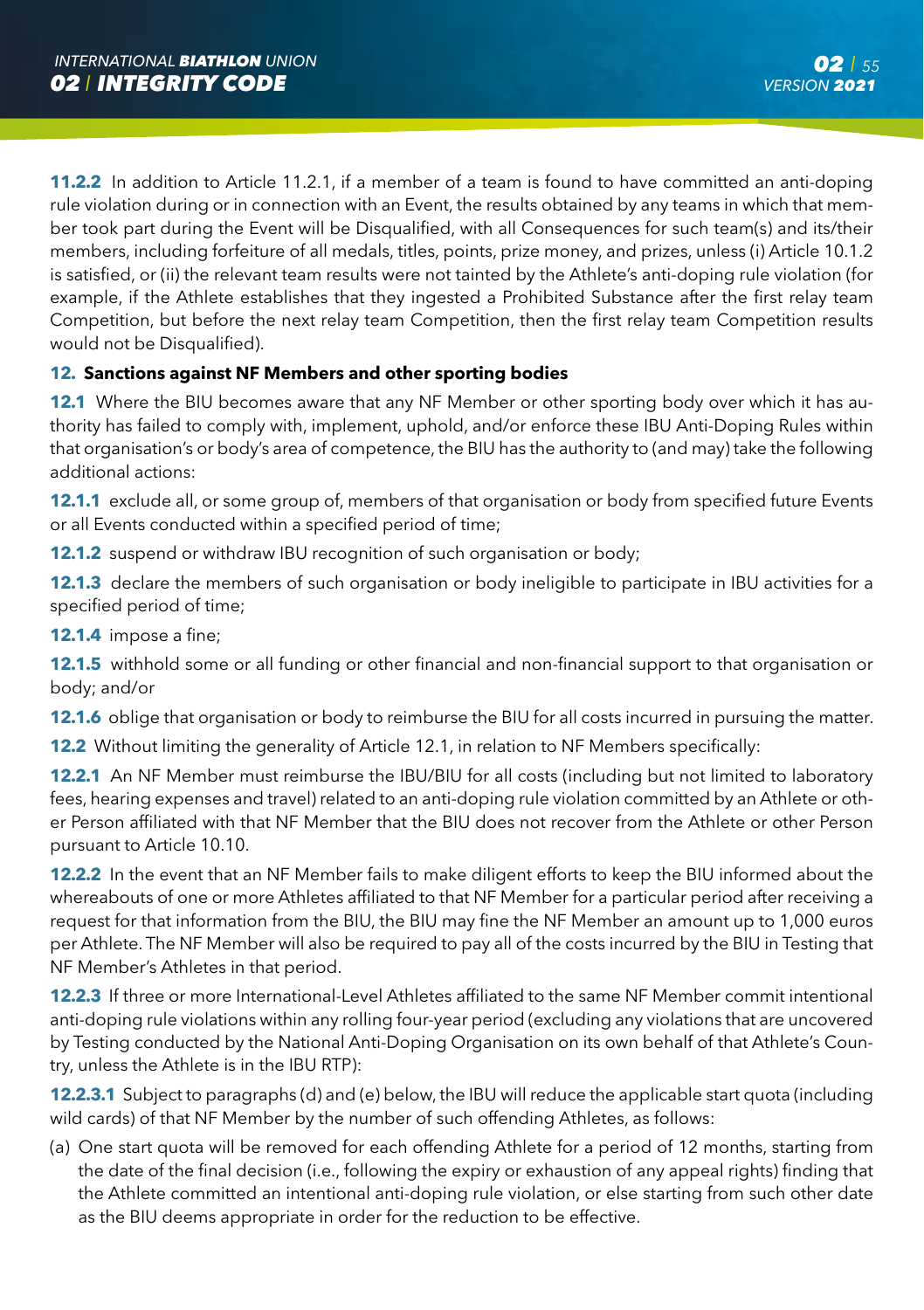- (b) In each case, the start quota removed will match the gender of the offending Athlete, and will apply to the highest competition series (World Championships/Olympic Winter Games – World Cup series and Summer Biathlon World Championships; IBU Cup – Open European Championships – Summer Biathlon World Championships series; Junior Cup – Junior Open European Championships – Youth/ Junior World Championships/Youth Olympic Games series and Summer Biathlon World Championships) for which that Athlete was registered in the season closest to when the violation occurred.
- (c) The start quotas will be removed in the same order as the relevant anti-doping rule violations occurred. Once this Article has been applied once, if further violations during the same rolling four-year period are discovered later, then the corresponding reduction in start quotas will be applied in order of discovery.

*[Comment to Article 12.2.3.1(c): For example, if it is determined in June 2023 that three International-Level Athletes affiliated to the same NF Member committed intentional anti-doping rule violations in the period 2019 to 2022, and then it is discovered in June 2026 (whether as result of re-analysis of stored Samples, or receipt of new intelligence, or otherwise) that another International-Level Athlete affiliated to that NF Member committed an intentional anti-doping rule violation in the period 2019 to 2022, this Article 12.3.1 will be applied in June 2023 to reduce the NF Member's start quotas as of that date by three (subject to Article 12.2.3.1(d)) and it will be applied again in June 2026 to reduce the NF Member's start quota as of that date by one (again, subject to Article 12.2.3.1(d)).]*

- (d) Where the NF Member only has one start quota for a particular competition series (whether as a result of one or more reductions pursuant to this Article or otherwise), then provided the NF Member can establish in respect of at least one of the intentional anti-doping rule violations that it did not know or suspect and could not reasonably have known or suspected even with the exercise of utmost caution that the violation was being committed, that one start quota will not be removed. Instead the (remaining) reduction(s) (or further reduction(s)) will apply to reduce start quotas in the subsequent twelve month period(s).
- (e) The start quota reductions do not apply to relay competitions.

**12.2.3.2** In addition, depending on its view of the culpability of the NF Member in question, the BIU may fine that NF Member up to €200,000 and/or ban officials from that NF Member from participation in any International Competitions or other IBU activities for a period of up to four years. For the avoidance of doubt, this clause does not apply to Executive Board members, who hold such office in their personal capacity and not as representatives of any NF Member.

**12.2.4** If six or more Athletes and/or other Persons affiliated with the same NF Member commit intentional anti-doping rule violations within any rolling four-year period (excluding any violations that are uncovered by Testing conducted by the National Anti-Doping Organisation of that Athlete's Country on its own behalf, unless the Athlete is in the IBU RTP), that NF Member's membership of the IBU will be suspended for a period of between two and four years, depending on the BIU's view of the culpability of that NF Member.

**12.2.5** On the recommendation of the BIU, the IBU may withhold some or all funding and/or other support to NF Members that do not comply with their obligations under these IBU Anti-Doping Rules.

**12.3** When the BIU sends notice that it is applying this Article 12 to an NF Member or other sporting body over which it has authority, if the NF Member or other body disputes its liability under this Article and/or challenges the consequences imposed on it under this Article within any deadline specified in that notice, the BIU will refer the case to the CAS, which will appoint one or more CAS arbitrators to sit as the Disciplinary Tribunal that will hear and determine the case in accordance with these IBU Anti-Doping Rules and the CAS Code of Sports-related Arbitration. In such proceedings, it will be the NF Member's or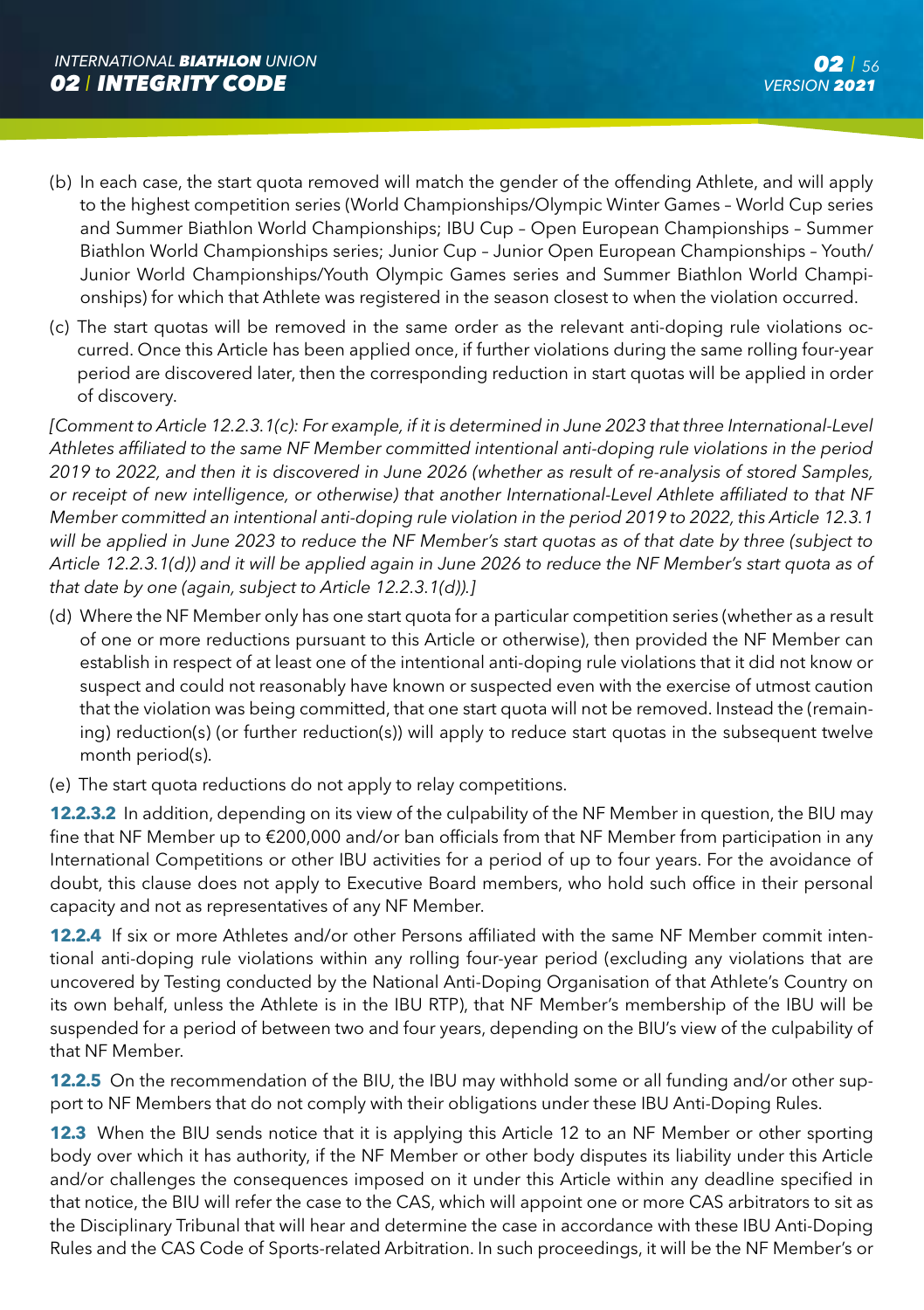other body's burden to prove that it is not liable under this Article or that the consequences imposed on it under this Article are unlawful.

**12.4** This Article does not limit or prejudice in any way any right arising under the Constitution or this Integrity Code or other Rules to sanction an NF Member or other sporting body for breach of the obligations that it owes to the IBU.

### **13. Results Management: appeals**

## **13.1 Decisions subject to appeal**

Decisions made under these IBU Anti-Doping Rules may be appealed as set out in Articles 13.2 through 13.7 or as otherwise provided in these IBU Anti-Doping Rules, the World Anti-Doping Code, or the International Standards. Such decisions will remain in effect while under appeal unless the appellate body orders otherwise.

### **13.1.1** Scope of review not limited

The scope of review on appeal includes all issues relevant to the matter and is expressly not limited to the issues or scope of review before the initial decision maker. Any party to the appeal may submit evidence, legal arguments, and claims that were not raised in the first instance hearing so long as they arise from the same cause of action or same general facts or circumstances raised or addressed in the first instance hearing.

*[Comment to Article 13.1.1: The revised language is not intended to make a substantive change to the previous edition of these IBU Anti-Doping Rules, but rather for clarification. For example, where an Athlete was charged in the first instance hearing only with Tampering but the same conduct could also constitute Complicity, an appealing party could pursue both Tampering and Complicity charges against the Athlete in the appeal.]* 

**13.1.2** CAS will not defer to the findings being appealed

In making its decision, CAS will not give deference to the discretion exercised by the body whose decision is being appealed.

*[Comment to Article 13.1.2: CAS proceedings are de novo. Prior proceedings do not limit the evidence or carry weight in the hearing before CAS.]*

**13.1.3** WADA not required to exhaust internal remedies

Where WADA has a right to appeal under this Article 13 and no other party has appealed a final decision within the IBU/BIU process, WADA may appeal such decision directly to CAS without having to exhaust any other remedies within the IBU/BIU process.

*[Comment to Article 13.1.3: Where a decision has been rendered before the final stage of the IBU's/BIU's process (for example, a first hearing) and no party elects to appeal that decision to the next level of the IBU's/BIU's process, then WADA may bypass the remaining steps in the Anti-Doping Organisation's internal process and appeal directly to CAS.]* 

## **13.2 Appeals against decisions regarding anti-doping rule violations, Consequences, Provisional Suspensions, implementation of decisions, and authority**

The following decisions may be appealed exclusively as provided in Articles 13.2 to 13.7: a decision that an anti-doping rule violation was committed; a decision imposing Consequences or not imposing Consequences for an anti-doping rule violation; a decision that no anti-doping rule violation was committed; a decision that an anti-doping rule violation proceeding cannot go forward for procedural reasons (including, for example, prescription); a decision by WADA not to grant an exception to the six-months' notice requirement for a retired Athlete to return to competition under Article 5.6.1; a decision by WADA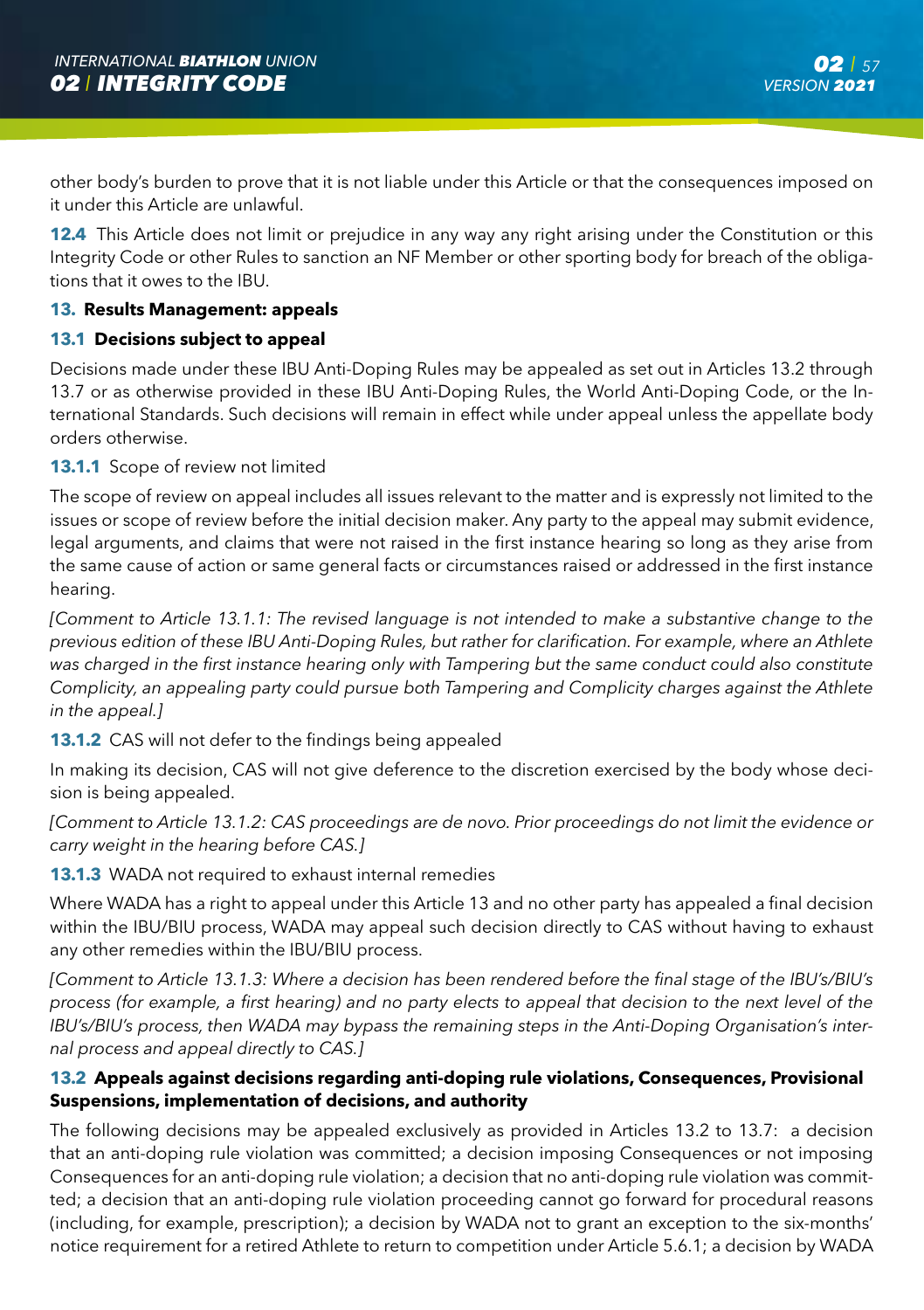assigning Results Management under Article 7.1 of the World Anti-Doping Code; a decision by the BIU not to bring forward an Adverse Analytical Finding or an Atypical Finding as an anti-doping rule violation; a decision not to go forward with an anti-doping rule violation after an investigation in accordance with the International Standard for Results Management; a decision to impose (or lift) a Provisional Suspension as a result of a provisional hearing; the BIU's failure to comply with Article 7.3; a decision that the IBU/ BIU lacks authority to rule on an alleged anti-doping rule violation or its Consequences; a decision to suspend (or not suspend) Consequences or to reinstate (or not reinstate) Consequences under Article 10.7.1; failure to comply with Articles 7.1.4 and 7.1.5 of the World Anti-Doping Code; failure to comply with Article 10.8.1; a decision under Article 10.14.3; a decision by the IBU/BIU not to implement another Anti-Doping Organisation's decision under Article 15; and a decision under Article 27.3 of the World Anti-Doping Code.

**13.2.1** Appeals involving International-Level Athletes or International Events

In cases arising from participation in an International Event or in cases involving International-Level Athletes, the decision may be appealed exclusively to CAS.

*[Comment to Article 13.2.1: CAS decisions are final and binding, except for any review required by law applicable to the annulment or enforcement of arbitral awards.]*

## **13.2.2** Appeals involving other Athletes or other Persons

In cases where Article 13.2.1 is not applicable, the decision may be appealed to an appellate body, in accordance with rules adopted by the National Anti-Doping Organisation having authority over the Athlete or other Person. The rules for such appeal must respect the following principles: a timely hearing; a fair, impartial, Operationally Independent and Institutionally Independent hearing panel; the right to be represented by counsel at the person's own expense; and a timely, written, reasoned decision. If no such body is in place and available at the time of the appeal, the decision may be appealed to the CAS Anti-Doping Division, which will appoint one or more CAS arbitrators to sit as the Disciplinary Tribunal that will hear and determine the case in accordance with the World Anti-Doping Code-compliant anti-doping rules of the National Anti-Doping Organisation, the CAS Code of Sports-related Arbitration, and the Arbitration Rules for the CAS Anti-Doping Division.

- **13.2.3** Persons entitled to appeal
- **13.2.3.1** In cases under Article 13.2.1, the following parties will have the right to appeal to CAS:
- (a) the Athlete or other Person who is the subject of the decision being appealed;
- (b) the other party to the case in which the decision was rendered;
- (c) the BIU on behalf of the IBU;
- (d) the National Anti-Doping Organisation of the person's country of residence or countries where the person is a national or license holder;
- (e) the International Olympic Committee or International Paralympic Committee, as applicable, where the decision may have an effect in relation to the Olympic Games or Paralympic Games, including decisions affecting eligibility for the Olympic Games or Paralympic Games; and
- (f) WADA.

**13.2.3.2** In cases under Article 13.2.2, the parties having the right to appeal will be as provided in the National Anti-Doping Organisation's rules but, at a minimum, will include the following parties:

- (a) the Athlete or other Person who is the subject of the decision being appealed;
- (b) the other party to the case in which the decision was rendered;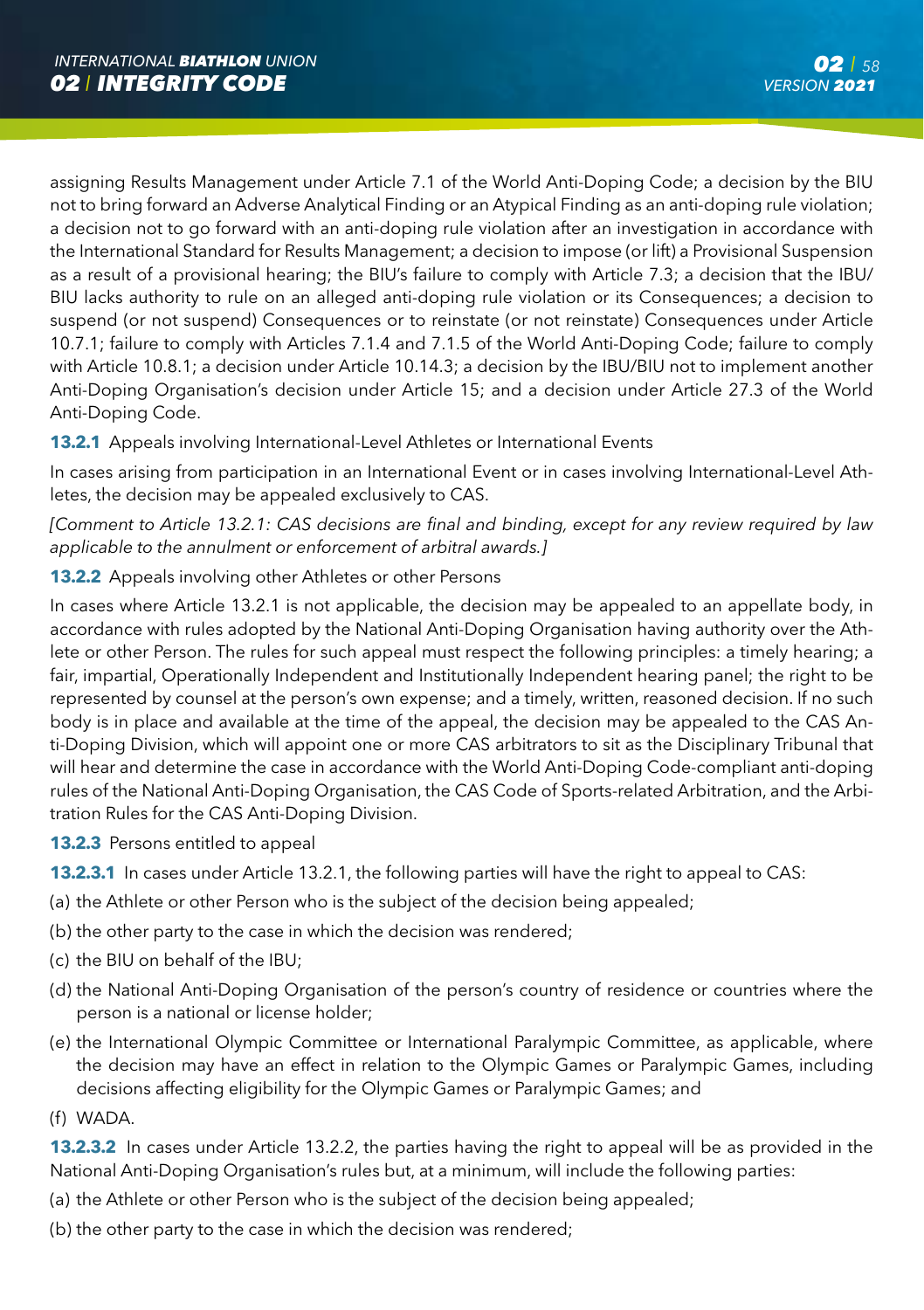- (c) the BIU on behalf of the IBU;
- (d) the National Anti-Doping Organisation of the person's country of residence or countries where the Person is a national or licence holder;
- (e) the International Olympic Committee or International Paralympic Committee, as applicable, where the decision may have an effect in relation to the Olympic Games or Paralympic Games, including decisions affecting eligibility for the Olympic Games or Paralympic Games; and
- (f) WADA.

Further, for cases under Article 13.2.2, WADA, the International Olympic Committee, the International Paralympic Committee and the BIU will also have the right to appeal to the CAS Appeals Division with respect to the decision of the national-level appeal body (or CAS Anti-Doping Division, as applicable). Any party filing an appeal will be entitled to assistance from CAS to obtain all relevant information from the Anti-Doping Organisation whose decision is being appealed and the information will be provided if CAS so directs.

### **13.2.3.3** Duty to notify

All parties to any CAS appeal must ensure that WADA and all other parties with a right to appeal have been given timely notice of the appeal.

#### **13.2.3.4** Appeal from imposition of Provisional Suspension

Notwithstanding any other provision herein, the only person who may appeal from the imposition of a Provisional Suspension is the Athlete or other Person upon whom the Provisional Suspension is imposed.

### **13.2.3.5** Appeal against decisions pursuant to Article 12

Decisions rendered pursuant to Article 12 may be appealed exclusively to the CAS Appeals Arbitration Division by the NF Member or other body, or (where the Disciplinary Tribunal has made the decision) by the BIU in accordance with Article 32.2 of the Constitution.

**13.2.4** Cross-appeals and other subsequent appeals allowed

Cross-appeals and other subsequent appeals by any respondent named in cases brought to CAS under these IBU Anti-Doping Rules are specifically permitted. Any party with a right to appeal under this Article 13 must file a cross-appeal or subsequent appeal at the latest with the party's answer to the appeal.

*[Comment to Article 13.2.4: This provision is necessary because since 2011, CAS rules no longer permit an Athlete the right to cross-appeal when an Anti-Doping Organisation appeals a decision after the Athlete's time for appeal has expired. This provision permits a full hearing for all parties.]*

### **13.3 Failure to render a timely decision**

Where, in a particular case, a decision under these IBU Anti-Doping Rules with respect to whether an anti-doping rule violation was committed is not rendered within a reasonable deadline set by WADA, WADA may elect to appeal directly to the CAS Appeals Division as if a decision finding no anti-doping rule violation had been rendered. If the CAS panel determines that an anti-doping rule violation was committed and that WADA acted reasonably in electing to appeal directly to the CAS Appeals Division, then WADA's costs and attorney fees in prosecuting the appeal will be reimbursed to WADA by the IBU.

*[Comment to Article 13.3: Given the different circumstances of each anti-doping rule violation investigation, Results Management, and hearing process, it is not feasible to establish a fixed time period for a decision to be rendered before WADA may intervene by appealing directly to the CAS Appeals Division. Before taking such action, however, WADA will consult with the BIU and give the BIU an opportunity to explain why it has not yet rendered a decision.]*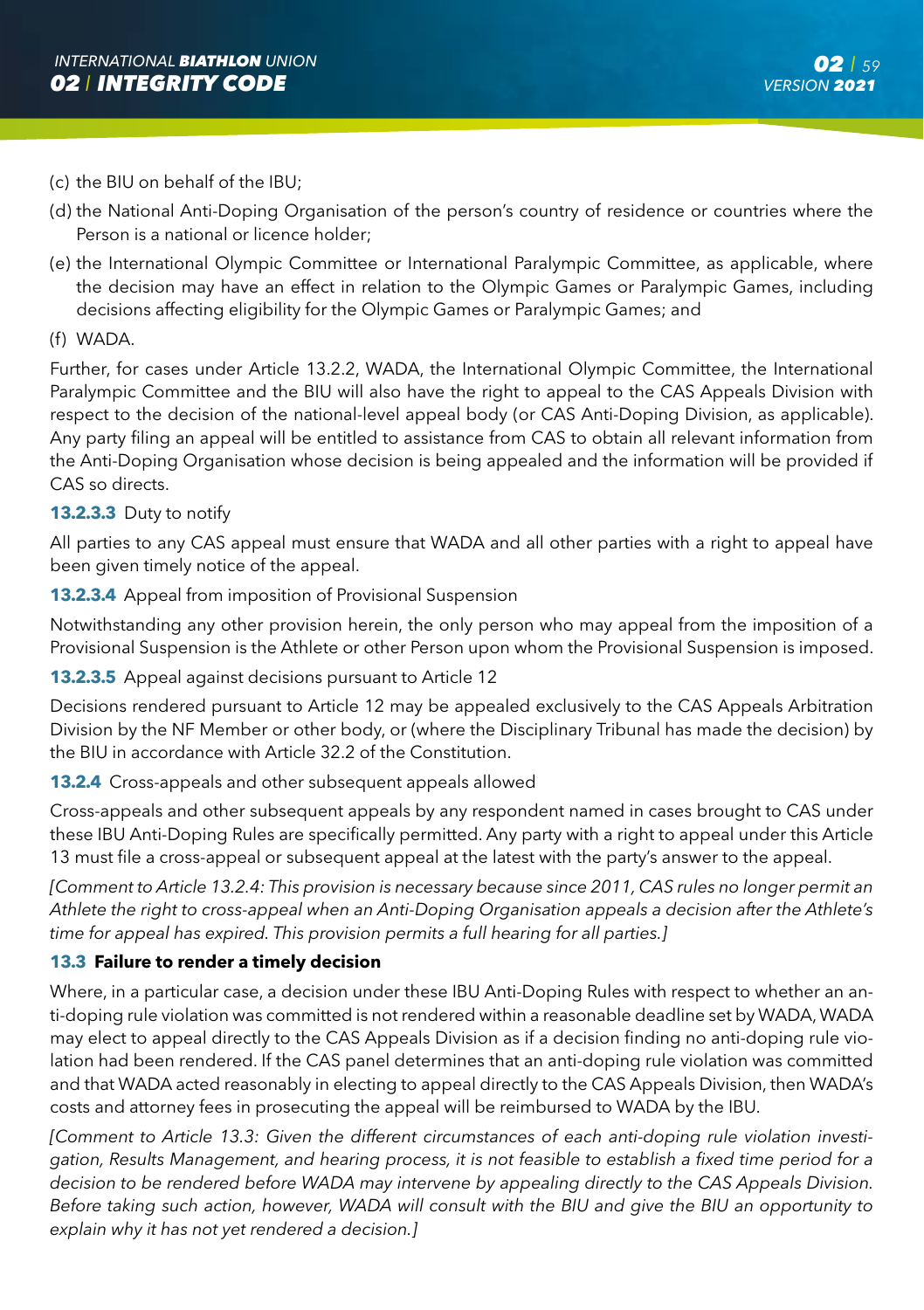### **13.4 Appeals relating to TUEs**

TUE decisions may be appealed exclusively as provided in Article 4.4.

### **13.5 Notification of appeal decisions**

The BIU must promptly provide the appeal decision to the Athlete or other Person and to the other Anti-Doping Organisations that would have been entitled to appeal under Article 13.2.3 (as provided under Article 14.2).

### **13.6 Time for filing appeals:**

#### **13.6.1** Appeals to CAS

The time to file an appeal to the CAS will be 21 days from the date of receipt of the reasoned decision by the appealing party. The above notwithstanding, the following will apply in connection with appeals filed by a party that is entitled to appeal but that was not a party to the proceedings that led to the decision being appealed:

**13.6.1.1** Within 15 days from the notice of the decision, such party/ies will have the right to request a copy of the full case file from the body that issued the decision.

**13.6.1.2** If such a request is made within the 15-day period, then the party making such request will have 21 days from receipt of the file to an appeal to the CAS.

**13.6.2** Appeals under Article 13.2.2

The time to file an appeal to an independent and impartial body in accordance with rules established by the National Anti-Doping Organisation will be indicated by the same rules of the National Anti-Doping Organisation.

**13.6.3** Appeals by the BIU

The above notwithstanding, the filing deadline for an appeal or intervention filed by the BIU will be the later of:

**13.6.3.1** 21 days after the last day on which any other party having a right to appeal (other than WADA) could have appealed; or

**13.6.3.2** 21 days after the BIU's receipt of the complete file relating to the decision.

**13.6.4** Appeals by WADA

The above notwithstanding, the filing deadline for an appeal filed by WADA will be the later of:

**13.6.4.1** 21 days after the last day on which any other party having a right to appeal could have appealed;  $\alpha$ r

**13.6.4.2** 21 days after WADA's receipt of the complete file relating to the decision.

*[Comment to Article 13.6: A party's deadline to appeal does not begin running until receipt of the reasoned decision. For that reason, there can be no expiry of a party's right to appeal if the party has not received the reasoned decision.]*

#### **14. Confidentiality and reporting**

## **14.1 Information concerning Adverse Analytical Findings, Atypical Findings, and other asserted anti-doping rule violations**

**14.1.1** Notice of anti-doping rule violations to Athletes and other Persons

Notice to Athletes or other Persons of anti-doping rule violations asserted against them will occur as provided under Articles 7 and 14.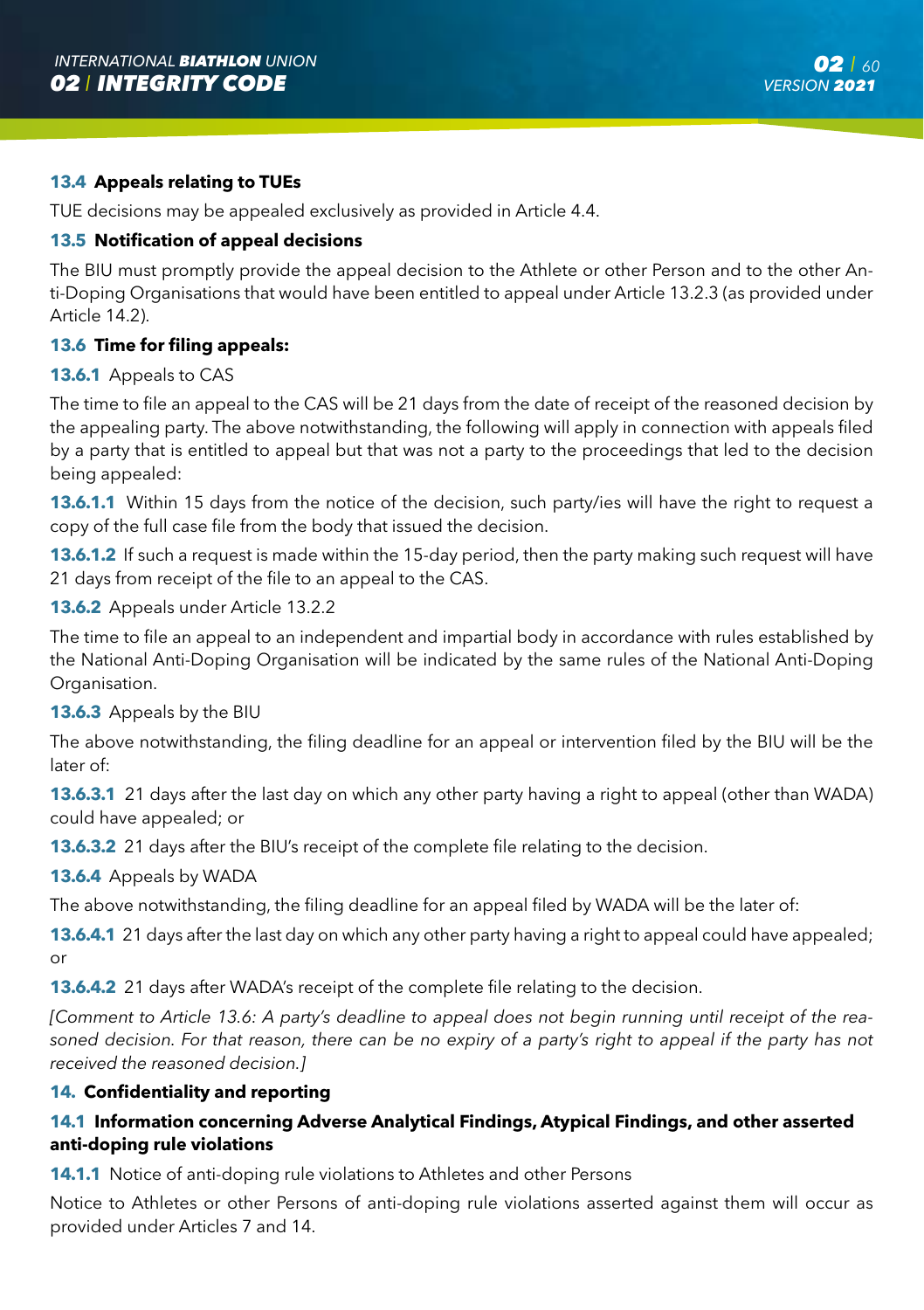If at any point during Results Management up until the anti-doping rule violation charge, the BIU decides not to move forward with a matter, it must notify the Athlete or other Person (provided that the Athlete or other Person had already been informed of the ongoing Results Management).

**14.1.2** Notice of anti-doping rule violations to the IBU, National Anti-Doping Organisations, and WADA

Notice of the assertion of an anti-doping rule violation to the IBU, National Anti-Doping Organisations and WADA will occur as provided under Articles 7 and 14, simultaneously with the notice to the Athlete or other Person.

If at any point during Results Management up until the anti-doping rule violation charge, the BIU decides not to move forward with a matter, it must give notice (with reasons) to the Anti-Doping Organisations with a right of appeal under Article 13.2.3.

## **14.1.3** Content of an anti-doping rule violation notice

Notification of an anti-doping rule violation under Article 2.1 will include: the Athlete's or other Person's name, country, sport and discipline within the sport, the Athlete's competitive level, whether the test was In-Competition or Out-of-Competition, the date of Sample collection, the analytical result reported by the laboratory, and other information as required by the International Standard for Testing and Investigations and International Standard for Results Management.

Notification of anti-doping rule violations other than under Article 2.1 will include the Athlete's or other Person's name, country, sport and discipline within the sport, the Athlete's competitive level, the rule violated, and the basis of the asserted violation.

### **14.1.4** Status reports

Except with respect to investigations that have not resulted in a notice of an anti-doping rule violation pursuant to Article 14.1.1, the Athlete's or other Person's National Anti-Doping Organisations and WADA will be regularly updated on the status and findings of any review or proceedings conducted by the BIU pursuant to Article 7, Article 8 or Article 13 and will be provided with a prompt written reasoned explanation or decision explaining the resolution of the matter.

### **14.1.5** Confidentiality

The recipient organisations shall not disclose information provided to it pursuant to this Article beyond those Persons with a need to know (which would include the appropriate personnel at the applicable National Olympic Committee and NF Member) until the BIU has made Public Disclosure as permitted by Article 14.3.

### **14.1.6** Protection of confidential information by an employee or agent

The BIU will ensure that information concerning Adverse Analytical Findings, Atypical Findings, and other asserted anti-doping rule violations, remains confidential until such information is Publicly Disclosed in accordance with Article 14.3. The IBU/BIU will ensure that its employees (whether permanent or otherwise), contractors, agents, consultants, and Delegated Third Parties are subject to a fully enforceable contractual duty of confidentiality and to fully enforceable procedures for the investigation and disciplining of improper and/or unauthorised disclosure of such confidential information.

## **14.2 Notice of anti-doping rule violation or violations of Ineligibility or Provisional Suspension decisions and request for files:**

**14.2.1** Anti-doping rule violation decisions or decisions related to violations of Ineligibility or Provisional Suspension rendered pursuant to Articles 7.6, 8.2, 10.5, 10.6, 10.7, 10.14.3 or 13.5 will include the full reasons for the decision, including, if applicable, a justification for why the maximum potential sanction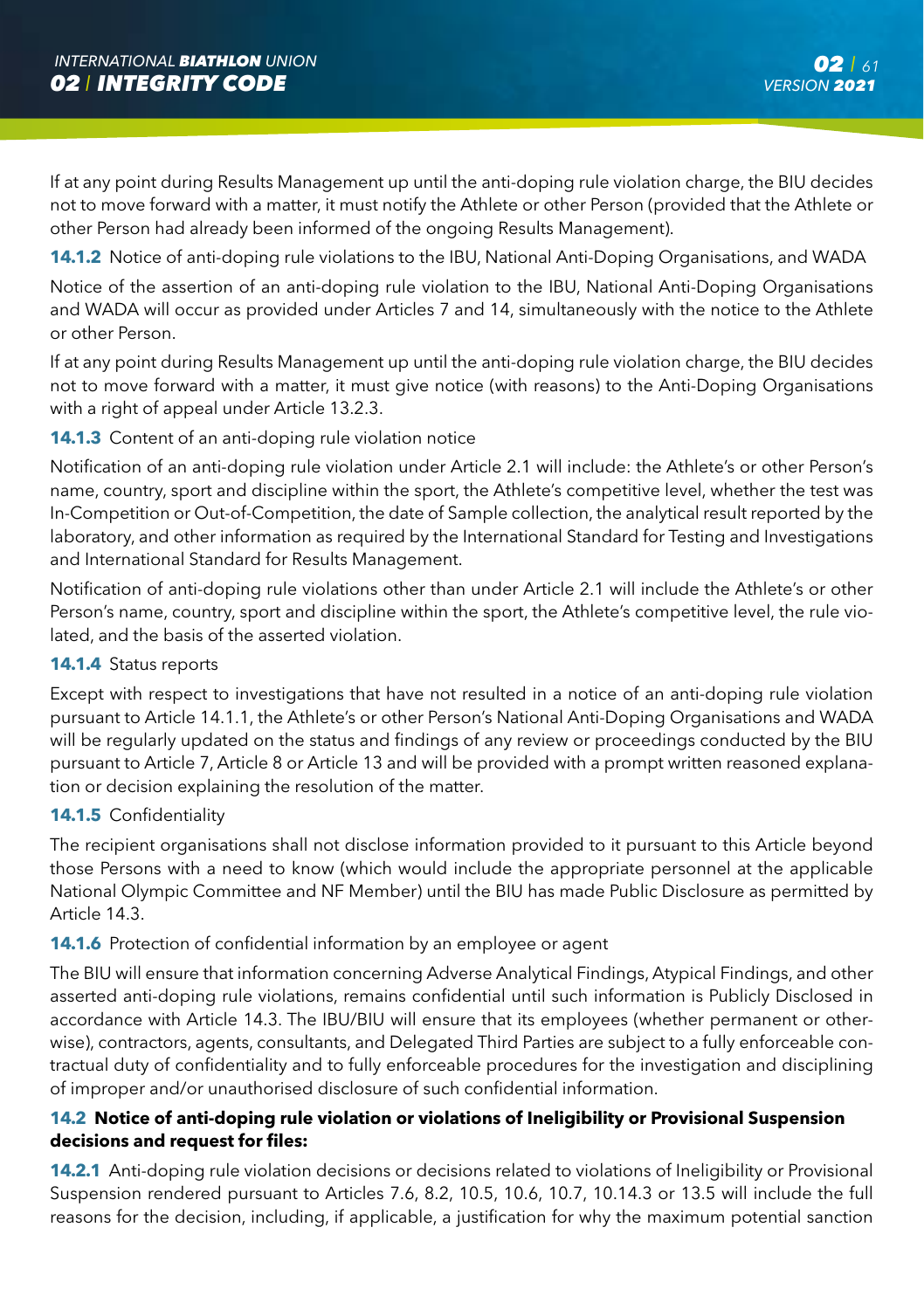was not imposed. Where the decision is not in English, the BIU will provide an English summary of the decision and the supporting reasons.

**14.2.2** An Anti-Doping Organisation having a right to appeal a decision received pursuant to Article 14.2.1 may, within 15 days of receipt, request a copy of the full case file pertaining to the decision.

### **14.3 Public Disclosure**

**14.3.1** After notice has been provided to the Athlete or other Person in accordance with the International Standard for Results Management, and to the applicable Anti-Doping Organisations in accordance with Article 14.1.2, the BIU may Publicly Disclose the identity of the Athlete or other Person who is notified of a potential anti-doping rule violation, the nature of the violation involved (including any Prohibited Substance or Prohibited Method involved), and whether the Athlete or other Person is subject to a Provisional Suspension.

**14.3.2** No later than 20 days after it has been determined in an appellate decision under Article 13.2.1 or 13.2.2, or such appeal has been waived, or a hearing in accordance with Article 8 has been waived, or the assertion of an anti-doping rule violation has not otherwise been timely challenged, or the matter has been resolved under Article 10.8 or otherwise in accordance with the Integrity Code (e.g. Article 7 of Chapter E), or a new period of Ineligibility, or reprimand, has been imposed under Article 10.14.3, the BIU must Publicly Disclose the disposition of the anti-doping matter, including the anti-doping rule violated, the name of the Athlete or other Person committing the violation, the Prohibited Substance or Prohibited Method involved (if any) and the Consequences imposed. The BIU must also Publicly Disclose within 20 days the results of appellate decisions concerning anti-doping rule violations, including the information described above.

*[Comment to Article 14.3.2: Where Public Disclosure as required by Article 14.3.2 would result in a breach of other applicable laws, the BIU's failure to make the Public Disclosure will not result in a determination of non-compliance with the World Anti-Doping Code, as set forth in Article 4.1 of the International Standard for the Protection of Privacy and Personal Information.]* 

**14.3.3** After an anti-doping rule violation has been determined to have been committed in an appellate decision under Article 13.2.1 or 13.2.2 or such appeal has been waived, or in a hearing in accordance with Article 8 or where such hearing has been waived, or the assertion of an anti-doping rule violation has not otherwise been timely challenged, or the matter has been resolved under Article 10.8 or otherwise in accordance with the Integrity Code (e.g. Article 7 of Chapter E), or a new period of Ineligibility or a reprimand has been imposed under Article 10.14.3, the BIU may make public

**14.3.4** In any case where it is determined, after a hearing or appeal, that the Athlete or other Person did not commit an anti-doping rule violation, or that the prohibition against participation during Ineligibility or Provisional Suspension has not been violated, the fact that the decision has been appealed may be Publicly Disclosed. IBU INTEGRITY CODE – Chapter D: IBU Anti-Doping Rules However, the decision itself and the underlying facts may not be Publicly Disclosed except with the consent of the Athlete or other Person who is the subject of the decision. The BIU will use reasonable efforts to obtain such consent and if consent is obtained, the BIU will publicly disclose the decision in its entirety or in such redacted form as the Athlete or other Person may approve.

**14.3.5** Publication will be accomplished at a minimum by placing the required information on the IBU's and/or the BIU's website or publishing it through other means and leaving the information up for the longer of one month or the duration of any period of Ineligibility.

**14.3.6** Except as provided in Articles 14.3.1 and 14.3.3, neither the IBU/BIU, nor any NF Member, nor any Anti-Doping Organisation, nor any WADA-accredited laboratory, nor any official of any such body, will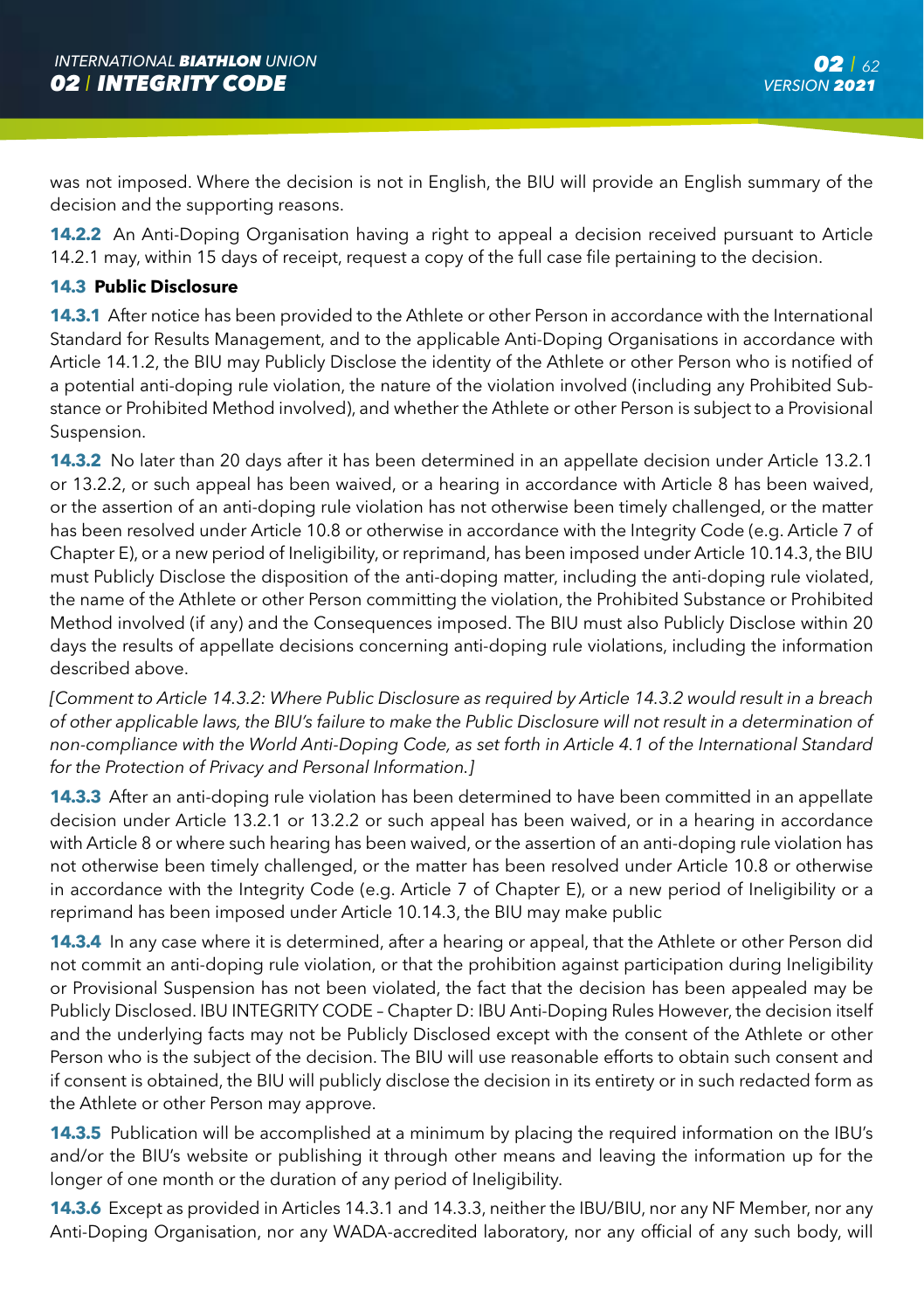publicly comment on the specific facts of any pending case (as opposed to general description of process and science) except in response to public comments attributed to, or based on information provided by, the Athlete, other Person, or their entourage or other representatives.

**14.3.7** The mandatory Public Disclosure required in Article 14.3.2 will not be required where the Athlete or other Person who has been found to have committed an anti-doping rule violation, or to have violated the prohibition against participation during Ineligibility or Provisional Suspension, is a Minor, Protected Person or Recreational Athlete. Any optional Public Disclosure in a case involving a Minor, Protected Person or Recreational Athlete will be proportionate to the facts and circumstances of the case.

## **14.4 Statistical reporting**

The BIU will, at least annually, publish publicly a general statistical report of its Doping Control activities, with a copy provided to WADA. The BIU may also publish reports showing the name of each Athlete tested and the date of each Testing.

## **14.5 Doping Control information database and monitoring of compliance**

**14.5.1** To enable WADA to perform its compliance monitoring role and to ensure the effective use of resources and sharing of applicable Doping Control information among Anti-Doping Organisations, the BIU will report to WADA through ADAMS Doping Control-related information as required under the applicable International Standard(s), including, in particular:

- 14.5.1.1 Athlete Biological Passport data for International-Level Athletes and National-Level Athletes;
- **14.5.1.2** whereabouts information for Athletes including those in Registered Testing Pools;
- **14.5.1.3** TUE decisions; and
- **14.5.1.4** Results Management decisions.

**14.5.2** To facilitate coordinated test distribution planning, avoid unnecessary duplication in Testing by various Anti-Doping Organisations, and to ensure that Athlete Biological Passport profiles are updated, the BIU will report all In-Competition and Out-of-Competition tests to WADA by entering the Doping Control forms into ADAMS in accordance with the requirements and timelines contained in the International Standard for Testing and Investigations.

**14.5.3** To facilitate WADA's oversight and appeal rights for TUEs, the BIU will report all TUE applications, decisions, and supporting documentation using ADAMS in accordance with the requirements and timelines contained in the International Standard for Therapeutic Use Exemptions.

**14.5.4** To facilitate WADA's oversight and appeal rights for Results Management, the BIU will report the following information into ADAMS in accordance with the requirements and timelines outlined in the International Standard for Results Management: (a) notifications of anti-doping rule violations and related decisions for Adverse Analytical Findings; (b) notifications and related decisions for other anti-doping rule violations that are not Adverse Analytical Findings; (c) whereabouts failures; and (d) any decision imposing, lifting or reinstating a Provisional Suspension.

**14.5.5** The information described in this Article will be made accessible, where appropriate and in accordance with the applicable rules, to the Athlete, the Athlete's National Anti-Doping Organisation, and any other Anti-Doping Organisations with Testing authority over the Athlete.

*[Comment to Article 14.5: ADAMS is operated, administered and managed by WADA, and is designed to be consistent with data privacy laws and norms applicable to WADA and other organisations using such system. Personal information regarding Athletes or other Persons maintained in ADAMS is and will be treated in strict confidence and in accordance with the International Standard for the Protection of Privacy and Personal Information.]*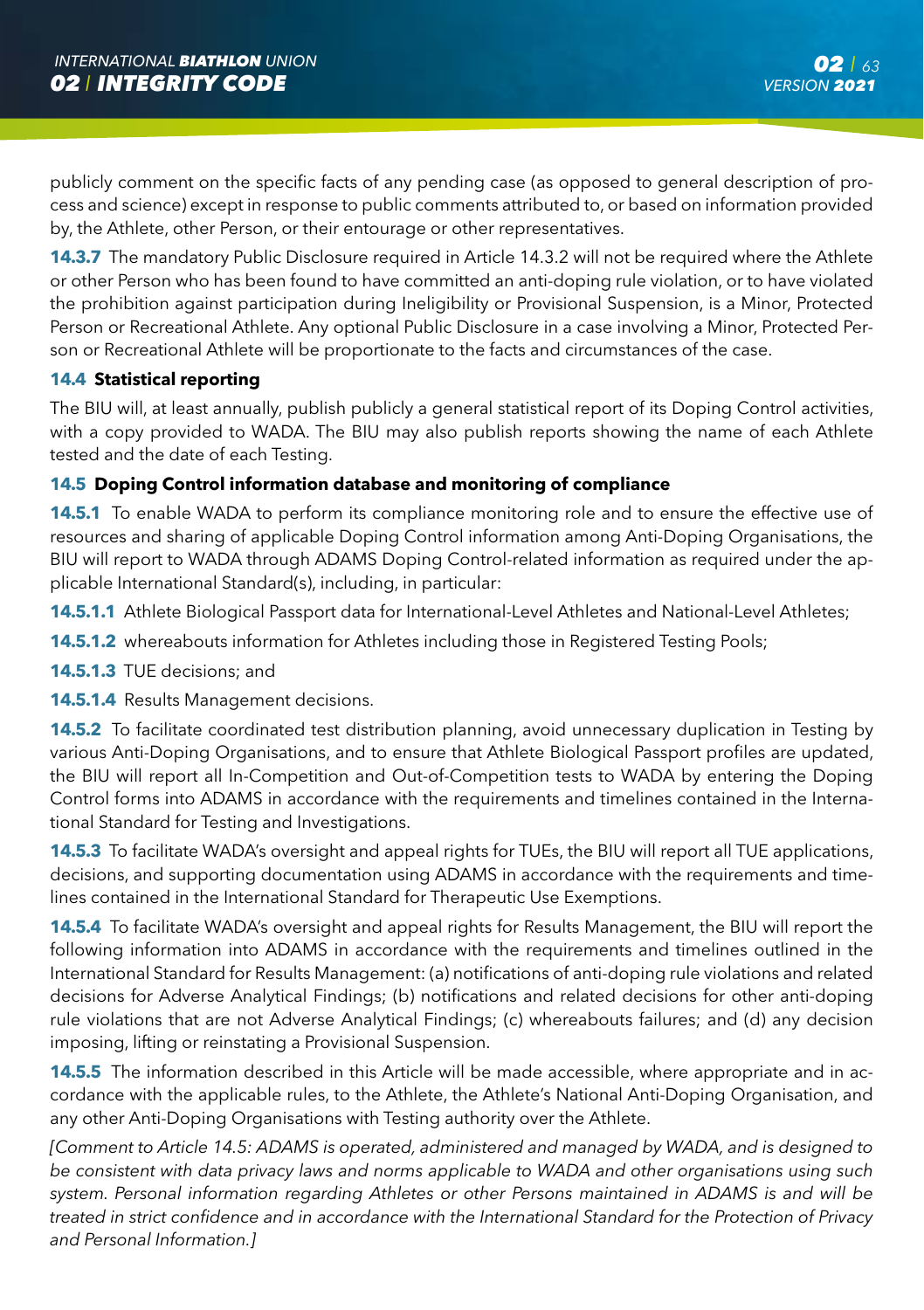### **14.6 Data privacy**

**14.6.1** The IBU/BIU may collect, store, process or disclose personal information relating to Athletes and other Persons where necessary and appropriate to conduct its Anti-Doping Activities under the World Anti-Doping Code, the International Standards (including specifically the International Standard for the Protection of Privacy and Personal Information), these IBU Anti-Doping Rules, and in compliance with applicable law.

**14.6.2** Without limiting the foregoing, the BIU will:

**14.6.2.1** only process personal information in accordance with a valid legal ground:

**14.6.2.2** notify any Athlete or other Person subject to these IBU Anti-Doping Rules, in a manner and form that complies with applicable laws and the International Standard for the Protection of Privacy and Personal Information, that their personal information may be processed by the IBU/BIU and other Persons for the purpose of the implementation of these IBU Anti-Doping Rules;

**14.6.2.3** Ensure that any third-party agents (including any Delegated Third Party) with whom the BIU shares the personal information of any Athlete or other Person is subject to appropriate technical and contractual controls to protect the confidentiality and privacy of such information.

#### **15. Implementation of decisions**

### **15.1 Automatic binding effect of decisions by Signatories**

**15.1.1** A decision of an anti-doping rule violation made by a Signatory, an appellate body (Article 13.2.2 of the World Anti-Doping Code) or CAS will, after the parties to the proceeding are notified, automatically be binding beyond the parties to the proceeding upon the IBU, BIU, and NF Members, as well as every Signatory in every sport with the effects described below:

**15.1.1.1** A decision by any of the above-described bodies imposing a Provisional Suspension (after a Provisional Hearing has occurred or the Athlete or other Person has either accepted the Provisional Suspension or has waived the right to a Provisional Hearing, expedited hearing or expedited appeal offered in accordance with Article 7.3.3) automatically prohibits the Athlete or other Person from participation (as described in Article 10.14.1) in all sports within the authority of any Signatory during the Provisional Suspension.

**15.1.1.2** A decision by any of the above-described bodies imposing a period of Ineligibility (after a hearing has occurred or been waived) automatically prohibits the Athlete or other Person from participation (as described in Article 10.14.1) in all sports within the authority of any Signatory for the period of Ineligibility.

**15.1.1.3** A decision by any of the above-described bodies accepting an anti-doping rule violation automatically binds all Signatories.

**15.1.1.4** A decision by any of the above-described bodies to Disqualify results under Article 10.10 for a specified period automatically Disqualifies all results obtained within the authority of any Signatory during the specified period.

**15.1.2** Each of the IBU, BIU, and NF Members must recognise and implement a decision and its effects as required by Article 15.1.1, without any further action required, on the earlier of the date the IBU/BIU receives actual notice of the decision or the date the decision is placed into ADAMS.

*[Comment to Article 15.1.2: This may include notifying the decision to Persons with a need to know, in accordance with Article 14.1.5 of the World Anti-Doping Code.]*

**15.1.3** A decision by an Anti-Doping Organisation, a national appellate body or CAS to suspend (or lift) Consequences will be binding upon the IBU, BIU, and NF Members without any further action required,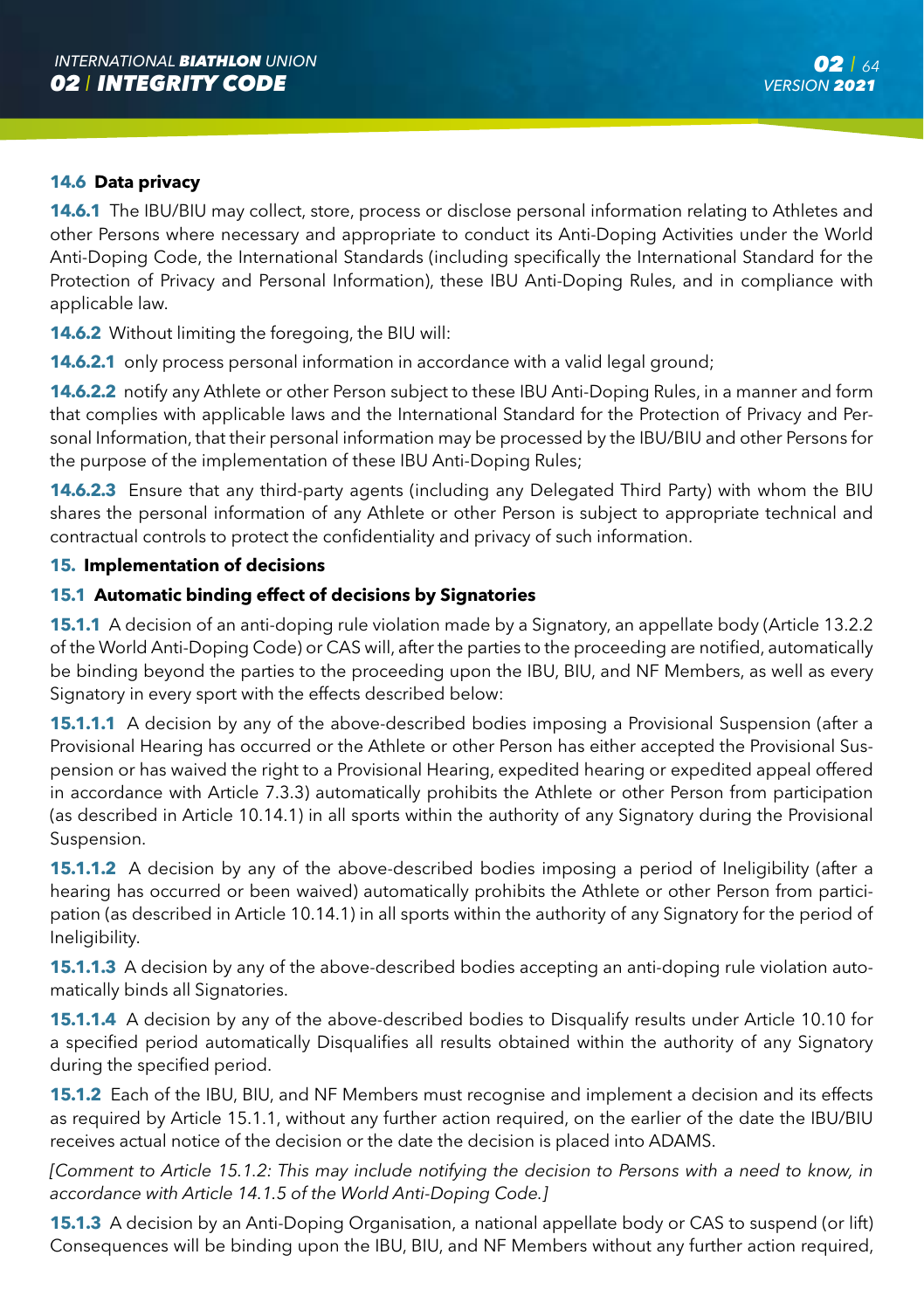on the earlier of (i) the date the BIU receives actual notice of the decision or (ii) the date the decision is placed into ADAMS.

**15.1.4** Notwithstanding any provision in Article 15.1.1, a decision of an anti-doping rule violation by a Major Event Organisation made in an expedited process during an Event will not be binding on the IBU, BIU or NF Members unless the rules of the Major Event Organisation provide the Athlete or other Person with an opportunity to appeal under a non-expedited procedure.

*[Comment to Article 15.1.4: By way of example, where the rules of the Major Event Organisation give the Athlete or other Person the option of choosing an expedited CAS appeal or a CAS appeal under normal CAS procedure, the final decision or adjudication by the Major Event Organisation is binding on other Signatories regardless of whether the Athlete or other Person chooses the expedited appeal option.]*

## **15.2 Implementation of other decisions by Anti-Doping Organisations**

The BIU (on behalf of the IBU) and NF Members may decide to implement other anti-doping decisions rendered by Anti-Doping Organisations not described in Article 15.1.1 above, such as a Provisional Suspension prior to a Provisional Hearing or acceptance by the Athlete or other Person.

*[Comment to Articles 15.1 and 15.2: Anti-Doping Organisation decisions under Article 15.1 are implemented automatically by other Signatories without the requirement of any decision or further action on the Signatories' part. For example, when a National Anti-Doping Organisation decides to Provisionally Suspend an Athlete, that decision is given automatic effect at the International Federation level. To be clear, the 'decision' is the one made by the National Anti-Doping Organisation, there is not a separate decision to be made by the International Federation. Thus, any claim by the Athlete that the Provisional Suspension was improperly imposed can only be asserted against the National Anti-Doping Organisation. Implementation of Anti-Doping Organisations' decisions under Article 15.2 is subject to each Signatory's discretion. A Signatory's implementation of a decision under Article 15.1 or Article 15.2 is not appealable separately from any appeal of the underlying decision. The extent of recognition of TUE decisions of other Anti-Doping Organisations shall be determined by Article 4.4 and the International Standard for Therapeutic Use Exemptions.]*

### **15.3 Implementation of decisions by body that is not a Signatory**

An anti-doping decision by a body that is not a Signatory to the World Anti-Doping Code must be implemented by the IBU, BIU, and NF Members, if the BIU finds that the decision purports to be within the authority of that body and the anti-doping rules of that body are otherwise consistent with the World Anti-Doping Code.

*[Comment to Article 15.3: Where the decision of a body that has not accepted the World Anti-Doping Code is in some respects Code compliant and in other respects not Code compliant, the IBU, BIU, and NF Members should attempt to apply the decision in harmony with the principles of the World Anti-Doping Code. For example, if in a process consistent with the World Anti-Doping Code a non-Signatory has found*  an Athlete to have committed an anti-doping rule violation on account of the presence of a Prohibited *Substance in the Athlete's body but the period of Ineligibility applied is shorter than the period provided for in the World Anti-Doping Code, then the IBU, BIU, and NF Members should recognise the finding of an anti-doping rule violation and the Athlete's National Anti-Doping Organisation should conduct a hearing consistent with Article 8 to determine whether the longer period of Ineligibility provided in the World Anti-Doping Code should be imposed. The IBU's/BIU's or other Signatory's implementation of a decision, or their decision not to implement a decision under Article 15.3, is appealable under Article 13.]*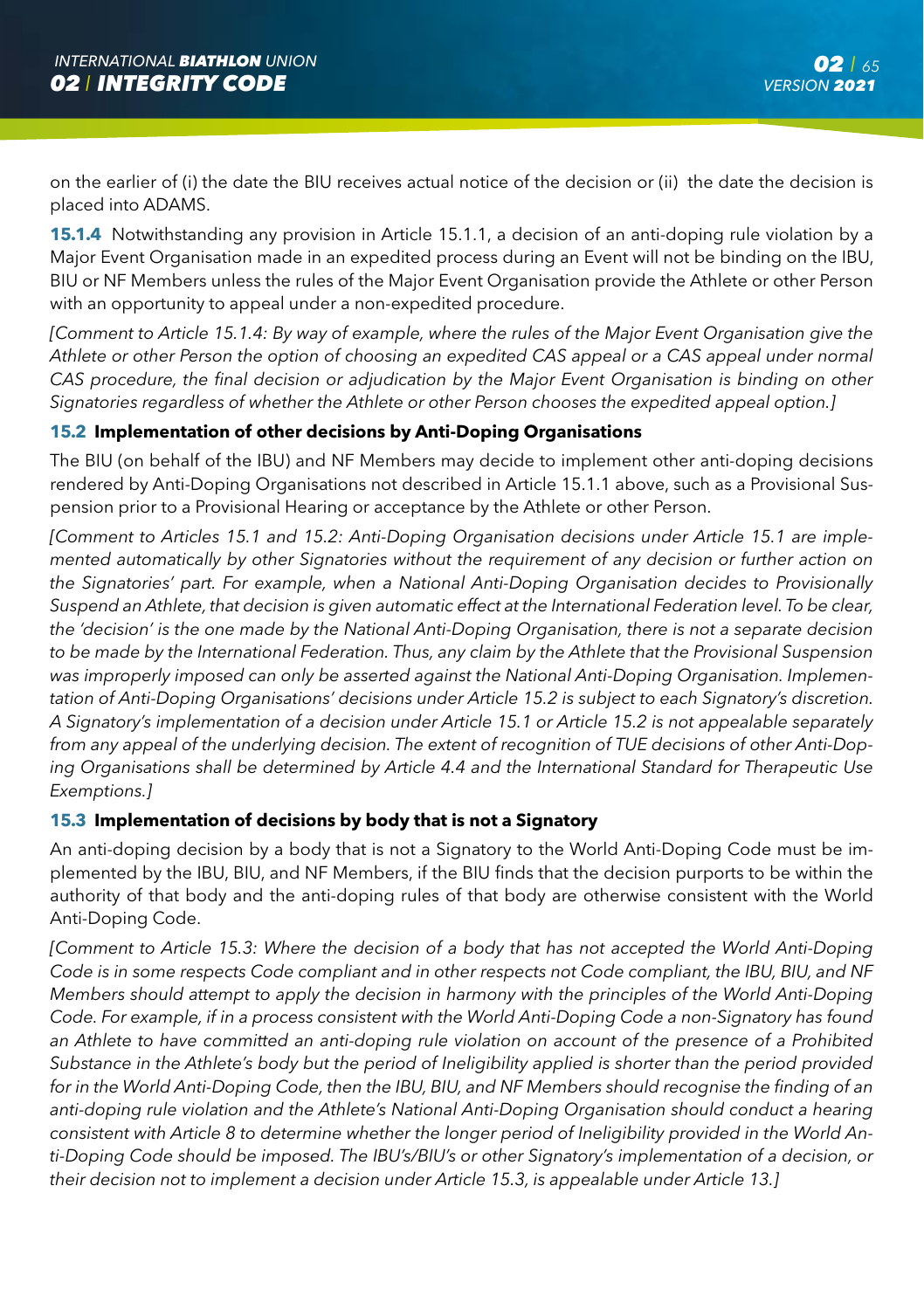#### **16. Statute of limitations**

No anti-doping rule violation proceeding may be commenced against an Athlete or other Person unless they have been notified of the anti-doping rule violation as provided in Article 7, or notification has been reasonably attempted, within ten years from the date the violation is asserted to have occurred.

#### **17. Compliance reports**

The BIU will report to WADA on the IBU's compliance with the World Anti-Doping Code in accordance with Article 24 of the World Anti-Doping Code and the International Standard for Code Compliance by Signatories.

#### **18. Education**

The BIU will plan, implement, evaluate, and promote Education in line with the requirements of Article 18.2 of the World Anti-Doping Code and the International Standard for Education.

### **19. Interpretation of the World Anti-Doping Code**

**19.1** The official text of the World Anti-Doping Code will be maintained by WADA and published in English and French. In the event of any conflict between the English and French versions, the English version will prevail.

**19.2** The comments annotating various provisions of the World Anti-Doping Code will be used to interpret the World Anti-Doping Code.

**19.3** The World Anti-Doping Code must be interpreted as an independent and autonomous text and not by reference to the existing law or statutes of the Signatories or governments.

**19.4** The headings used for the various Parts and Articles of the World Anti-Doping Code are for convenience only and shall not be deemed part of the substance of the World Anti-Doping Code or to affect in any way the language of the provisions to which they refer.

**19.5** Where the term 'days' is used in the World Anti-Doping Code or an International Standard, it means calendar days unless otherwise specified.

**19.6** The World Anti-Doping Code will not apply retroactively to matters pending before the date the World Anti-Doping Code is accepted by a Signatory and implemented in its rules. However, pre-Code anti-doping rule violations would continue to count as 'First violations' or 'Second violations' for purposes of determining sanctions under Article 10 for subsequent post-Code violations.

**19.7** The Purpose, Scope and Organisation of the World Anti-Doping Program and the World Anti-Doping Code and Appendix 1, Definitions, are integral parts of the World Anti-Doping Code.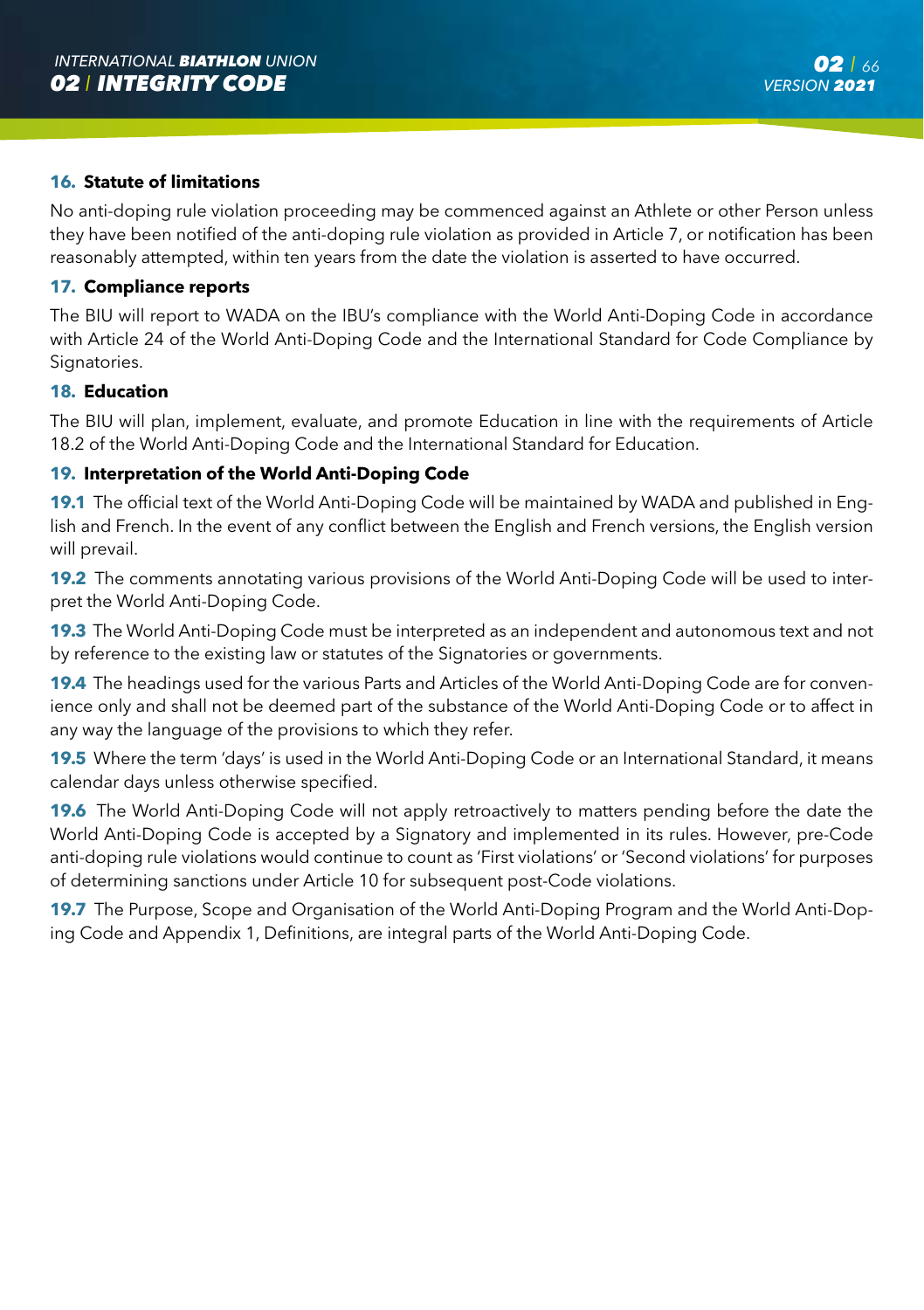#### **20. Definitions**

When used in these IBU Anti-Doping Rules, the following words or terms have the following meanings (the defined terms below include their plural and possessive forms, as well as those terms used as other parts of speech):

**ADAMS:** The Anti-Doping Administration and Management System (ADAMS) is a web-based database management tool for data entry, storage, sharing, and reporting designed to assist stakeholders and WADA in their anti-doping operations in conjunction with data protection legislation.

#### **ADR Effective Date:** As defined in Article 1.4.

**Administration:** Providing, supplying, supervising, facilitating, or otherwise participating in the Use or Attempted Use by another Person of a Prohibited Substance or Prohibited Method. However, this definition will not include the actions of bona fide medical personnel involving a Prohibited Substance or Prohibited Method Used for genuine and legal therapeutic purposes or other acceptable justification and will not include actions involving Prohibited Substances that are not prohibited in Out-of-Competition Testing unless the circumstances as a whole demonstrate that such Prohibited Substances are not intended for genuine and legal therapeutic purposes or are intended to enhance sport performance.

**Adverse Analytical Finding:** A report from a WADA-accredited laboratory or other WADA-approved laboratory that, consistent with the International Standard for Laboratories, establishes in a Sample the presence of a Prohibited Substance or its Metabolites or Markers or evidence of the Use of a Prohibited Method.

**Adverse Passport Finding:** A report identified as an adverse passport finding as described in the applicable International Standards.

**Aggravating Circumstances:** Circumstances involving, or actions by, an Athlete or other Person that may justify the imposition of a period of Ineligibility greater than the standard sanction. Such circumstances and actions include, but are not limited to: the Athlete or other Person Used or Possessed multiple Prohibited Substances or Prohibited Methods, Used or Possessed a Prohibited Substance or Prohibited Method on multiple occasions or committed multiple other anti-doping rule violations; a normal individual would be likely to enjoy the performance-enhancing effects of the anti-doping rule violation(s) beyond the otherwise applicable period of Ineligibility; the Athlete or other Person engaged in deceptive or obstructive conduct to avoid the detection or adjudication of an anti-doping rule violation; or the Athlete or other Person engaged in Tampering during Results Management. For the avoidance of doubt, the examples of circumstances and conduct described herein are not exclusive and other similar circumstances or conduct may also justify the imposition of a longer period of Ineligibility.

**Anti-Doping Activities:** Anti-doping Education and information, test distribution planning, maintenance of a Registered Testing Pool, managing Athlete Biological Passports, conducting Testing, organising analysis of Samples, gathering of intelligence and conduct of investigations, processing of TUE applications, Results Management, monitoring and enforcing compliance with any Consequences imposed, and all other activities related to anti-doping to be carried out by or on behalf of an Anti-Doping Organisation, as set out in the World Anti-Doping Code and/or the International Standards.

**Anti-Doping Organisation:** WADA or a Signatory that is responsible for adopting rules for initiating, implementing or enforcing any part of the Doping Control process. This includes, for example, the International Olympic Committee, the International Paralympic Committee, other Major Event Organisations that conduct Testing at their Events, the IBU and other international federations, and National Anti-Doping Organisations.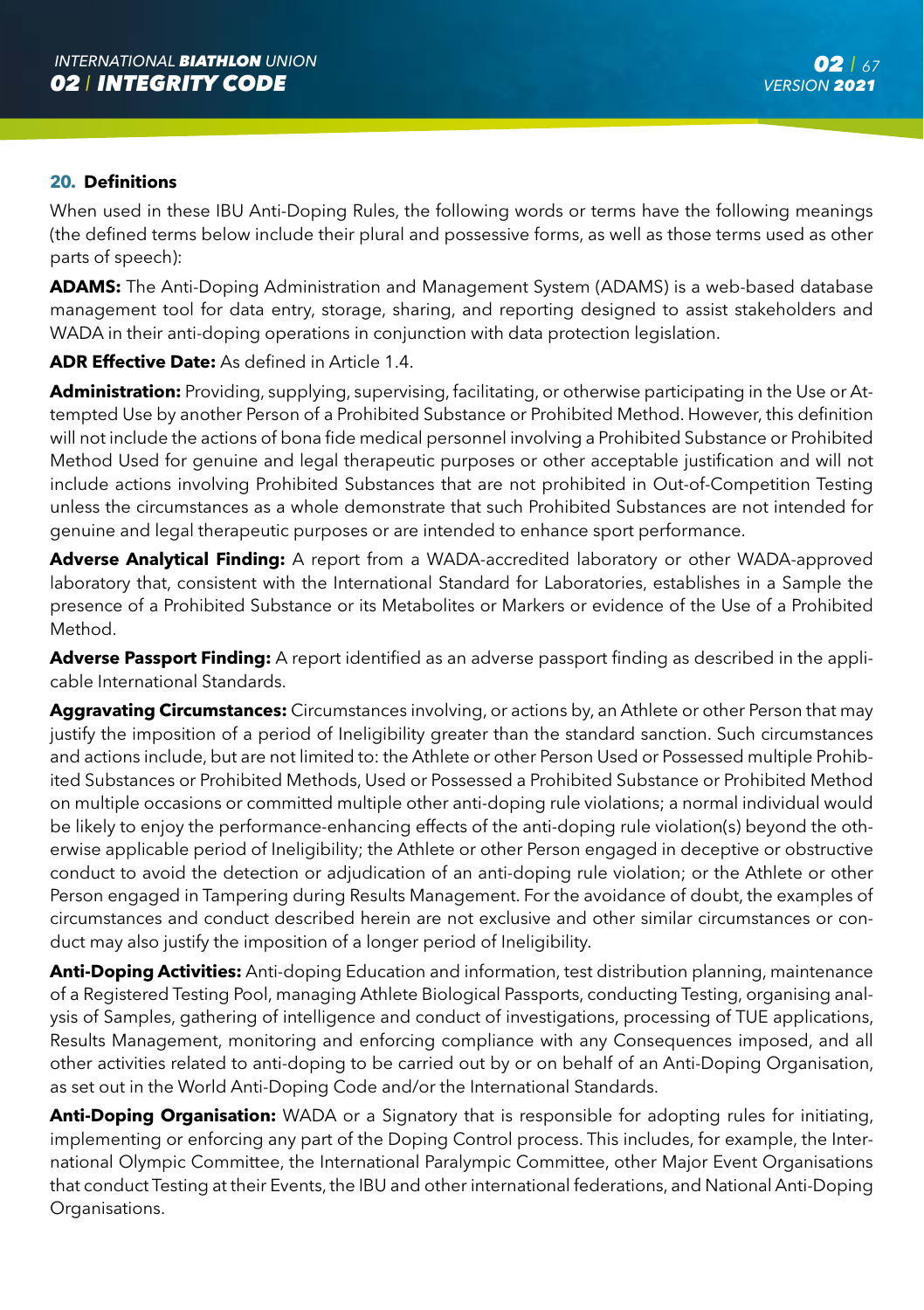*[Comment to Anti-Doping Organisation: Depending on the context, a reference in the IBU Anti-Doping Rules to an Anti-Doping Organisation may also include a Delegated Third Party acting on behalf of that Anti-Doping Organisation.]*

**Athlete:** Any person who competes in sport at the international level (as defined by each International Federation), or the national level (as defined by each National Anti-Doping Organisation). An Anti-Doping Organisation has discretion to apply anti-doping rules to an Athlete who is neither an International-Level Athlete nor a national-level Athlete, and thus to bring them within the definition of 'Athlete.' In relation to Athletes who are neither International-Level Athletes nor National-Level Athletes, an Anti-Doping Organisation may elect to conduct limited Testing or no Testing at all; analyse Samples for less than the full menu of Prohibited Substances; require limited or no whereabouts information; or not require advance TUEs. However, if an Article 2.1, 2.3 or 2.5 anti-doping rule violation is committed by any Athlete over whom an Anti-Doping Organisation has elected to exercise its authority to test and who competes below the international or national level, then the Consequences set forth in these IBU Anti-Doping Rules must be applied. For purposes of Article 2.8 and Article 2.9 and for purposes of anti-doping information and Education, any person who participates in sport under the authority of any Signatory, government, or other sports organisation accepting the World Anti-Doping Code is an Athlete.

*[Comment to Athlete: Individuals who participate in sport may fall in one of five categories: 1) International-Level Athlete, 2) National-Level Athlete, 3) individuals who are not International- or National-Level Athletes but over whom the International Federation or National Anti-Doping Organisation has chosen to exercise authority, 4) Recreational Athlete, and 5) individuals over whom no International Federation or National Anti-Doping Organisation has, or has chosen to, exercise authority. All International- and National-Level Athletes are subject to the anti-doping rules of the World Anti-Doping Code, with the precise definitions of international and national level sport to be set forth in the anti-doping rules of the International Federations and National Anti-Doping Organisations.]*

**Athlete Biological Passport:** The program and methods of gathering and collating data as described in the International Standard for Testing and Investigations and International Standard for Laboratories.

**Athlete Support Person:** Any coach, trainer, manager, agent, team staff, official, medical, paramedical personnel, parent or any other Person working with, treating or assisting an Athlete participating in or preparing for sports Competition.

Attempt: Purposely engaging in conduct that constitutes a substantial step in a course of conduct planned to culminate in the commission of an anti-doping rule violation; provided, however, that there will be no anti-doping rule violation based solely on an Attempt to commit a violation if the person renounces the Attempt prior to it being discovered by a third party not involved in the Attempt.

**Atypical Finding:** A report from a WADA-accredited laboratory or other WADA-approved laboratory that requires further investigation prior to the determination of an Adverse Analytical Finding, as provided in the International Standard for Laboratories or related Technical Documents.

**Atypical Passport Finding:** A report described as an atypical passport finding as described in the applicable International Standards.

**BIU:** As defined in Article 1.1.5.

**CAS:** The Court of Arbitration for Sport.

**Competition:** A single race, match, game or singular sport contest. For example, a basketball game or the finals of the Olympic 100-meter race in athletics. For stage races and other sport contests where prizes are awarded on a daily or other interim basis the distinction between a competition and an Event will be as provided in the rules of the applicable international federation.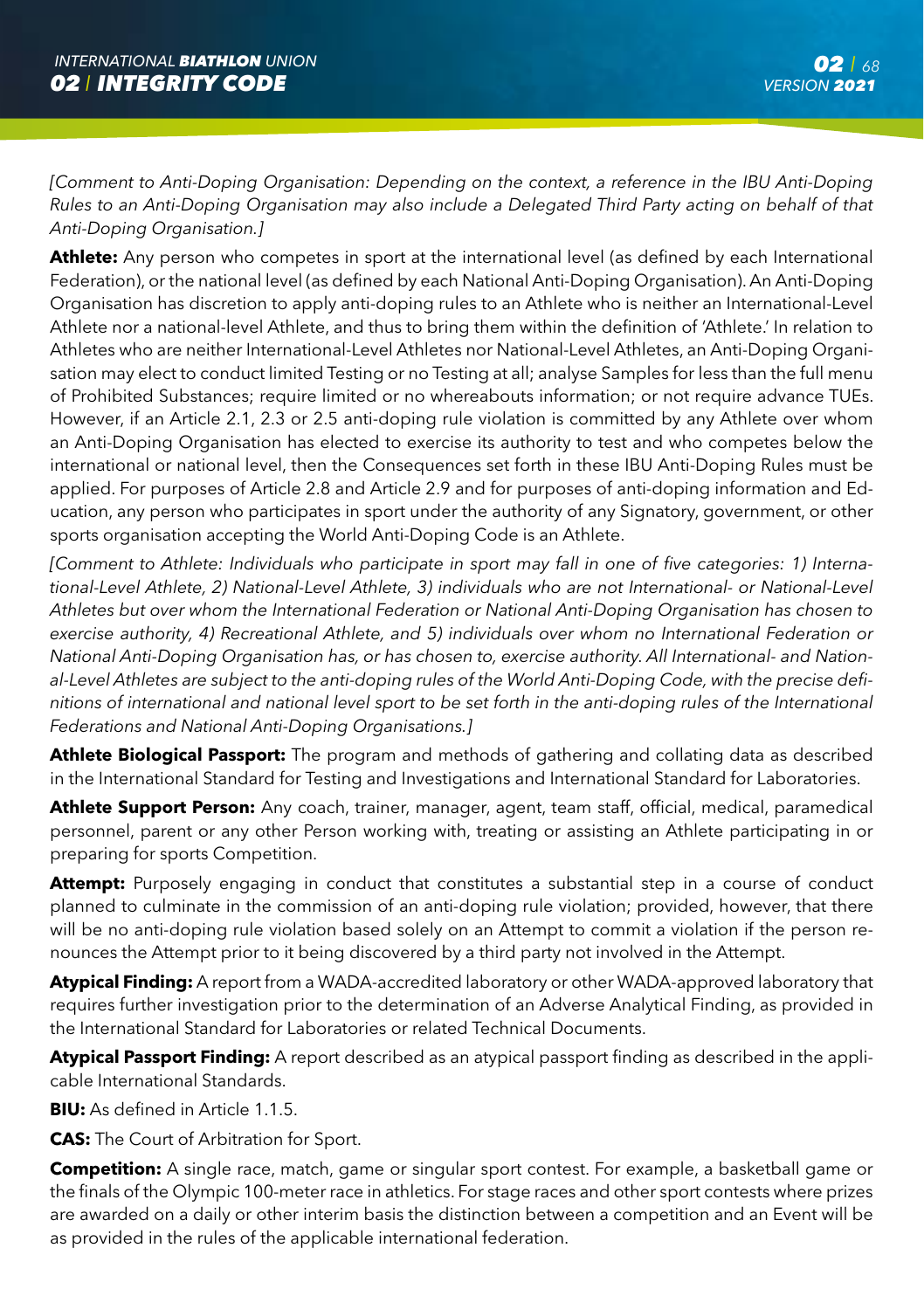**Consequences of anti-doping rule violations ('Consequences'):** An Athlete's or other Person's anti-doping rule violation may result in one or more of the following:

- (a) **Disqualification** means the Athlete's results in a particular competition or Event are invalidated, with all resulting Consequences including forfeiture of any medals, titles, points, prize money, and prizes;
- (b) **Ineligibility** means the Athlete or other Person is barred on account of an anti-doping rule violation for a specified period of time from participating in any Competition, Event or other activity or funding, as provided in Article 10.14;
- (c) **Provisional Suspension** means the Athlete or other Person is barred temporarily from participating in any Competition, Event or activity prior to the final decision at a hearing conducted under Article 8.
- (d) **Financial Consequences** means a financial sanction imposed for an anti-doping rule violation or to recover costs associated with an anti-doping rule violation; and
- (e) **Public Disclosure** means the dissemination or distribution of information to the general public or persons beyond those persons entitled to earlier notification in accordance with Article 14.

**Contaminated Product:** A product that contains a Prohibited Substance that is not disclosed on the product label or in information available in a reasonable Internet search.

**Decision Limit:** The value of the result for a threshold substance in a Sample above which an Adverse Analytical Finding will be reported, as defined in the International Standard for Laboratories.

**Delegated Third Party:** Any Person to whom the IBU, BIU on behalf of the IBU, or any other Anti-Doping Organisation delegates any aspect of Doping Control or anti-doping Education programs including, but not limited to, third parties or other Anti-Doping Organisations that conduct Sample collection or other Doping Control services or anti-doping Educational programs on behalf of the IBU, BIU, or other Anti-Doping Organisation, or individuals serving as independent contractors who perform Doping Control services on behalf of the IBU, BIU, or other Anti-Doping Organisation (e.g., non-employee Doping Control officers or chaperones). This definition does not include CAS.

**Disqualification:** See Consequences of anti-doping rule violations, above.

**Doping Control:** All steps and processes from test distribution planning through to ultimate disposition of any appeal and the enforcement of Consequences, including all steps and processes in between, including but not limited to Testing, investigations, whereabouts, TUEs, Sample collection and handling, laboratory analysis, Results Management, and investigations or proceedings relating to violations of Article 10.14 (Status during Ineligibility or Provisional Suspension).

**Education:** The process of learning to instil values and develop behaviours that foster and protect the spirit of sport, and to prevent intentional and unintentional doping.

**Event:** A series of individual competitions conducted together under one ruling body (e.g., the Olympic Games or the IBU World Championships).

**Event Period:** The time between the beginning and end of an Event, as established by the ruling body of the Event.

**Event Venues:** Those venues so designated by the ruling body for the Event.

**Fault:** Fault is any breach of duty or any lack of care appropriate to a particular situation. Factors to be taken into consideration in assessing an Athlete's or other Person's degree of Fault include, for example, the Athlete's or other Person's experience, whether the Athlete or other Person is a Protected Person, special considerations such as impairment, the degree of risk that should have been perceived by the Athlete and the level of care and investigation exercised by the Athlete in relation to what should have been the perceived level of risk. In assessing the Athlete's or other Person's degree of Fault, the circumstances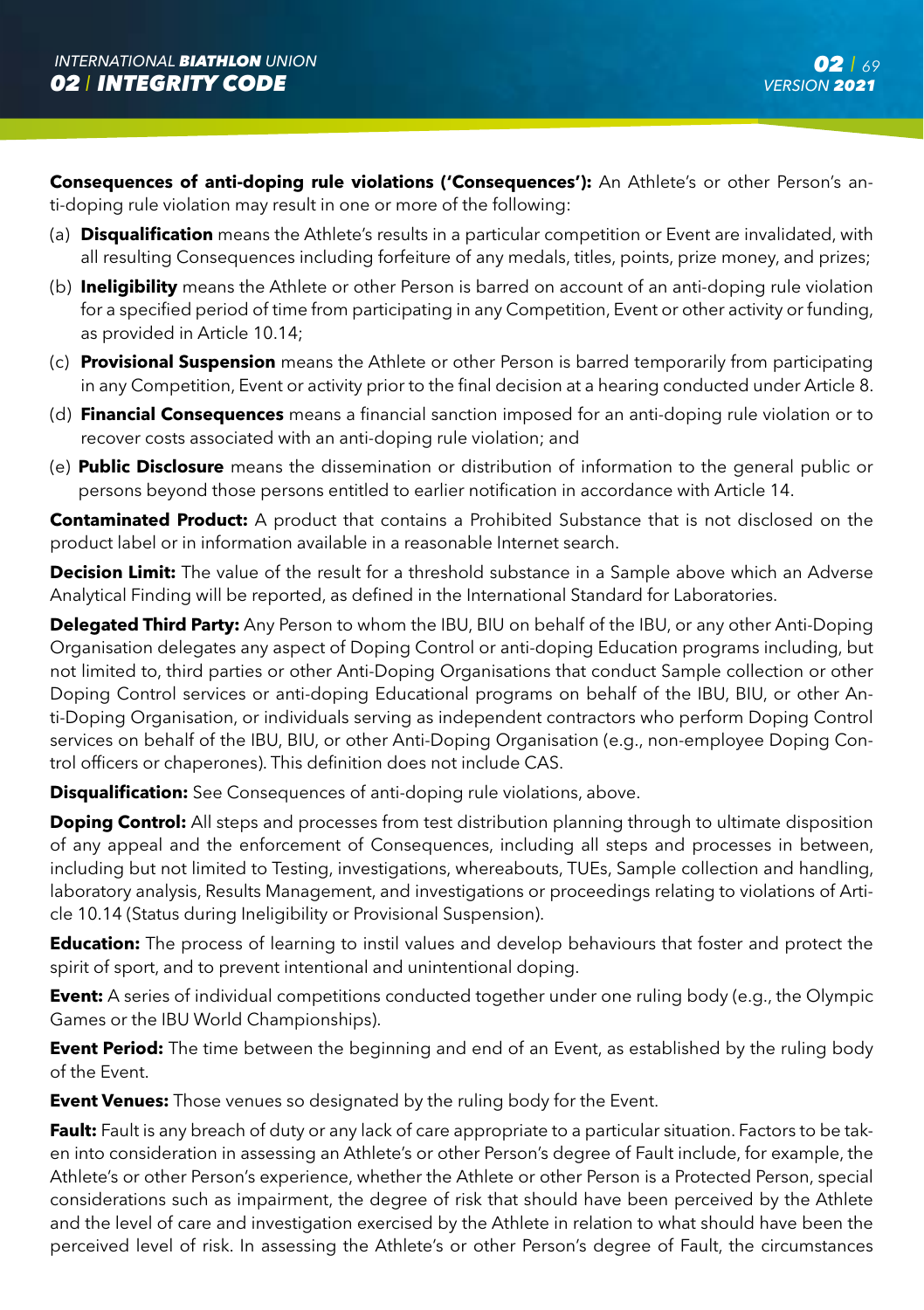considered must be specific and relevant to explain the Athlete's or other Person's departure from the expected standard of behaviour. Thus, for example, the fact that an Athlete would lose the opportunity to earn large sums of money during a period of Ineligibility, or the fact that the Athlete only has a short time left in a career, or the timing of the sporting calendar, would not be relevant factors to be considered in reducing the period of Ineligibility under Article 10.6.1 or 10.6.2.

*[Comment: The criteria for assessing an Athlete's degree of fault are the same under all Articles where fault is to be considered. However, under Article 10.6.2, no reduction of sanction is appropriate unless, when* the degree of fault is assessed, the conclusion is that No Significant Fault or Negligence on the part of the *Athlete or other Person was involved.]*

**Financial Consequences:** See Consequences of anti-doping rule violations, above.

**IBU RTP:** As defined in Article 5.5.1.

**In-Competition:** The period commencing at 11:59 p.m. on the day before a Competition in which the Athlete is scheduled to participate through to the end of such Competition and the Sample collection process related to such Competition.

*[Comment: Having a universally accepted definition for In-Competition provides greater harmonisation among Athletes across all sports, eliminates or reduces confusion among Athletes about the relevant timeframe for In-Competition Testing, avoids inadvertent Adverse Analytical Findings in between Competitions during an Event, and assists in preventing any potential performance enhancement benefits from substances prohibited Out-of-Competition being carried over to the competition period.]* 

**Independent Observer Program:** A team of observers and/or auditors, under the supervision of WADA, who observe and may provide guidance on the Doping Control process prior to or during certain Events and report on their observations as part of WADA's compliance monitoring program.

**Individual Sport:** Any sport that is not a team sport, i.e. individual, pursuit, sprint, super sprint and mass start competitions.

**Ineligibility:** See Consequences of anti-doping rule violations, above.

**Institutional Independence:** Hearing panels on appeal must be fully independent institutionally from the Anti-Doping Organisation responsible for Results Management. They must therefore not in any way be administered by, connected to or subject to the Anti-Doping Organisation responsible for Results Management.

**International Competition:** as defined in the IBU Constitution.

**International Event:** An Event where the International Olympic Committee, the International Paralympic Committee, the IBU, a Major Event Organisation, or another international sport organisation is the ruling body for the Event or appoints the technical officials for the Event. In respect of the IBU, an event is an International Event if it is an International Competition (as that term is defined in the Constitution).

**International-level Athlete:** Athletes who compete in sport at the international level, as defined by each international federation, consistent with the International Standard for Testing and Investigations. For the sport of Biathlon, International-Level Athletes are defined as set out in Article 1.2.3.

*[Comment: Consistent with the International Standard for Testing and Investigations, the international federation is free to determine the criteria it will use to classify Athletes as International-Level Athletes, e.g., by ranking, by participation in particular international Events, by type of license, etc. However, it must publish those criteria in clear and concise form, so that Athletes are able to ascertain quickly and easily when they will become classified as International-Level Athletes. For example, if the criteria include participation in certain international events, the international federation must publish a list of those international events.]*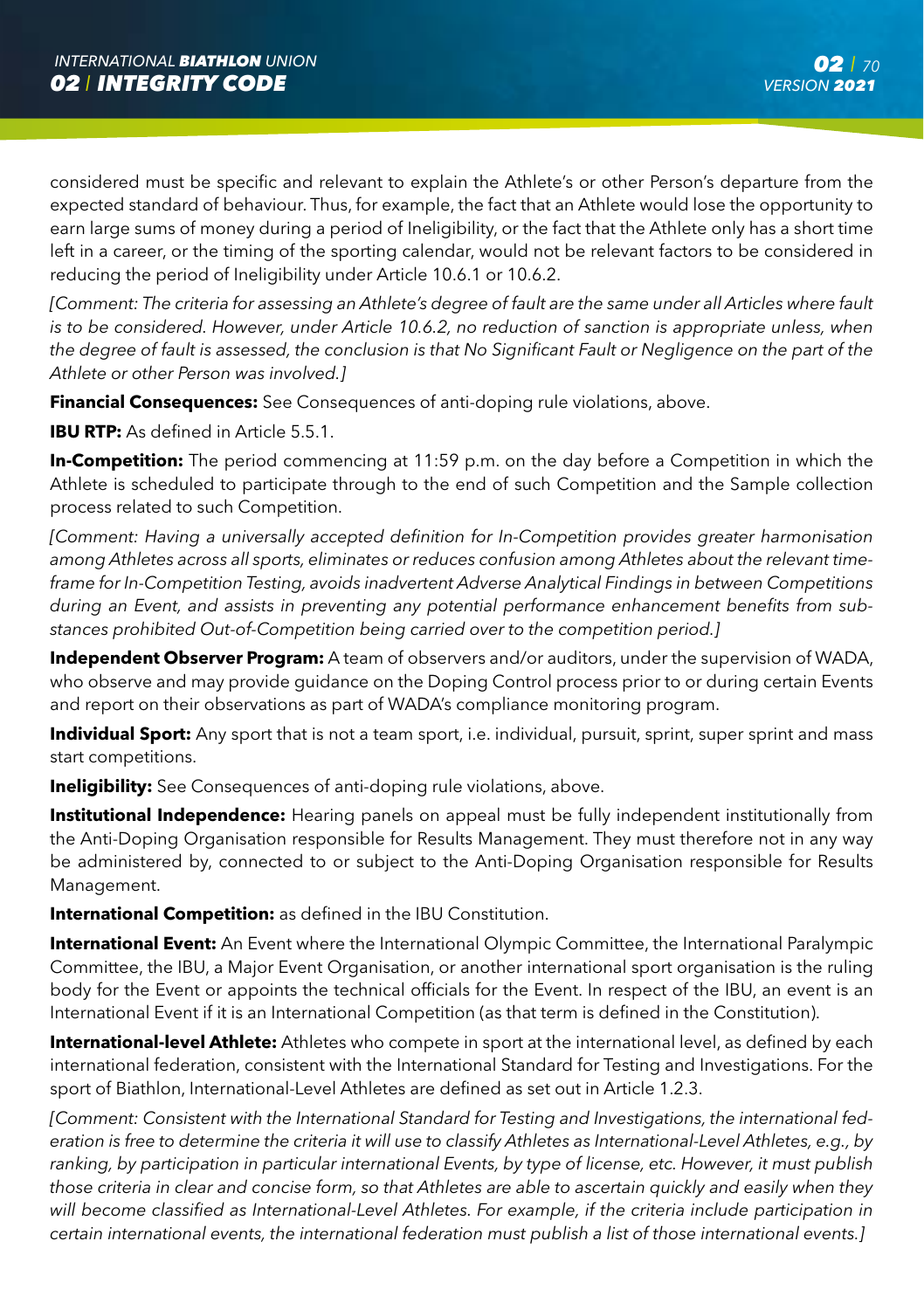**International Standard:** A standard adopted by WADA in support of the World Anti-Doping Code. International Standards include any Technical Documents issued pursuant to the International Standard.

**Major Event Organisations:** The continental associations of National Olympic Committees and other international multi-sport organisations that function as the ruling body for any continental, regional or other international event.

**Marker:** A compound, group of compounds or biological variable(s) that indicates the Use of a Prohibited Substance or Prohibited Method.

**Metabolite:** Any substance produced by a biotransformation process.

**Minimum Reporting Level:** The estimated concentration of a Prohibited Substance or its Metabolite(s) or Marker(s) in a Sample below which WADA-accredited laboratories should not report that Sample as an Adverse Analytical Finding.

**Minor:** A natural person who has not reached the age of 18.

National Anti-Doping Organisation: The entity(ies) designated by each country as possessing the primary authority and responsibility to adopt and implement anti-doping rules, direct the collection of Samples, the management of test results, and the conduct of Results Management, all at the national level. If this designation has not been made by the competent public authority(ies), the entity will be the country's National Olympic Committee or its designee.

**National Event:** A sport event involving international or national-level Athletes that is not an International Event.

**National-level Athlete:** Athletes who compete in sport at the national level, as defined by each National Anti-Doping Organisation, consistent with the International Standard for Testing and Investigations.

**National Olympic Committee:** The organisation recognised by the International Olympic Committee. The term National Olympic Committee will also include the national sport confederation in those countries where the national sport confederation assumes typical National Olympic Committee responsibilities in the anti-doping area.

**NF Member:** as defined in the Constitution.

**No Fault or Negligence:** The Athlete or other Person's establishing that they did not know or suspect, and could not reasonably have known or suspected even with the exercise of utmost caution, that they had Used or been Administered the Prohibited Substance or Prohibited Method or otherwise violated and anti-doping rule. Except in the case of a Protected Person or Recreational Athlete, for any violation of Article 2.1, the Athlete must also establish how the Prohibited Substance entered their system.

**No Significant Fault or Negligence:** The Athlete or other Person's establishing that any Fault or negligence, when viewed in the totality of the circumstances and taking into account the criteria for No Fault or Negligence, was not significant in relation to the anti-doping rule violation. Except in the case of a Protected Person or Recreational Athlete, for any violation of Article 2.1, the Athlete must also establish how the Prohibited Substance entered their system.

**Operational Independence:** This means that (1) board members, staff members, commission members, consultants, and officials of the Anti-Doping Organisation with responsibility for Results Management or its affiliates (e.g., member federation or confederation), as well as any Person involved in the investigation and pre-adjudication of the matter cannot be appointed as members and/or clerks (to the extent that such clerk is involved in the deliberation process and/or drafting of any decision) of hearing panels of that Anti-Doping Organisation with responsibility for Results Management and (2) hearing panels shall be in a position to conduct the hearing and decision-making process without interference from the Anti-Doping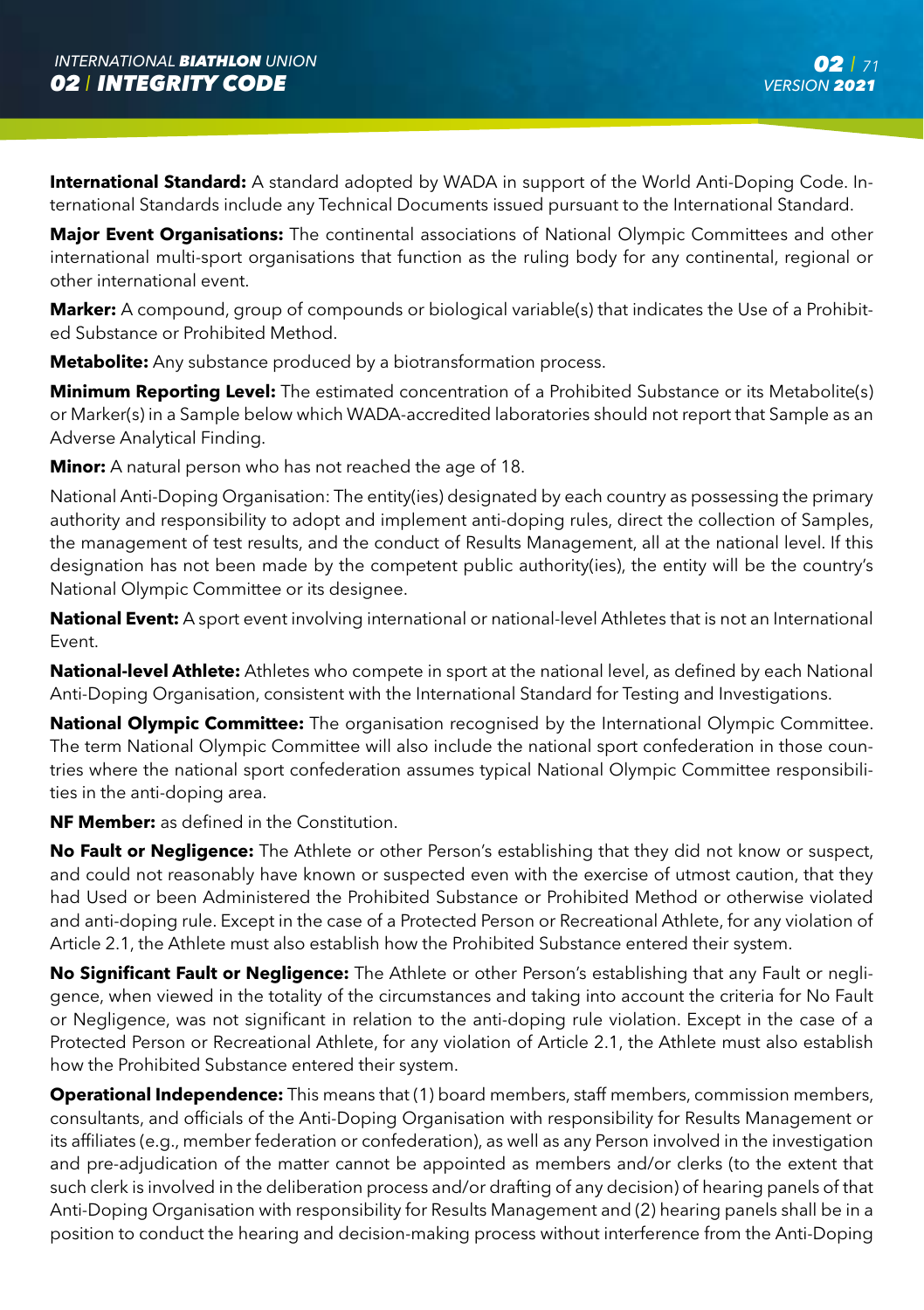Organisation or any third party. The objective is to ensure that members of the hearing panel or individuals otherwise involved in the decision of the hearing panel, are not involved in the investigation of, or decisions to proceed with, the case.

**Out-of-Competition:** Any period that is not In-Competition.

**Person:** A natural person or an organisation or other entity.

**Possession:** The actual, physical Possession, or the constructive Possession (which will be found only if the person has exclusive control or intends to exercise control over the Prohibited Substance/method or the premises in which a Prohibited Substance/method exists); provided, however, that if the person does not have exclusive control over the Prohibited Substance/method or the premises in which a Prohibited Substance/method exists, constructive Possession will only be found if the person knew about the presence of the Prohibited Substance/method and intended to exercise control over it. Provided, however, there will be no anti-doping rule violation based solely on Possession if, prior to receiving notification of any kind that the person has committed an anti-doping rule violation, the person has taken concrete action demonstrating that the person never intended to have Possession and has renounced Possession by explicitly declaring it to an Anti-Doping Organisation. Notwithstanding anything to the contrary in this definition, the purchase (including by any electronic or other means) of a Prohibited Substance or Prohibited Method constitutes Possession by the person who makes the purchase.

*[Comment to Possession: Under this definition, anabolic steroids found in an Athlete's car would constitute a violation unless the Athlete establishes that someone else used the car; in that event, the BIU must establish that, even though the Athlete did not have exclusive control over the car, the Athlete knew about the anabolic steroids and intended to have control over them. Similarly, in the example of anabolic steroids found in a home medicine cabinet under the joint control of an Athlete and spouse, the BIU must establish that the Athlete knew the anabolic steroids were in the cabinet and that the Athlete intended to exercise control over them. The act of purchasing a Prohibited Substance alone constitutes Possession, even where, for example, the product does not arrive, is received by someone else, or is sent to a third-party address.]*

**Prohibited List:** The list identifying the Prohibited Substances and Prohibited Methods.

**Prohibited Method:** Any method so described on the Prohibited List.

**Prohibited Substance:** Any substance, or class of substances, so described on the Prohibited List.

**Protected Person:** An Athlete or other natural Person who at the time of the anti-doping rule violation: (i) has not reached the age of 16; (ii) has not reached the age of 18 and is not included in any Registered Testing Pool and has never competed in any International Event in an open category; or (iii) for reasons other than age has been determined to lack legal capacity under applicable national legislation.

*[Comment: The World Anti-Doping Code and these IBU Anti-Doping Rules treat Protected Persons differently than other Athletes or Persons in certain circumstances based on the understanding that, below a certain age or intellectual capacity, an Athlete or other Person may not possess the mental capacity to understand and appreciate the prohibitions against conduct contained in the World Anti-Doping Code. This would include, for example, a Paralympic Athlete with a documented lack of legal capacity due to an intellectual impairment. The term 'open category' is meant to exclude competition that is limited to junior or age group categories.]*

**Provisional Hearing:** For purposes of Article 7.3.3, an expedited abbreviated hearing occurring prior to a hearing under Article 8 that provides the Athlete or other Person with notice and an opportunity to be heard in either written or oral form.

*[Comment: A Provisional Hearing is only a preliminary proceeding that may not involve a full review of the facts of the case. Following a Provisional Hearing, the Athlete or other Person remains entitled to a sub-*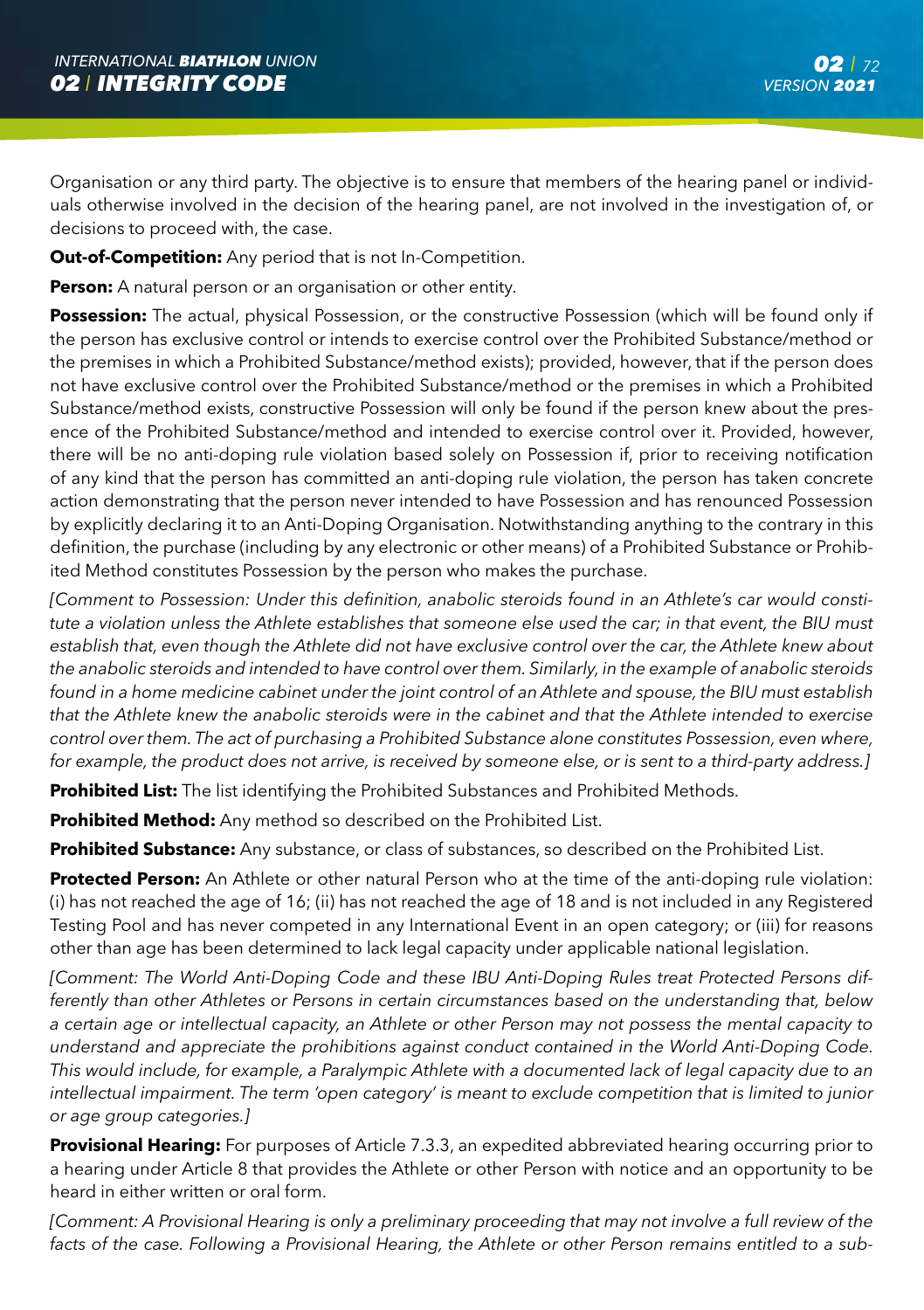*sequent full hearing on the merits of the case. By contrast, an 'expedited hearing,' as that term is used in Article 7.3.3, is a full hearing on the merits conducted on an expedited time schedule.]*

**Provisional Suspension:** See Consequences of anti-doping rule violations, above.

**Publicly Disclose (or Public Disclosure):** See Consequences of anti-doping rule violations, above.

**Recreational Athlete:** A natural Person who is so defined by the relevant National Anti-Doping Organisation; provided, however, the term does not include any Person who, within the five years prior to committing any anti-doping rule violation, has been an International-Level Athlete (as defined by each International Federation consistent with the International Standard for Testing and Investigations) or National-Level Athlete (as defined by each National Anti-Doping Organisation consistent with the International Standard for Testing and Investigations), has represented any country in an International Event in an open category or has been included within any Registered Testing Pool or other whereabouts information pool maintained by any International Federation or National Anti-Doping Organisation.

*[Comment: The term 'open category' is meant to exclude competition that is limited to junior or age group categories.]*

**Regional Anti-Doping Organisation:** A regional entity designated by member countries to coordinate and manage delegated areas of their national anti-doping programs, which may include the adoption and implementation of anti-doping rules, the planning and collection of Samples, the management of results, the review of TUEs, the conduct of hearings, and the conduct of Educational programs at a regional level.

**Registered Testing Pool:** The pool of highest-priority Athletes established separately at the international level by the BIU, and at the national level by National Anti-Doping Organisations, who are subject to focused In-Competition and Out-of-Competition Testing as part of that international federation's or National Anti-Doping Organisation's test distribution plan and therefore are required to provide whereabouts information as provided in Article 5.5 and the International Standard for Testing and Investigations. See also definition of IBU RTP.

**Results Management:** The process encompassing the timeframe between notification as per Article 5 of the International Standard for Results Management, or in certain cases (e.g., Atypical Finding, Athlete Biological Passport, whereabouts failure), such pre-notification steps expressly provided for in Article 5 of the International Standard for Results Management, through the charge until the final resolution of the matter, including the end of the hearing process at first instance or on appeal (if an appeal was lodged).

**Sample or Specimen:** Any biological material collected for the purposes of Doping Control.

*[Comment: It has sometimes been claimed that the collection of blood Samples violates the tenets of certain religious or cultural groups. It has been determined that there is no basis for any such claim.]*

**Signatories:** Those entities accepting the World Anti-Doping Code and agreeing to implement the World Anti-Doping Code, as provided in Article 23 of the World Anti-Doping Code.

**Specified Method:** See Article 4.2.2.

**Specified Substance:** As defined in Article 4.2.2.

**Strict Liability:** The rule that provides that under Article 2.1 and Article 2.2, it is not necessary that intent, Fault, negligence, or knowing Use on the Athlete's part be demonstrated by the Anti-Doping Organisation in order to establish an anti-doping rule violation.

## **Substance of Abuse:** See Article 4.2.3.

**Substantial Assistance:** For purposes of Article 10.7.1, a Person providing Substantial Assistance must: (1) fully disclose in a signed written statement or recorded interview all information they possess in rela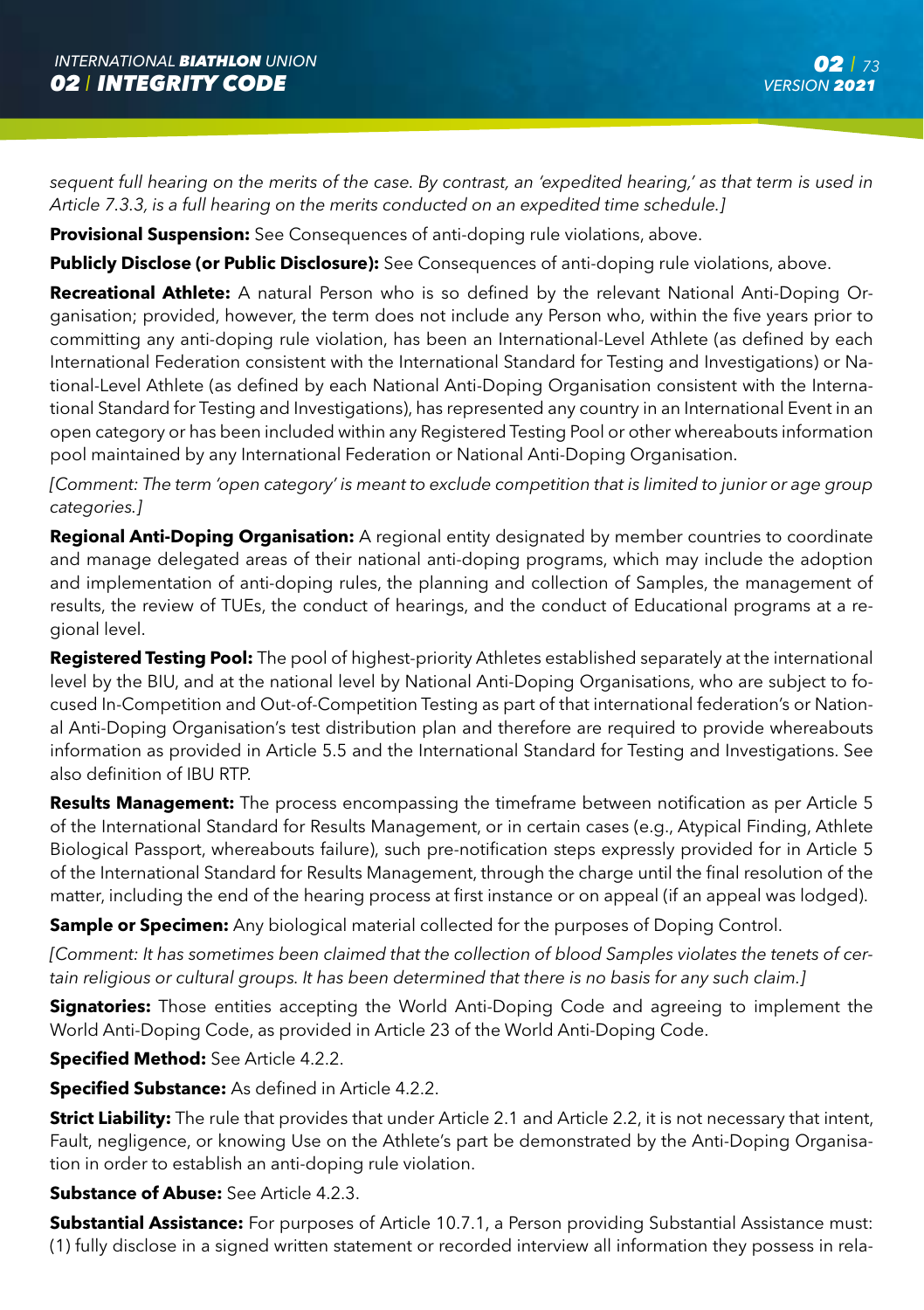tion to anti-doping rule violations or other proceeding described in Article 10.7.1.1, and (2) fully cooperate with the investigation and adjudication of any case or matter related to that information, including, for example, presenting testimony at a hearing if requested to do so by an Anti-Doping Organisation or hearing panel. Further, the information provided must be credible and must comprise an important part of any case or proceeding that is initiated or, if no case or proceeding is initiated, must have provided a sufficient basis on which a case or proceeding could have been brought.

**Tampering:** Intentional conduct that subverts the Doping Control process but that would not otherwise be included in the definition of Prohibited Methods. Tampering shall include, without limitation, offering or accepting a bribe to perform or fail to perform an act, preventing the collection of a Sample, affecting or making impossible the analysis of a Sample, falsifying documents submitted to an Anti-Doping Organisation or TUE committee or hearing panel, procuring false testimony from witnesses, committing any other fraudulent act upon the Anti-Doping Organisation or hearing body to affect Results Management or the imposition of Consequences, and any other similar intentional interference or Attempted interference with any aspect of Doping Control.

*[Comment to Tampering: For example, this Article would prohibit altering identification numbers on a Doping Control form during Testing, breaking the B bottle at the time of B Sample analysis, altering a*  Sample by the addition of a foreign substance, or intimidating or attempting to intimidate a potential *witness or a witness who has provided testimony or information in the Doping Control process. Tampering includes misconduct that occurs during the Results Management process. See Article 10.9.3.3. However, actions taken as part of a Person's legitimate defence to an anti-doping rule violation charge shall not be considered Tampering. Offensive conduct towards a Doping Control official or other Person involved in Doping Control that does not otherwise constitute Tampering shall be addressed in the disciplinary rules of sport organisations.]*

**Target Testing:** Selection of specific Athletes for Testing based on criteria set out in the International Standard for Testing and Investigations.

**Team sport:** A sport in which the substitution of players is permitted during a competition, i.e. relay and mixed relay.

**Technical Document:** A document adopted and published by WADA from time to time containing mandatory technical requirements on specific anti-doping topics as set forth in an International Standard.

**Testing:** The parts of the Doping Control process involving test distribution planning, Sample collection, Sample handling, and Sample transport to the laboratory.

**Therapeutic Use Exemption (TUE):** A Therapeutic Use Exemption allows an Athlete with a medical condition to Use a Prohibited Substance or Prohibited Method, but only if the conditions set out in Article 4.4 and the International Standard for Therapeutic Use Exemptions are met.

**Trafficking:** Selling, giving, transporting, sending, delivering or distributing (or possessing for any such purpose) a Prohibited Substance or Prohibited Method (either physically or by any electronic or other means) by an Athlete, Athlete Support Personnel or any other Person subject to the authority of an Anti-Doping Organisation to any third party; provided, however, this definition will not include the actions of 'bona fide' medical personnel involving a Prohibited Substance Used for genuine and legal therapeutic purposes or other acceptable justification, and will not include actions involving Prohibited Substances that are not prohibited in Out-of-Competition Testing unless the circumstances as a whole demonstrate such Prohibited Substances are not intended for genuine and legal therapeutic purposes or are intended to enhance sport performance.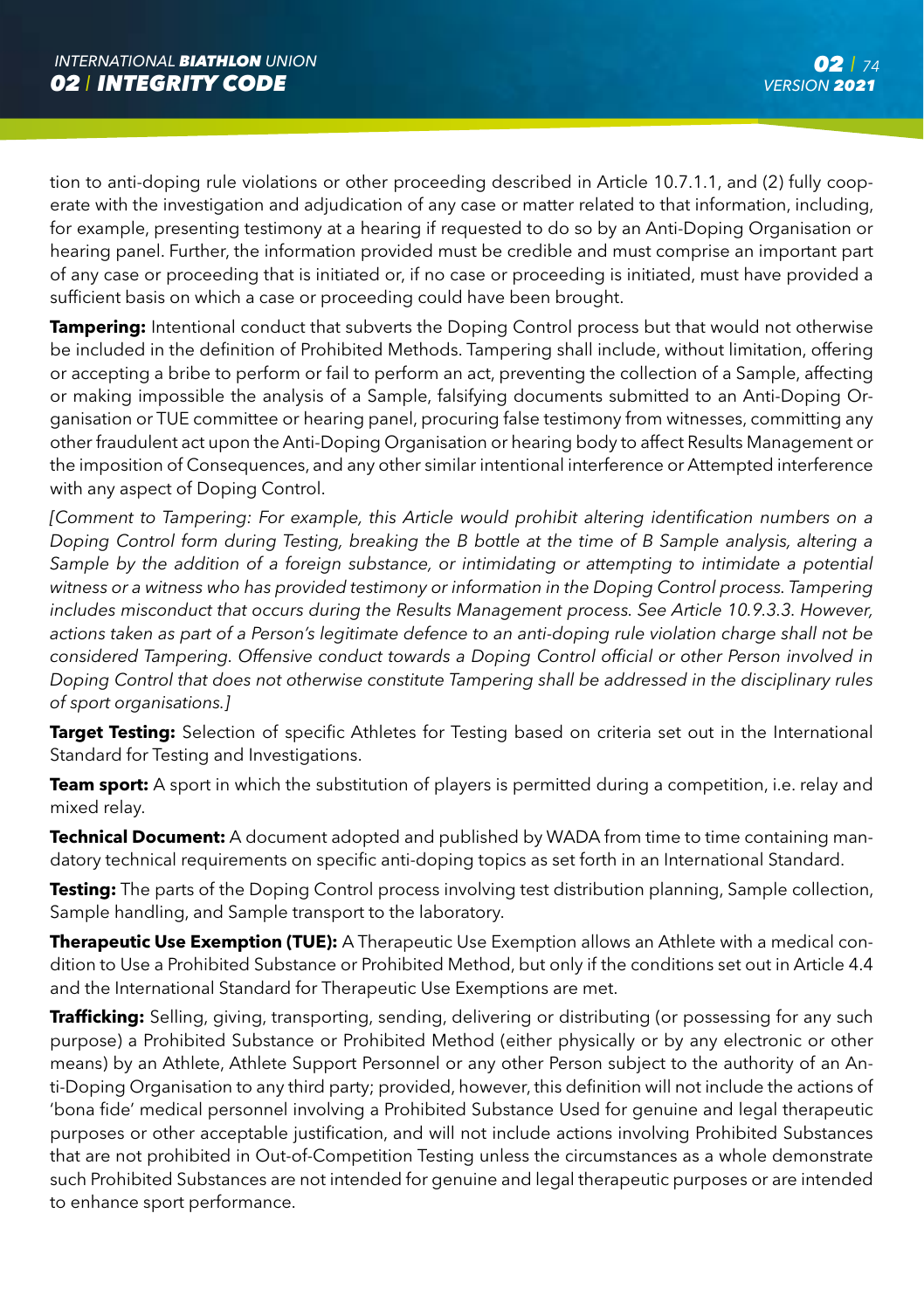**TUE Committee:** The panel appointed by the BIU to consider applications for the grant or recognition of TUEs in accordance with Article 4.4.4.3. The BIU may appoint individuals to form such a panel, or it may delegate the appointment of the panel to the International Testing Agency (ITA) or other suitably qualified body.

**Use:** The utilisation, application, ingestion, injection or consumption by any means whatsoever of any Prohibited Substance or Prohibited Method.

## **WADA:** The World Anti-Doping Agency.

**Without Prejudice Agreement:** For purposes of Articles 10.7.1.1 and 10.8.2, a written agreement between an Anti-Doping Organisation and an Athlete or other Person that allows the Athlete or other Person to provide information to the Anti-Doping Organisation in a defined time-limited setting with the understanding that, if an agreement for Substantial Assistance or a case resolution agreement is not finalised, the information provided by the Athlete or other Person in this particular setting may not be used by the Anti-Doping Organisation against the Athlete or other Person in any Results Management proceeding under the World Anti-Doping Code, and that the information provided by the Anti-Doping Organisation in this particular setting may not be used by the Athlete or other Person against the Anti-Doping Organisation in any Results Management proceeding under the World Anti-Doping Code. Such an agreement will not preclude the Anti-Doping Organisation, Athlete or other Person from using any information or evidence gathered from any source other than during the specific time-limited setting described in the agreement.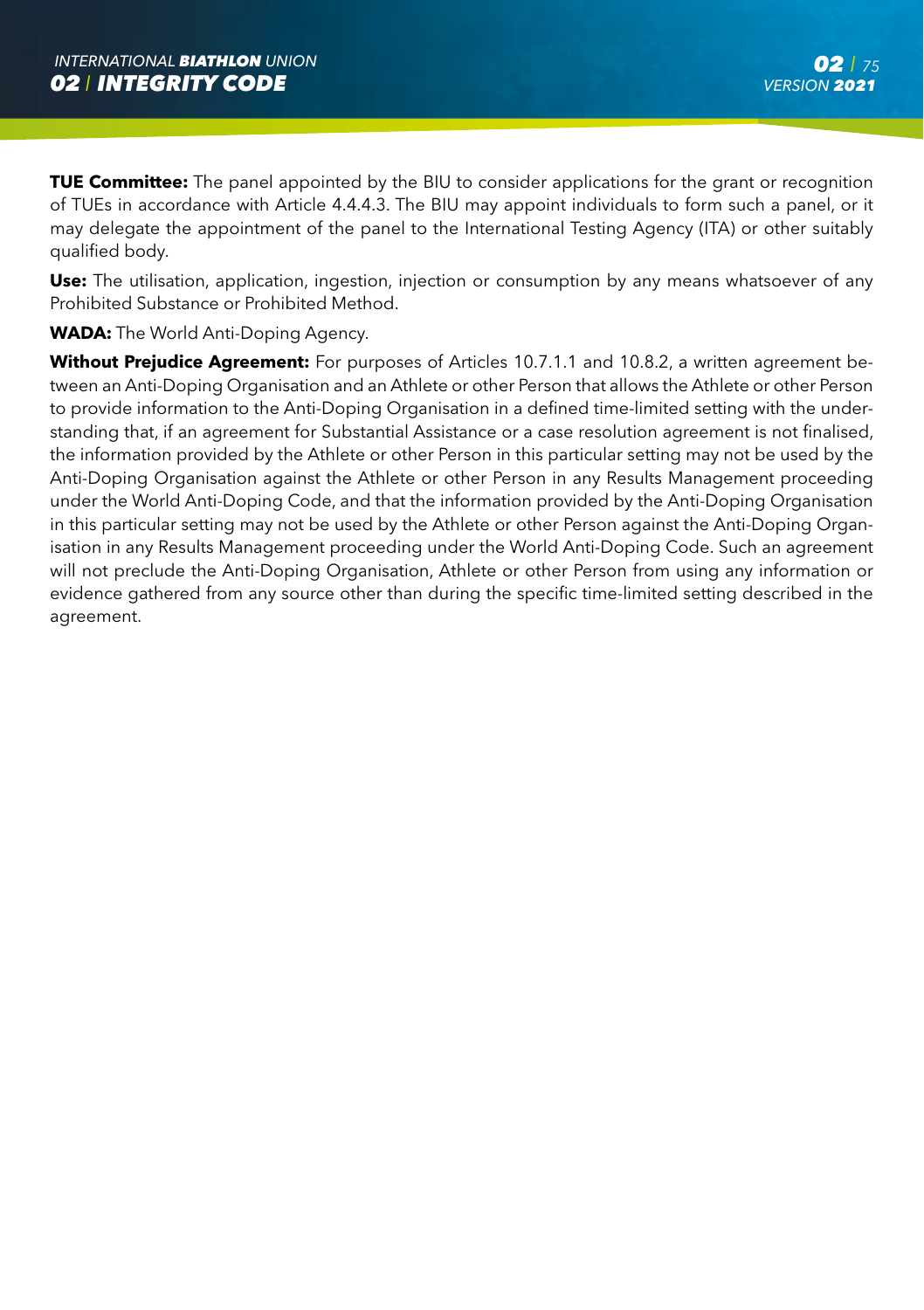# *CHAPTER E PROCEDURES FOR THE INVESTIGATION AND PROSECUTION OF VIOLATIONS OF THE IBU INTEGRITY CODE*

# **1. Introduction**

**1.1** This Chapter E sets out the procedures for investigating and prosecuting violations of Chapter B of this Integrity Code.

**1.2** The procedures for investigating and prosecuting violations of Chapter D of the IBU Integrity Code (the IBU Anti-Doping Rules) are set out in that chapter. However, the provisions of this Chapter E will also apply in respect of such violations, to the extent they do not contradict or prejudice in any way any part of Chapter D.

**1.3** The BIU will be responsible for the costs incurred in exercising its functions under this Integrity Code, subject to the right to seek an order from the hearing panel shifting some or all of the costs of a particular investigation and/or prosecution to the Participant that is the subject of that investigation and/or prosecution.

## **2. Gathering and sharing intelligence**

**2.1** The BIU will receive reports that are filed by Participants in accordance with Article 8.1 of Chapter B. If the Head of the BIU considers it appropriate to do so, the Participant filing a report may be asked to provide further information in respect of the report, and/or the BIU may make other enquiries into the matters set out in the report.

**2.2** In addition to receiving reports in accordance with Article 8.1 of Chapter B, the BIU will put in place mechanisms to gather intelligence that may assist in assessing the compliance (or otherwise) of Participants with this Integrity Code from all available sources, including law enforcement, other regulatory and disciplinary bodies, investigative journalists, members of the public, and third parties. In particular, the BIU may facilitate anonymous reporting by third parties where it considers it appropriate. It will also establish a policy and procedure for obtaining substantial assistance from a Participant in accordance with Article 10.7.1 of Chapter D and/or Article 9.4.5 of this Chapter.

**2.3** The BIU may share intelligence that it holds about any Participant with other appropriate authorities, including law enforcement and other regulatory and disciplinary bodies, where the BIU considers that such sharing is necessary in order to:

**2.3.1** effectively carry out an investigation or prosecution under this Integrity Code and/or administer or enforce any matter falling under this Integrity Code; and/or

**2.3.2** protect the integrity of the IBU, the sport of Biathlon, or sport generally; and/or

**2.3.3** prevent or detect crime or other offences or preserve the health or well-being of any person; and/or

**2.3.4** fulfil any legal obligation of the BIU or the IBU, including the obligation to demonstrate the IBU's compliance with the World Anti-Doping Code.

#### **3. Investigations**

**3.1** Where there are reasonable grounds to suspect that a Participant may have violated this Integrity Code, the BIU may conduct an investigation. It may appoint one or more persons to act on its behalf for this purpose.

**3.2** The objective for each investigation will be to gather information necessary to determine whether a Participant has a case to answer for violation of this Integrity Code. This will include gathering and recording all relevant information, developing that information into reliable and admissible evidence, and identifying and pursuing further lines of enquiry that may lead to the discovery of such evidence.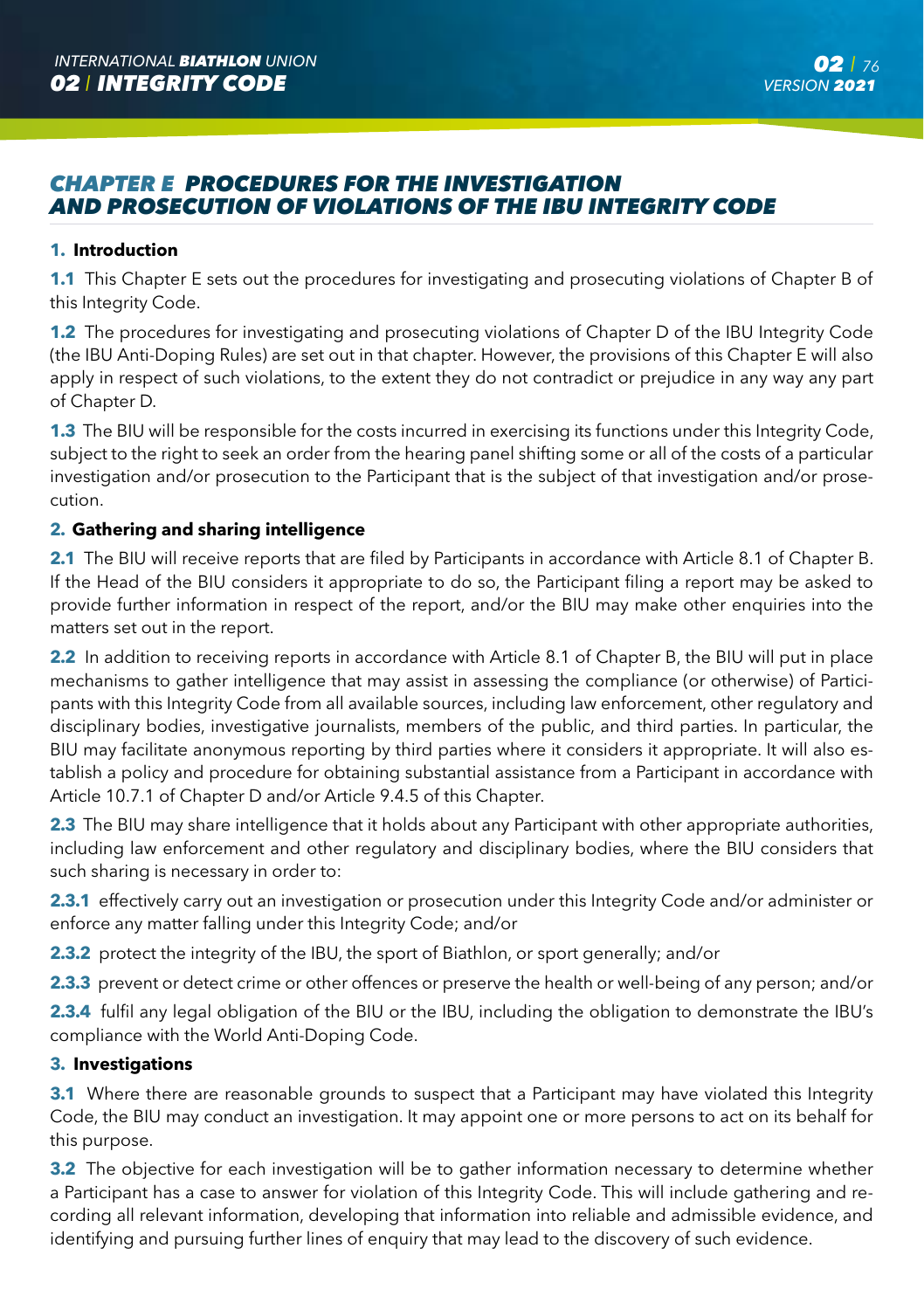**3.3** The BIU will conduct each investigation fairly, objectively, and impartially. It will be open to and consider all possible outcomes at each key stage of the investigation, and will seek to gather not only any available evidence of a violation but also any available evidence indicating that there is no case to answer. It will fully document its conduct of investigations, the evaluation of information and evidence identified in the course of investigations, and the outcome of investigations.

**3.4** The BIU will notify the Participant of the investigation and of the possible violation(s) to which the investigation relates, and will give the Participant an opportunity to make a written submission as part of the investigation. The BIU will decide when this notification should be made.

**3.5** Where it deems it appropriate, the BIU may coordinate and/or stay its own investigation pending the outcome of investigations and/or prosecutions by other competent bodies, including law enforcement and/or other regulatory or disciplinary bodies.

**3.6** Where the BIU suspects that a Participant may have committed a violation of this Integrity Code and/ or may have information about a potential violation of this Integrity Code by another Participant, it may make a written demand (a Demand) to the Participant for information relating to the potential violation. It may issue such Demand at any time after the investigation has started, including during its initial investigation or at any point after a Notice of Charge has been issued in accordance with Article 5. If necessary, it may issue more than one Demand in the same investigation.

**3.7** Without limiting the foregoing, as part of a Demand the BIU may require a Participant to provide the following where the Head of the BIU reasonably believes that doing so may lead to the discovery of relevant evidence:

**3.7.1** attend before the BIU for an interview, or to answer any question, or to provide a written statement setting out their knowledge of any relevant facts and circumstances. Any interview will take place at a time and place determined by the BIU, and the Participant will be given reasonable notice in writing of the requirement to attend. Interviews may be recorded and/or transcribed and the Participant will be entitled to have legal counsel and an interpreter present, at the Participant's expense (if the Participant is merely a witness, the BIU will pay for any interpreter that is needed);

**3.7.2** provide (or procure to the best of their ability the provision by a third party) for inspection, copying and/or downloading any records or files (whether existing in hard copy or electronic format) that the Head of the BIU reasonably believes may contain relevant information (such as itemised telephone bills, bank statements, ledgers, notes, files, correspondence, emails, and text or similar messages);

**3.7.3** provide (or procure to the best of their ability the provision by a third party) for inspection, copying and/or downloading any electronic storage device that the Head of the BIU reasonably believes may contain relevant information (such as cloud-based servers, computers, hard drives, tapes, disks, mobile telephones, laptop computers, tablets, and other mobile storage devices);

**3.7.4** permit inspection of their outer clothing and/or items carried on their person or accompanying them (such as a wallet, bag, or luggage) for the purpose of securing things that are the subject of a Demand;

**3.7.5** permit (or procure to the best of their ability the permission of a third party for) the search of the vehicle that the Participant in question was travelling in at the time of or immediately prior to their arrival at the relevant venue or accommodation for the purpose of securing things that are the subject of a Demand;

**3.7.6** provide full and unlimited access to their premises for the purpose of securing information, records, articles or things that are the subject of a Demand; and/or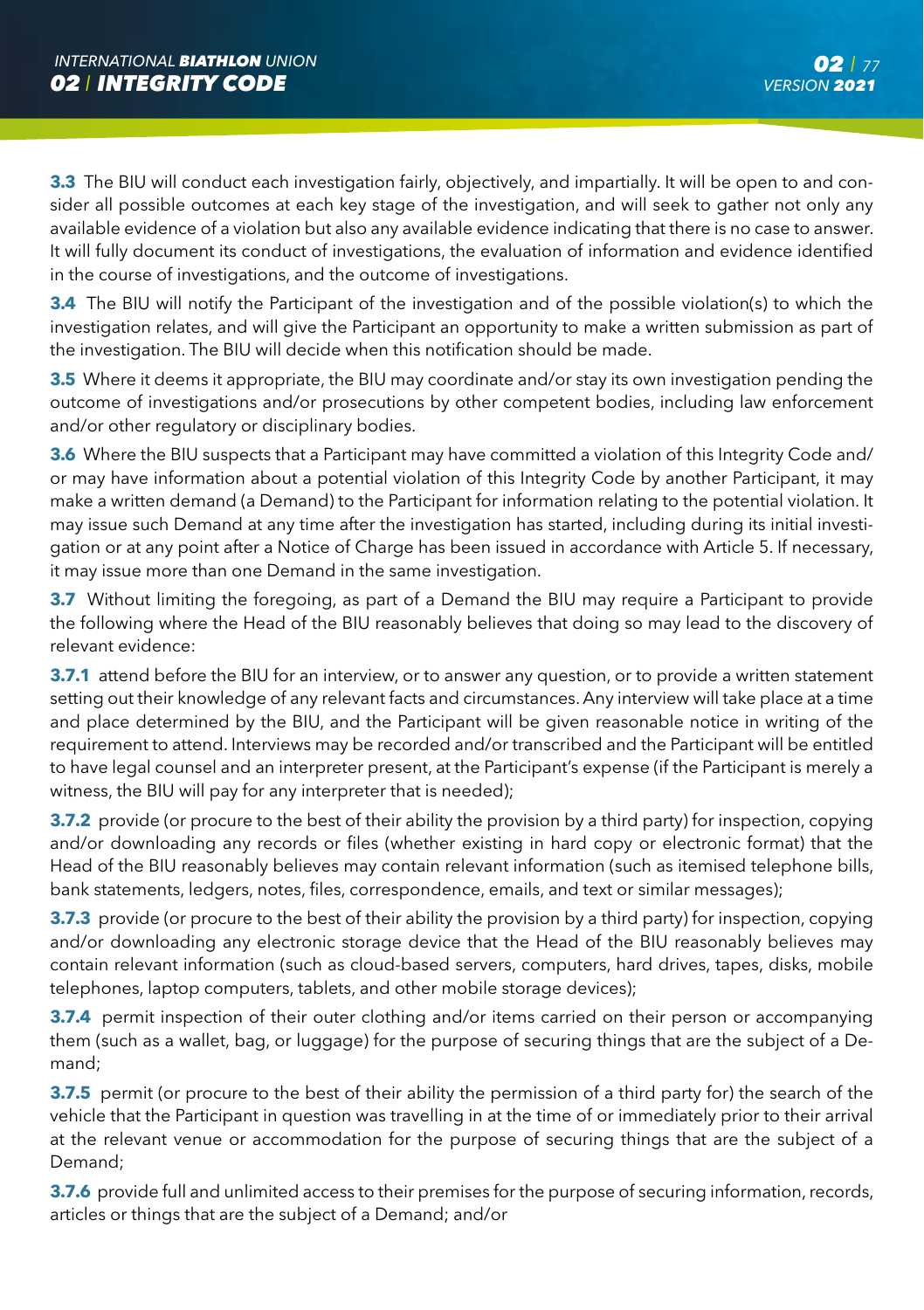**3.7.7** provide passwords, login credentials and other identifying information required to access information that is the subject of a Demand.

**3.8** In accordance with Article 8.1.2 of Chapter B, the Participant must cooperate promptly, truthfully, completely and in good faith with a Demand, including (subject to Article 3.9 of this Chapter) providing the information or access requested within the deadline specified in the Demand, in each case at the Participant's own cost.

**3.9** Objection to a Demand:

**3.9.1** A Participant may object to a Demand by filing an application with the BIU within seven (7) days of receipt of the Demand, specifying the grounds for such objection. Where such an application is made, subject always to Article 3.10.1, the time for complying with a Demand will be stayed pending the outcome of the objection.

**3.9.2** The BIU will refer the application to the CAS Ordinary Division, which will appoint one or more CAS arbitrators to sit as the Disciplinary Tribunal that will hear and determine the application in accordance with the relevant provisions of this Integrity Code and the CAS Code of Sports–related Arbitration.

**3.9.3** The Disciplinary Tribunal will consider the application with as much expediency as the justice of the matter permits. Unless exceptional circumstances apply, such review will be conducted by way of written evidence and submissions only. In considering the Demand, the Disciplinary Tribunal will have the discretion but not the obligation to invite submissions from the BIU and the Participant, as it sees fit.

**3.9.4** Where the Disciplinary Tribunal determines that there is no reasonable belief basis for the Demand, then the Demand will be deemed invalid, and any information, record, article or thing and any copy or download of the same obtained by the BIU pursuant to the Demand will either be immediately returned to the Participant or destroyed, as the case requires.

**3.9.5** Where the Disciplinary Tribunal determines that there is a reasonable belief basis for the Demand, the Demand will be deemed valid. In such circumstances, if the Participant fails to produce the information, record, article or thing and any copy or download of the same that is the subject of the Demand, that will constitute an independent violation of Article 8.1.2 of Chapter B of this Integrity Code.

**3.9.6** The ruling of Disciplinary Tribunal as to whether there is a reasonable belief basis for a Demand will not be subject to appeal or other challenge by any party in any forum.

**3.9.7** If a Demand is deemed invalid, that will not preclude the BIU from making any other Demand in relation to the same or another investigation.

**3.10** Where a Demand relates to any information, record, article or thing that the Head of the BIU reasonably believes is capable of being damaged, altered, destroyed or hidden (any electronic storage device, or electronically stored information will be deemed to meet this criterion), then for the purposes of evidence preservation, the BIU may require a Participant to comply with the Demand immediately upon receipt of it. In such a case:

**3.10.1** the Participant must immediately comply with the Demand in full, including permitting the BIU to take immediate possession of, copy and/or download the information, record, article or thing. However, the BIU may take no steps to inspect or use the same other than as provided in Article 3.9;

**3.10.2** a refusal or failure by an Participant to comply immediately with the Demand will constitute an independent violation of Article 8.1.2 of Chapter B of this Integrity Code, and any attempted or actual damage, alteration, destruction or hiding of such information, record, article or thing upon receipt of or after the Demand will constitute an independent violation of Article 8.1.4 of Chapter B. Depending on the circumstances, it may also constitute a violation of Article 2.5 of Chapter D of this Integrity Code;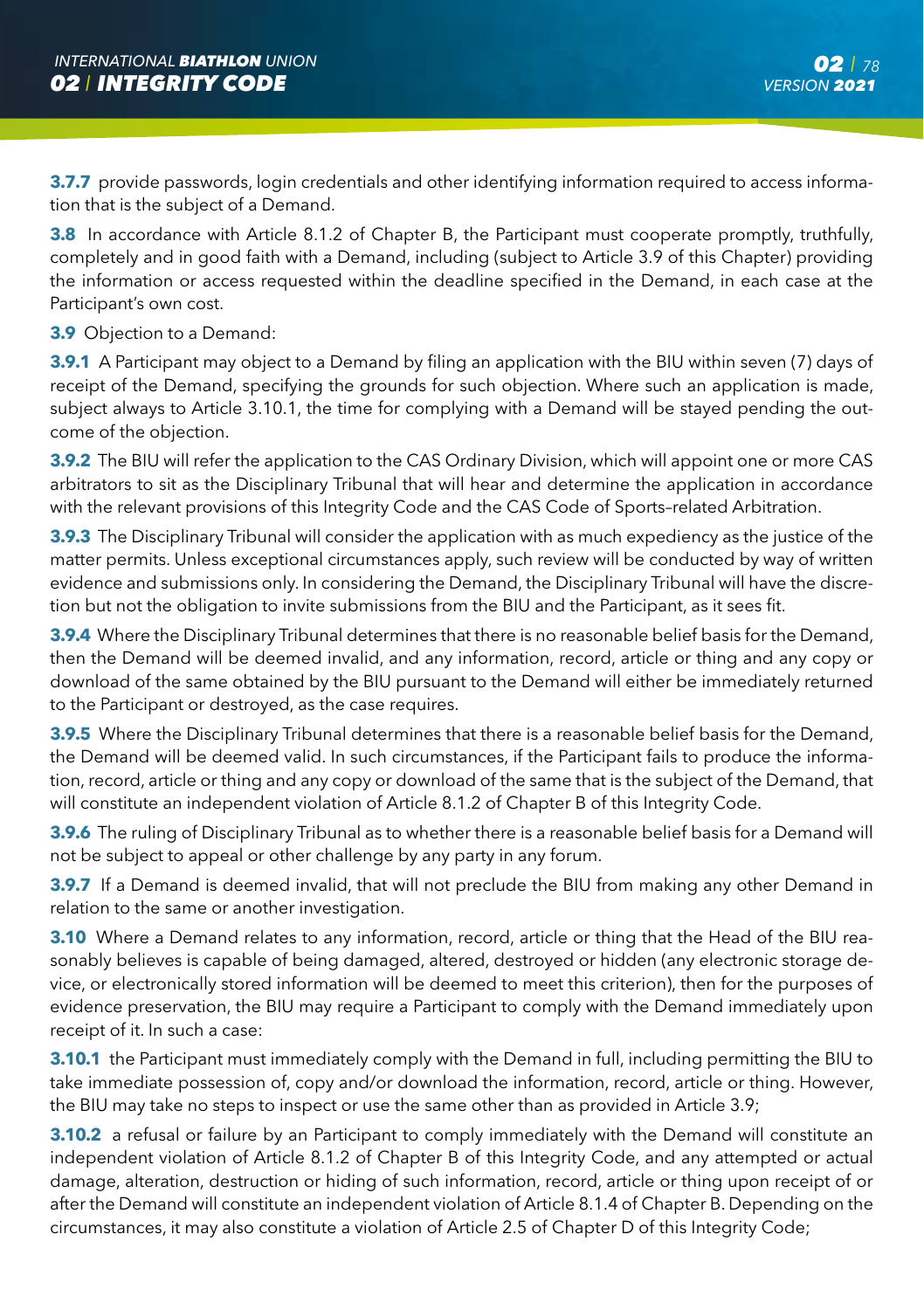**3.10.3** the Participant has seven (7) days from receipt of the Demand to file an objection to the Demand by requesting a review by the Disciplinary Tribunal in accordance with Article 3.9; and

**3.10.4** if the Participant does not file an objection within seven (7) days of receipt of the Demand (or files an objection and the Disciplinary Tribunal subsequently finds there is a reasonable belief basis for the Demand), or notifies the BIU that they do not object to the Demand, the BIU may inspect the information, record, article or thing and otherwise make use of it in accordance with this Chapter E.

**3.11** If a Participant obstructs or delays an investigation in any manner, whether or not in relation to a Demand, e.g. by providing false, misleading or incomplete information or documentation and/or by tampering or destroying any documentation or other information that may be relevant to the investigation, that will constitute a violation of Article 8.1.4 of Chapter B of this Integrity Code. Depending on the circumstances, it may also constitute a violation of Article 2.5 of Chapter D of this Integrity Code.

**3.12** The BIU may at any time require an NF Member:

**3.12.1** to assist in an investigation into a potential violation by one or more persons under its jurisdiction (where appropriate, acting in conjunction with any other relevant national authority or body); and

**3.12.2** to provide a written report on such assistance within a reasonable time period stipulated by the BIU.

**3.13** The BIU may request any person (whether a Participant or not) to assist an investigation by producing documents, information or material and/or answering questions and providing information.

**3.14** Where during the course of any investigation the BIU identifies any additional Participants that may also have violated this Integrity Code, the investigation may be expanded to cover such potential violations as well, or a separate investigation may be commenced.

## **4. Conduct of prosecutions by the BIU**

**4.1** The BIU will have the sole and exclusive right and responsibility:

**4.1.1** to determine whether a Participant has a case to answer for violation of this Integrity Code;

**4.1.2** to charge a Participant with violation of this Integrity Code;

**4.1.3** to present that charge before the Disciplinary Tribunal for hearing and determination; and

**4.1.4** to pursue or defend (as applicable) any application and/or appeal arising in relation to such proceedings.

**4.2** The BIU will discharge its rights and responsibilities in good faith in all cases, taking into account both at the point of determining whether to issue a Notice of Charge and throughout any proceedings that follow: (a) the likelihood of a charge being upheld (including considering the strength of any evidence relied upon, the merits of the BIU's case, and how the defence case is likely to affect the BIU's case); and (b) whether bringing or continuing to pursue the charge is necessary and proportionate to the achievement of the imperatives underlying this Integrity Code.

**4.3** The BIU will respect the duty of procedural fairness owed to Participants who have been charged with violations of this Integrity Code.

# **5. Notice of charge**

**5.1** If the BIU determines that a Participant has a case to answer for violation of this Integrity Code, the BIU will prepare and send a written notice of charge to the Participant (Notice of Charge), which will contain the following information:

**5.1.1** the specific provision(s) of this Integrity Code that the Participant is alleged to have violated;

**5.1.2** the facts alleged in support of such charge(s);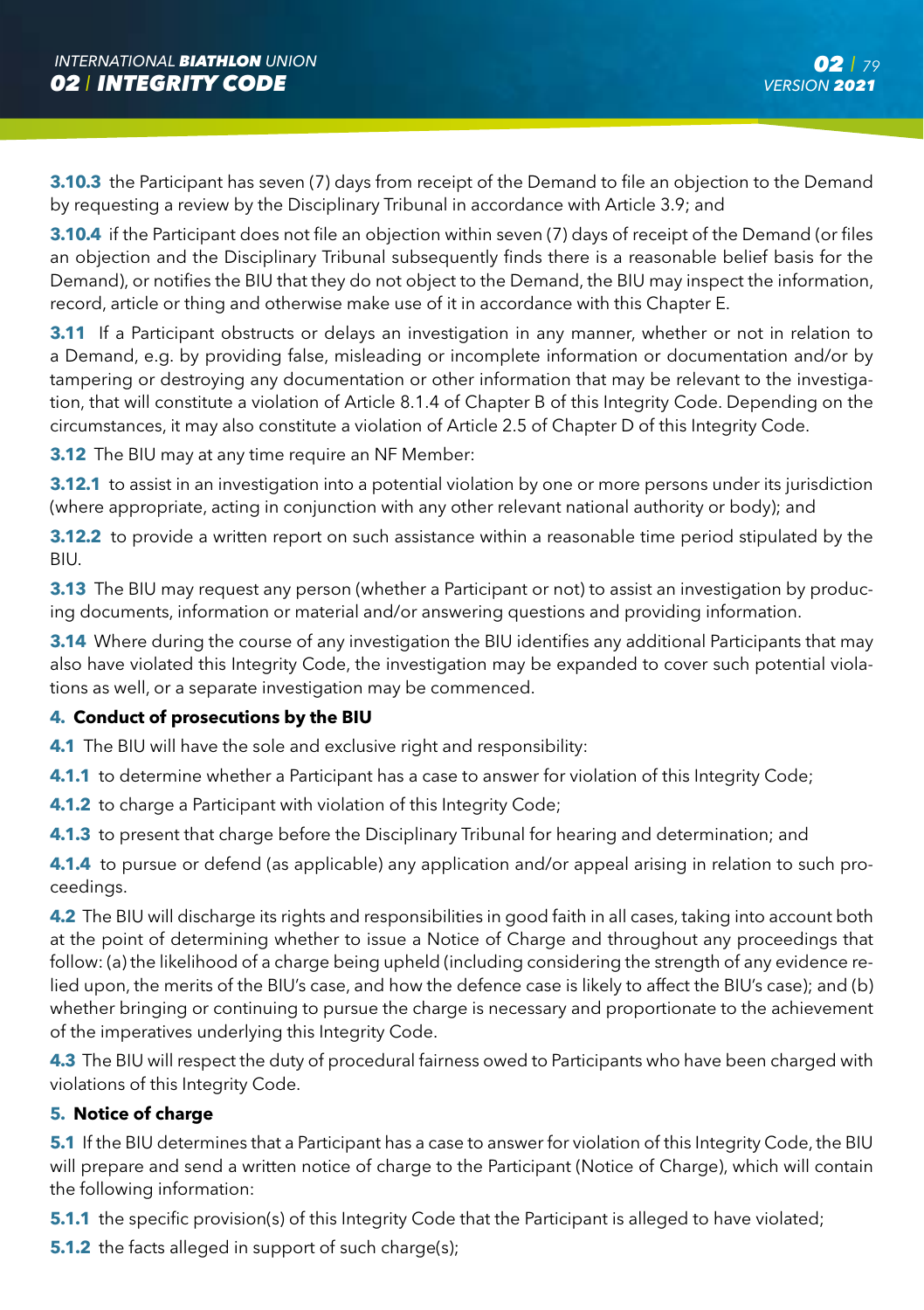**5.1.3** where applicable, the details of any provisional suspension imposed on the Participant pursuant to Article 6; and

**5.1.4** the sanction(s) that the BIU says should be imposed under this Integrity Code if the charge(s) is/ are upheld;

**5.1.5** the Participant's right:

**5.1.5.1** to admit the charge(s) and to accept the sanction(s) specified in the Notice of Charge;

**5.1.5.2** to admit the charge(s) but to dispute (or seek to mitigate) the sanction(s) specified in the Notice of Charge, and to have the matter of sanction(s) determined by the Disciplinary Tribunal in accordance with Article 9 if it cannot be agreed between the parties; or

**5.1.5.3** to dispute the charge(s) and to have the charge(s) determined (along with any sanctions, where a charge is upheld) by the Disciplinary Tribunal in accordance with Article 8; and

**5.1.6** the deadline for the Participant to provide a response to the charges the BIU (which will be no fewer than 14 days from the date of receipt of the Notice of Charge by the Participant).

#### **6. Provisional suspension**

**6.1** Without prejudice to Article 7.3 of Chapter D of this Integrity Code (which governs provisional suspensions applicable to cases involving potential anti-doping rule violations), in cases involving other potential violations of this Integrity Code a provisional suspension may be imposed on a Participant in the following circumstances:

**6.1.1** Where the BIU has commenced an investigation pursuant to Article 3.1, and the Head of the BIU satisfies the BIU Board that there are reasonable grounds to suspect that a Participant has engaged or may engage in conduct that amounts to a violation of this Integrity Code and that there is a real risk to public confidence in the integrity of the sport of Biathlon and/or to the health or well-being of others if the Participant is allowed to continue to participate in the sport pending the outcome of the investigation, the BIU may impose a provisional suspension on the Participant pending completion of the investigation. The provisional suspension may be imposed at the time the investigation is commenced or any time thereafter. It will be effective from the date notified by the BIU, and it may be made public (including by posting a notice on the BIU's website) at any time after such notification. Subject to Article 6.3, it will remain in effect pending the outcome of the investigation. If the investigation leads to a Notice of Charge, Article 6.1.2 will apply.

**6.1.2** The BIU may impose a provisional suspension on a Participant in any case where the BIU issues a Notice of Charge to the Participant and considers that there is a real risk to public confidence in the integrity of the sport of Biathlon and/or to the health or well-being of others if the Participant is allowed to continue to participate in the sport pending determination of the charge(s). The provisional suspension may be imposed when the Notice of Charge is issued or at any time thereafter. It will be effective from the date notified by the BIU in the Notice of Charge or subsequent correspondence, and it may be made public (including by posting a notice on the BIU's website) at any time after such notification. Subject to Article 6.3, it will remain in effect pending determination of the charge(s).

**6.2** During the period of any provisional suspension, a Participant may not participate in any capacity in any competition, programme or other activity authorised or organised by the IBU, by any NF Member, or by any member or affiliate of any NF Member, and may not associate with other Participants.

**6.3** A Participant who is provisionally suspended has the right to apply to the Disciplinary Tribunal for an order lifting or limiting the provisional suspension. The provisional suspension may be lifted or limited if the Participant demonstrates to the satisfaction of the Disciplinary Tribunal that: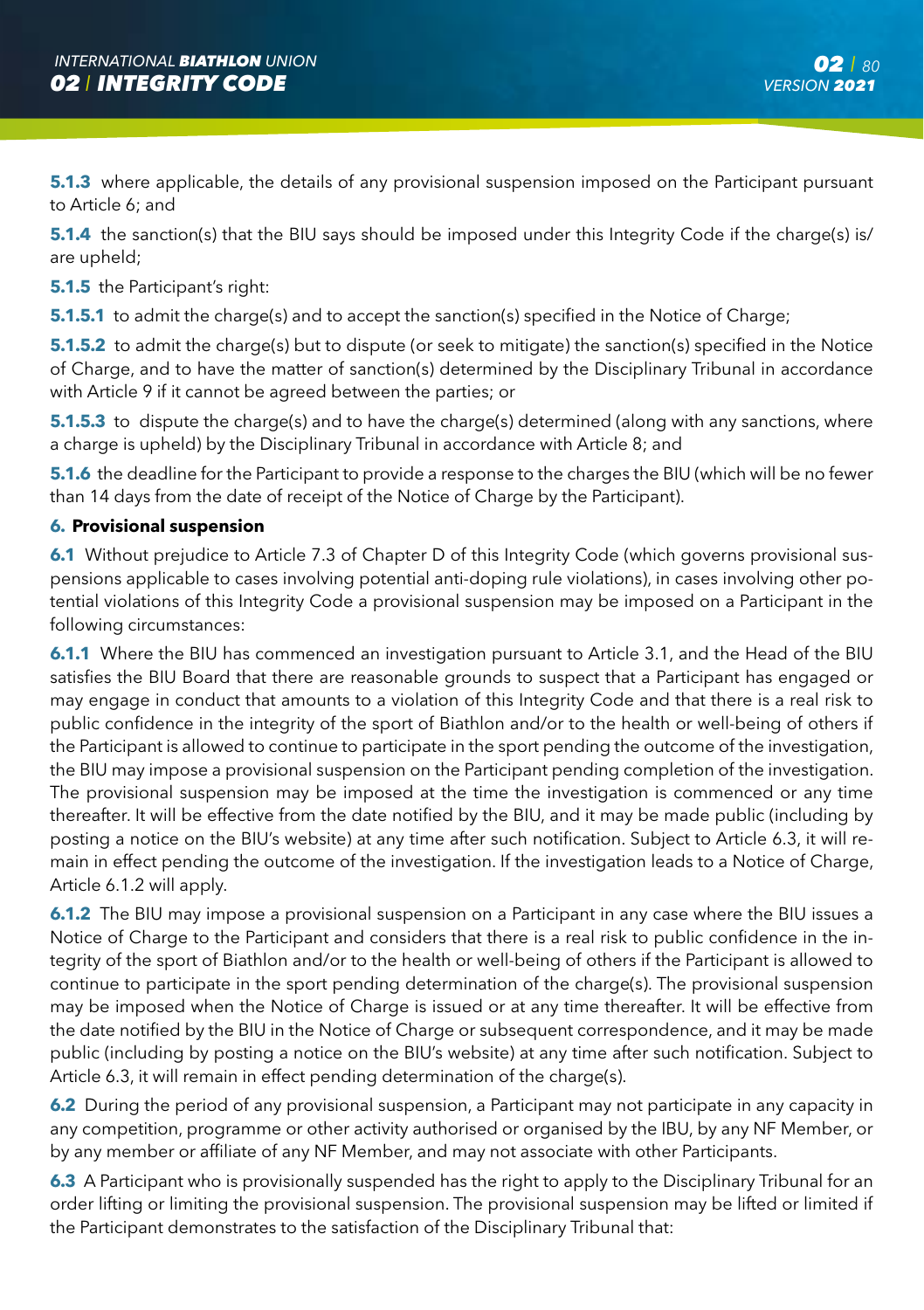**6.3.1** where the provisional suspension was imposed pursuant to Article 6.1.1:

**6.3.1.1** the facts alleged in support of the charge(s) do not give rise to a prima facie case; or

**6.3.1.2** the case against the Participant has no reasonable prospect of success, e.g., because of a material defect in the evidence on which the case is based;

**6.3.2** where the provisional suspension was imposed pursuant to Article 6.1.2:

**6.3.2.1** there are no reasonable grounds to suspect that a Participant may have violated the Integrity Code;

**6.3.3** where the provisional suspension was imposed pursuant to either Article 6.1.1 or 6.1.2:

**6.3.3.1** there is no real risk to public confidence in the integrity of the sport of Biathlon and/or to the health or well-being of others if the Participant is allowed to continue to participate in the sport pending the outcome of the investigation; or

**6.3.3.2** other facts exist that make it clearly unfair, in all of the circumstances of the case, to make the Participant serve a provisional suspension prior to the completion of the investigation. This ground is to be construed narrowly, and applied only in truly exceptional circumstances. The fact that the provisional suspension would prevent the Participant from participating in a particular Biathlon Competition will not qualify as exceptional circumstances for these purposes.

**6.4** In any event, the BIU will proceed with any investigation or case in which a provisional suspension imposed on a Participant expeditiously, so that the investigation or case against the Participant is completed as quickly as possible, consistent with the requirements of justice and due process.

**6.5** A Participant who is not provisionally suspended by the BIU may at any time notify the BIU that the Participant will accept a voluntary provisional suspension pending the outcome of an investigation or pending determination of the charge(s). Such voluntary provisional suspension will come into effect only upon receipt by the BIU of written confirmation of the Participant's acceptance of the provisional suspension. No adverse inference will be drawn from such acceptance.

**6.6** Any period of provisional suspension served by a Participant will be credited against any final period of ineligibility imposed on the Participant.

## **7. Resolution of charges without a hearing**

**7.1** Where the Participant:

**7.1.1** admits the charge(s) and accepts the sanction(s) specified in the Notice of Charge (or accepts other sanction(s) proposed by the BIU); or

**7.1.2** fails to respond by the deadline specified in the Notice of Charge (which failure will be deemed to amount to (a) a waiver of the Participant's right to have the charge(s) and/or sanction(s) determined by the Disciplinary Tribunal; (b) an admission of the charge(s); and (c) an acceptance of the sanction(s) specified in the Notice of Charge); the BIU will issue a public notice confirming the violation(s) committed, the sanction(s) imposed, and any other details required by the relevant Chapter of this Integrity Code, and that notice will take effect as if it were a final decision of the Disciplinary Tribunal made in accordance with Article 10. Alternatively, where it sees fit (such as where the BIU has specified a range of potential sanction(s) in the Notice of Charge), the BIU may refer the matter to the Disciplinary Tribunal to determine the sanction(s) to be imposed in accordance with Article 9.

**7.2** Where the BIU considers it appropriate to do so (for example, to minimise the burden on resources, or to achieve an expeditious and proportionate outcome to a case), the BIU may agree terms with a Participant who has been charged with a violation of this Integrity Code for disposition of the charge without a hearing. Such disposition will include confirmation of the commission of the violation(s) charged,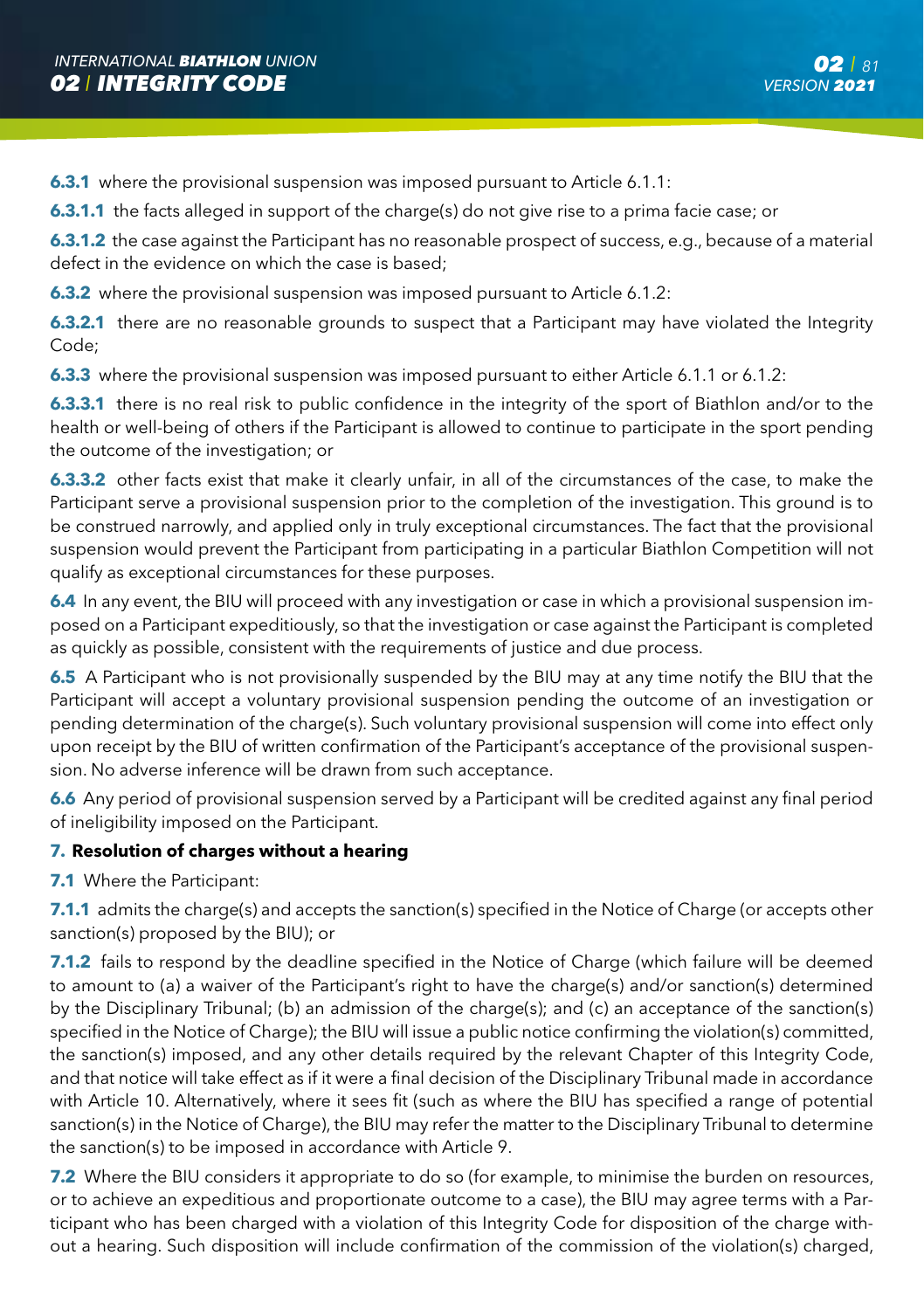acceptance of the sanction(s) to be imposed under this Integrity Code, and any other details required by the relevant Chapter of this Integrity Code. Any such discussions between the BIU and the Participant in relation to the possibility of an agreed sanction will take place on a 'without prejudice' basis and in such a manner that they will not delay or in any other way interfere with the proceedings.

**7.3** At any time prior to a final decision by the Disciplinary Tribunal, the BIU may decide to withdraw a Notice of Charge for good cause. In the event that the BIU withdraws a Notice of Charge, the BIU will promptly issue a reasoned decision confirming the withdrawal of the Notice of Charge and will send notice of the decision to the Participant in issue and to any party that has a right of appeal against the decision. The BIU will not publish the decision.

# **8. Request for a hearing**

**8.1** If the Participant wishes to have a hearing before the Disciplinary Tribunal to contest liability and/or sanction, the Participant must provide a written request for a hearing to the BIU that is received by the BIU within fourteen (14) days of the Participant's receipt of the Notice of Charge (or such longer period as may be specified in the Notice of Charge or agreed by the BIU). The request must explain how the Participant responds to the charge(s) and set out (in summary form) the basis for such response.

**8.2** The BIU will refer the request to the CAS Ordinary Division, which will appoint one or more CAS arbitrators to sit as the Disciplinary Tribunal that will hear and determine the case in accordance with this Integrity Code and the CAS Code of Sports–related Arbitration.

**8.3** Unless otherwise specified in the relevant rules, the burden of proof will be on the party asserting the claim or fact in issue, and it will be required to prove that claim or fact on the balance of probabilities.

# **9. Sanctions**

**9.1** Subject to any specific sanctioning provisions set out in the relevant Rules, where the Disciplinary Tribunal decides that a violation of this Integrity Code has been established, it may impose such sanctions as it deems appropriate, including:

**9.1.1** a caution, reprimand and/or warning as to future conduct:

**9.1.2** a fine (which, unless otherwise specified, will be payable to the BIU within 30 days, and will be applied by the BIU to defray its costs and expenses of policing and enforcing this Integrity Code);

**9.1.3** a compensation payment;

**9.1.4** disqualification of results, with all resulting consequences, including forfeiture of any related medals, titles, ranking points, and/or prize money;

**9.1.5** disqualification/expulsion from Biathlon Competitions:

**9.1.6** forfeiture of points and/or of quota places and/or of hosting rights;

**9.1.7** removal from office:

**9.1.8** a specified period of ineligibility from participating in any capacity in any competition, programme or other activity authorised or organised by the IBU, by any NF Member, or by any member or affiliate of any NF Member, and/or otherwise associating with other Participants;

**9.1.9** mandatory education sessions; and/or

**9.1.10** any other sanction that it deems appropriate.

**9.2** The Disciplinary Tribunal will base its decision as to sanctions, including any decision as to the length of any period of ineligibility, on what is proportionate in the circumstances of the case, taking into account the nature of the violation(s), the culpability of the Participant, the harm caused to the sport, the need to deter future violations, and any aggravating or mitigating factors.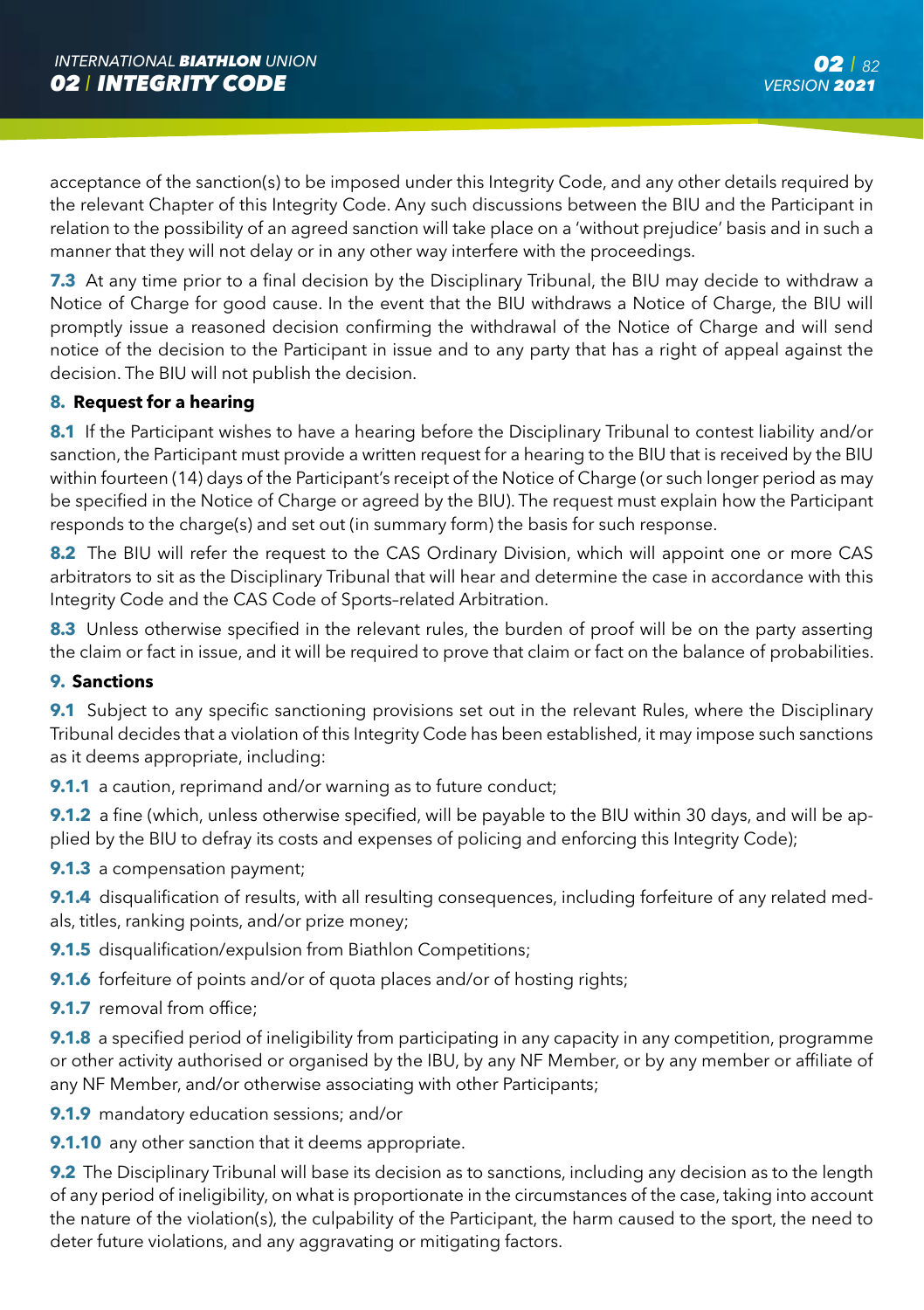**9.3** Aggravating factors may include:

**9.3.1** the age, experience and position of trust or authority of the Participant;

**9.3.2** the Participant's previous disciplinary record, including in particular any previous violations of this Integrity Code or any similar offences;

**9.3.3** a lack of remorse on the part of the Participant (including, for example, refusing to participate in educational programmes);

**9.3.4** a finding that the Participant received or expected to receive a significant benefit as a result of the violation;

**9.3.5** a finding that the Participant committed more than one violation of this Integrity Code;

**9.3.6** a finding that the violation was part of a wider scheme involving other Participants; and

**9.3.7** a finding that the violation affected or had the potential to affect the course or outcome of a Biathlon Competition.

**9.4** Mitigating factors may include:

**9.4.1** the youth or inexperience of the Participant;

**9.4.2** the Participant's good previous disciplinary record;

**9.4.3** remorse on the part of the Participant (including, for example, agreeing to participate in educational programmes);

**9.4.4** the Participant's timely admission of guilt when confronted with the violation; and

**9.4.5** the Participant's provision to the BIU of truthful, accurate and complete information about violations of this Integrity Code and/or other similar laws or regulations by other Participants, and full cooperation with any investigation and prosecution (whether by the BIU or another body, including a criminal or regulatory body) of such violations, including by testifying at a hearing if required to do so.

**9.5** The Disciplinary Tribunal may order a party to pay some or all of the costs of convening the Disciplinary Tribunal and holding the hearing.

**9.6** As a general rule, the Disciplinary Tribunal has discretion to grant the prevailing party a contribution towards its legal fees and other expenses incurred in connection with the proceedings and, in particular, the costs of witnesses and interpreters. When granting such contribution, the Disciplinary Tribunal shall take into account Disciplinary Tribunal the complexity and outcome of the proceedings, as well as the conduct and the financial resources of the parties.

**9.7** Where it sees fit, the Disciplinary Tribunal may suspend the implementation of all or part of any sanction(s) imposed for so long as specified conditions are satisfied.

#### **10. Decisions**

**10.1** The Disciplinary Tribunal will announce its decision to the parties in writing, with reasons.

**10.2** The BIU may publish the decision on its website and/or otherwise as it sees fit, but otherwise (subject always to the power in the CAS Code of Sports-related Arbitration to order a public hearing) the proceedings will be confidential and no Disciplinary Tribunal member, party, third party observer, witness, or other participant in the proceedings or recipient of the decision may disclose any facts or other information relating to the proceedings.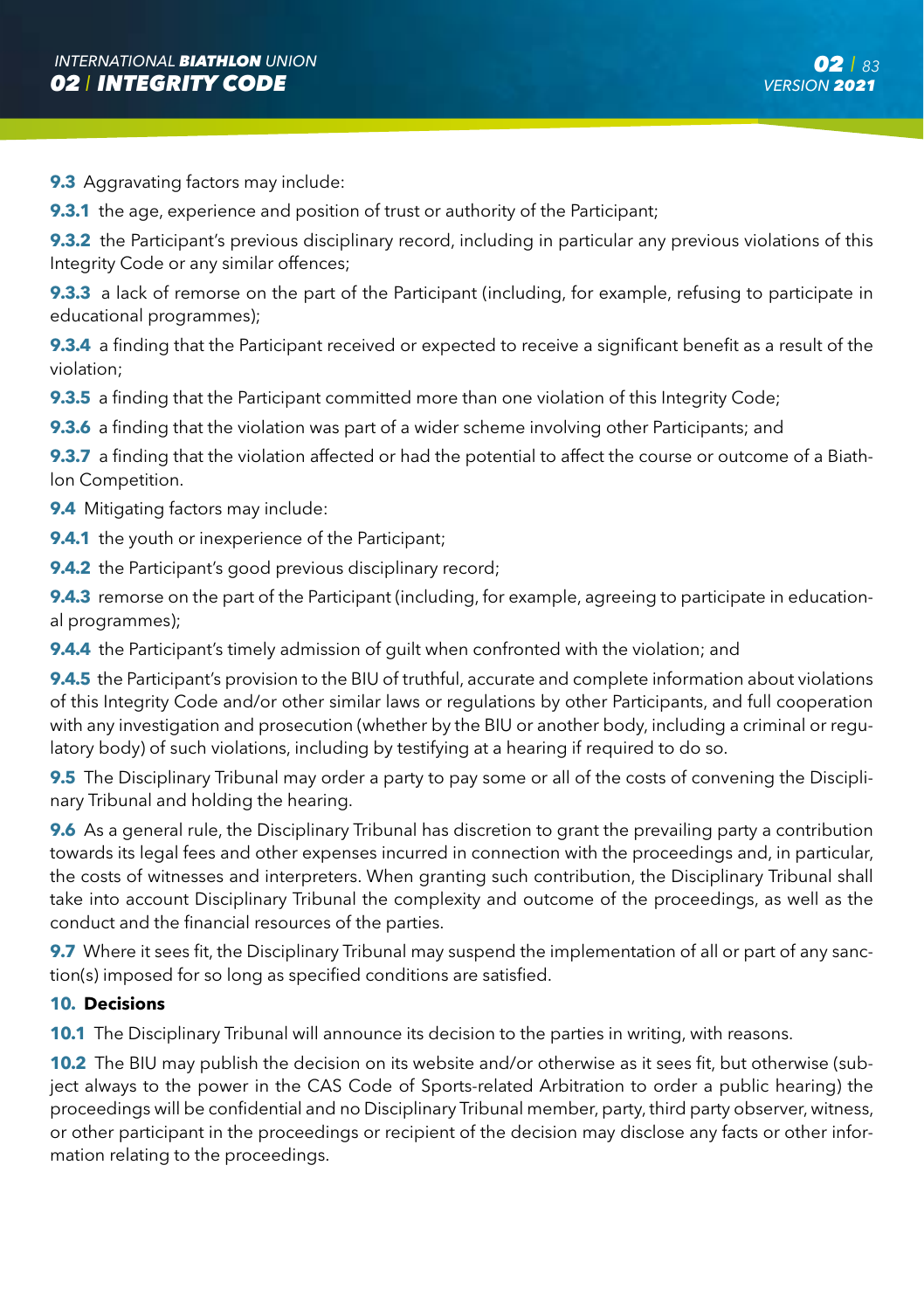# **11. Appeals**

**11.1** The BIU and the Participant will each have the right to appeal decisions of the Disciplinary Tribunal exclusively to the CAS Appeals Division, which will appoint one or three CAS arbitrators to resolve the appeal definitively in accordance with the CAS Code of Sports–related Arbitration.

**11.2** Pending resolution of the appeal, the decision being appealed will remain in full force and effect unless the CAS orders otherwise.

**11.3** The decision of the CAS resolving the appeal may not be challenged in any forum or on any ground except as set out in Chapter 12 of the Swiss Federal Code on Private International Law.

## **12. Alternative procedure for minor violations**

**12.1** Notwithstanding any other provision of this Chapter E, where the Head of the BIU considers a particular violation of this Integrity Code by a Participant to be a minor violation, rather than follow the procedures set out above the Head of the BIU may refer the case to the BIU Board (a Referral), to be dealt with in accordance with the following provisions of this Article 12.

**12.2** The Referral will set out:

**12.2.1** the name of the Participant who is the subject of the Referral (the Respondent);

**12.2.2** full details of the alleged violation, including where, when and how it is alleged to have occurred;

**12.2.3** the specific provisions of this Integrity Code alleged to have been violated;

**12.2.4** details of any relevant evidence, including copies of any relevant documents; and

**12.2.5** what sanctions are proposed from the list of potential sanctions set out at Article 12.10.

**12.3** The BIU Board will perform an inquisitorial function, investigating and determining the merits of the Referral. The BIU Board may delegate that function to a suitably qualified person (e.g., legal counsel). References below to the BIU Board will be deemed to include any such delegate.

**12.4** Save where the BIU Board orders otherwise, all Referrals will be dealt with in writing, without any oral hearing.

**12.5** The BIU Board will send a copy of the Referral to the Respondent, specifying a deadline within which the Respondent must file a written answer (the Answer). In the Answer, the Respondent may:

**12.5.1** admit the charge(s) set out in the Referral and accept the sanction(s) sought in the Referral;

**12.5.2** admit the charge(s) set out in the Referral but to seek to mitigate the sanction(s) proposed in the Referral; or

**12.5.3** dispute the charge(s) and/or the proposed sanction(s), in which case the Respondent must set out in the Answer their response to each of the allegations made in the Referral, identify any defences that they wish to assert, set out the facts on which the defence(s) is/are based, and attach copies of any evidence upon which they wish to rely.

**12.6** The BIU Board may undertake such investigations in relation to the Referral and/or Answer as the BIU Board deems necessary, including consulting with persons with knowledge of the facts and/or appointing experts to advise on specific issues.

**12.7** If upon investigation the BIU Board identifies facts that suggest the sanctions set out in Article 12.10 may not be sufficient, given the conduct of the Participant, the BIU Board will then decide whether to maintain the Referral or else withdraw the Referral and pursue the matter in accordance with the ordinary procedures set out above.